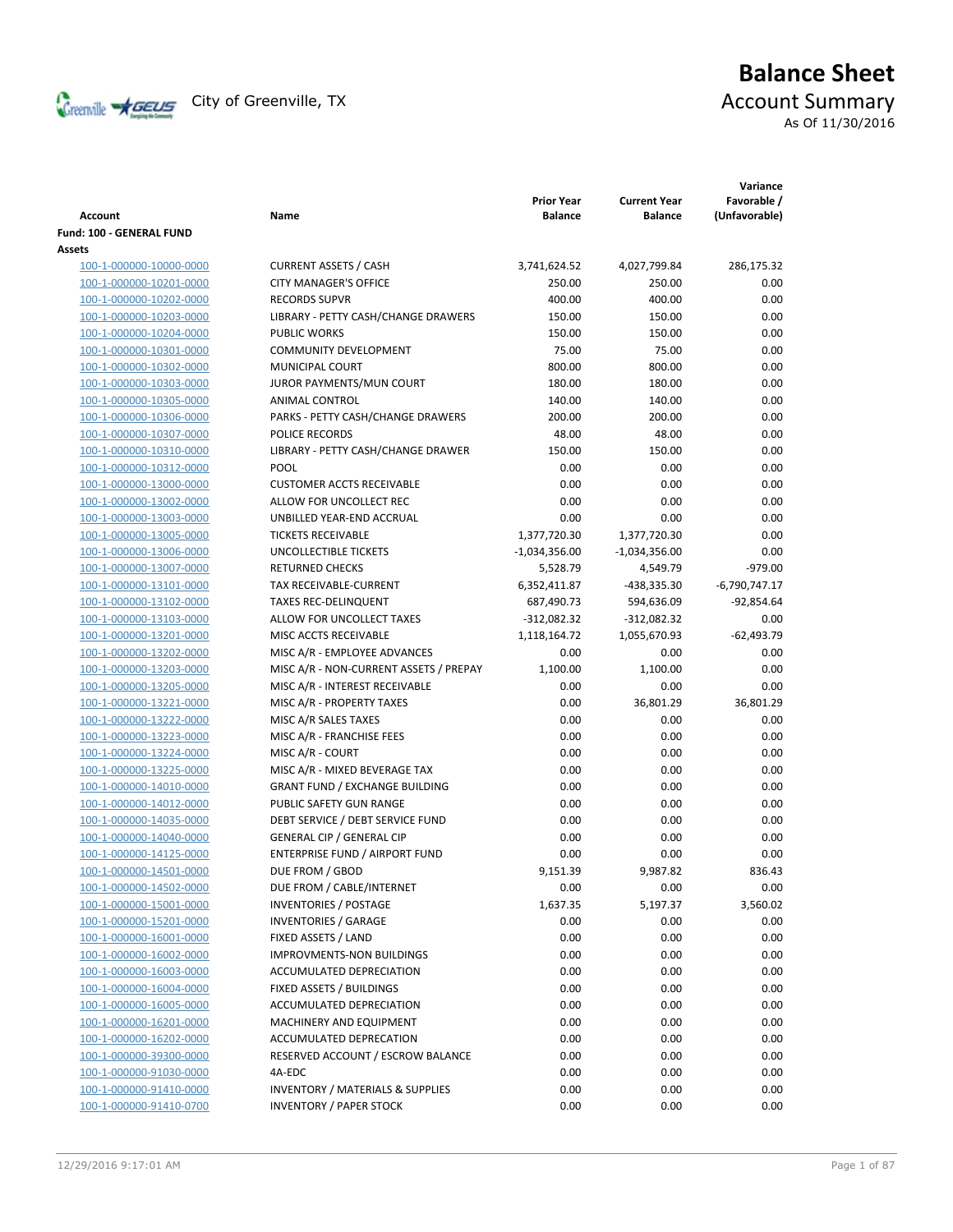| <b>Account</b>                                     | Name                                                                | <b>Prior Year</b><br><b>Balance</b> | <b>Current Year</b><br><b>Balance</b> | Variance<br>Favorable /<br>(Unfavorable) |
|----------------------------------------------------|---------------------------------------------------------------------|-------------------------------------|---------------------------------------|------------------------------------------|
| 100-1-000000-91430-0000                            | NON-CURRENT ASSETS / PREPAYMENTS                                    | 0.00                                | 0.00                                  | 0.00                                     |
|                                                    | <b>Total Assets:</b>                                                | 11,950,934.35                       | 5,331,232.81                          | $-6,619,701.54$                          |
| Liability                                          |                                                                     |                                     |                                       |                                          |
| 100-1-000000-20101-0000                            | <b>ACCOUNTS PAYABLE</b>                                             | $-35.00$                            | $-15,533.40$                          | 15,498.40                                |
| 100-1-000000-20102-0000                            | <b>CREDIT CARD PAYABLE</b>                                          | 0.00                                | 0.00                                  | 0.00                                     |
| 100-1-000000-20103-0000                            | ACCRUED ACCOUNTS PAYABLE                                            | 11,560.60                           | 11,560.60                             | 0.00                                     |
| 100-1-000000-20114-0000                            | <b>INVESTMENT ADVISORY FEES</b>                                     | 0.00                                | 0.00                                  | 0.00                                     |
| 100-1-000000-20115-0000                            | PD EMP COMMISSION                                                   | 248.87                              | 810.70                                | $-561.83$                                |
| 100-1-000000-20116-0000                            | POLICE DONATIONS                                                    | 11,582.06                           | 16,387.21                             | $-4,805.15$                              |
| 100-1-000000-20117-0000                            | <b>FIRE DONATIONS</b>                                               | 3,645.62                            | 10,566.16                             | $-6,920.54$                              |
| 100-1-000000-20118-0000                            | <b>COMBAT CHALLENGE</b>                                             | 6,361.27                            | 6,361.27                              | 0.00                                     |
| 100-1-000000-20119-0000                            | <b>CEMETERIES DONATIONS</b>                                         | 61.79                               | 61.79                                 | 0.00                                     |
| 100-1-000000-20120-0000                            | <b>LIBRARY DONATIONS</b>                                            | 14,056.03                           | 18,610.79                             | $-4,554.76$                              |
| 100-1-000000-20121-0000                            | ANIMAL SHELTER DONATIONS                                            | 1,388.27                            | 640.85                                | 747.42                                   |
| 100-1-000000-20122-0000                            | <b>PARKS DONATIONS</b>                                              | 0.00                                | 4,500.00                              | $-4,500.00$                              |
| 100-1-000000-20125-0000                            | SALES TAX PAYABLE / IN THE CITY                                     | 4.34                                | 8.58                                  | $-4.24$                                  |
| 100-1-000000-20127-0000                            | STATE COURT COST/FEE PAYB                                           | 25,278.01                           | 38,790.83                             | $-13,512.82$                             |
| 100-1-000000-20128-0000                            | SEATBELT&CHILD RESTRAINT                                            | 4,257.40                            | 6,553.80                              | $-2,296.40$                              |
| 100-1-000000-20129-0000                            | MUNICIPAL COURT CLEARING                                            | 1,611.10                            | 524.00                                | 1,087.10                                 |
| 100-1-000000-20130-0000                            | <b>3RD PARTY FTA FEE PAYABLE</b>                                    | 814.82                              | 329.26                                | 485.56                                   |
| 100-1-000000-20131-0000                            | REFUNDS / OVERPAYMENTS                                              | $-100.00$                           | $-123.70$                             | 23.70                                    |
| 100-1-000000-20132-0000                            | <b>COURT COLL AGENCY FEES</b>                                       | 435.67                              | 1,427.01                              | $-991.34$                                |
| 100-1-000000-20136-0000                            | <b>ATTORNEY COLLECTION FEES</b>                                     | 0.00                                | 0.00                                  | 0.00                                     |
| 100-1-000000-20137-0000                            | PLAT FILING FEES PAYABLE                                            | 17,269.02                           | 20,016.74                             | $-2,747.72$                              |
| 100-1-000000-20138-0000                            | COMMUNITY DEV TRUST ACCT                                            | 993.50                              | 1,528.50                              | $-535.00$                                |
| 100-1-000000-20139-0000                            | RETAINAGES PAYABLE                                                  | 0.00                                | 0.00                                  | 0.00                                     |
| 100-1-000000-20141-0000                            | <b>TELEPHONE CLEARING</b>                                           | 9,843.41                            | 10,515.52                             | $-672.11$                                |
| 100-1-000000-20143-0000                            | POLICE PROPERTY ROOM CLEARING                                       | 10,775.99                           | 10,775.99<br>209.12                   | 0.00                                     |
| 100-1-000000-20146-0000<br>100-1-000000-20155-0000 | MAIN ST / FARMERS MRKT RESALE<br>MAIN ST / FARMERS MARKET DONATIONS | 100.12<br>0.00                      | 2,152.62                              | $-109.00$<br>$-2,152.62$                 |
| 100-1-000000-20160-0000                            | <b>UNAPPLIED CREDIT</b>                                             | 0.00                                | 0.00                                  | 0.00                                     |
| 100-1-000000-20201-0000                            | <b>DEFERRED REVENUE</b>                                             | 0.00                                | 0.00                                  | 0.00                                     |
| 100-1-000000-20203-0000                            | DEFERRED TAX REVENUE                                                | 6,716,351.08                        | $-167,250.73$                         | 6,883,601.81                             |
| 100-1-000000-20204-0000                            | DEFERRED TICKET REVENUE                                             | 286,137.30                          | 286,137.30                            | 0.00                                     |
| 100-1-000000-21040-0000                            | DUE TO / GENERAL CIP FUND                                           | 0.00                                | 0.00                                  | 0.00                                     |
| 100-1-000000-21201-0000                            | DUE TO / CENTRAL SERVICE FUND                                       | 0.00                                | 0.00                                  | 0.00                                     |
| 100-1-000000-21401-0000                            | DUE TO / ELECTRIC OPERATING FUND                                    | 0.00                                | 0.00                                  | 0.00                                     |
| 100-1-000000-21506-0000                            | DUE TO / 4A-EDC                                                     | 2,016.45                            | 2,052.51                              | $-36.06$                                 |
| 100-1-000000-21507-0000                            | DUE TO / BOARD OF DEVELOPMENT                                       | 0.00                                | 0.00                                  | 0.00                                     |
| 100-1-000000-22001-0000                            | SALARIES PAYABLE                                                    | 532,230.43                          | 490,669.47                            | 41,560.96                                |
| 100-1-000000-23001-0000                            | CAPITAL LEASE PAYABLE                                               | 0.00                                | 0.00                                  | 0.00                                     |
| 100-1-000000-23101-0000                            | CAPITAL LEASE PAYABLE                                               | 0.00                                | 0.00                                  | 0.00                                     |
| 100-1-000000-24001-0000                            | O/S CHECKS PAYABLE                                                  | 0.00                                | 0.00                                  | 0.00                                     |
| 100-1-000000-24004-0000                            | <b>INTEREST PAYABLE ON DEP</b>                                      | 0.00                                | 0.00                                  | 0.00                                     |
| 100-1-000000-24007-0000                            | <b>BILLED DEPOSITS SUSPENSE</b>                                     | 0.00                                | 0.00                                  | 0.00                                     |
| 100-1-000000-24008-0000                            | <b>CUSTOMER DEPOSITS / ANIMAL SHELTER</b>                           | 0.00                                | 0.00                                  | 0.00                                     |
| 100-1-000000-24009-0000                            | LIBRARY MEETING ROOM DEPOSITS                                       | 501.20                              | 501.20                                | 0.00                                     |
| 100-1-000000-24010-0000                            | <b>CIVIC CENTER DEPOSITS</b>                                        | 0.00                                | 0.00                                  | 0.00                                     |
| 100-1-000000-24011-0000                            | <b>AUDITORIUM DEPOSITS</b>                                          | 0.00                                | 0.00                                  | 0.00                                     |
| 100-1-000000-26001-0000                            | <b>COMPENSATED ABSENCES PAY</b>                                     | 0.00                                | 0.00                                  | 0.00                                     |
| 100-1-000000-29000-0000                            | MISC LIABILITY - GREENVILLE ENERGY LLC                              | 0.00                                | 0.00                                  | 0.00                                     |
| 100-1-000000-29001-0000                            | RESALE                                                              | 0.00<br>0.00                        | 0.00<br>0.00                          | 0.00<br>0.00                             |
| 100-1-000000-29300-0000<br>100-1-000000-29400-0000 | <b>ENCUMBRANCE SUMMARY</b><br>RESERVED ACCOUNT / ENCUMBRANCES       | 0.00                                | 0.00                                  | 0.00                                     |
| 100-1-000000-29400-0900                            | RESERVED ACCOUNT / ENCUMBRANCES                                     | 0.00                                | 0.00                                  | 0.00                                     |
| 100-1-000000-92190-1202                            | <b>LABORATORY CLEARING</b>                                          | 0.00                                | 0.00                                  | 0.00                                     |
| 100-1-000000-92191-0000                            | <b>SPONSORS - PARKS</b>                                             | 0.00                                | 0.00                                  | 0.00                                     |
| 100-1-000000-92200-0000                            | MISCELLANEOUS LIABILITIES                                           | 0.00                                | 0.00                                  | 0.00                                     |
|                                                    |                                                                     |                                     |                                       |                                          |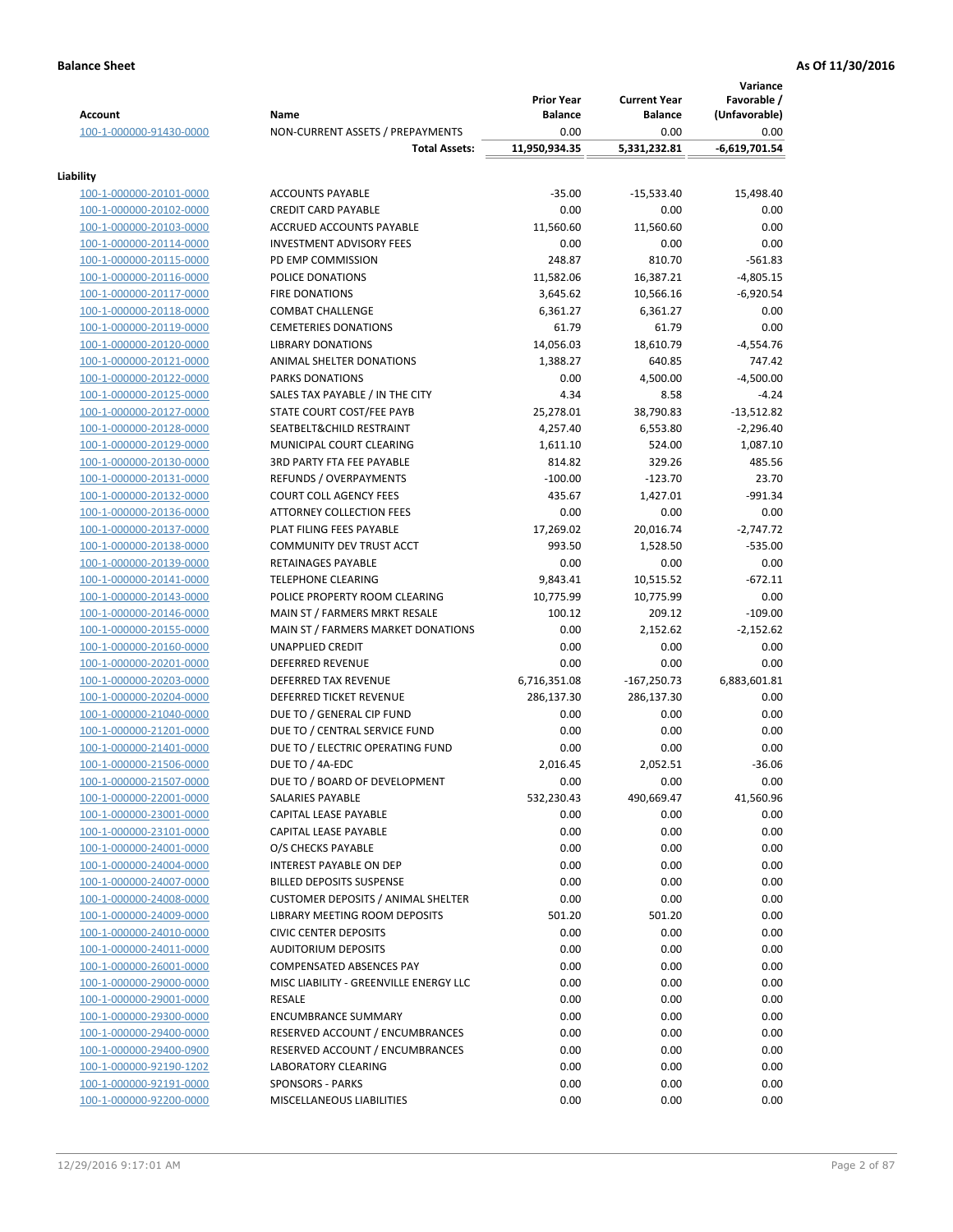| Account                               | Name                                                     | <b>Prior Year</b><br><b>Balance</b> | <b>Current Year</b><br><b>Balance</b> | Variance<br>Favorable /<br>(Unfavorable) |
|---------------------------------------|----------------------------------------------------------|-------------------------------------|---------------------------------------|------------------------------------------|
| 100-1-000000-92270-1600               | <b>CREDIT CARD FEES PAYABLE</b>                          | 0.00                                | 0.00                                  | 0.00                                     |
|                                       | <b>Total Liability:</b>                                  | 7,657,389.35                        | 758,783.99                            | 6,898,605.36                             |
| Equity                                |                                                          |                                     |                                       |                                          |
| 100-1-000000-39000-0000               | UNRESERVED-FUND BALANCE                                  | 5,954,215.54                        | 6,066,991.95                          | 112,776.41                               |
|                                       | <b>Total Beginning Equity:</b>                           | 5,954,215.54                        | 6,066,991.95                          | 112,776.41                               |
| <b>Total Revenue</b>                  |                                                          | 2,235,776.54                        | 2,423,885.61                          | 188,109.07                               |
| <b>Total Expense</b>                  |                                                          | 3,896,447.08                        | 3,918,428.69                          | $-21,981.61$                             |
| <b>Revenues Over/(Under) Expenses</b> |                                                          | $-1,660,670.54$                     | -1,494,543.08                         | 166,127.46                               |
|                                       | <b>Total Equity and Current Surplus (Deficit):</b>       | 4,293,545.00                        | 4,572,448.87                          | 278,903.87                               |
|                                       | Total Liabilities, Equity and Current Surplus (Deficit): | 11,950,934.35                       | 5,331,232.86                          | $-6,619,701.49$                          |

**\*\*\*Warning: Account Authorization is turned on. Please run the Unauthorized Account Listing Report to see if you are out of balance due to missing accounts \*\*\***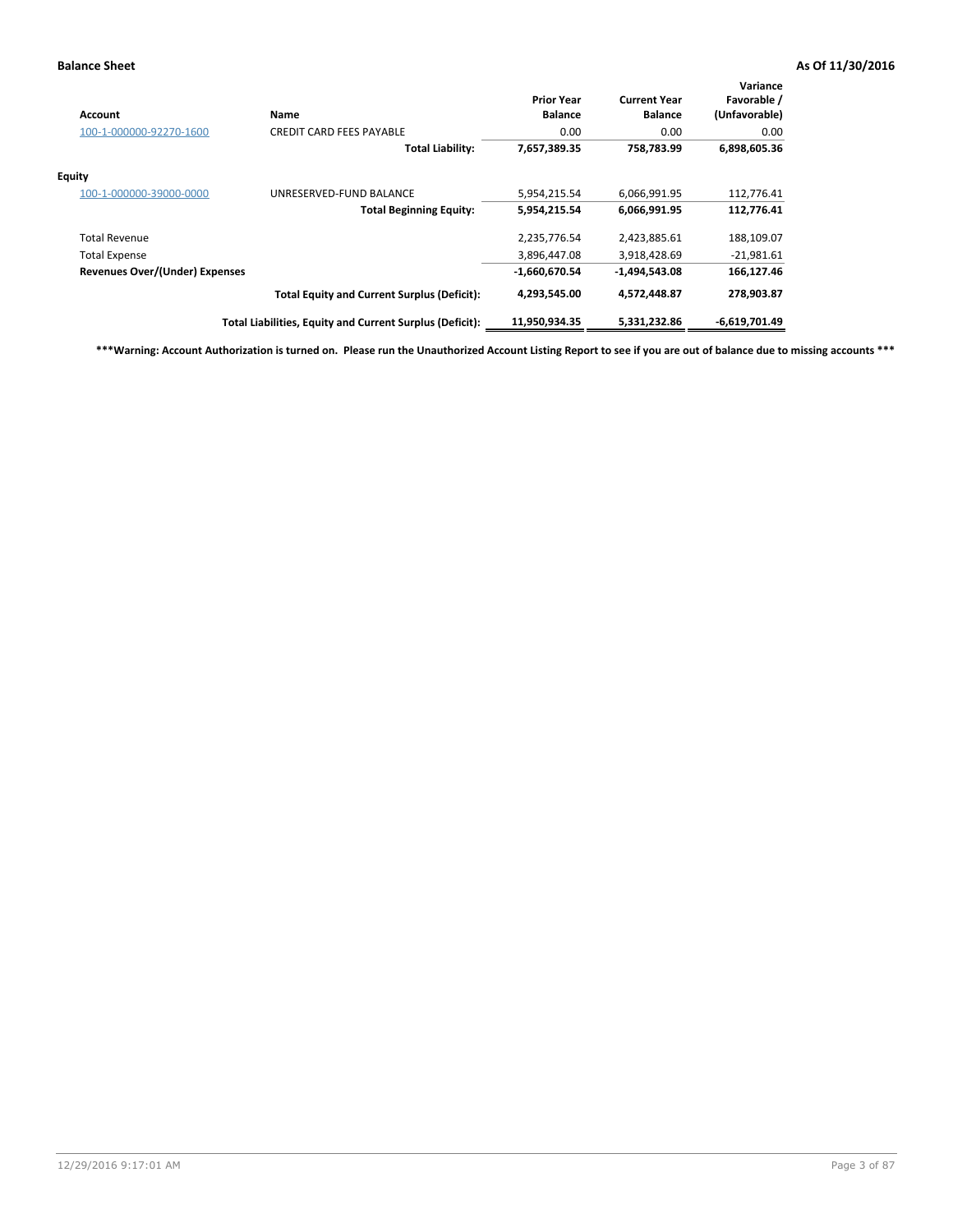| <b>Account</b>                                            | Name                                                     | <b>Prior Year</b><br><b>Balance</b> | <b>Current Year</b><br><b>Balance</b> | Variance<br>Favorable /<br>(Unfavorable) |
|-----------------------------------------------------------|----------------------------------------------------------|-------------------------------------|---------------------------------------|------------------------------------------|
| <b>Fund: 101 - MUNICIPAL COURT BUILDING SECURITY FEES</b> |                                                          |                                     |                                       |                                          |
| <b>Assets</b>                                             |                                                          |                                     |                                       |                                          |
| 101-1-000000-10000-0000                                   | <b>CURRENT ASSETS / CASH</b>                             | 33,265.14                           | 41,239.76                             | 7,974.62                                 |
| 101-1-000000-13201-0000                                   | MISC ACCTS RECEIVABLE                                    | 0.00                                | 0.00                                  | 0.00                                     |
| 101-1-000000-13203-0000                                   | NON-CURRENT ASSETS / PREPAYMENTS                         | 0.00                                | 0.00                                  | 0.00                                     |
| 101-1-000000-13205-0000                                   | <b>INTEREST RECEIVABLE</b>                               | 0.00                                | 0.00                                  | 0.00                                     |
|                                                           | <b>Total Assets:</b>                                     | 33,265.14                           | 41,239.76                             | 7,974.62                                 |
| Liability                                                 |                                                          |                                     |                                       |                                          |
| 101-1-000000-20101-0000                                   | <b>ACCOUNTS PAYABLE</b>                                  | 0.00                                | 0.00                                  | 0.00                                     |
| 101-1-000000-20102-0000                                   | <b>CREDIT CARD PAYABLE</b>                               | 0.00                                | 0.00                                  | 0.00                                     |
| 101-1-000000-20103-0000                                   | <b>ACCRUED ACCOUNTS PAYABLE</b>                          | 0.00                                | 0.00                                  | 0.00                                     |
| 101-1-000000-29300-0000                                   | <b>ENCUMBRANCE SUMMARY</b>                               | 0.00                                | 0.00                                  | 0.00                                     |
| 101-1-000000-29400-0000                                   | RESERVED ACCOUNT / ENCUMBRANCES                          | 0.00                                | 0.00                                  | 0.00                                     |
|                                                           | <b>Total Liability:</b>                                  | 0.00                                | 0.00                                  | 0.00                                     |
| <b>Equity</b>                                             |                                                          |                                     |                                       |                                          |
| 101-1-000000-39000-0000                                   | UNRESERVED-FUND BALANCE                                  | 32,257.51                           | 40,094.13                             | 7,836.62                                 |
|                                                           | <b>Total Beginning Equity:</b>                           | 32,257.51                           | 40.094.13                             | 7,836.62                                 |
| <b>Total Revenue</b>                                      |                                                          | 1,013.23                            | 1,151.54                              | 138.31                                   |
| <b>Total Expense</b>                                      |                                                          | 5.60                                | 5.91                                  | $-0.31$                                  |
| <b>Revenues Over/(Under) Expenses</b>                     |                                                          | 1,007.63                            | 1,145.63                              | 138.00                                   |
|                                                           | <b>Total Equity and Current Surplus (Deficit):</b>       | 33,265.14                           | 41,239.76                             | 7,974.62                                 |
|                                                           | Total Liabilities, Equity and Current Surplus (Deficit): | 33,265.14                           | 41,239.76                             | 7,974.62                                 |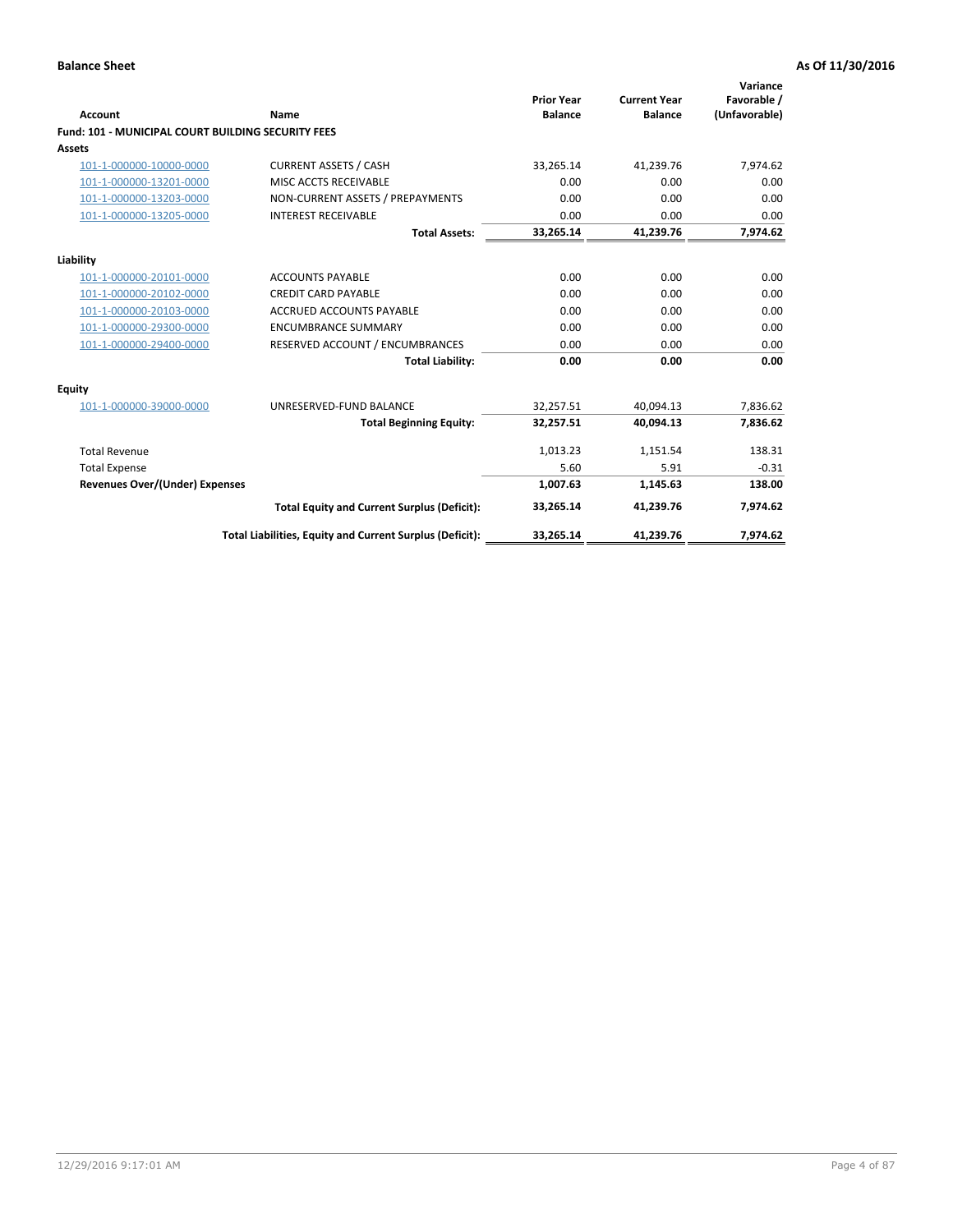|                                       |                                                          |                                     |                                       | Variance                     |
|---------------------------------------|----------------------------------------------------------|-------------------------------------|---------------------------------------|------------------------------|
| <b>Account</b>                        | Name                                                     | <b>Prior Year</b><br><b>Balance</b> | <b>Current Year</b><br><b>Balance</b> | Favorable /<br>(Unfavorable) |
| Fund: 102 - MUNICIPAL COURT TECH FUND |                                                          |                                     |                                       |                              |
| <b>Assets</b>                         |                                                          |                                     |                                       |                              |
| 102-1-000000-10000-0000               | <b>CURRENT ASSETS / CASH</b>                             | 5,501.44                            | 12,053.10                             | 6,551.66                     |
| 102-1-000000-13201-0000               | MISC ACCTS RECEIVABLE                                    | 0.00                                | 0.00                                  | 0.00                         |
|                                       | <b>Total Assets:</b>                                     | 5,501.44                            | 12,053.10                             | 6,551.66                     |
| Liability                             |                                                          |                                     |                                       |                              |
| 102-1-000000-20101-0000               | <b>ACCOUNTS PAYABLE</b>                                  | 0.00                                | 0.00                                  | 0.00                         |
| 102-1-000000-20102-0000               | <b>CREDIT CARD PAYABLE</b>                               | 0.00                                | 0.00                                  | 0.00                         |
| 102-1-000000-20103-0000               | <b>ACCRUED ACCOUNTS PAYABLE</b>                          | 0.00                                | 0.00                                  | 0.00                         |
| 102-1-000000-23001-0000               | CAPITAL LEASE PAYABLE                                    | 0.00                                | 0.00                                  | 0.00                         |
| 102-1-000000-23101-0000               | <b>CAPITAL LEASE PAYABLE</b>                             | 0.00                                | 0.00                                  | 0.00                         |
| 102-1-000000-29300-0000               | <b>ENCUMBRANCE SUMMARY</b>                               | 0.00                                | 0.00                                  | 0.00                         |
| 102-1-000000-29400-0000               | RESERVED ACCOUNT / ENCUMBRANCES                          | 0.00                                | 0.00                                  | 0.00                         |
|                                       | <b>Total Liability:</b>                                  | 0.00                                | 0.00                                  | 0.00                         |
| <b>Equity</b>                         |                                                          |                                     |                                       |                              |
| 102-1-000000-39000-0000               | UNRESERVED-FUND BALANCE                                  | 6.761.69                            | 10,478.37                             | 3,716.68                     |
|                                       | <b>Total Beginning Equity:</b>                           | 6,761.69                            | 10,478.37                             | 3,716.68                     |
| <b>Total Revenue</b>                  |                                                          | 1,391.19                            | 1,576.36                              | 185.17                       |
| <b>Total Expense</b>                  |                                                          | 2,651.44                            | 1.63                                  | 2,649.81                     |
| <b>Revenues Over/(Under) Expenses</b> |                                                          | $-1,260.25$                         | 1,574.73                              | 2,834.98                     |
|                                       | <b>Total Equity and Current Surplus (Deficit):</b>       | 5,501.44                            | 12,053.10                             | 6,551.66                     |
|                                       | Total Liabilities, Equity and Current Surplus (Deficit): | 5,501.44                            | 12,053.10                             | 6,551.66                     |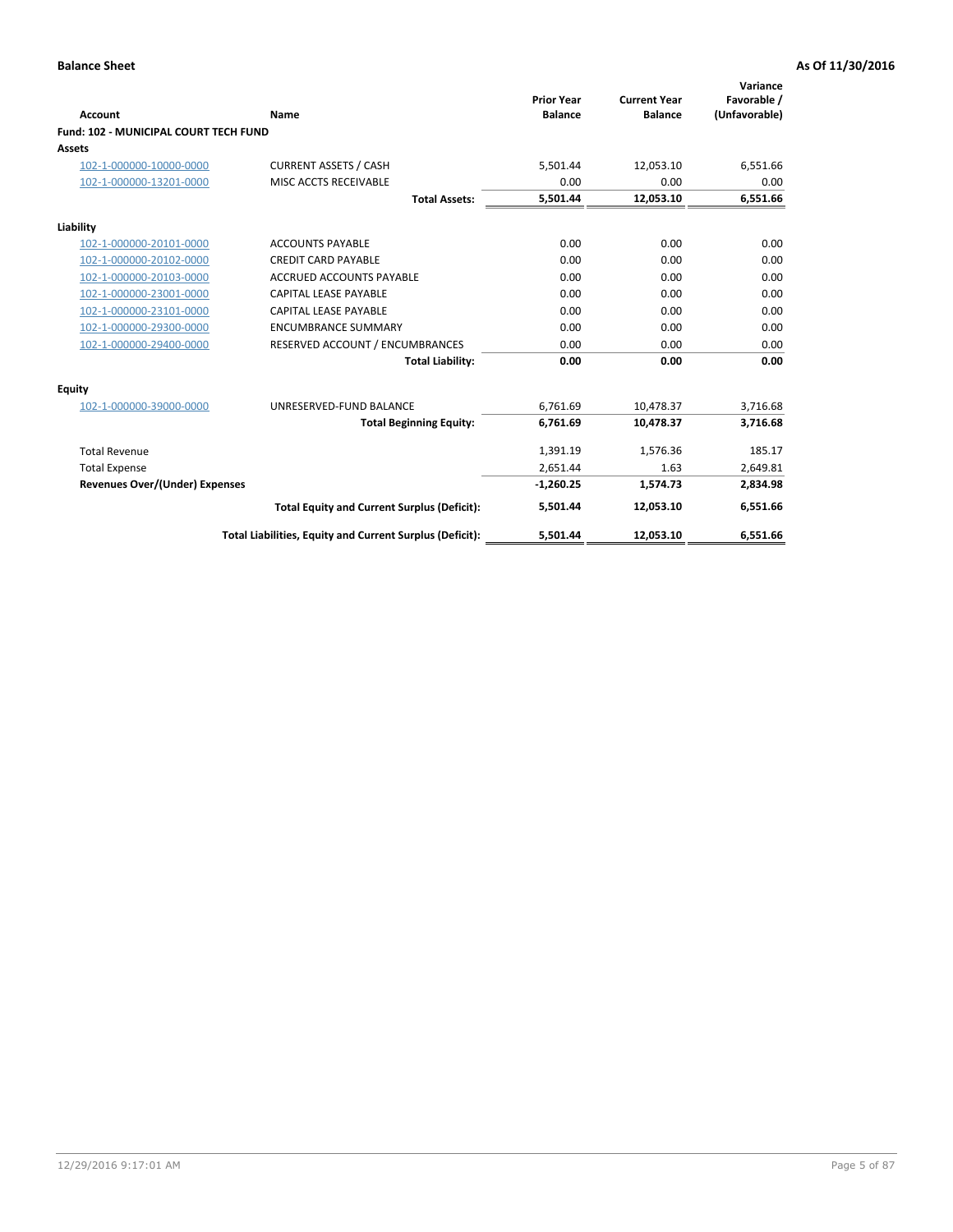| <b>Account</b>                                       | Name                                                     | <b>Prior Year</b><br><b>Balance</b> | <b>Current Year</b><br><b>Balance</b> | Variance<br>Favorable /<br>(Unfavorable) |
|------------------------------------------------------|----------------------------------------------------------|-------------------------------------|---------------------------------------|------------------------------------------|
| <b>Fund: 103 - MUNICIPAL COURT CHILD SAFETY FUND</b> |                                                          |                                     |                                       |                                          |
| <b>Assets</b>                                        |                                                          |                                     |                                       |                                          |
| 103-1-000000-10000-0000                              | <b>CURRENT ASSETS / CASH</b>                             | 7,647.13                            | 10,336.12                             | 2,688.99                                 |
| 103-1-000000-13201-0000                              | MISC ACCTS RECEIVABLE                                    | 0.00                                | 0.00                                  | 0.00                                     |
| 103-1-000000-13203-0000                              | NON-CURRENT ASSETS / PREPAYMENTS                         | 0.00                                | 0.00                                  | 0.00                                     |
| 103-1-000000-13205-0000                              | <b>INTEREST RECEIVABLE</b>                               | 0.00                                | 0.00                                  | 0.00                                     |
|                                                      | <b>Total Assets:</b>                                     | 7,647.13                            | 10,336.12                             | 2,688.99                                 |
| Liability                                            |                                                          |                                     |                                       |                                          |
| 103-1-000000-20101-0000                              | <b>ACCOUNTS PAYABLE</b>                                  | 0.00                                | 0.00                                  | 0.00                                     |
| 103-1-000000-20103-0000                              | <b>ACCRUED ACCOUNTS PAYABLE</b>                          | 0.00                                | 0.00                                  | 0.00                                     |
|                                                      | <b>Total Liability:</b>                                  | 0.00                                | 0.00                                  | 0.00                                     |
| Equity                                               |                                                          |                                     |                                       |                                          |
| 103-1-000000-39000-0000                              | UNRESERVED-FUND BALANCE                                  | 6,984.63                            | 9,909.90                              | 2,925.27                                 |
|                                                      | <b>Total Beginning Equity:</b>                           | 6,984.63                            | 9,909.90                              | 2,925.27                                 |
| <b>Total Revenue</b>                                 |                                                          | 664.79                              | 427.82                                | $-236.97$                                |
| <b>Total Expense</b>                                 |                                                          | 2.29                                | 1.60                                  | 0.69                                     |
| Revenues Over/(Under) Expenses                       |                                                          | 662.50                              | 426.22                                | $-236.28$                                |
|                                                      | <b>Total Equity and Current Surplus (Deficit):</b>       | 7,647.13                            | 10,336.12                             | 2,688.99                                 |
|                                                      | Total Liabilities, Equity and Current Surplus (Deficit): | 7,647.13                            | 10,336.12                             | 2.688.99                                 |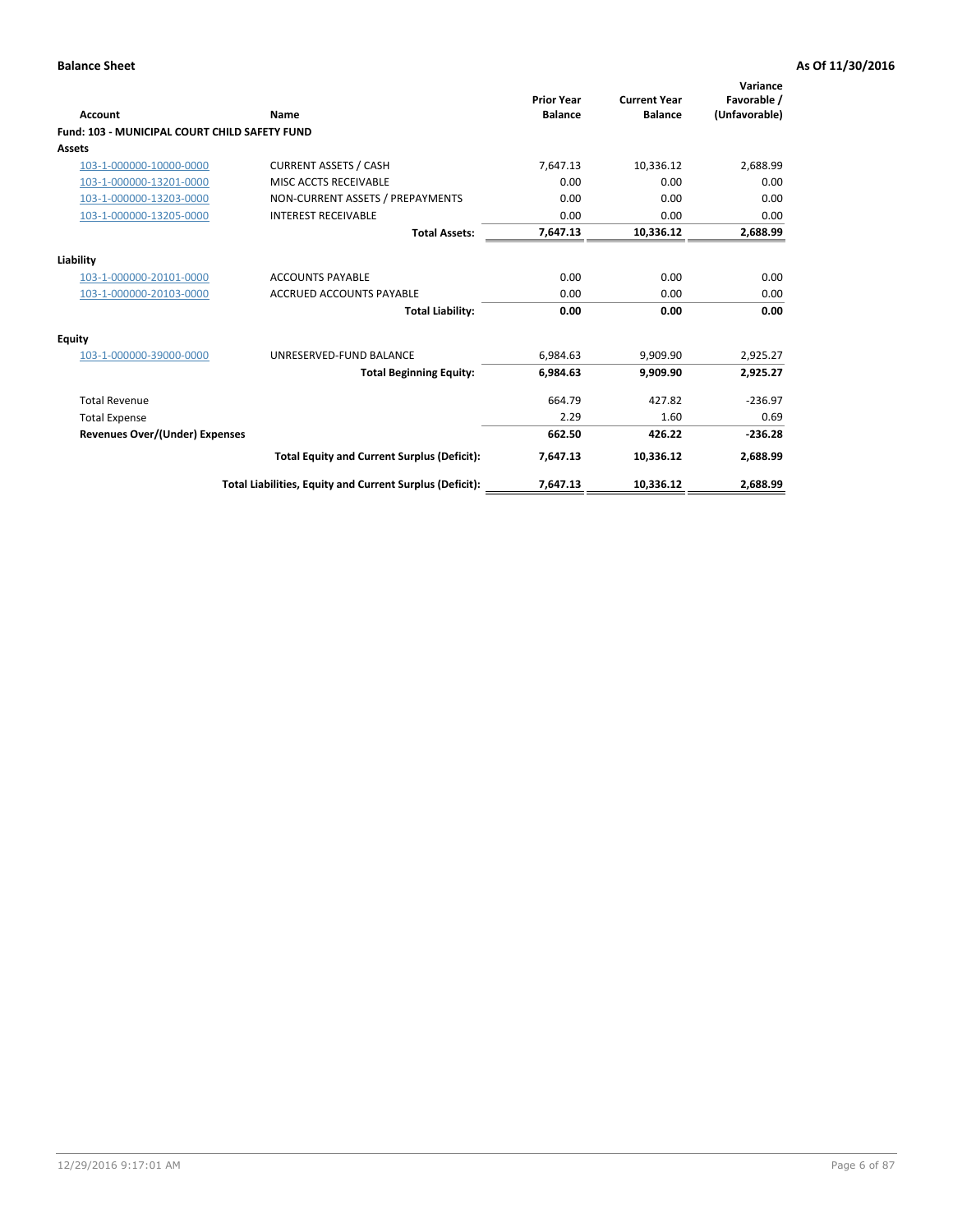|                                           |                                                          | <b>Prior Year</b> | <b>Current Year</b> | Variance<br>Favorable / |
|-------------------------------------------|----------------------------------------------------------|-------------------|---------------------|-------------------------|
| <b>Account</b>                            | Name                                                     | <b>Balance</b>    | <b>Balance</b>      | (Unfavorable)           |
| <b>Fund: 110 - EXCHANGE BUILDING FUND</b> |                                                          |                   |                     |                         |
| Assets                                    |                                                          |                   |                     |                         |
| 110-1-000000-10000-0000                   | <b>CURRENT ASSETS / CASH</b>                             | $-171,151.15$     | $-533,357.14$       | $-362,205.99$           |
| 110-1-000000-13201-0000                   | MISC ACCTS RECEIVABLE                                    | 0.00              | 0.00                | 0.00                    |
| 110-1-000000-13203-0000                   | NON-CURRENT ASSETS / PREPAYMENTS                         | 0.00              | 0.00                | 0.00                    |
| 110-1-000000-13205-0000                   | <b>INTEREST RECEIVABLE</b>                               | 0.00              | 0.00                | 0.00                    |
| 110-1-000000-16001-0000                   | FIXED ASSETS / LAND                                      | 0.00              | 0.00                | 0.00                    |
| 110-1-000000-16002-0000                   | IMPROVMENTS-NON BUILDINGS                                | 0.00              | 0.00                | 0.00                    |
| 110-1-000000-16003-0000                   | ACCUMULATED DEPRECIATION                                 | 0.00              | 0.00                | 0.00                    |
| 110-1-000000-16004-0000                   | FIXED ASSETS / BUILDINGS                                 | 0.00              | 0.00                | 0.00                    |
| 110-1-000000-16005-0000                   | ACCUMULATED DEPRECIATION                                 | 0.00              | 0.00                | 0.00                    |
| 110-1-000000-16201-0000                   | MACHINERY AND EQUIPMENT                                  | 0.00              | 0.00                | 0.00                    |
| 110-1-000000-16202-0000                   | ACCUMULATED DEPRECATION                                  | 0.00              | 0.00                | 0.00                    |
| 110-1-000000-16301-0000                   | FIXED ASSETS / C W I P                                   | 0.00              | 0.00                | 0.00                    |
|                                           | <b>Total Assets:</b>                                     | $-171,151.15$     | $-533,357.14$       | -362,205.99             |
|                                           |                                                          |                   |                     |                         |
| Liability                                 |                                                          |                   |                     |                         |
| 110-1-000000-20101-0000                   | <b>ACCOUNTS PAYABLE</b>                                  | 0.00              | 0.00                | 0.00                    |
| 110-1-000000-20102-0000                   | <b>CREDIT CARD PAYABLE</b>                               | 0.00              | 0.00                | 0.00                    |
| 110-1-000000-20103-0000                   | <b>ACCRUED ACCOUNTS PAYABLE</b>                          | 0.00              | 0.00                | 0.00                    |
| 110-1-000000-20109-0000                   | MISCELLANEOUS LIABILITIES                                | 0.00              | 0.00                | 0.00                    |
| 110-1-000000-20110-0000                   | REVENUE BONDS PAYABLE                                    | 0.00              | 0.00                | 0.00                    |
| 110-1-000000-20112-0000                   | <b>ACCRUED INTEREST PAYABLE</b>                          | 0.00              | 0.00                | 0.00                    |
| 110-1-000000-20141-0000                   | <b>TELEPHONE CLEARING</b>                                | 0.00              | 0.00                | 0.00                    |
| 110-1-000000-20160-0000                   | <b>UNAPPLIED CREDIT</b>                                  | 0.00              | 0.00                | 0.00                    |
| 110-1-000000-20201-0000                   | <b>DEFERRED REVENUE</b>                                  | 0.00              | 0.00                | 0.00                    |
| 110-1-000000-21001-0000                   | <b>GENERAL FUND / GENERAL FUND</b>                       | 0.00              | 0.00                | 0.00                    |
| 110-1-000000-22001-0000                   | SALARIES PAYABLE                                         | 1,025.56          | 0.00                | 1,025.56                |
| 110-1-000000-22002-0000                   | <b>VACATION/SICK PAYABLE</b>                             | 0.00              | 0.00                | 0.00                    |
| 110-1-000000-26001-0000                   | <b>OBLIG FOR COMP ABSENCES</b>                           | 0.00              | 0.00                | 0.00                    |
| 110-1-000000-26102-0000                   | REVENUE BONDS PAYABLE                                    | 0.00              | 0.00                | 0.00                    |
| 110-1-000000-27001-0000                   | <b>CONTRIBUTED CAPITAL</b>                               | 0.00              | 0.00                | 0.00                    |
| 110-1-000000-29300-0000                   | <b>ENCUMBRANCE SUMMARY</b>                               | 0.00              | 0.00                | 0.00                    |
| 110-1-000000-29400-0100                   | RESERVED ACCOUNT / ENCUMBRANCES                          | 0.00              | 0.00                | 0.00                    |
|                                           | <b>Total Liability:</b>                                  | 1,025.56          | 0.00                | 1,025.56                |
|                                           |                                                          |                   |                     |                         |
| Fquity                                    |                                                          |                   |                     |                         |
| 110-1-000000-39000-0000                   | UNRESERVED-FUND BALANCE                                  | 0.00              | 0.00                | 0.00                    |
| 110-1-000000-39100-0000                   | UNRESERVED-RET. EARNINGS                                 | $-202, 154.21$    | $-533,357.14$       | $-331,202.93$           |
|                                           | Total Beginning Equity:                                  | -202,154.21       | -533,357.14         | -331,202.93             |
| <b>Total Revenue</b>                      |                                                          | 123,847.68        | 0.00                | $-123,847.68$           |
| <b>Total Expense</b>                      |                                                          | 93,870.18         | 0.00                | 93,870.18               |
| <b>Revenues Over/(Under) Expenses</b>     |                                                          | 29,977.50         | 0.00                | -29,977.50              |
|                                           | <b>Total Equity and Current Surplus (Deficit):</b>       | $-172, 176.71$    | -533,357.14         | $-361,180.43$           |
|                                           | Total Liabilities, Equity and Current Surplus (Deficit): | $-171,151.15$     | $-533,357.14$       | -362,205.99             |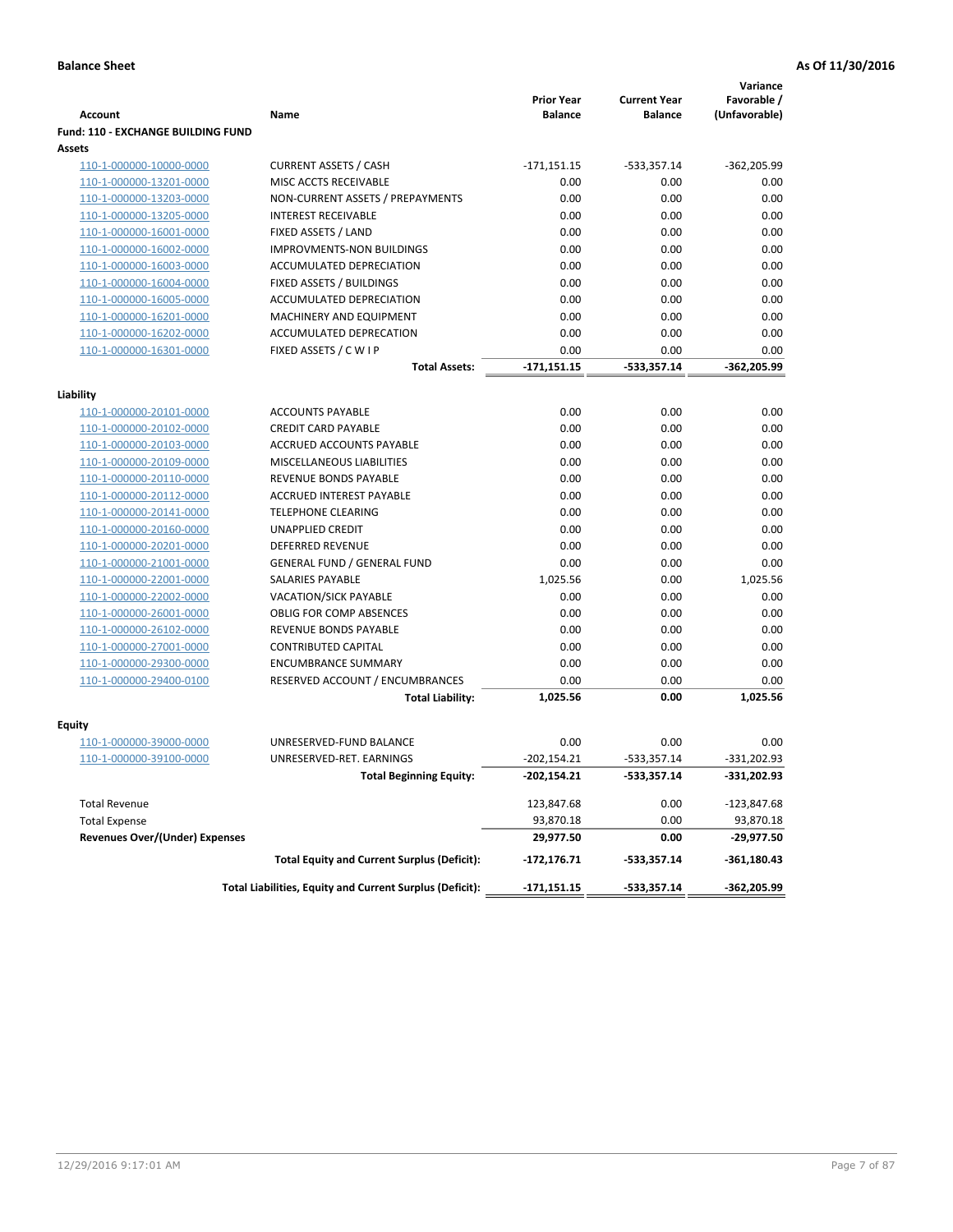| <b>Account</b>                         | Name                                                     | <b>Prior Year</b><br><b>Balance</b> | <b>Current Year</b><br><b>Balance</b> | Variance<br>Favorable /<br>(Unfavorable) |
|----------------------------------------|----------------------------------------------------------|-------------------------------------|---------------------------------------|------------------------------------------|
| Fund: 111 - RECREATION ACTIVITIES FUND |                                                          |                                     |                                       |                                          |
| Assets                                 |                                                          |                                     |                                       |                                          |
| 111-1-000000-10000-0000                | <b>CURRENT ASSETS / CASH</b>                             | $-16,765.93$                        | $-26,878.18$                          | $-10,112.25$                             |
| 111-1-000000-10313-0000                | <b>CHANGE DRAWER - PARK CONCESSIONS</b>                  | 250.00                              | 250.00                                | 0.00                                     |
| 111-1-000000-13201-0000                | MISC ACCTS RECEIVABLE                                    | 0.00                                | 0.00                                  | 0.00                                     |
| 111-1-000000-13205-0000                | <b>INTEREST RECEIVABLE</b>                               | 0.00                                | 0.00                                  | 0.00                                     |
|                                        | <b>Total Assets:</b>                                     | $-16,515.93$                        | $-26,628.18$                          | $-10,112.25$                             |
| Liability                              |                                                          |                                     |                                       |                                          |
| 111-1-000000-20101-0000                | <b>ACCOUNTS PAYABLE</b>                                  | 0.00                                | 0.00                                  | 0.00                                     |
| 111-1-000000-20102-0000                | <b>CREDIT CARD PAYABLE</b>                               | 0.00                                | 0.00                                  | 0.00                                     |
| 111-1-000000-20103-0000                | <b>ACCRUED ACCOUNTS PAYABLE</b>                          | 0.00                                | 0.00                                  | 0.00                                     |
| 111-1-000000-20125-0000                | SALES TAX PAYABLE / IN THE CITY                          | 239.89                              | 0.00                                  | 239.89                                   |
| 111-1-000000-20160-0000                | <b>UNAPPLIED CREDIT</b>                                  | 0.00                                | 0.00                                  | 0.00                                     |
| 111-1-000000-20201-0000                | <b>DEFERRED REVENUE</b>                                  | 0.00                                | 0.00                                  | 0.00                                     |
| 111-1-000000-22001-0000                | <b>SALARIES PAYABLE</b>                                  | 55.94                               | 0.00                                  | 55.94                                    |
| 111-1-000000-29300-0000                | <b>ENCUMBRANCE SUMMARY</b>                               | 0.00                                | 0.00                                  | 0.00                                     |
| 111-1-000000-29400-0100                | RESERVED ACCOUNT / ENCUMBRANCES                          | 0.00                                | 0.00                                  | 0.00                                     |
|                                        | <b>Total Liability:</b>                                  | 295.83                              | 0.00                                  | 295.83                                   |
| Equity                                 |                                                          |                                     |                                       |                                          |
| 111-1-000000-39000-0000                | UNRESERVED-FUND BALANCE                                  | $-14,042.32$                        | $-21,137.22$                          | $-7,094.90$                              |
| 111-1-000000-39100-0000                | UNRESERVED-RET. EARNINGS                                 | 0.00                                | 0.00                                  | 0.00                                     |
|                                        | <b>Total Beginning Equity:</b>                           | $-14,042.32$                        | $-21,137.22$                          | $-7,094.90$                              |
| <b>Total Revenue</b>                   |                                                          | 13,010.18                           | 21,946.02                             | 8,935.84                                 |
| <b>Total Expense</b>                   |                                                          | 15,779.62                           | 27,436.98                             | $-11,657.36$                             |
| <b>Revenues Over/(Under) Expenses</b>  |                                                          | $-2,769.44$                         | $-5,490.96$                           | $-2,721.52$                              |
|                                        | <b>Total Equity and Current Surplus (Deficit):</b>       | $-16,811.76$                        | $-26,628.18$                          | $-9,816.42$                              |
|                                        | Total Liabilities, Equity and Current Surplus (Deficit): | $-16,515.93$                        | $-26,628.18$                          | $-10,112.25$                             |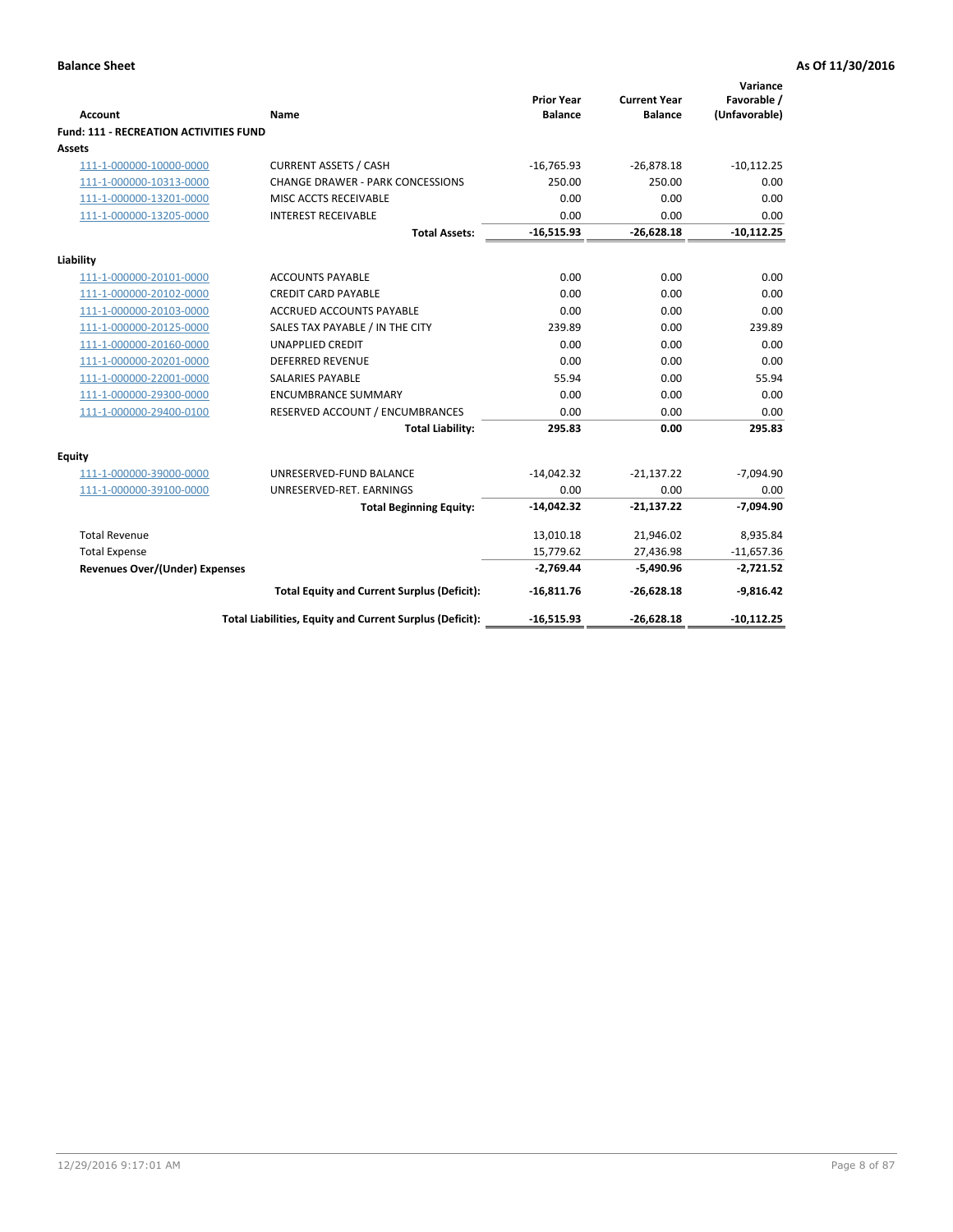|                                       |                                                          |                                     |                                       | Variance                     |
|---------------------------------------|----------------------------------------------------------|-------------------------------------|---------------------------------------|------------------------------|
| <b>Account</b>                        | Name                                                     | <b>Prior Year</b><br><b>Balance</b> | <b>Current Year</b><br><b>Balance</b> | Favorable /<br>(Unfavorable) |
| Fund: 112 - GUN RANGE FUND            |                                                          |                                     |                                       |                              |
| <b>Assets</b>                         |                                                          |                                     |                                       |                              |
| 112-1-000000-10000-0000               | <b>CURRENT ASSETS / CASH</b>                             | 23,016.56                           | 26,217.70                             | 3,201.14                     |
| 112-1-000000-13201-0000               | MISC ACCTS RECEIVABLE                                    | 0.00                                | 0.00                                  | 0.00                         |
|                                       | <b>Total Assets:</b>                                     | 23,016.56                           | 26,217.70                             | 3,201.14                     |
| Liability                             |                                                          |                                     |                                       |                              |
| 112-1-000000-20101-0000               | <b>ACCOUNTS PAYABLE</b>                                  | 0.00                                | 0.00                                  | 0.00                         |
| 112-1-000000-20103-0000               | <b>ACCRUED ACCOUNTS PAYABLE</b>                          | 0.00                                | 0.00                                  | 0.00                         |
| 112-1-000000-20160-0000               | <b>UNAPPLIED CREDIT</b>                                  | 0.00                                | 0.00                                  | 0.00                         |
| 112-1-000000-21001-0000               | <b>GENERAL FUND / GENERAL FUND</b>                       | 0.00                                | 0.00                                  | 0.00                         |
| 112-1-000000-29300-0000               | <b>ENCUMBRANCE SUMMARY</b>                               | 0.00                                | 0.00                                  | 0.00                         |
| 112-1-000000-29400-0100               | RESERVED ACCOUNT / ENCUMBRANCES                          | 0.00                                | 0.00                                  | 0.00                         |
|                                       | <b>Total Liability:</b>                                  | 0.00                                | 0.00                                  | 0.00                         |
| <b>Equity</b>                         |                                                          |                                     |                                       |                              |
| 112-1-000000-39000-0000               | UNRESERVED-FUND BALANCE                                  | 22,713.63                           | 26,256.56                             | 3,542.93                     |
| 112-1-000000-39100-0000               | UNRESERVED-RET. EARNINGS                                 | 0.00                                | 0.00                                  | 0.00                         |
|                                       | <b>Total Beginning Equity:</b>                           | 22,713.63                           | 26,256.56                             | 3,542.93                     |
| <b>Total Revenue</b>                  |                                                          | 446.63                              | 104.97                                | $-341.66$                    |
| <b>Total Expense</b>                  |                                                          | 143.70                              | 143.83                                | $-0.13$                      |
| <b>Revenues Over/(Under) Expenses</b> |                                                          | 302.93                              | $-38.86$                              | $-341.79$                    |
|                                       | <b>Total Equity and Current Surplus (Deficit):</b>       | 23,016.56                           | 26,217.70                             | 3,201.14                     |
|                                       | Total Liabilities, Equity and Current Surplus (Deficit): | 23,016.56                           | 26,217.70                             | 3,201.14                     |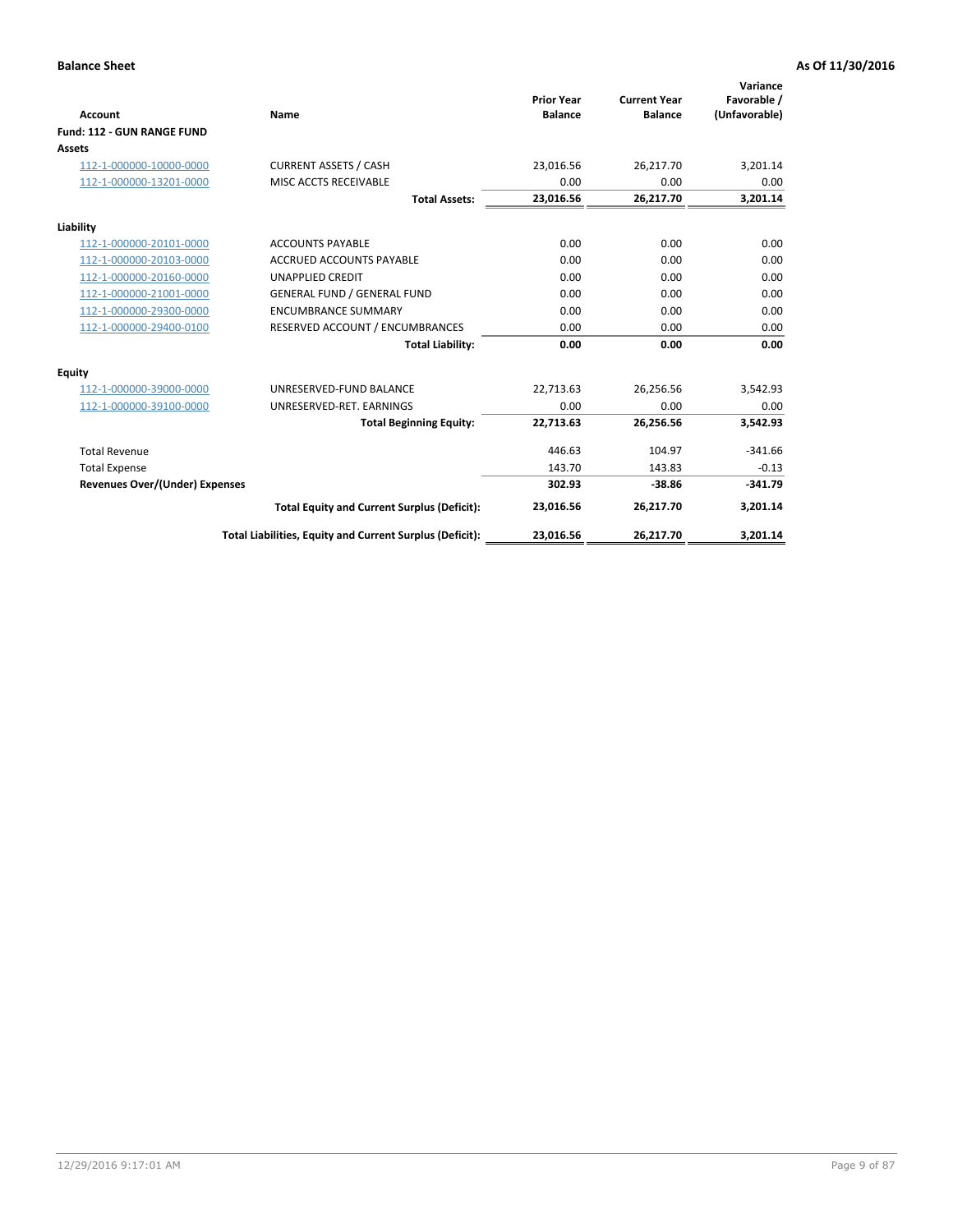| <b>Account</b>                               | <b>Name</b>                                              | <b>Prior Year</b><br><b>Balance</b> | <b>Current Year</b><br><b>Balance</b> | Variance<br>Favorable /<br>(Unfavorable) |
|----------------------------------------------|----------------------------------------------------------|-------------------------------------|---------------------------------------|------------------------------------------|
| Fund: 113 - HOTEL / MOTEL OCCUPANCY TAX FUND |                                                          |                                     |                                       |                                          |
| Assets                                       |                                                          |                                     |                                       |                                          |
| 113-1-000000-10000-0000                      | <b>CURRENT ASSETS / CASH</b>                             | 379,872.80                          | 471,014.45                            | 91,141.65                                |
| 113-1-000000-13101-0000                      | TAX RECEIVABLE-CURRENT                                   | 0.00                                | 0.00                                  | 0.00                                     |
| 113-1-000000-13201-0000                      | MISC ACCTS RECEIVABLE                                    | 0.00                                | 0.00                                  | 0.00                                     |
| 113-1-000000-13202-0000                      | <b>EMPLOYEE ADVANCES</b>                                 | 0.00                                | 0.00                                  | 0.00                                     |
| 113-1-000000-13203-0000                      | NON-CURRENT ASSETS / PREPAYMENTS                         | 0.00                                | 0.00                                  | 0.00                                     |
| 113-1-000000-13205-0000                      | <b>INTEREST RECEIVABLE</b>                               | 0.00                                | 0.00                                  | 0.00                                     |
|                                              | <b>Total Assets:</b>                                     | 379,872.80                          | 471,014.45                            | 91,141.65                                |
|                                              |                                                          |                                     |                                       |                                          |
| Liability                                    |                                                          |                                     |                                       |                                          |
| 113-1-000000-20101-0000                      | <b>ACCOUNTS PAYABLE</b>                                  | 0.00                                | 0.00                                  | 0.00                                     |
| 113-1-000000-20102-0000                      | <b>CREDIT CARD PAYABLE</b>                               | 0.00<br>0.00                        | 0.00<br>0.00                          | 0.00                                     |
| 113-1-000000-20103-0000                      | <b>ACCRUED ACCOUNTS PAYABLE</b>                          |                                     |                                       | 0.00                                     |
| 113-1-000000-22001-0000                      | <b>SALARIES PAYABLE</b>                                  | 1,360.32                            | 1,622.86                              | $-262.54$                                |
| 113-1-000000-24001-0000                      | O/S CHECKS PAYABLE                                       | 0.00                                | 0.00                                  | 0.00                                     |
| 113-1-000000-29300-0000                      | <b>ENCUMBRANCE SUMMARY</b>                               | 0.00                                | 0.00                                  | 0.00                                     |
| 113-1-000000-29400-0100                      | RESERVED ACCOUNT / ENCUMBRANCES                          | 0.00                                | 0.00                                  | 0.00                                     |
|                                              | <b>Total Liability:</b>                                  | 1,360.32                            | 1,622.86                              | $-262.54$                                |
| Equity                                       |                                                          |                                     |                                       |                                          |
| 113-1-000000-39000-0000                      | UNRESERVED-FUND BALANCE                                  | 347,652.06                          | 417,432.34                            | 69,780.28                                |
|                                              | <b>Total Beginning Equity:</b>                           | 347,652.06                          | 417,432.34                            | 69,780.28                                |
| <b>Total Revenue</b>                         |                                                          | 97,199.81                           | 115,829.35                            | 18,629.54                                |
| <b>Total Expense</b>                         |                                                          | 66,339.39                           | 63,870.10                             | 2,469.29                                 |
| <b>Revenues Over/(Under) Expenses</b>        |                                                          | 30.860.42                           | 51,959.25                             | 21,098.83                                |
|                                              | <b>Total Equity and Current Surplus (Deficit):</b>       | 378,512.48                          | 469,391.59                            | 90,879.11                                |
|                                              | Total Liabilities, Equity and Current Surplus (Deficit): | 379,872.80                          | 471,014.45                            | 91,141.65                                |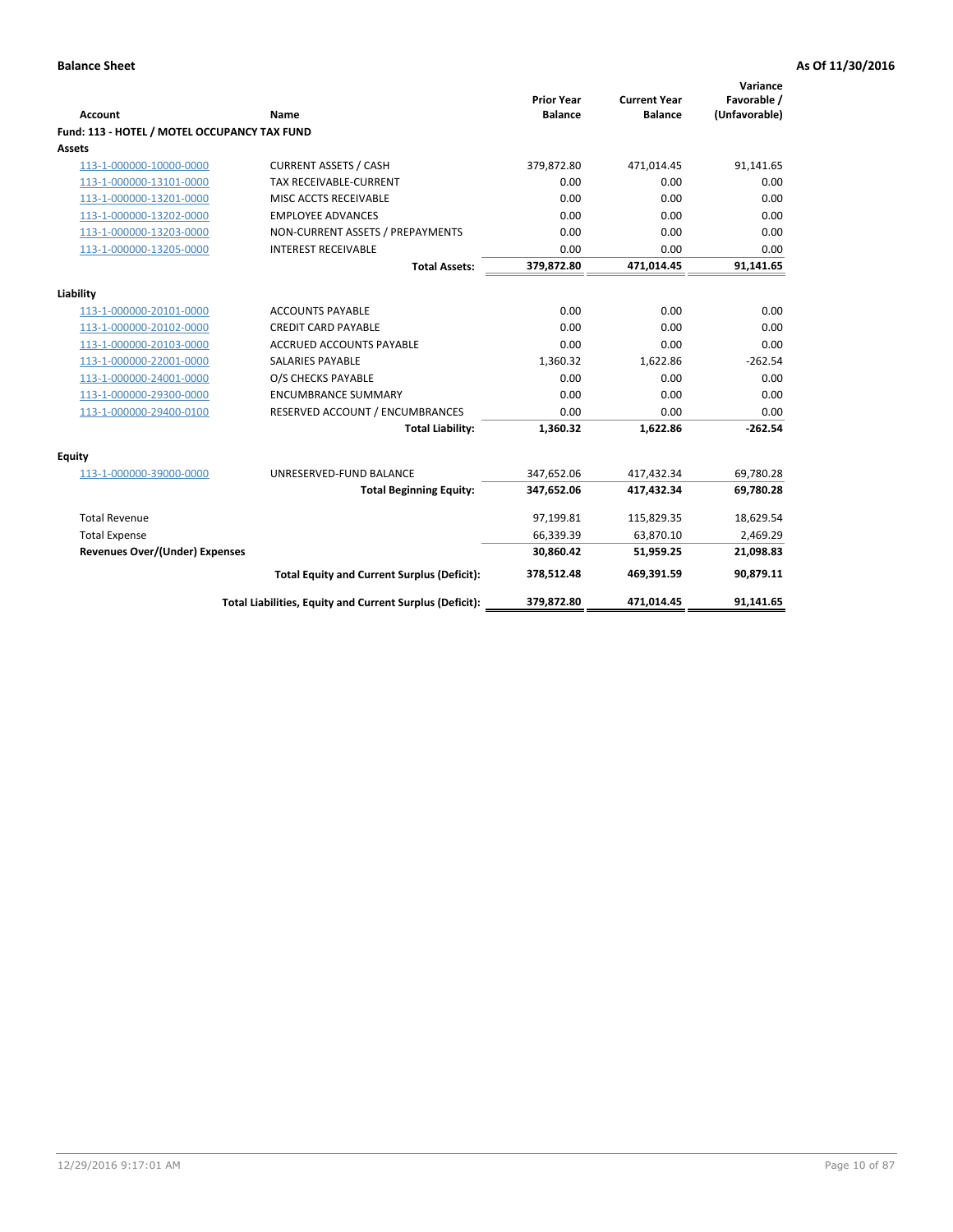| <b>Account</b>                                     | Name                                                     | <b>Prior Year</b><br><b>Balance</b> | <b>Current Year</b><br><b>Balance</b> | Variance<br>Favorable /<br>(Unfavorable) |
|----------------------------------------------------|----------------------------------------------------------|-------------------------------------|---------------------------------------|------------------------------------------|
| <b>Fund: 114 - VENUE MANAGEMENT FUND</b><br>Assets |                                                          |                                     |                                       |                                          |
| 114-1-000000-10000-0000                            | <b>CURRENT ASSETS / CASH</b>                             | $-138,084.37$                       | $-192,585.26$                         | $-54,500.89$                             |
| 114-1-000000-10311-0000                            | CASH / PETTY CASH/CHANGE DRAWERS                         | 200.00                              | 200.00                                | 0.00                                     |
| 114-1-000000-13201-0000                            | MISC ACCTS RECEIVABLE                                    | 0.00                                | 0.00                                  | 0.00                                     |
| 114-1-000000-13203-0000                            | NON-CURRENT ASSETS / PREPAYMENTS                         | 0.00                                | 0.00                                  | 0.00                                     |
| 114-1-000000-13205-0000                            | <b>INTEREST RECEIVABLE</b>                               | 0.00                                | 0.00                                  | 0.00                                     |
|                                                    | <b>Total Assets:</b>                                     | $-137,884.37$                       | $-192,385.26$                         | $-54,500.89$                             |
|                                                    |                                                          |                                     |                                       |                                          |
| Liability                                          |                                                          |                                     |                                       |                                          |
| 114-1-000000-20101-0000                            | <b>ACCOUNTS PAYABLE</b>                                  | 0.00                                | 0.00                                  | 0.00                                     |
| 114-1-000000-20102-0000                            | <b>CREDIT CARD PAYABLE</b>                               | 0.00                                | 0.00                                  | 0.00                                     |
| 114-1-000000-20103-0000                            | ACCRUED ACCOUNTS PAYABLE                                 | 0.00                                | 0.00                                  | 0.00                                     |
| 114-1-000000-20125-0000                            | SALES TAX PAYABLE / IN THE CITY                          | 0.00                                | 0.00                                  | 0.00                                     |
| 114-1-000000-20150-0000                            | <b>TICKET SALE SHARING</b>                               | 0.00                                | 8,717.00                              | $-8,717.00$                              |
| 114-1-000000-20151-0000                            | <b>SOUND &amp; LIGHTING</b>                              | 0.00                                | 0.00                                  | 0.00                                     |
| 114-1-000000-20160-0000                            | <b>UNAPPLIED CREDIT</b>                                  | 0.00                                | 0.00                                  | 0.00                                     |
| 114-1-000000-20201-0000                            | <b>DEFERRED REVENUE</b>                                  | 0.00                                | 0.00                                  | 0.00                                     |
| 114-1-000000-22001-0000                            | <b>SALARIES PAYABLE</b>                                  | 1,072.95                            | 1,082.08                              | $-9.13$                                  |
| 114-1-000000-24010-0000                            | <b>CIVIC CENTER DEPOSITS</b>                             | 3,300.00                            | 6,270.00                              | $-2,970.00$                              |
| 114-1-000000-24012-0000                            | <b>AUDITORIUM DEPOSITS</b>                               | 2,500.00                            | 4,100.00                              | $-1,600.00$                              |
| 114-1-000000-29300-0000                            | <b>ENCUMBRANCE SUMMARY</b>                               | 0.00                                | 0.00                                  | 0.00                                     |
| 114-1-000000-29400-0000                            | RESERVED ACCOUNT / ENCUMBRANCES                          | 0.00                                | 0.00                                  | 0.00                                     |
|                                                    | <b>Total Liability:</b>                                  | 6,872.95                            | 20,169.08                             | $-13,296.13$                             |
| Equity                                             |                                                          |                                     |                                       |                                          |
| 114-1-000000-39000-0000                            | UNRESERVED-FUND BALANCE                                  | $-114,485.64$                       | $-196,531.63$                         | $-82,045.99$                             |
|                                                    | <b>Total Beginning Equity:</b>                           | $-114,485.64$                       | $-196,531.63$                         | $-82,045.99$                             |
| <b>Total Revenue</b>                               |                                                          | 82,512.80                           | 66,092.48                             | $-16,420.32$                             |
| <b>Total Expense</b>                               |                                                          | 112,784.48                          | 82,115.19                             | 30,669.29                                |
| <b>Revenues Over/(Under) Expenses</b>              |                                                          | $-30,271.68$                        | $-16,022.71$                          | 14,248.97                                |
|                                                    | <b>Total Equity and Current Surplus (Deficit):</b>       | $-144,757.32$                       | $-212,554.34$                         | $-67,797.02$                             |
|                                                    | Total Liabilities, Equity and Current Surplus (Deficit): | $-137,884.37$                       | $-192,385.26$                         | -54.500.89                               |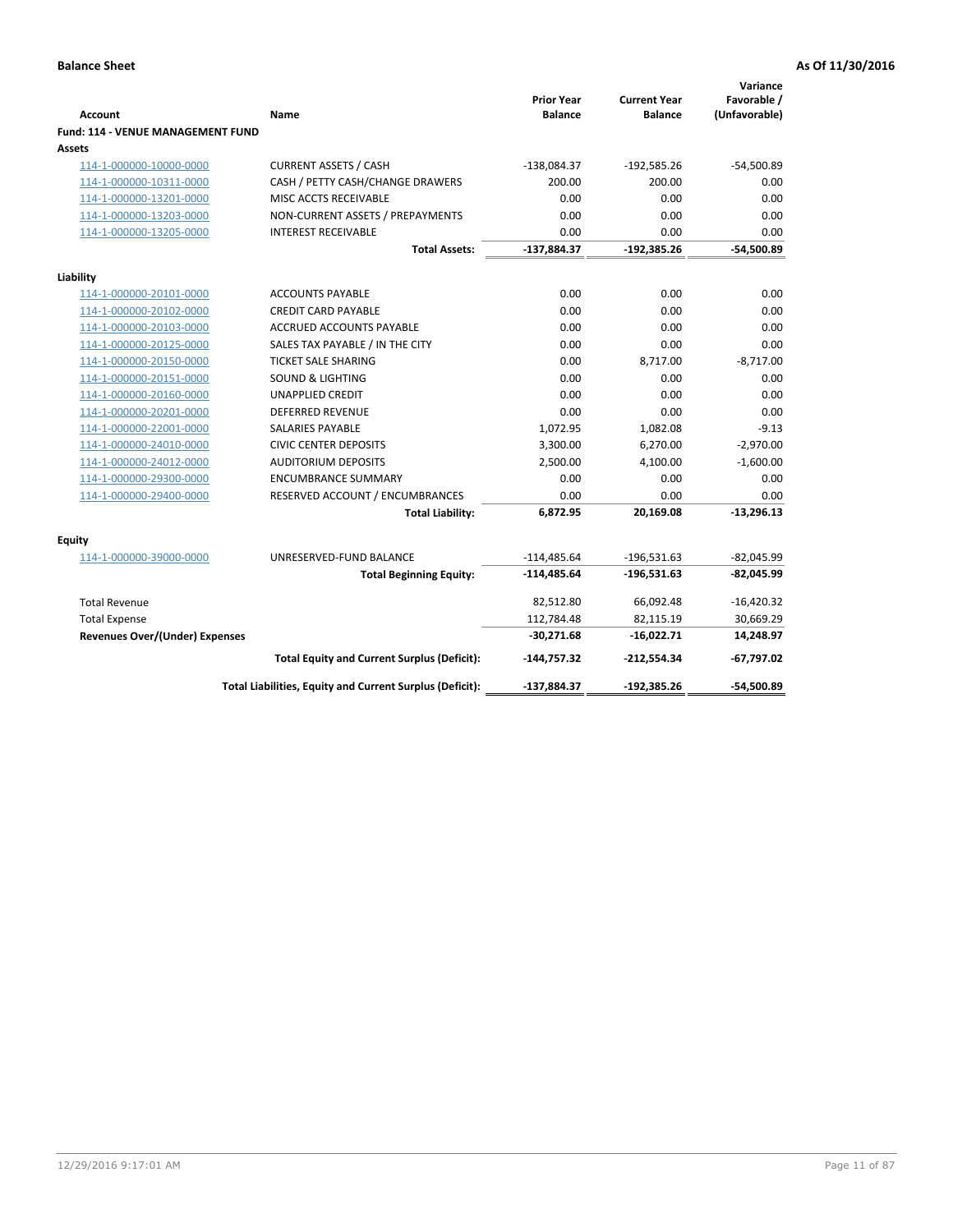| <b>Account</b>                        | <b>Name</b>                                              | <b>Prior Year</b><br><b>Balance</b> | <b>Current Year</b><br><b>Balance</b> | Variance<br>Favorable /<br>(Unfavorable) |
|---------------------------------------|----------------------------------------------------------|-------------------------------------|---------------------------------------|------------------------------------------|
| Fund: 115 - TIRZ FUND                 |                                                          |                                     |                                       |                                          |
| <b>Assets</b>                         |                                                          |                                     |                                       |                                          |
| 115-1-000000-10000-0000               | <b>CURRENT ASSETS / CASH</b>                             | 0.00                                | 0.00                                  | 0.00                                     |
| 115-1-000000-13101-0000               | <b>TAX RECEIVABLE-CURRENT</b>                            | 0.00                                | 0.00                                  | 0.00                                     |
| 115-1-000000-13102-0000               | <b>TAXES REC-DELINQUENT</b>                              | 0.00                                | 0.00                                  | 0.00                                     |
| 115-1-000000-13103-0000               | ALLOW FOR UNCOLLECT TAXES                                | 0.00                                | 0.00                                  | 0.00                                     |
| 115-1-000000-13201-0000               | MISC ACCTS RECEIVABLE                                    | 0.00                                | 0.00                                  | 0.00                                     |
| 115-1-000000-13205-0000               | <b>INTEREST RECEIVABLE</b>                               | 0.00                                | 0.00                                  | 0.00                                     |
|                                       | <b>Total Assets:</b>                                     | 0.00                                | 0.00                                  | 0.00                                     |
| Liability                             |                                                          |                                     |                                       |                                          |
| 115-1-000000-20101-0000               | <b>ACCOUNTS PAYABLE</b>                                  | 0.00                                | 0.00                                  | 0.00                                     |
| 115-1-000000-20103-0000               | <b>ACCRUED ACCOUNTS PAYABLE</b>                          | 0.00                                | 0.00                                  | 0.00                                     |
| 115-1-000000-20203-0000               | <b>DEFERRED TAX REVENUE</b>                              | 0.00                                | 0.00                                  | 0.00                                     |
| 115-1-000000-29300-0000               | <b>ENCUMBRANCE SUMMARY</b>                               | 0.00                                | 0.00                                  | 0.00                                     |
| 115-1-000000-29400-0100               | RESERVED ACCOUNT / ENCUMBRANCES                          | 0.00                                | 0.00                                  | 0.00                                     |
|                                       | <b>Total Liability:</b>                                  | 0.00                                | 0.00                                  | 0.00                                     |
| Equity                                |                                                          |                                     |                                       |                                          |
| 115-1-000000-39000-0000               | UNRESERVED-FUND BALANCE                                  | 0.00                                | 0.00                                  | 0.00                                     |
| 115-1-000000-39100-0000               | UNRESERVED-RET. EARNINGS                                 | 0.00                                | 0.00                                  | 0.00                                     |
|                                       | <b>Total Beginning Equity:</b>                           | 0.00                                | 0.00                                  | 0.00                                     |
| <b>Total Revenue</b>                  |                                                          | 0.00                                | 0.00                                  | 0.00                                     |
| <b>Total Expense</b>                  |                                                          | 0.00                                | 0.00                                  | 0.00                                     |
| <b>Revenues Over/(Under) Expenses</b> |                                                          | 0.00                                | 0.00                                  | 0.00                                     |
|                                       | <b>Total Equity and Current Surplus (Deficit):</b>       | 0.00                                | 0.00                                  | 0.00                                     |
|                                       | Total Liabilities, Equity and Current Surplus (Deficit): | 0.00                                | 0.00                                  | 0.00                                     |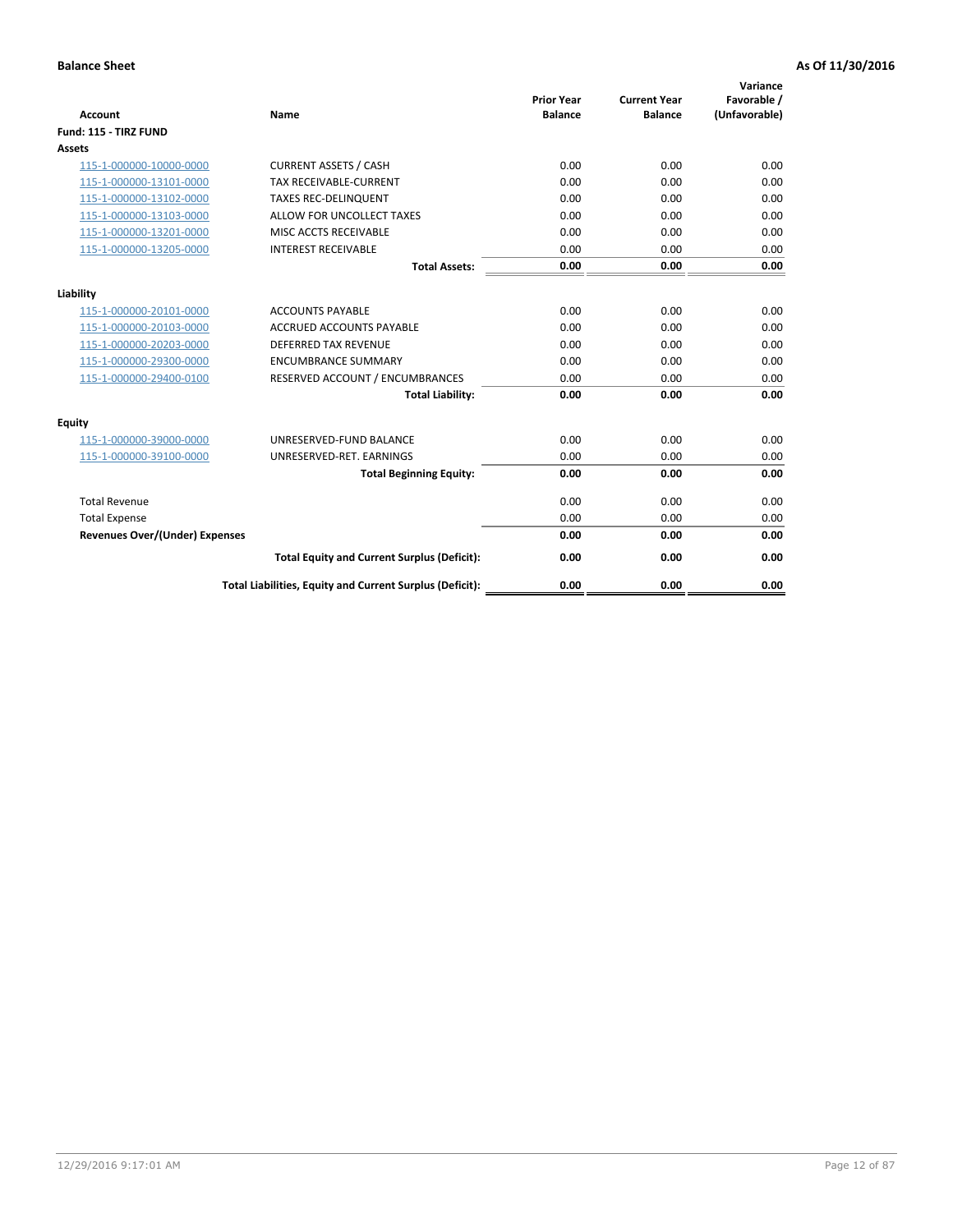| <b>Account</b>                   | Name                                                     | <b>Prior Year</b><br><b>Balance</b> | <b>Current Year</b><br><b>Balance</b> | Variance<br>Favorable /<br>(Unfavorable) |
|----------------------------------|----------------------------------------------------------|-------------------------------------|---------------------------------------|------------------------------------------|
| Fund: 116 - ROADWAY IMPACT FEE 1 |                                                          |                                     |                                       |                                          |
| <b>Assets</b>                    |                                                          |                                     |                                       |                                          |
| 116-1-000000-10000-0000          | <b>CURRENT ASSETS / CASH</b>                             | 13,072.93                           | 13,106.86                             | 33.93                                    |
| 116-1-000000-13201-0000          | MISC ACCTS RECEIVABLE                                    | 0.00                                | 0.00                                  | 0.00                                     |
| 116-1-000000-13205-0000          | <b>INTEREST RECEIVABLE</b>                               | 0.00                                | 0.00                                  | 0.00                                     |
|                                  | <b>Total Assets:</b>                                     | 13,072.93                           | 13,106.86                             | 33.93                                    |
| Liability                        |                                                          |                                     |                                       |                                          |
| 116-1-000000-20101-0000          | <b>ACCOUNTS PAYABLE</b>                                  | 0.00                                | 0.00                                  | 0.00                                     |
| 116-1-000000-20103-0000          | <b>ACCRUED ACCOUNTS PAYABLE</b>                          | 0.00                                | 0.00                                  | 0.00                                     |
|                                  | <b>Total Liability:</b>                                  | 0.00                                | 0.00                                  | 0.00                                     |
| <b>Equity</b>                    |                                                          |                                     |                                       |                                          |
| 116-1-000000-39000-0000          | UNRESERVED-FUND BALANCE                                  | 0.00                                | 0.00                                  | 0.00                                     |
| 116-1-000000-39100-0000          | UNRESERVED-RET. EARNINGS                                 | 13,089.18                           | 13,121.26                             | 32.08                                    |
|                                  | <b>Total Beginning Equity:</b>                           | 13,089.18                           | 13,121.26                             | 32.08                                    |
| <b>Total Revenue</b>             |                                                          | $-13.96$                            | $-12.49$                              | 1.47                                     |
| <b>Total Expense</b>             |                                                          | 2.29                                | 1.91                                  | 0.38                                     |
| Revenues Over/(Under) Expenses   |                                                          | $-16.25$                            | $-14.40$                              | 1.85                                     |
|                                  | <b>Total Equity and Current Surplus (Deficit):</b>       | 13,072.93                           | 13,106.86                             | 33.93                                    |
|                                  | Total Liabilities, Equity and Current Surplus (Deficit): | 13,072.93                           | 13,106.86                             | 33.93                                    |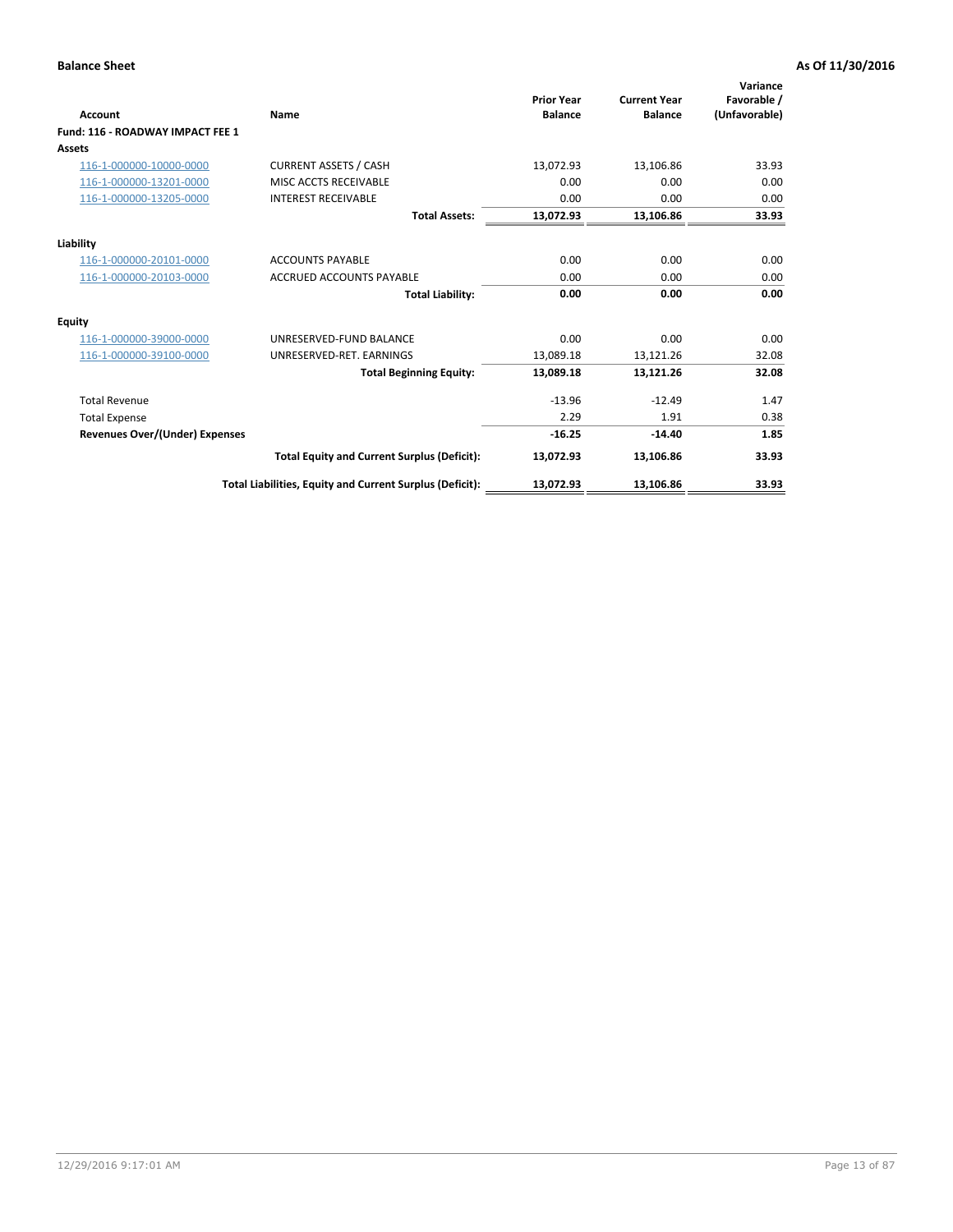| <b>Account</b>                        | Name                                                     | <b>Prior Year</b><br><b>Balance</b> | <b>Current Year</b><br><b>Balance</b> | Variance<br>Favorable /<br>(Unfavorable) |
|---------------------------------------|----------------------------------------------------------|-------------------------------------|---------------------------------------|------------------------------------------|
| Fund: 117 - ROADWAY IMPACT FEE 2      |                                                          |                                     |                                       |                                          |
| <b>Assets</b>                         |                                                          |                                     |                                       |                                          |
| 117-1-000000-10000-0000               | <b>CURRENT ASSETS / CASH</b>                             | 64.49                               | 64.71                                 | 0.22                                     |
| 117-1-000000-13201-0000               | MISC ACCTS RECEIVABLE                                    | 0.00                                | 0.00                                  | 0.00                                     |
| 117-1-000000-13205-0000               | <b>INTEREST RECEIVABLE</b>                               | 0.00                                | 0.00                                  | 0.00                                     |
|                                       | <b>Total Assets:</b>                                     | 64.49                               | 64.71                                 | 0.22                                     |
| Liability                             |                                                          |                                     |                                       |                                          |
| 117-1-000000-20101-0000               | <b>ACCOUNTS PAYABLE</b>                                  | 0.00                                | 0.00                                  | 0.00                                     |
| 117-1-000000-20103-0000               | <b>ACCRUED ACCOUNTS PAYABLE</b>                          | 0.00                                | 0.00                                  | 0.00                                     |
|                                       | <b>Total Liability:</b>                                  | 0.00                                | 0.00                                  | 0.00                                     |
| <b>Equity</b>                         |                                                          |                                     |                                       |                                          |
| 117-1-000000-39000-0000               | UNRESERVED-FUND BALANCE                                  | 0.00                                | 0.00                                  | 0.00                                     |
| 117-1-000000-39100-0000               | UNRESERVED-RET. EARNINGS                                 | 64.58                               | 64.77                                 | 0.19                                     |
|                                       | <b>Total Beginning Equity:</b>                           | 64.58                               | 64.77                                 | 0.19                                     |
| <b>Total Revenue</b>                  |                                                          | $-0.07$                             | $-0.06$                               | 0.01                                     |
| <b>Total Expense</b>                  |                                                          | 0.02                                | 0.00                                  | 0.02                                     |
| <b>Revenues Over/(Under) Expenses</b> |                                                          | $-0.09$                             | $-0.06$                               | 0.03                                     |
|                                       | <b>Total Equity and Current Surplus (Deficit):</b>       | 64.49                               | 64.71                                 | 0.22                                     |
|                                       | Total Liabilities, Equity and Current Surplus (Deficit): | 64.49                               | 64.71                                 | 0.22                                     |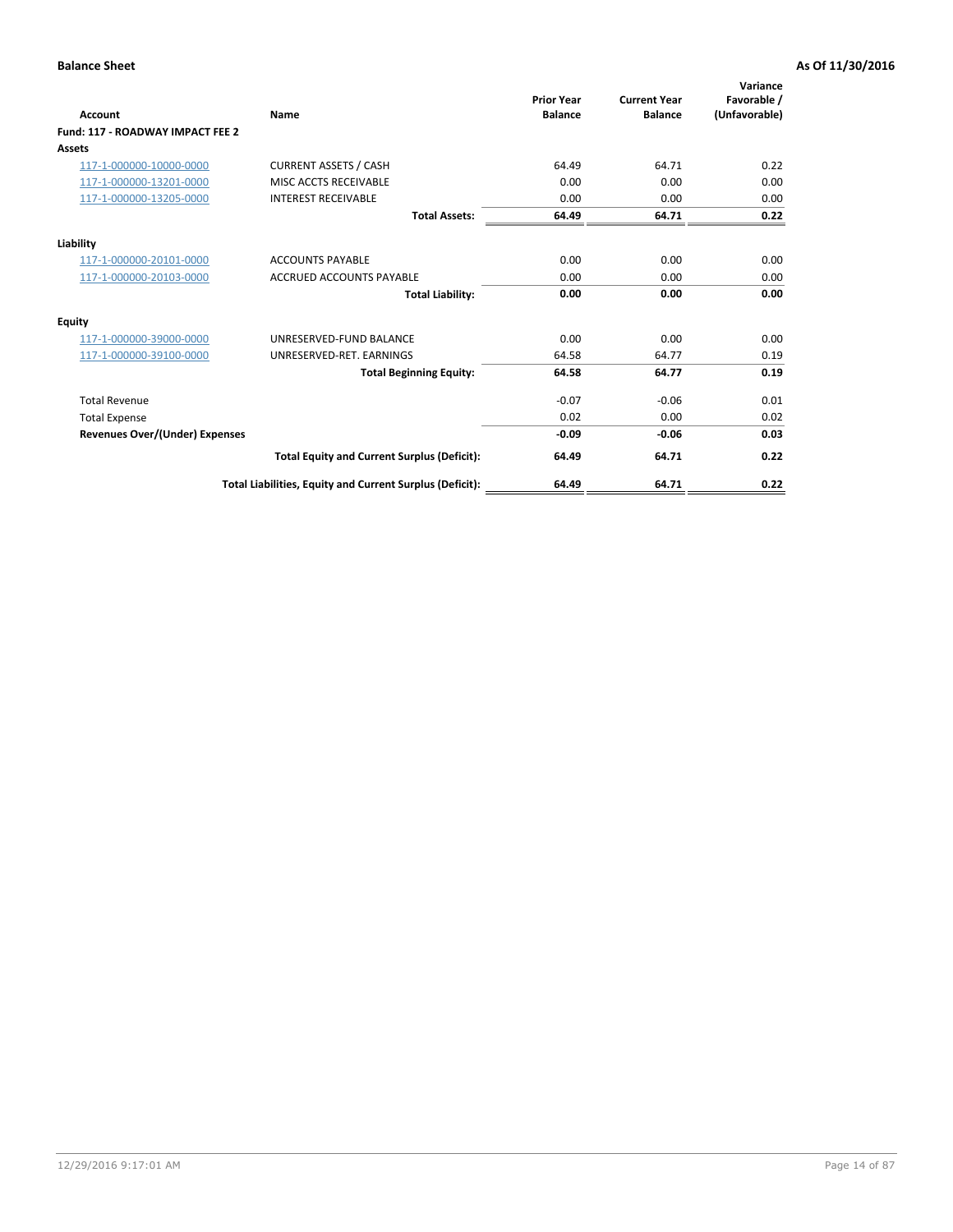| <b>Account</b>                        | Name                                                     | <b>Prior Year</b><br><b>Balance</b> | <b>Current Year</b><br><b>Balance</b> | Variance<br>Favorable /<br>(Unfavorable) |
|---------------------------------------|----------------------------------------------------------|-------------------------------------|---------------------------------------|------------------------------------------|
| Fund: 118 - ROADWAY IMPACT FEE 3      |                                                          |                                     |                                       |                                          |
| <b>Assets</b>                         |                                                          |                                     |                                       |                                          |
| 118-1-000000-10000-0000               | <b>CURRENT ASSETS / CASH</b>                             | 109.48                              | 109.80                                | 0.32                                     |
| 118-1-000000-13201-0000               | MISC ACCTS RECEIVABLE                                    | 0.00                                | 0.00                                  | 0.00                                     |
| 118-1-000000-13205-0000               | <b>INTEREST RECEIVABLE</b>                               | 0.00                                | 0.00                                  | 0.00                                     |
|                                       | <b>Total Assets:</b>                                     | 109.48                              | 109.80                                | 0.32                                     |
| Liability                             |                                                          |                                     |                                       |                                          |
| 118-1-000000-20101-0000               | <b>ACCOUNTS PAYABLE</b>                                  | 0.00                                | 0.00                                  | 0.00                                     |
| 118-1-000000-20103-0000               | <b>ACCRUED ACCOUNTS PAYABLE</b>                          | 0.00                                | 0.00                                  | 0.00                                     |
|                                       | <b>Total Liability:</b>                                  | 0.00                                | 0.00                                  | 0.00                                     |
| Equity                                |                                                          |                                     |                                       |                                          |
| 118-1-000000-39000-0000               | UNRESERVED-FUND BALANCE                                  | 0.00                                | 0.00                                  | 0.00                                     |
| 118-1-000000-39100-0000               | UNRESERVED-RET. EARNINGS                                 | 109.62                              | 109.92                                | 0.30                                     |
|                                       | <b>Total Beginning Equity:</b>                           | 109.62                              | 109.92                                | 0.30                                     |
| <b>Total Revenue</b>                  |                                                          | $-0.12$                             | $-0.10$                               | 0.02                                     |
| <b>Total Expense</b>                  |                                                          | 0.02                                | 0.02                                  | 0.00                                     |
| <b>Revenues Over/(Under) Expenses</b> |                                                          | $-0.14$                             | $-0.12$                               | 0.02                                     |
|                                       | <b>Total Equity and Current Surplus (Deficit):</b>       | 109.48                              | 109.80                                | 0.32                                     |
|                                       | Total Liabilities, Equity and Current Surplus (Deficit): | 109.48                              | 109.80                                | 0.32                                     |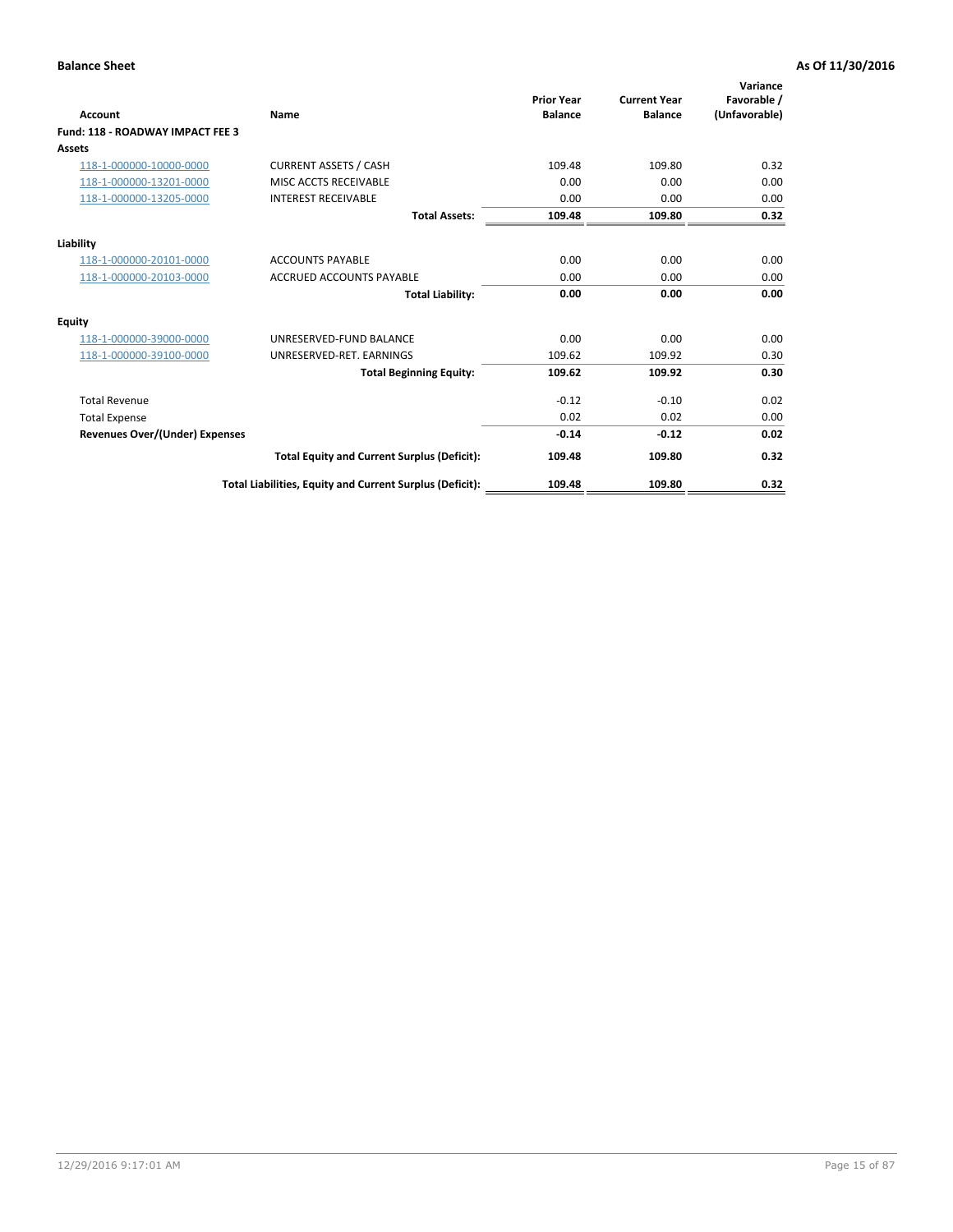| <b>Account</b>                        | Name                                                     | <b>Prior Year</b><br><b>Balance</b> | <b>Current Year</b><br><b>Balance</b> | Variance<br>Favorable /<br>(Unfavorable) |
|---------------------------------------|----------------------------------------------------------|-------------------------------------|---------------------------------------|------------------------------------------|
| Fund: 119 - ROADWAY IMPACT FEE 4      |                                                          |                                     |                                       |                                          |
| Assets                                |                                                          |                                     |                                       |                                          |
| 119-1-000000-10000-0000               | <b>CURRENT ASSETS / CASH</b>                             | 4.62                                | 4.63                                  | 0.01                                     |
| 119-1-000000-13201-0000               | MISC ACCTS RECEIVABLE                                    | 0.00                                | 0.00                                  | 0.00                                     |
| 119-1-000000-13205-0000               | <b>INTEREST RECEIVABLE</b>                               | 0.00                                | 0.00                                  | 0.00                                     |
|                                       | <b>Total Assets:</b>                                     | 4.62                                | 4.63                                  | 0.01                                     |
| Liability                             |                                                          |                                     |                                       |                                          |
| 119-1-000000-20101-0000               | <b>ACCOUNTS PAYABLE</b>                                  | 0.00                                | 0.00                                  | 0.00                                     |
| 119-1-000000-20103-0000               | <b>ACCRUED ACCOUNTS PAYABLE</b>                          | 0.00                                | 0.00                                  | 0.00                                     |
|                                       | <b>Total Liability:</b>                                  | 0.00                                | 0.00                                  | 0.00                                     |
| Equity                                |                                                          |                                     |                                       |                                          |
| 119-1-000000-39000-0000               | UNRESERVED-FUND BALANCE                                  | 0.00                                | 0.00                                  | 0.00                                     |
| 119-1-000000-39100-0000               | UNRESERVED-RET, EARNINGS                                 | 4.62                                | 4.63                                  | 0.01                                     |
|                                       | <b>Total Beginning Equity:</b>                           | 4.62                                | 4.63                                  | 0.01                                     |
| <b>Total Revenue</b>                  |                                                          | 0.00                                | 0.00                                  | 0.00                                     |
| <b>Total Expense</b>                  |                                                          | 0.00                                | 0.00                                  | 0.00                                     |
| <b>Revenues Over/(Under) Expenses</b> |                                                          | 0.00                                | 0.00                                  | 0.00                                     |
|                                       | <b>Total Equity and Current Surplus (Deficit):</b>       | 4.62                                | 4.63                                  | 0.01                                     |
|                                       | Total Liabilities, Equity and Current Surplus (Deficit): | 4.62                                | 4.63                                  | 0.01                                     |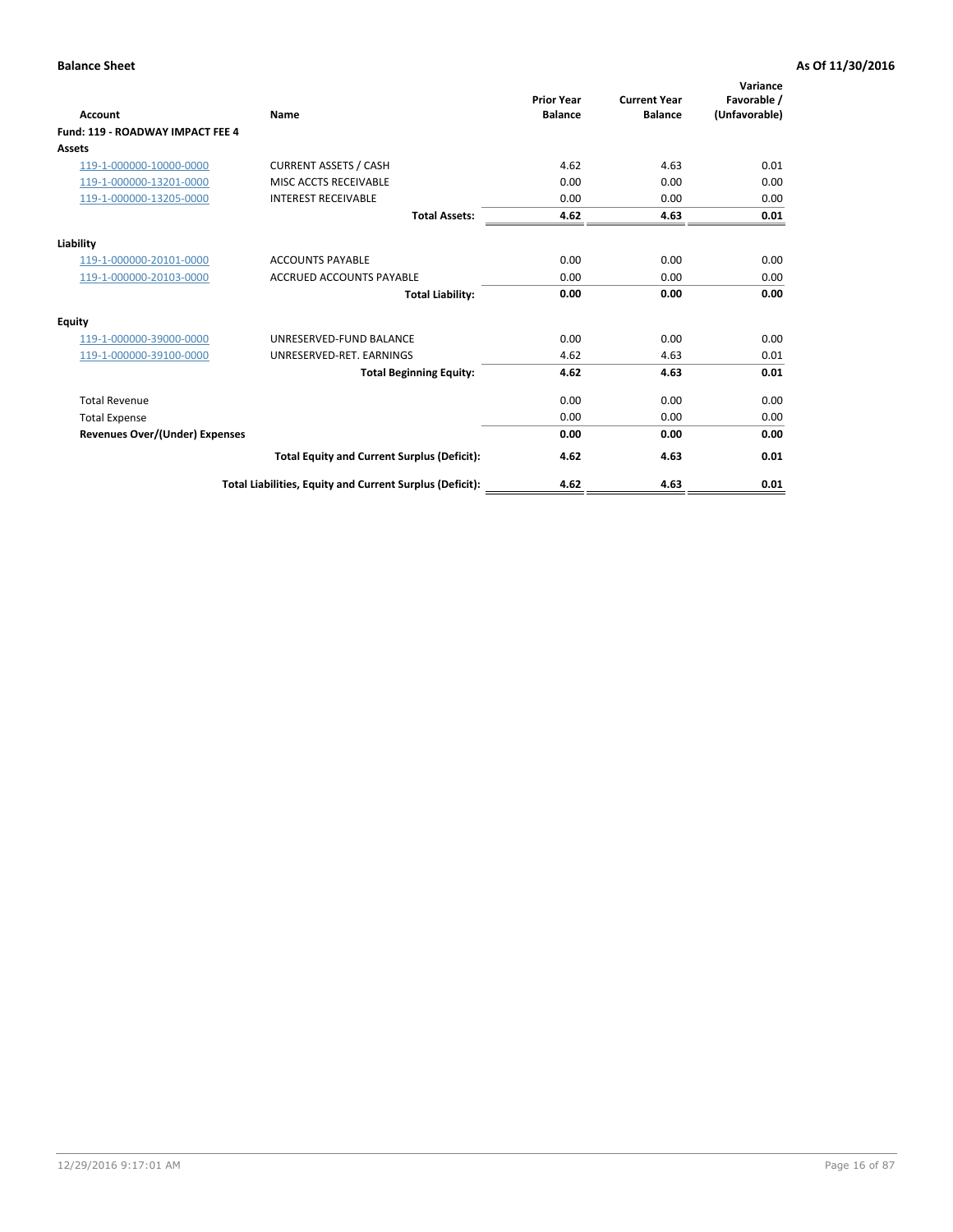|                                                   |                                                          | <b>Prior Year</b> | <b>Current Year</b> | Variance<br>Favorable / |
|---------------------------------------------------|----------------------------------------------------------|-------------------|---------------------|-------------------------|
| <b>Account</b>                                    | <b>Name</b>                                              | <b>Balance</b>    | <b>Balance</b>      | (Unfavorable)           |
| Fund: 120 - BROWNSFIELD HAZARDOUS WASTE EPA GRANT |                                                          |                   |                     |                         |
| <b>Assets</b>                                     |                                                          |                   |                     |                         |
| 120-1-000000-10000-0000                           | <b>CURRENT ASSETS / CASH</b>                             | 0.00              | 0.00                | 0.00                    |
| 120-1-000000-13201-0000                           | MISC ACCTS RECEIVABLE                                    | 0.00              | 0.00                | 0.00                    |
|                                                   | <b>Total Assets:</b>                                     | 0.00              | 0.00                | 0.00                    |
| Liability                                         |                                                          |                   |                     |                         |
| 120-1-000000-20101-0000                           | <b>ACCOUNTS PAYABLE</b>                                  | 0.00              | 0.00                | 0.00                    |
| 120-1-000000-20102-0000                           | <b>CREDIT CARD PAYABLE</b>                               | 0.00              | 0.00                | 0.00                    |
| 120-1-000000-20902-0000                           | <b>DEFERRED GRANT REVENUE</b>                            | 0.00              | 0.00                | 0.00                    |
| 120-1-000000-29300-0000                           | <b>ENCUMBRANCE SUMMARY</b>                               | 0.00              | 0.00                | 0.00                    |
| 120-1-000000-29400-0000                           | RESERVED ACCOUNT / ENCUMBRANCES                          | 0.00              | 0.00                | 0.00                    |
|                                                   | <b>Total Liability:</b>                                  | 0.00              | 0.00                | 0.00                    |
| Equity                                            |                                                          |                   |                     |                         |
| 120-1-000000-39000-0000                           | UNRESERVED-FUND BALANCE                                  | 0.00              | 0.00                | 0.00                    |
|                                                   | <b>Total Beginning Equity:</b>                           | 0.00              | 0.00                | 0.00                    |
| <b>Total Revenue</b>                              |                                                          | 0.00              | 0.00                | 0.00                    |
| <b>Total Expense</b>                              |                                                          | 0.00              | 0.00                | 0.00                    |
| <b>Revenues Over/(Under) Expenses</b>             |                                                          | 0.00              | 0.00                | 0.00                    |
|                                                   | <b>Total Equity and Current Surplus (Deficit):</b>       | 0.00              | 0.00                | 0.00                    |
|                                                   | Total Liabilities, Equity and Current Surplus (Deficit): | 0.00              | 0.00                | 0.00                    |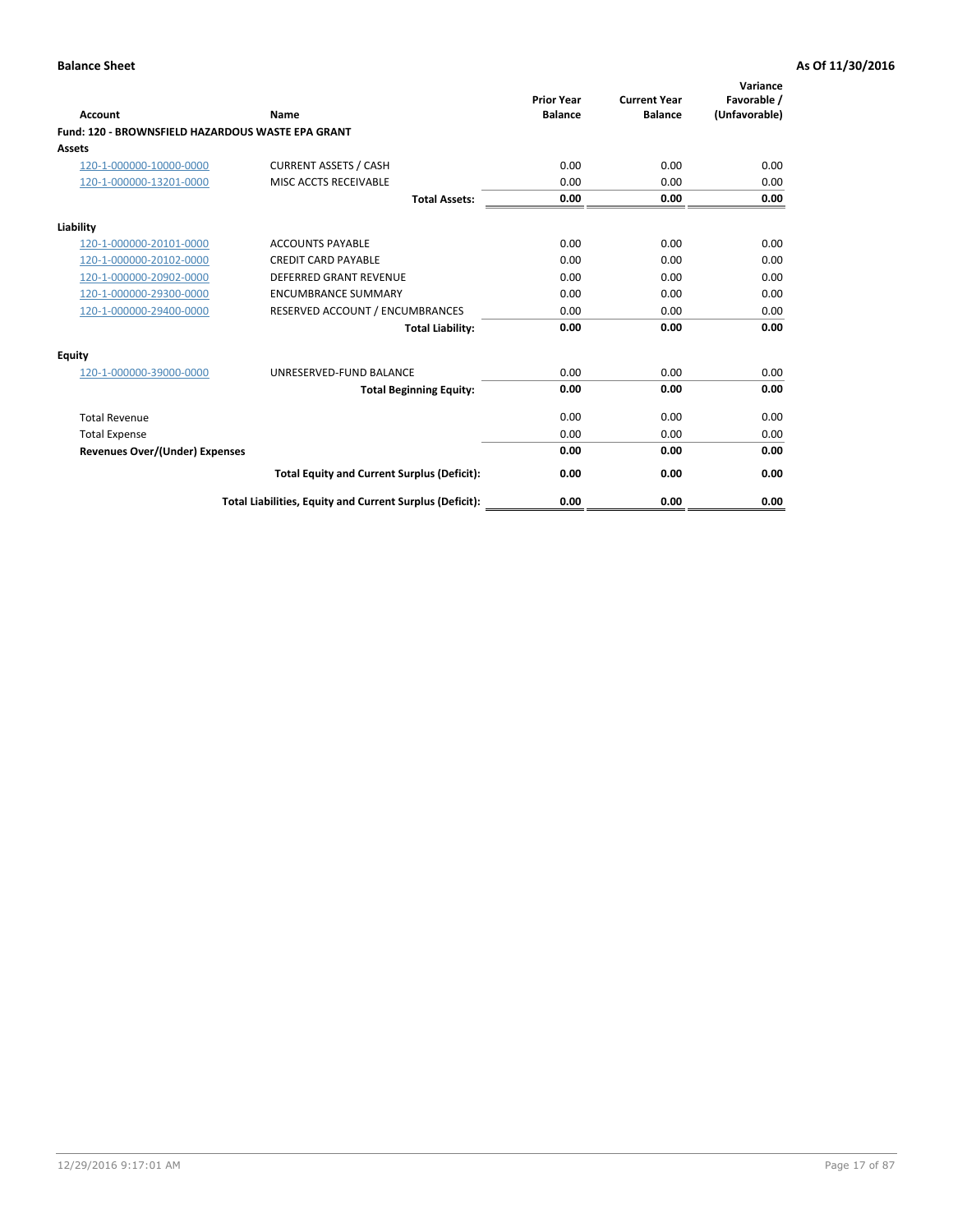| Account                                     | Name                                                     | <b>Prior Year</b><br><b>Balance</b> | <b>Current Year</b><br><b>Balance</b> | Variance<br>Favorable /<br>(Unfavorable) |
|---------------------------------------------|----------------------------------------------------------|-------------------------------------|---------------------------------------|------------------------------------------|
| Fund: 121 - BROWNSFIELD PETROLEUM EPA GRANT |                                                          |                                     |                                       |                                          |
| <b>Assets</b>                               |                                                          |                                     |                                       |                                          |
| 121-1-000000-10000-0000                     | <b>CURRENT ASSETS / CASH</b>                             | 15.82                               | 0.00                                  | $-15.82$                                 |
| 121-1-000000-13201-0000                     | MISC ACCTS RECEIVABLE                                    | 0.00                                | 0.00                                  | 0.00                                     |
|                                             | <b>Total Assets:</b>                                     | 15.82                               | 0.00                                  | $-15.82$                                 |
| Liability                                   |                                                          |                                     |                                       |                                          |
| 121-1-000000-20101-0000                     | <b>ACCOUNTS PAYABLE</b>                                  | 0.00                                | 0.00                                  | 0.00                                     |
| 121-1-000000-20102-0000                     | <b>CREDIT CARD PAYABLE</b>                               | 0.00                                | 0.00                                  | 0.00                                     |
| 121-1-000000-20103-0000                     | <b>ACCRUED ACCOUNTS PAYABLE</b>                          | 0.00                                | 0.00                                  | 0.00                                     |
| 121-1-000000-20902-0000                     | DEFERRED GRANT REVENUE                                   | 0.00                                | 0.00                                  | 0.00                                     |
| 121-1-000000-29300-0000                     | <b>ENCUMBRANCE SUMMARY</b>                               | 0.00                                | 0.00                                  | 0.00                                     |
| 121-1-000000-29400-0000                     | RESERVED ACCOUNT / ENCUMBRANCES                          | 0.00                                | 0.00                                  | 0.00                                     |
|                                             | <b>Total Liability:</b>                                  | 0.00                                | 0.00                                  | 0.00                                     |
| <b>Equity</b>                               |                                                          |                                     |                                       |                                          |
| 121-1-000000-39000-0000                     | UNRESERVED-FUND BALANCE                                  | 15.82                               | 0.00                                  | $-15.82$                                 |
|                                             | <b>Total Beginning Equity:</b>                           | 15.82                               | 0.00                                  | $-15.82$                                 |
| <b>Total Revenue</b>                        |                                                          | 0.00                                | 0.00                                  | 0.00                                     |
| <b>Total Expense</b>                        |                                                          | 0.00                                | 0.00                                  | 0.00                                     |
| <b>Revenues Over/(Under) Expenses</b>       |                                                          | 0.00                                | 0.00                                  | 0.00                                     |
|                                             | <b>Total Equity and Current Surplus (Deficit):</b>       | 15.82                               | 0.00                                  | $-15.82$                                 |
|                                             | Total Liabilities, Equity and Current Surplus (Deficit): | 15.82                               | 0.00                                  | $-15.82$                                 |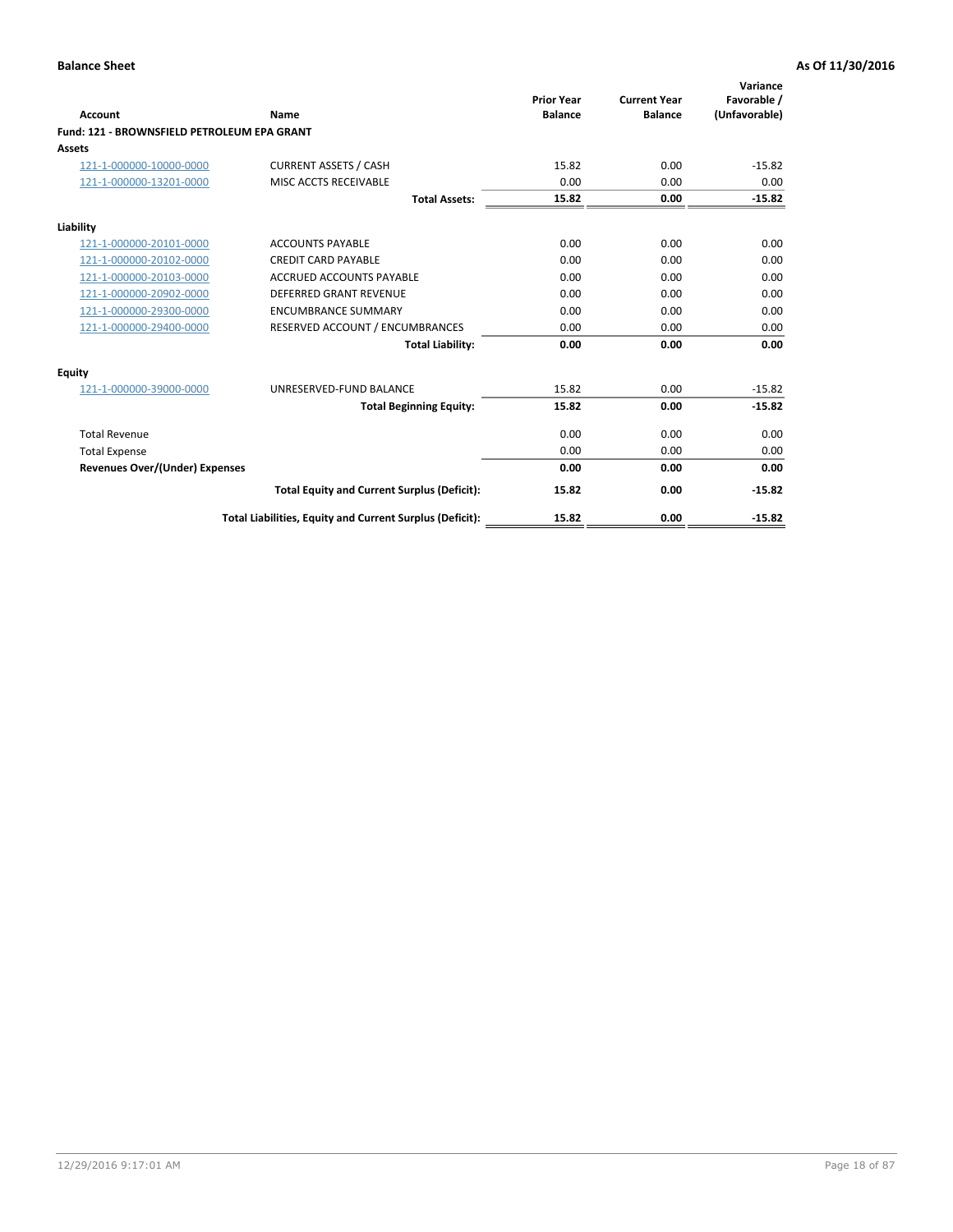| <b>Account</b>                                     | Name                                                     | <b>Prior Year</b><br><b>Balance</b> | <b>Current Year</b><br><b>Balance</b> | Variance<br>Favorable /<br>(Unfavorable) |
|----------------------------------------------------|----------------------------------------------------------|-------------------------------------|---------------------------------------|------------------------------------------|
| Fund: 122 - COPS HIRING PROGRAM GRANT 2010UMWX0308 |                                                          |                                     |                                       |                                          |
| Assets                                             |                                                          |                                     |                                       |                                          |
| 122-1-000000-10000-0000                            | <b>CURRENT ASSETS / CASH</b>                             | 0.00                                | 0.00                                  | 0.00                                     |
| 122-1-000000-13201-0000                            | MISC ACCTS RECEIVABLE                                    | 0.00                                | 0.00                                  | 0.00                                     |
|                                                    | <b>Total Assets:</b>                                     | 0.00                                | 0.00                                  | 0.00                                     |
| Liability                                          |                                                          |                                     |                                       |                                          |
| 122-1-000000-20101-0000                            | <b>ACCOUNTS PAYABLE</b>                                  | 0.00                                | 0.00                                  | 0.00                                     |
| 122-1-000000-20102-0000                            | <b>CREDIT CARD PAYABLE</b>                               | 0.00                                | 0.00                                  | 0.00                                     |
| 122-1-000000-20103-0000                            | <b>ACCRUED ACCOUNTS PAYABLE</b>                          | 0.00                                | 0.00                                  | 0.00                                     |
| 122-1-000000-20902-0000                            | <b>DEFERRED GRANT REVENUE</b>                            | 0.00                                | 0.00                                  | 0.00                                     |
|                                                    | <b>Total Liability:</b>                                  | 0.00                                | 0.00                                  | 0.00                                     |
| Equity                                             |                                                          |                                     |                                       |                                          |
| 122-1-000000-39000-0000                            | UNRESERVED-FUND BALANCE                                  | 0.00                                | 0.00                                  | 0.00                                     |
|                                                    | <b>Total Beginning Equity:</b>                           | 0.00                                | 0.00                                  | 0.00                                     |
| <b>Total Revenue</b>                               |                                                          | 0.00                                | 0.00                                  | 0.00                                     |
| <b>Total Expense</b>                               |                                                          | 0.00                                | 0.00                                  | 0.00                                     |
| <b>Revenues Over/(Under) Expenses</b>              |                                                          | 0.00                                | 0.00                                  | 0.00                                     |
|                                                    | <b>Total Equity and Current Surplus (Deficit):</b>       | 0.00                                | 0.00                                  | 0.00                                     |
|                                                    | Total Liabilities, Equity and Current Surplus (Deficit): | 0.00                                | 0.00                                  | 0.00                                     |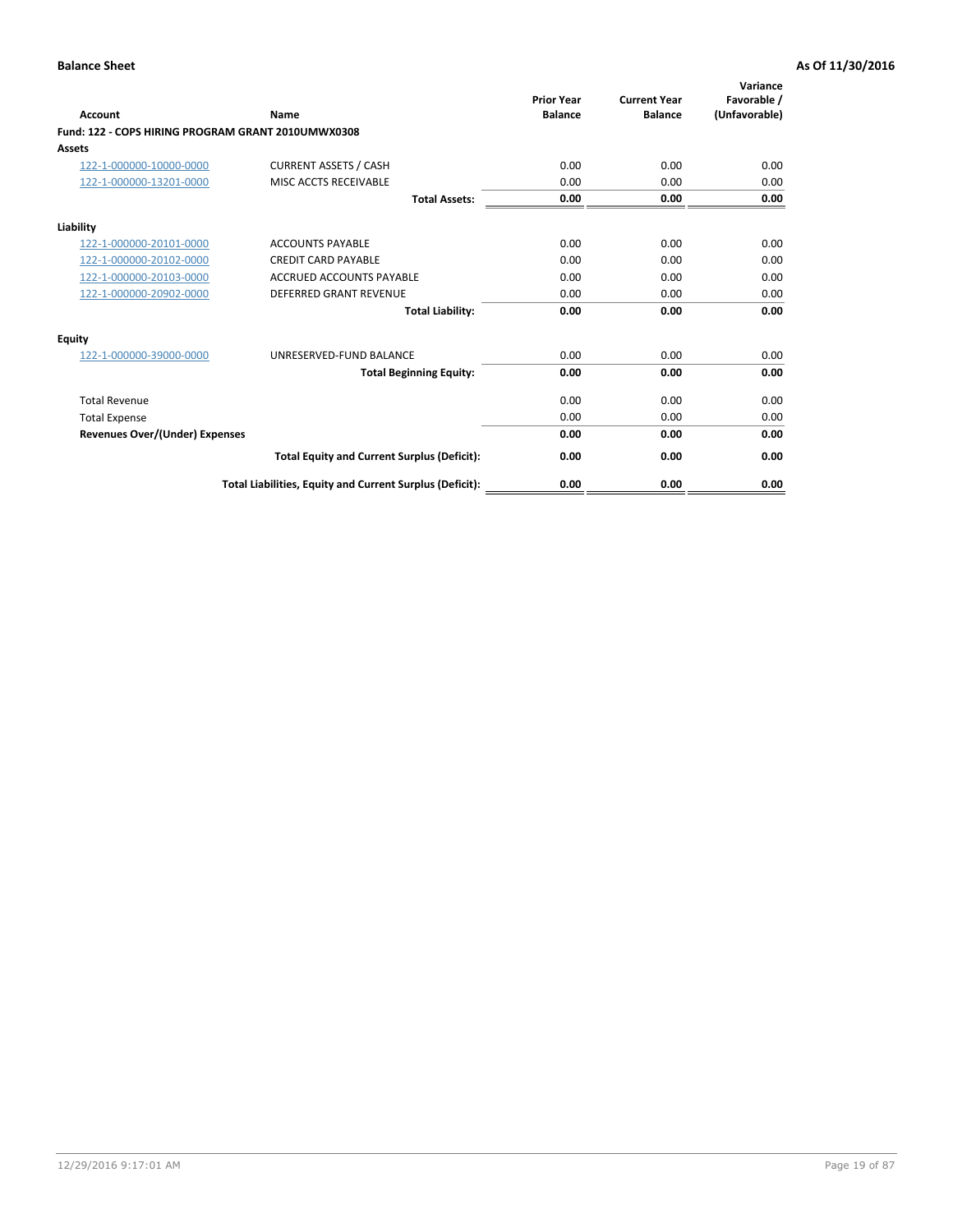| Account                        | Name                                                           | <b>Prior Year</b><br><b>Balance</b> | <b>Current Year</b><br><b>Balance</b> | Variance<br>Favorable /<br>(Unfavorable) |
|--------------------------------|----------------------------------------------------------------|-------------------------------------|---------------------------------------|------------------------------------------|
|                                | Fund: 123 - PTRAIN - POLICE REIMBURSEMENT GRANTS & CONT EDUCAT |                                     |                                       |                                          |
| Assets                         |                                                                |                                     |                                       |                                          |
| 123-1-000000-10000-0000        | <b>CURRENT ASSETS / CASH</b>                                   | 8,061.13                            | 6,200.80                              | $-1,860.33$                              |
| 123-1-000000-13201-0000        | MISC ACCTS RECEIVABLE                                          | 0.00                                | 0.00                                  | 0.00                                     |
|                                | <b>Total Assets:</b>                                           | 8,061.13                            | 6,200.80                              | $-1,860.33$                              |
| Liability                      |                                                                |                                     |                                       |                                          |
| 123-1-000000-20101-0000        | <b>ACCOUNTS PAYABLE</b>                                        | 0.00                                | 0.00                                  | 0.00                                     |
| 123-1-000000-20102-0000        | <b>CREDIT CARD PAYABLE</b>                                     | 0.00                                | 0.00                                  | 0.00                                     |
| 123-1-000000-20103-0000        | <b>ACCRUED ACCOUNTS PAYABLE</b>                                | 0.00                                | 0.00                                  | 0.00                                     |
|                                | <b>Total Liability:</b>                                        | 0.00                                | 0.00                                  | 0.00                                     |
| Equity                         |                                                                |                                     |                                       |                                          |
| 123-1-000000-39000-0000        | UNRESERVED-FUND BALANCE                                        | 8,071.25                            | 6,800.59                              | $-1,270.66$                              |
|                                | <b>Total Beginning Equity:</b>                                 | 8,071.25                            | 6,800.59                              | $-1,270.66$                              |
| <b>Total Revenue</b>           |                                                                | $-8.68$                             | $-6.14$                               | 2.54                                     |
| <b>Total Expense</b>           |                                                                | 1.44                                | 593.65                                | $-592.21$                                |
| Revenues Over/(Under) Expenses |                                                                | $-10.12$                            | $-599.79$                             | $-589.67$                                |
|                                | <b>Total Equity and Current Surplus (Deficit):</b>             | 8,061.13                            | 6,200.80                              | $-1,860.33$                              |
|                                | Total Liabilities, Equity and Current Surplus (Deficit):       | 8,061.13                            | 6,200.80                              | $-1,860.33$                              |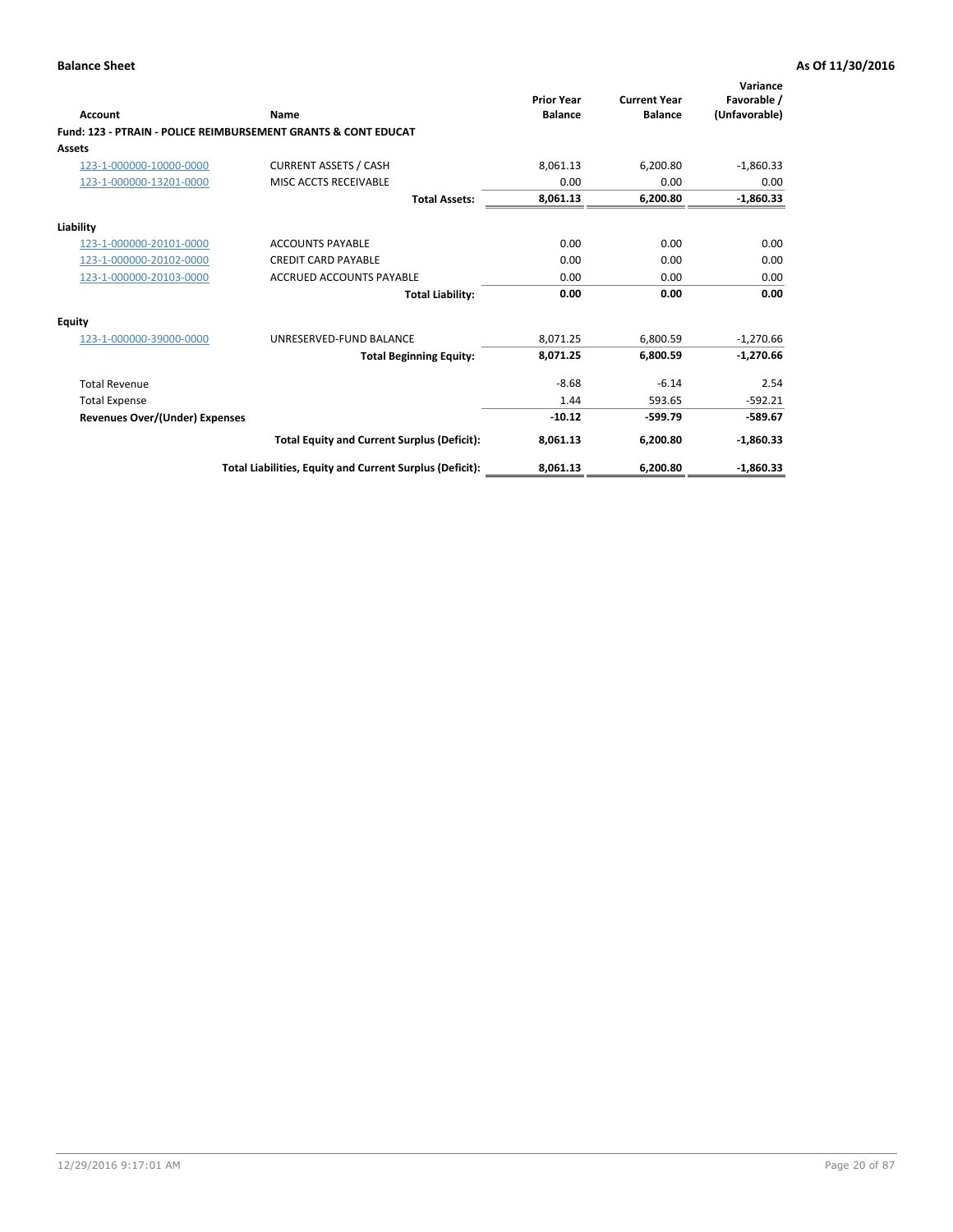|                                      |                                                          |                                     |                                       | Variance                     |
|--------------------------------------|----------------------------------------------------------|-------------------------------------|---------------------------------------|------------------------------|
| <b>Account</b>                       | Name                                                     | <b>Prior Year</b><br><b>Balance</b> | <b>Current Year</b><br><b>Balance</b> | Favorable /<br>(Unfavorable) |
| <b>Fund: 124 - FIRE HAZMAT GRANT</b> |                                                          |                                     |                                       |                              |
| <b>Assets</b>                        |                                                          |                                     |                                       |                              |
| 124-1-000000-10000-0000              | <b>CURRENT ASSETS / CASH</b>                             | 0.00                                | 0.00                                  | 0.00                         |
| 124-1-000000-13201-0000              | MISC ACCTS RECEIVABLE                                    | 0.00                                | 0.00                                  | 0.00                         |
| 124-1-000000-13205-0000              | <b>INTEREST RECEIVABLE</b>                               | 0.00                                | 0.00                                  | 0.00                         |
|                                      | <b>Total Assets:</b>                                     | 0.00                                | 0.00                                  | 0.00                         |
| Liability                            |                                                          |                                     |                                       |                              |
| 124-1-000000-20101-0000              | <b>ACCOUNTS PAYABLE</b>                                  | 0.00                                | 0.00                                  | 0.00                         |
| 124-1-000000-20102-0000              | <b>CREDIT CARD PAYABLE</b>                               | 0.00                                | 0.00                                  | 0.00                         |
| 124-1-000000-20902-0000              | <b>DEFERRED GRANT REVENUE</b>                            | 0.00                                | 0.00                                  | 0.00                         |
| 124-1-000000-21001-0000              | <b>GENERAL FUND / GENERAL FUND</b>                       | 0.00                                | 0.00                                  | 0.00                         |
| 124-1-000000-29300-0000              | <b>ENCUMBRANCE SUMMARY</b>                               | 0.00                                | 0.00                                  | 0.00                         |
| 124-1-000000-29400-0000              | RESERVED ACCOUNT / ENCUMBRANCES                          | 0.00                                | 0.00                                  | 0.00                         |
|                                      | <b>Total Liability:</b>                                  | 0.00                                | 0.00                                  | 0.00                         |
| Equity                               |                                                          |                                     |                                       |                              |
| 124-1-000000-39000-0000              | UNRESERVED-FUND BALANCE                                  | 0.00                                | 0.00                                  | 0.00                         |
|                                      | <b>Total Beginning Equity:</b>                           | 0.00                                | 0.00                                  | 0.00                         |
| <b>Total Revenue</b>                 |                                                          | 0.00                                | 0.00                                  | 0.00                         |
| <b>Total Expense</b>                 |                                                          | 0.00                                | 0.00                                  | 0.00                         |
| Revenues Over/(Under) Expenses       |                                                          | 0.00                                | 0.00                                  | 0.00                         |
|                                      | <b>Total Equity and Current Surplus (Deficit):</b>       | 0.00                                | 0.00                                  | 0.00                         |
|                                      | Total Liabilities, Equity and Current Surplus (Deficit): | 0.00                                | 0.00                                  | 0.00                         |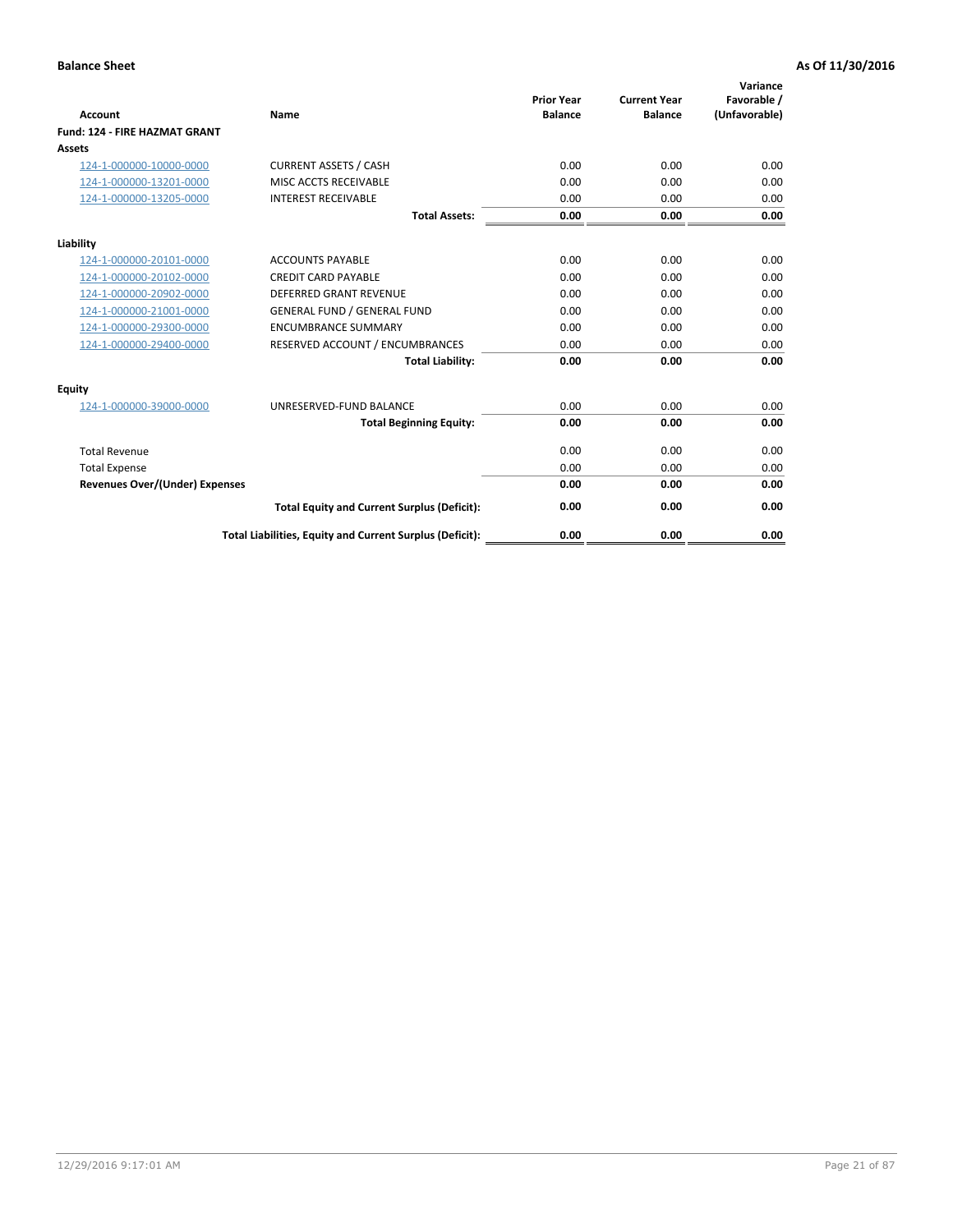| Account                                                   | Name                                                     | <b>Prior Year</b><br><b>Balance</b> | <b>Current Year</b><br><b>Balance</b> | Variance<br>Favorable /<br>(Unfavorable) |
|-----------------------------------------------------------|----------------------------------------------------------|-------------------------------------|---------------------------------------|------------------------------------------|
| <b>Fund: 125 - TRAINING &amp; HUMANITIES TEXAS GRANTS</b> |                                                          |                                     |                                       |                                          |
| <b>Assets</b>                                             |                                                          |                                     |                                       |                                          |
| 125-1-000000-10000-0000                                   | <b>CURRENT ASSETS / CASH</b>                             | 0.00                                | 0.00                                  | 0.00                                     |
| 125-1-000000-13205-0000                                   | <b>INTEREST RECEIVABLE</b>                               | 0.00                                | 0.00                                  | 0.00                                     |
|                                                           | <b>Total Assets:</b>                                     | 0.00                                | 0.00                                  | 0.00                                     |
| Liability                                                 |                                                          |                                     |                                       |                                          |
| 125-1-000000-20101-0000                                   | <b>ACCOUNTS PAYABLE</b>                                  | 0.00                                | 0.00                                  | 0.00                                     |
| 125-1-000000-20102-0000                                   | <b>CREDIT CARD PAYABLE</b>                               | 0.00                                | 0.00                                  | 0.00                                     |
| 125-1-000000-20103-0000                                   | <b>ACCRUED ACCOUNTS PAYABLE</b>                          | 0.00                                | 0.00                                  | 0.00                                     |
| 125-1-000000-20902-0000                                   | <b>DEFERRED GRANT REVENUE</b>                            | 0.00                                | 0.00                                  | 0.00                                     |
| 125-1-000000-29300-0000                                   | <b>ENCUMBRANCE SUMMARY</b>                               | 0.00                                | 0.00                                  | 0.00                                     |
| 125-1-000000-29400-0000                                   | RESERVED ACCOUNT / ENCUMBRANCES                          | 0.00                                | 0.00                                  | 0.00                                     |
|                                                           | <b>Total Liability:</b>                                  | 0.00                                | 0.00                                  | 0.00                                     |
| <b>Equity</b>                                             |                                                          |                                     |                                       |                                          |
| 125-1-000000-39000-0000                                   | UNRESERVED-FUND BALANCE                                  | 0.00                                | 0.00                                  | 0.00                                     |
|                                                           | <b>Total Beginning Equity:</b>                           | 0.00                                | 0.00                                  | 0.00                                     |
| <b>Total Revenue</b>                                      |                                                          | 0.00                                | 0.00                                  | 0.00                                     |
| <b>Total Expense</b>                                      |                                                          | 0.00                                | 0.00                                  | 0.00                                     |
| <b>Revenues Over/(Under) Expenses</b>                     |                                                          | 0.00                                | 0.00                                  | 0.00                                     |
|                                                           | <b>Total Equity and Current Surplus (Deficit):</b>       | 0.00                                | 0.00                                  | 0.00                                     |
|                                                           | Total Liabilities, Equity and Current Surplus (Deficit): | 0.00                                | 0.00                                  | 0.00                                     |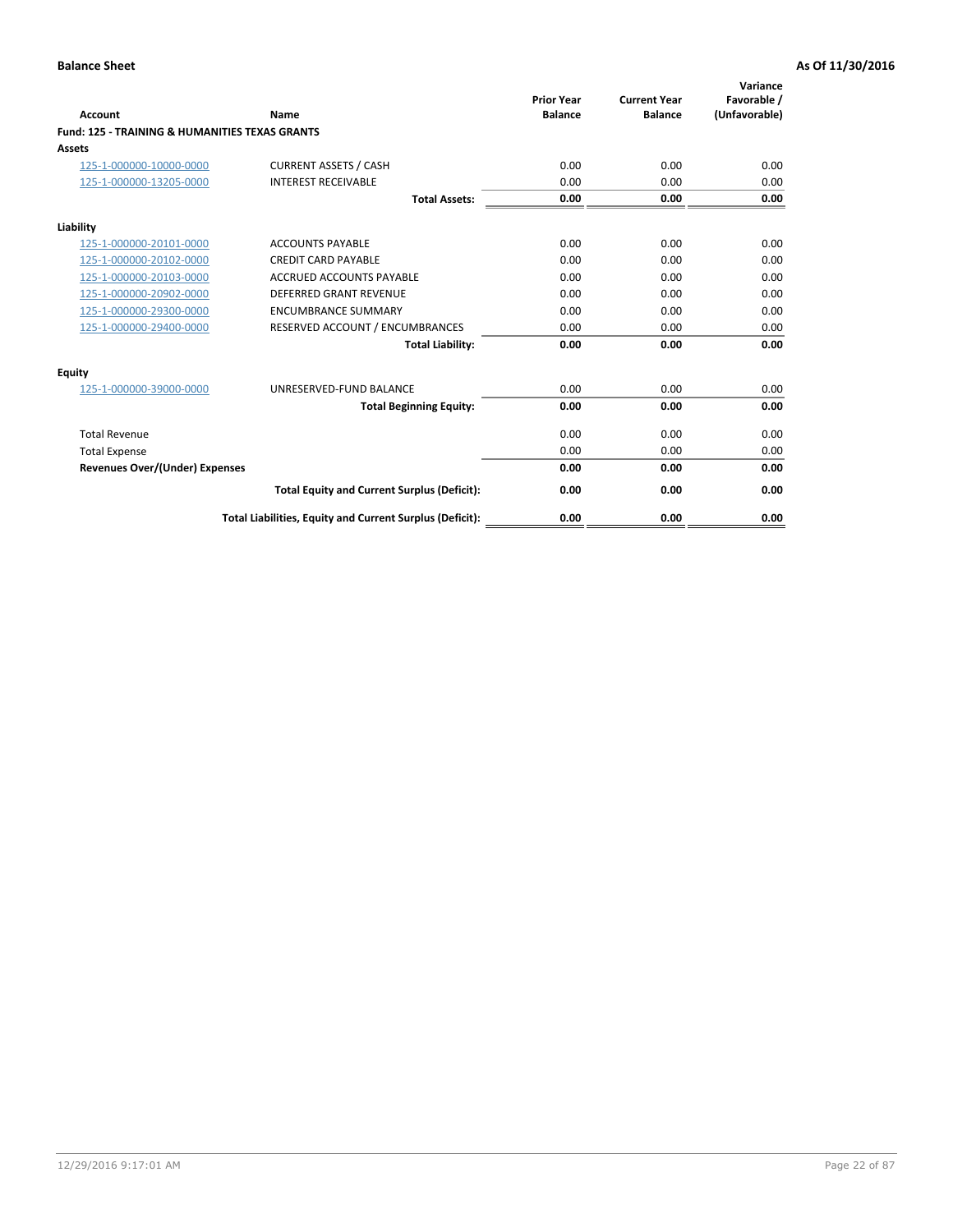| Account                                | Name                                                     | <b>Prior Year</b><br><b>Balance</b> | <b>Current Year</b><br><b>Balance</b> | Variance<br>Favorable /<br>(Unfavorable) |
|----------------------------------------|----------------------------------------------------------|-------------------------------------|---------------------------------------|------------------------------------------|
| <b>Fund: 126 - TIFMAS MOBILIZATION</b> |                                                          |                                     |                                       |                                          |
| <b>Assets</b>                          |                                                          |                                     |                                       |                                          |
| 126-1-000000-10000-0000                | <b>CURRENT ASSETS / CASH</b>                             | 0.00                                | $-421.74$                             | $-421.74$                                |
| 126-1-000000-13201-0000                | MISC ACCTS RECEIVABLE                                    | 0.00                                | 0.00                                  | 0.00                                     |
|                                        | <b>Total Assets:</b>                                     | 0.00                                | $-421.74$                             | $-421.74$                                |
| Liability                              |                                                          |                                     |                                       |                                          |
| 126-1-000000-20101-0000                | <b>ACCOUNTS PAYABLE</b>                                  | 0.00                                | 0.00                                  | 0.00                                     |
| 126-1-000000-20102-0000                | <b>CREDIT CARD PAYABLE</b>                               | 0.00                                | 0.00                                  | 0.00                                     |
| 126-1-000000-39100-0000                | UNRESERVED-RET. EARNINGS                                 | 0.00                                | 0.00                                  | 0.00                                     |
|                                        | <b>Total Liability:</b>                                  | 0.00                                | 0.00                                  | 0.00                                     |
| <b>Equity</b>                          |                                                          |                                     |                                       |                                          |
| 126-1-000000-39000-0000                | UNRESERVED-FUND BALANCE                                  | 0.00                                | $-421.74$                             | $-421.74$                                |
|                                        | <b>Total Beginning Equity:</b>                           | 0.00                                | $-421.74$                             | $-421.74$                                |
| <b>Total Revenue</b>                   |                                                          | 0.00                                | 0.00                                  | 0.00                                     |
| <b>Total Expense</b>                   |                                                          | 0.00                                | 0.00                                  | 0.00                                     |
| <b>Revenues Over/(Under) Expenses</b>  |                                                          | 0.00                                | 0.00                                  | 0.00                                     |
|                                        | <b>Total Equity and Current Surplus (Deficit):</b>       | 0.00                                | $-421.74$                             | $-421.74$                                |
|                                        | Total Liabilities, Equity and Current Surplus (Deficit): | 0.00                                | $-421.74$                             | $-421.74$                                |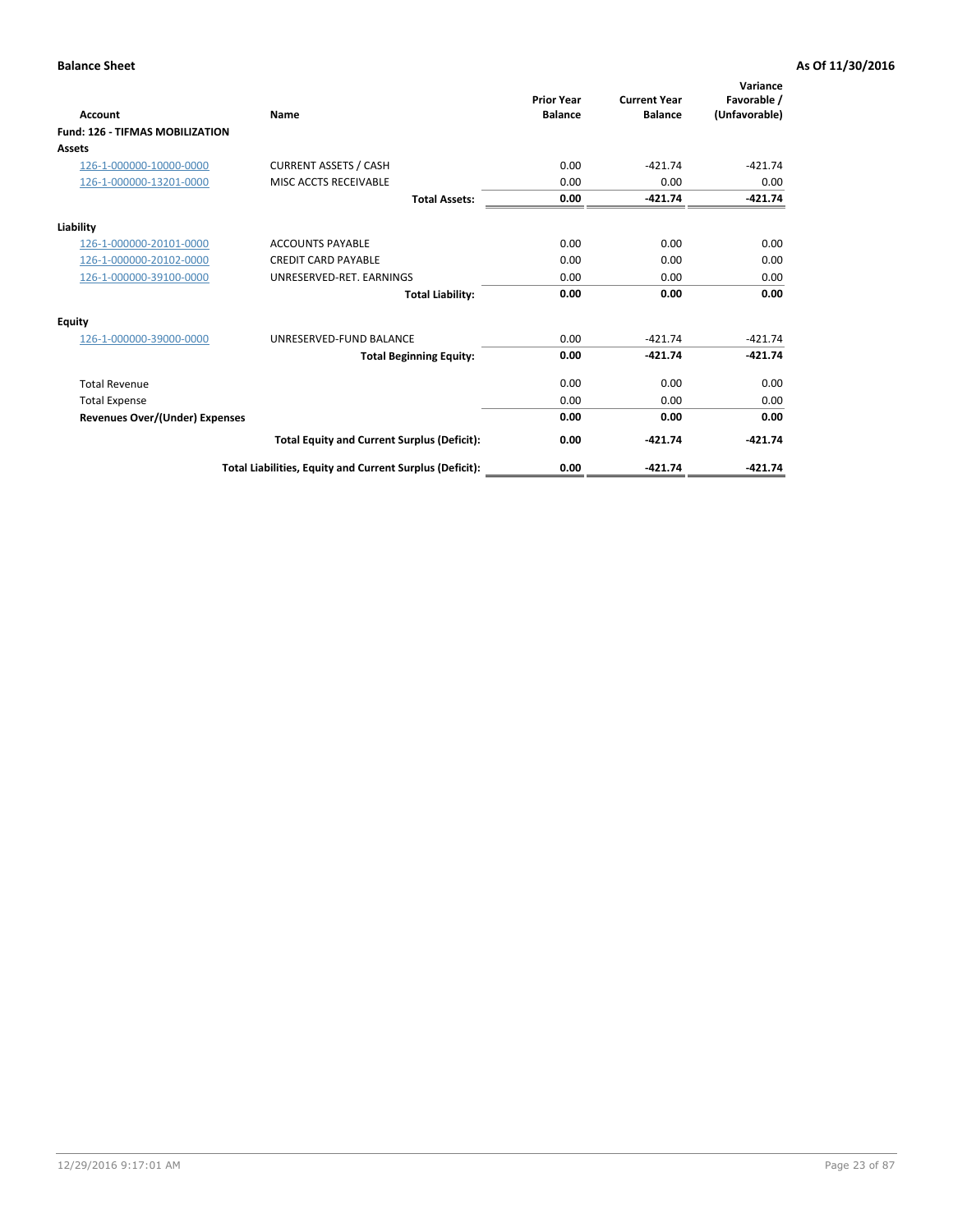| <b>Account</b>                        | Name                                                     | <b>Prior Year</b><br><b>Balance</b> | <b>Current Year</b><br><b>Balance</b> | Variance<br>Favorable /<br>(Unfavorable) |
|---------------------------------------|----------------------------------------------------------|-------------------------------------|---------------------------------------|------------------------------------------|
| Fund: 127 - FIRE GRANT                |                                                          |                                     |                                       |                                          |
| Assets                                |                                                          |                                     |                                       |                                          |
| 127-1-000000-10000-0000               | <b>CURRENT ASSETS / CASH</b>                             | 0.00                                | 0.00                                  | 0.00                                     |
| 127-1-000000-13201-0000               | MISC ACCTS RECEIVABLE                                    | 0.00                                | 0.00                                  | 0.00                                     |
|                                       | <b>Total Assets:</b>                                     | 0.00                                | 0.00                                  | 0.00                                     |
| Liability                             |                                                          |                                     |                                       |                                          |
| 127-1-000000-20101-0000               | <b>ACCOUNTS PAYABLE</b>                                  | 0.00                                | 0.00                                  | 0.00                                     |
|                                       | <b>Total Liability:</b>                                  | 0.00                                | 0.00                                  | 0.00                                     |
| <b>Equity</b>                         |                                                          |                                     |                                       |                                          |
| 127-1-000000-39000-0000               | UNRESERVED-FUND BALANCE                                  | 0.00                                | 0.00                                  | 0.00                                     |
|                                       | <b>Total Beginning Equity:</b>                           | 0.00                                | 0.00                                  | 0.00                                     |
| <b>Total Revenue</b>                  |                                                          | 0.00                                | 0.00                                  | 0.00                                     |
| <b>Total Expense</b>                  |                                                          | 0.00                                | 0.00                                  | 0.00                                     |
| <b>Revenues Over/(Under) Expenses</b> |                                                          | 0.00                                | 0.00                                  | 0.00                                     |
|                                       | <b>Total Equity and Current Surplus (Deficit):</b>       | 0.00                                | 0.00                                  | 0.00                                     |
|                                       | Total Liabilities, Equity and Current Surplus (Deficit): | 0.00                                | 0.00                                  | 0.00                                     |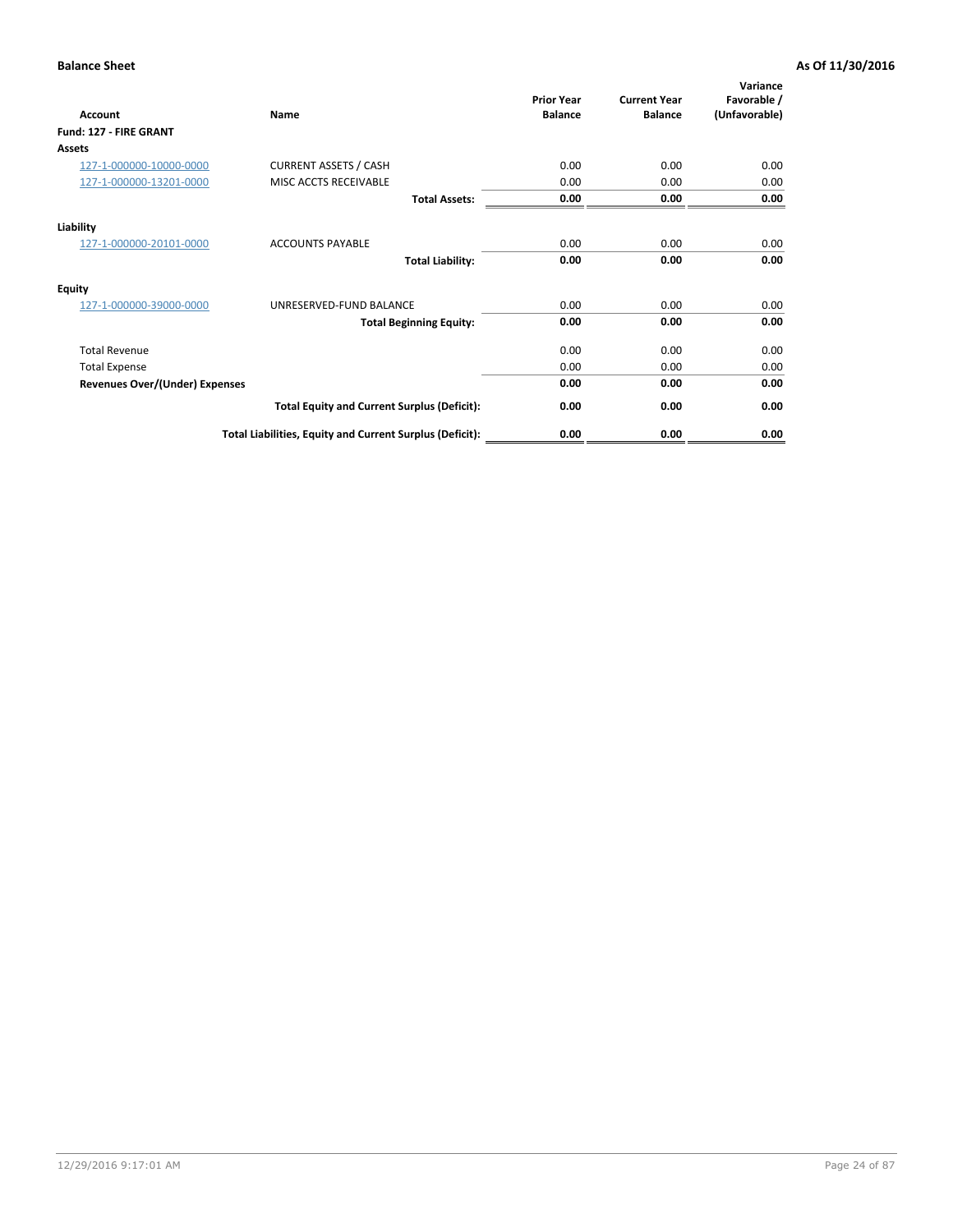| <b>Account</b>                        | Name                                                     | <b>Prior Year</b><br><b>Balance</b> | <b>Current Year</b><br><b>Balance</b> | Variance<br>Favorable /<br>(Unfavorable) |
|---------------------------------------|----------------------------------------------------------|-------------------------------------|---------------------------------------|------------------------------------------|
| Fund: 140 - DEBT SERVICE FUND         |                                                          |                                     |                                       |                                          |
| Assets                                |                                                          |                                     |                                       |                                          |
| 140-1-000000-10000-0000               | <b>CURRENT ASSETS / CASH</b>                             | 1,081,548.69                        | 1,183,146.79                          | 101,598.10                               |
| 140-1-000000-12101-0000               | <b>BOND ISSUANCE COSTS</b>                               | 0.00                                | 0.00                                  | 0.00                                     |
| 140-1-000000-13101-0000               | <b>TAX RECEIVABLE-CURRENT</b>                            | 3,618,481.78                        | -290,738.58                           | $-3,909,220.36$                          |
| 140-1-000000-13102-0000               | <b>TAXES REC-DELINQUENT</b>                              | 194,718.93                          | 157,152.71                            | $-37,566.22$                             |
| 140-1-000000-13103-0000               | ALLOW FOR UNCOLLECT TAXES                                | $-126,663.48$                       | $-126,663.48$                         | 0.00                                     |
| 140-1-000000-13203-0000               | NON-CURRENT ASSETS / PREPAYMENTS                         | 0.00                                | 0.00                                  | 0.00                                     |
| 140-1-000000-13205-0000               | <b>INTEREST RECEIVABLE</b>                               | 0.00                                | 0.00                                  | 0.00                                     |
| 140-1-000000-13221-0000               | MISC A/R - PROPERTY TAXES                                | 32,944.29                           | 21,186.25                             | $-11,758.04$                             |
|                                       | <b>Total Assets:</b>                                     | 4,801,030.21                        | 944,083.69                            | $-3,856,946.52$                          |
| Liability                             |                                                          |                                     |                                       |                                          |
| 140-1-000000-20101-0000               | <b>ACCOUNTS PAYABLE</b>                                  | 0.00                                | 0.00                                  | 0.00                                     |
| 140-1-000000-20102-0000               | <b>CREDIT CARD PAYABLE</b>                               | 0.00                                | 0.00                                  | 0.00                                     |
| 140-1-000000-20103-0000               | ACCRUED ACCOUNTS PAYABLE                                 | 0.00                                | 0.00                                  | 0.00                                     |
| 140-1-000000-20108-0000               | <b>MATURED BONDS PAYABLE</b>                             | 0.00                                | 0.00                                  | 0.00                                     |
| 140-1-000000-20111-0000               | MATURED INTEREST PAYABLE                                 | 0.00                                | 0.00                                  | 0.00                                     |
| 140-1-000000-20112-0000               | ACCRUED INTEREST PAYABLE                                 | 0.00                                | 0.00                                  | 0.00                                     |
| 140-1-000000-20203-0000               | <b>DEFERRED TAX REVENUE</b>                              | 3,681,993.69                        | $-264,792.89$                         | 3,946,786.58                             |
| 140-1-000000-21001-0000               | <b>GENERAL FUND / GENERAL FUND</b>                       | 0.00                                | 0.00                                  | 0.00                                     |
| 140-1-000000-21040-0000               | DUE TO / GENERAL CIP FUND                                | 0.00                                | 0.00                                  | 0.00                                     |
| 140-1-000000-29300-0000               | <b>ENCUMBRANCE SUMMARY</b>                               | 0.00                                | 0.00                                  | 0.00                                     |
| 140-1-000000-29400-0000               | RESERVED ACCOUNT / ENCUMBRANCES                          | 0.00                                | 0.00                                  | 0.00                                     |
|                                       | <b>Total Liability:</b>                                  | 3,681,993.69                        | $-264,792.89$                         | 3,946,786.58                             |
|                                       |                                                          |                                     |                                       |                                          |
| Equity<br>140-1-000000-39000-0000     | UNRESERVED-FUND BALANCE                                  | 452,712.07                          | 602,995.37                            | 150,283.30                               |
|                                       | <b>Total Beginning Equity:</b>                           | 452,712.07                          | 602,995.37                            | 150,283.30                               |
|                                       |                                                          |                                     |                                       |                                          |
| <b>Total Revenue</b>                  |                                                          | 666,376.18                          | 606,006.30                            | $-60,369.88$                             |
| <b>Total Expense</b>                  |                                                          | 51.73                               | 125.09                                | $-73.36$                                 |
| <b>Revenues Over/(Under) Expenses</b> |                                                          | 666,324.45                          | 605,881.21                            | $-60,443.24$                             |
|                                       | <b>Total Equity and Current Surplus (Deficit):</b>       | 1,119,036.52                        | 1,208,876.58                          | 89,840.06                                |
|                                       | Total Liabilities, Equity and Current Surplus (Deficit): | 4,801,030.21                        | 944.083.69                            | $-3,856,946.52$                          |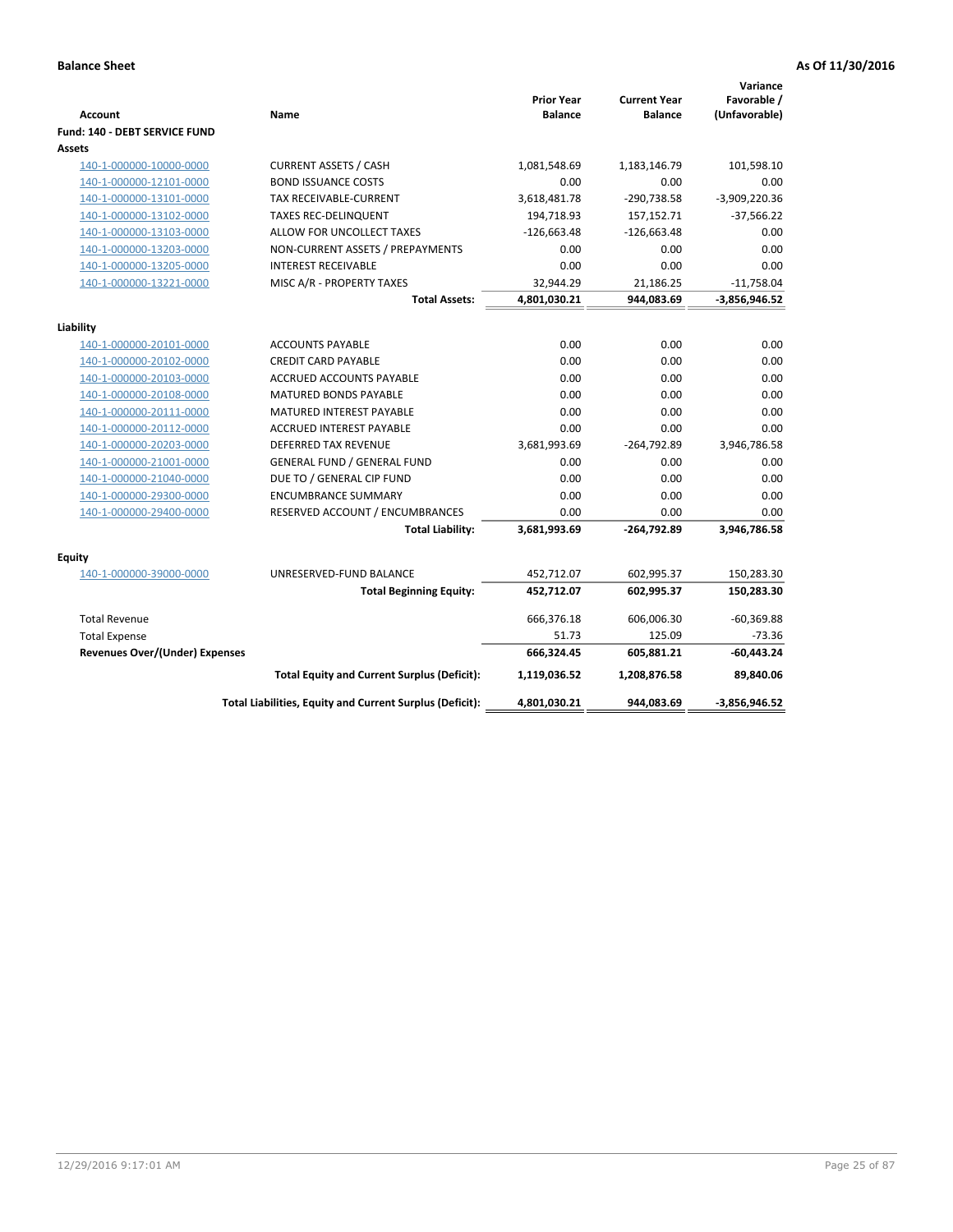| Favorable /<br><b>Prior Year</b><br><b>Current Year</b><br>(Unfavorable)<br><b>Account</b><br><b>Balance</b><br><b>Balance</b><br>Name<br><b>Fund: 160 - GENERAL CAPITAL IMPROVEMENT FUND</b><br>Assets<br><b>CURRENT ASSETS / CASH</b><br>$-91,810.94$<br>160-1-000000-10000-0000<br>2,186,164.88<br>2,094,353.94<br>2002 CO'S<br>282,750.34<br>283,762.31<br>1,011.97<br>160-1-000000-11402-0000<br>2,261,724.48<br>160-1-000000-11514-0000<br>EXCHANGE BLDG - TX DAILY ACCOUNT 1157<br>0.00<br>2,261,724.48<br>0.00<br>160-1-000000-11517-0000<br><b>EXCHANGE BLDG - TX TERM</b><br>0.00<br>0.00<br>300,000.00<br>160-1-000000-11520-0000<br><b>CERTIFICATES OF DEPOSIT</b><br>300,000.00<br>0.00<br>295.47<br>160-1-000000-11602-0000<br>2001 CO<br>87,723.74<br>88,019.21<br>160-1-000000-11603-0000<br>2001-A CO'S<br>73,229.12<br>73,475.81<br>246.69<br>160-1-000000-13201-0000<br>0.00<br>0.00<br>0.00<br>MISC ACCTS RECEIVABLE<br>160-1-000000-13205-0000<br><b>INTEREST RECEIVABLE</b><br>0.00<br>0.00<br>0.00<br>DEBT SERVICE / DEBT SERVICE FUND<br>0.00<br>0.00<br>0.00<br>160-1-000000-14035-0000<br>2,929,868.08<br>5,101,335.75<br>2,171,467.67<br><b>Total Assets:</b><br>Liability<br><b>ACCOUNTS PAYABLE</b><br>0.00<br>0.00<br>0.00<br>160-1-000000-20101-0000<br>0.00<br><b>CREDIT CARD PAYABLE</b><br>0.00<br>0.00<br>160-1-000000-20102-0000<br>160-1-000000-20103-0000<br><b>ACCRUED ACCOUNTS PAYABLE</b><br>0.00<br>0.00<br>0.00<br><b>DEVELOPERS ESCROW</b><br>4,861.10<br>0.00<br>4,861.10<br>160-1-000000-20113-0000<br>4,861.10<br>$-63,066.45$<br>160-1-000000-20139-0000<br><b>RETAINAGES PAYABLE</b><br>67,927.55<br>0.00<br>0.00<br>0.00<br>160-1-000000-20902-0000<br><b>DEFERRED GRANT REVENUE</b><br>160-1-000000-21001-0000<br><b>GENERAL FUND / GENERAL FUND</b><br>0.00<br>0.00<br>0.00<br>DEBT SERVICE / DUE TO DEBT SERVICE<br>160-1-000000-21035-0000<br>0.00<br>0.00<br>0.00<br>ENTERPRISE / WTR/WWTR UTILITY FUND<br>0.00<br>0.00<br>160-1-000000-21101-0000<br>0.00<br><b>ENCUMBRANCE SUMMARY</b><br>0.00<br>0.00<br>0.00<br>160-1-000000-29300-0000<br>RESERVED ACCOUNT / ENCUMBRANCES<br>0.00<br>0.00<br>0.00<br>160-1-000000-29400-0100<br>9,722.20<br>67,927.55<br>$-58,205.35$<br><b>Total Liability:</b><br>Equity<br>160-1-000000-39000-0000<br>UNRESERVED-FUND BALANCE<br>2,596,230.34<br>2,786,709.99<br>5,382,940.33<br>2,786,709.99<br>5,382,940.33<br>2,596,230.34<br><b>Total Beginning Equity:</b><br>$-102,582.81$<br><b>Total Revenue</b><br>449,545.91<br>346,963.10<br><b>Total Expense</b><br>316,110.02<br>696,495.23<br>-380,385.21<br>Revenues Over/(Under) Expenses<br>-482,968.02<br>133,435.89<br>$-349,532.13$<br><b>Total Equity and Current Surplus (Deficit):</b><br>2,920,145.88<br>5,033,408.20<br>2,113,262.32<br>Total Liabilities, Equity and Current Surplus (Deficit):<br>2,929,868.08<br>5,101,335.75<br>2,171,467.67 |  |  | Variance |
|----------------------------------------------------------------------------------------------------------------------------------------------------------------------------------------------------------------------------------------------------------------------------------------------------------------------------------------------------------------------------------------------------------------------------------------------------------------------------------------------------------------------------------------------------------------------------------------------------------------------------------------------------------------------------------------------------------------------------------------------------------------------------------------------------------------------------------------------------------------------------------------------------------------------------------------------------------------------------------------------------------------------------------------------------------------------------------------------------------------------------------------------------------------------------------------------------------------------------------------------------------------------------------------------------------------------------------------------------------------------------------------------------------------------------------------------------------------------------------------------------------------------------------------------------------------------------------------------------------------------------------------------------------------------------------------------------------------------------------------------------------------------------------------------------------------------------------------------------------------------------------------------------------------------------------------------------------------------------------------------------------------------------------------------------------------------------------------------------------------------------------------------------------------------------------------------------------------------------------------------------------------------------------------------------------------------------------------------------------------------------------------------------------------------------------------------------------------------------------------------------------------------------------------------------------------------------------------------------------------------------------------------------------------------------------------------------------------------------------------------------------------------------------------------------------------------------------------------------------------------------------------------------------|--|--|----------|
|                                                                                                                                                                                                                                                                                                                                                                                                                                                                                                                                                                                                                                                                                                                                                                                                                                                                                                                                                                                                                                                                                                                                                                                                                                                                                                                                                                                                                                                                                                                                                                                                                                                                                                                                                                                                                                                                                                                                                                                                                                                                                                                                                                                                                                                                                                                                                                                                                                                                                                                                                                                                                                                                                                                                                                                                                                                                                                          |  |  |          |
|                                                                                                                                                                                                                                                                                                                                                                                                                                                                                                                                                                                                                                                                                                                                                                                                                                                                                                                                                                                                                                                                                                                                                                                                                                                                                                                                                                                                                                                                                                                                                                                                                                                                                                                                                                                                                                                                                                                                                                                                                                                                                                                                                                                                                                                                                                                                                                                                                                                                                                                                                                                                                                                                                                                                                                                                                                                                                                          |  |  |          |
|                                                                                                                                                                                                                                                                                                                                                                                                                                                                                                                                                                                                                                                                                                                                                                                                                                                                                                                                                                                                                                                                                                                                                                                                                                                                                                                                                                                                                                                                                                                                                                                                                                                                                                                                                                                                                                                                                                                                                                                                                                                                                                                                                                                                                                                                                                                                                                                                                                                                                                                                                                                                                                                                                                                                                                                                                                                                                                          |  |  |          |
|                                                                                                                                                                                                                                                                                                                                                                                                                                                                                                                                                                                                                                                                                                                                                                                                                                                                                                                                                                                                                                                                                                                                                                                                                                                                                                                                                                                                                                                                                                                                                                                                                                                                                                                                                                                                                                                                                                                                                                                                                                                                                                                                                                                                                                                                                                                                                                                                                                                                                                                                                                                                                                                                                                                                                                                                                                                                                                          |  |  |          |
|                                                                                                                                                                                                                                                                                                                                                                                                                                                                                                                                                                                                                                                                                                                                                                                                                                                                                                                                                                                                                                                                                                                                                                                                                                                                                                                                                                                                                                                                                                                                                                                                                                                                                                                                                                                                                                                                                                                                                                                                                                                                                                                                                                                                                                                                                                                                                                                                                                                                                                                                                                                                                                                                                                                                                                                                                                                                                                          |  |  |          |
|                                                                                                                                                                                                                                                                                                                                                                                                                                                                                                                                                                                                                                                                                                                                                                                                                                                                                                                                                                                                                                                                                                                                                                                                                                                                                                                                                                                                                                                                                                                                                                                                                                                                                                                                                                                                                                                                                                                                                                                                                                                                                                                                                                                                                                                                                                                                                                                                                                                                                                                                                                                                                                                                                                                                                                                                                                                                                                          |  |  |          |
|                                                                                                                                                                                                                                                                                                                                                                                                                                                                                                                                                                                                                                                                                                                                                                                                                                                                                                                                                                                                                                                                                                                                                                                                                                                                                                                                                                                                                                                                                                                                                                                                                                                                                                                                                                                                                                                                                                                                                                                                                                                                                                                                                                                                                                                                                                                                                                                                                                                                                                                                                                                                                                                                                                                                                                                                                                                                                                          |  |  |          |
|                                                                                                                                                                                                                                                                                                                                                                                                                                                                                                                                                                                                                                                                                                                                                                                                                                                                                                                                                                                                                                                                                                                                                                                                                                                                                                                                                                                                                                                                                                                                                                                                                                                                                                                                                                                                                                                                                                                                                                                                                                                                                                                                                                                                                                                                                                                                                                                                                                                                                                                                                                                                                                                                                                                                                                                                                                                                                                          |  |  |          |
|                                                                                                                                                                                                                                                                                                                                                                                                                                                                                                                                                                                                                                                                                                                                                                                                                                                                                                                                                                                                                                                                                                                                                                                                                                                                                                                                                                                                                                                                                                                                                                                                                                                                                                                                                                                                                                                                                                                                                                                                                                                                                                                                                                                                                                                                                                                                                                                                                                                                                                                                                                                                                                                                                                                                                                                                                                                                                                          |  |  |          |
|                                                                                                                                                                                                                                                                                                                                                                                                                                                                                                                                                                                                                                                                                                                                                                                                                                                                                                                                                                                                                                                                                                                                                                                                                                                                                                                                                                                                                                                                                                                                                                                                                                                                                                                                                                                                                                                                                                                                                                                                                                                                                                                                                                                                                                                                                                                                                                                                                                                                                                                                                                                                                                                                                                                                                                                                                                                                                                          |  |  |          |
|                                                                                                                                                                                                                                                                                                                                                                                                                                                                                                                                                                                                                                                                                                                                                                                                                                                                                                                                                                                                                                                                                                                                                                                                                                                                                                                                                                                                                                                                                                                                                                                                                                                                                                                                                                                                                                                                                                                                                                                                                                                                                                                                                                                                                                                                                                                                                                                                                                                                                                                                                                                                                                                                                                                                                                                                                                                                                                          |  |  |          |
|                                                                                                                                                                                                                                                                                                                                                                                                                                                                                                                                                                                                                                                                                                                                                                                                                                                                                                                                                                                                                                                                                                                                                                                                                                                                                                                                                                                                                                                                                                                                                                                                                                                                                                                                                                                                                                                                                                                                                                                                                                                                                                                                                                                                                                                                                                                                                                                                                                                                                                                                                                                                                                                                                                                                                                                                                                                                                                          |  |  |          |
|                                                                                                                                                                                                                                                                                                                                                                                                                                                                                                                                                                                                                                                                                                                                                                                                                                                                                                                                                                                                                                                                                                                                                                                                                                                                                                                                                                                                                                                                                                                                                                                                                                                                                                                                                                                                                                                                                                                                                                                                                                                                                                                                                                                                                                                                                                                                                                                                                                                                                                                                                                                                                                                                                                                                                                                                                                                                                                          |  |  |          |
|                                                                                                                                                                                                                                                                                                                                                                                                                                                                                                                                                                                                                                                                                                                                                                                                                                                                                                                                                                                                                                                                                                                                                                                                                                                                                                                                                                                                                                                                                                                                                                                                                                                                                                                                                                                                                                                                                                                                                                                                                                                                                                                                                                                                                                                                                                                                                                                                                                                                                                                                                                                                                                                                                                                                                                                                                                                                                                          |  |  |          |
|                                                                                                                                                                                                                                                                                                                                                                                                                                                                                                                                                                                                                                                                                                                                                                                                                                                                                                                                                                                                                                                                                                                                                                                                                                                                                                                                                                                                                                                                                                                                                                                                                                                                                                                                                                                                                                                                                                                                                                                                                                                                                                                                                                                                                                                                                                                                                                                                                                                                                                                                                                                                                                                                                                                                                                                                                                                                                                          |  |  |          |
|                                                                                                                                                                                                                                                                                                                                                                                                                                                                                                                                                                                                                                                                                                                                                                                                                                                                                                                                                                                                                                                                                                                                                                                                                                                                                                                                                                                                                                                                                                                                                                                                                                                                                                                                                                                                                                                                                                                                                                                                                                                                                                                                                                                                                                                                                                                                                                                                                                                                                                                                                                                                                                                                                                                                                                                                                                                                                                          |  |  |          |
|                                                                                                                                                                                                                                                                                                                                                                                                                                                                                                                                                                                                                                                                                                                                                                                                                                                                                                                                                                                                                                                                                                                                                                                                                                                                                                                                                                                                                                                                                                                                                                                                                                                                                                                                                                                                                                                                                                                                                                                                                                                                                                                                                                                                                                                                                                                                                                                                                                                                                                                                                                                                                                                                                                                                                                                                                                                                                                          |  |  |          |
|                                                                                                                                                                                                                                                                                                                                                                                                                                                                                                                                                                                                                                                                                                                                                                                                                                                                                                                                                                                                                                                                                                                                                                                                                                                                                                                                                                                                                                                                                                                                                                                                                                                                                                                                                                                                                                                                                                                                                                                                                                                                                                                                                                                                                                                                                                                                                                                                                                                                                                                                                                                                                                                                                                                                                                                                                                                                                                          |  |  |          |
|                                                                                                                                                                                                                                                                                                                                                                                                                                                                                                                                                                                                                                                                                                                                                                                                                                                                                                                                                                                                                                                                                                                                                                                                                                                                                                                                                                                                                                                                                                                                                                                                                                                                                                                                                                                                                                                                                                                                                                                                                                                                                                                                                                                                                                                                                                                                                                                                                                                                                                                                                                                                                                                                                                                                                                                                                                                                                                          |  |  |          |
|                                                                                                                                                                                                                                                                                                                                                                                                                                                                                                                                                                                                                                                                                                                                                                                                                                                                                                                                                                                                                                                                                                                                                                                                                                                                                                                                                                                                                                                                                                                                                                                                                                                                                                                                                                                                                                                                                                                                                                                                                                                                                                                                                                                                                                                                                                                                                                                                                                                                                                                                                                                                                                                                                                                                                                                                                                                                                                          |  |  |          |
|                                                                                                                                                                                                                                                                                                                                                                                                                                                                                                                                                                                                                                                                                                                                                                                                                                                                                                                                                                                                                                                                                                                                                                                                                                                                                                                                                                                                                                                                                                                                                                                                                                                                                                                                                                                                                                                                                                                                                                                                                                                                                                                                                                                                                                                                                                                                                                                                                                                                                                                                                                                                                                                                                                                                                                                                                                                                                                          |  |  |          |
|                                                                                                                                                                                                                                                                                                                                                                                                                                                                                                                                                                                                                                                                                                                                                                                                                                                                                                                                                                                                                                                                                                                                                                                                                                                                                                                                                                                                                                                                                                                                                                                                                                                                                                                                                                                                                                                                                                                                                                                                                                                                                                                                                                                                                                                                                                                                                                                                                                                                                                                                                                                                                                                                                                                                                                                                                                                                                                          |  |  |          |
|                                                                                                                                                                                                                                                                                                                                                                                                                                                                                                                                                                                                                                                                                                                                                                                                                                                                                                                                                                                                                                                                                                                                                                                                                                                                                                                                                                                                                                                                                                                                                                                                                                                                                                                                                                                                                                                                                                                                                                                                                                                                                                                                                                                                                                                                                                                                                                                                                                                                                                                                                                                                                                                                                                                                                                                                                                                                                                          |  |  |          |
|                                                                                                                                                                                                                                                                                                                                                                                                                                                                                                                                                                                                                                                                                                                                                                                                                                                                                                                                                                                                                                                                                                                                                                                                                                                                                                                                                                                                                                                                                                                                                                                                                                                                                                                                                                                                                                                                                                                                                                                                                                                                                                                                                                                                                                                                                                                                                                                                                                                                                                                                                                                                                                                                                                                                                                                                                                                                                                          |  |  |          |
|                                                                                                                                                                                                                                                                                                                                                                                                                                                                                                                                                                                                                                                                                                                                                                                                                                                                                                                                                                                                                                                                                                                                                                                                                                                                                                                                                                                                                                                                                                                                                                                                                                                                                                                                                                                                                                                                                                                                                                                                                                                                                                                                                                                                                                                                                                                                                                                                                                                                                                                                                                                                                                                                                                                                                                                                                                                                                                          |  |  |          |
|                                                                                                                                                                                                                                                                                                                                                                                                                                                                                                                                                                                                                                                                                                                                                                                                                                                                                                                                                                                                                                                                                                                                                                                                                                                                                                                                                                                                                                                                                                                                                                                                                                                                                                                                                                                                                                                                                                                                                                                                                                                                                                                                                                                                                                                                                                                                                                                                                                                                                                                                                                                                                                                                                                                                                                                                                                                                                                          |  |  |          |
|                                                                                                                                                                                                                                                                                                                                                                                                                                                                                                                                                                                                                                                                                                                                                                                                                                                                                                                                                                                                                                                                                                                                                                                                                                                                                                                                                                                                                                                                                                                                                                                                                                                                                                                                                                                                                                                                                                                                                                                                                                                                                                                                                                                                                                                                                                                                                                                                                                                                                                                                                                                                                                                                                                                                                                                                                                                                                                          |  |  |          |
|                                                                                                                                                                                                                                                                                                                                                                                                                                                                                                                                                                                                                                                                                                                                                                                                                                                                                                                                                                                                                                                                                                                                                                                                                                                                                                                                                                                                                                                                                                                                                                                                                                                                                                                                                                                                                                                                                                                                                                                                                                                                                                                                                                                                                                                                                                                                                                                                                                                                                                                                                                                                                                                                                                                                                                                                                                                                                                          |  |  |          |
|                                                                                                                                                                                                                                                                                                                                                                                                                                                                                                                                                                                                                                                                                                                                                                                                                                                                                                                                                                                                                                                                                                                                                                                                                                                                                                                                                                                                                                                                                                                                                                                                                                                                                                                                                                                                                                                                                                                                                                                                                                                                                                                                                                                                                                                                                                                                                                                                                                                                                                                                                                                                                                                                                                                                                                                                                                                                                                          |  |  |          |
|                                                                                                                                                                                                                                                                                                                                                                                                                                                                                                                                                                                                                                                                                                                                                                                                                                                                                                                                                                                                                                                                                                                                                                                                                                                                                                                                                                                                                                                                                                                                                                                                                                                                                                                                                                                                                                                                                                                                                                                                                                                                                                                                                                                                                                                                                                                                                                                                                                                                                                                                                                                                                                                                                                                                                                                                                                                                                                          |  |  |          |
|                                                                                                                                                                                                                                                                                                                                                                                                                                                                                                                                                                                                                                                                                                                                                                                                                                                                                                                                                                                                                                                                                                                                                                                                                                                                                                                                                                                                                                                                                                                                                                                                                                                                                                                                                                                                                                                                                                                                                                                                                                                                                                                                                                                                                                                                                                                                                                                                                                                                                                                                                                                                                                                                                                                                                                                                                                                                                                          |  |  |          |
|                                                                                                                                                                                                                                                                                                                                                                                                                                                                                                                                                                                                                                                                                                                                                                                                                                                                                                                                                                                                                                                                                                                                                                                                                                                                                                                                                                                                                                                                                                                                                                                                                                                                                                                                                                                                                                                                                                                                                                                                                                                                                                                                                                                                                                                                                                                                                                                                                                                                                                                                                                                                                                                                                                                                                                                                                                                                                                          |  |  |          |
|                                                                                                                                                                                                                                                                                                                                                                                                                                                                                                                                                                                                                                                                                                                                                                                                                                                                                                                                                                                                                                                                                                                                                                                                                                                                                                                                                                                                                                                                                                                                                                                                                                                                                                                                                                                                                                                                                                                                                                                                                                                                                                                                                                                                                                                                                                                                                                                                                                                                                                                                                                                                                                                                                                                                                                                                                                                                                                          |  |  |          |
|                                                                                                                                                                                                                                                                                                                                                                                                                                                                                                                                                                                                                                                                                                                                                                                                                                                                                                                                                                                                                                                                                                                                                                                                                                                                                                                                                                                                                                                                                                                                                                                                                                                                                                                                                                                                                                                                                                                                                                                                                                                                                                                                                                                                                                                                                                                                                                                                                                                                                                                                                                                                                                                                                                                                                                                                                                                                                                          |  |  |          |
|                                                                                                                                                                                                                                                                                                                                                                                                                                                                                                                                                                                                                                                                                                                                                                                                                                                                                                                                                                                                                                                                                                                                                                                                                                                                                                                                                                                                                                                                                                                                                                                                                                                                                                                                                                                                                                                                                                                                                                                                                                                                                                                                                                                                                                                                                                                                                                                                                                                                                                                                                                                                                                                                                                                                                                                                                                                                                                          |  |  |          |
|                                                                                                                                                                                                                                                                                                                                                                                                                                                                                                                                                                                                                                                                                                                                                                                                                                                                                                                                                                                                                                                                                                                                                                                                                                                                                                                                                                                                                                                                                                                                                                                                                                                                                                                                                                                                                                                                                                                                                                                                                                                                                                                                                                                                                                                                                                                                                                                                                                                                                                                                                                                                                                                                                                                                                                                                                                                                                                          |  |  |          |
|                                                                                                                                                                                                                                                                                                                                                                                                                                                                                                                                                                                                                                                                                                                                                                                                                                                                                                                                                                                                                                                                                                                                                                                                                                                                                                                                                                                                                                                                                                                                                                                                                                                                                                                                                                                                                                                                                                                                                                                                                                                                                                                                                                                                                                                                                                                                                                                                                                                                                                                                                                                                                                                                                                                                                                                                                                                                                                          |  |  |          |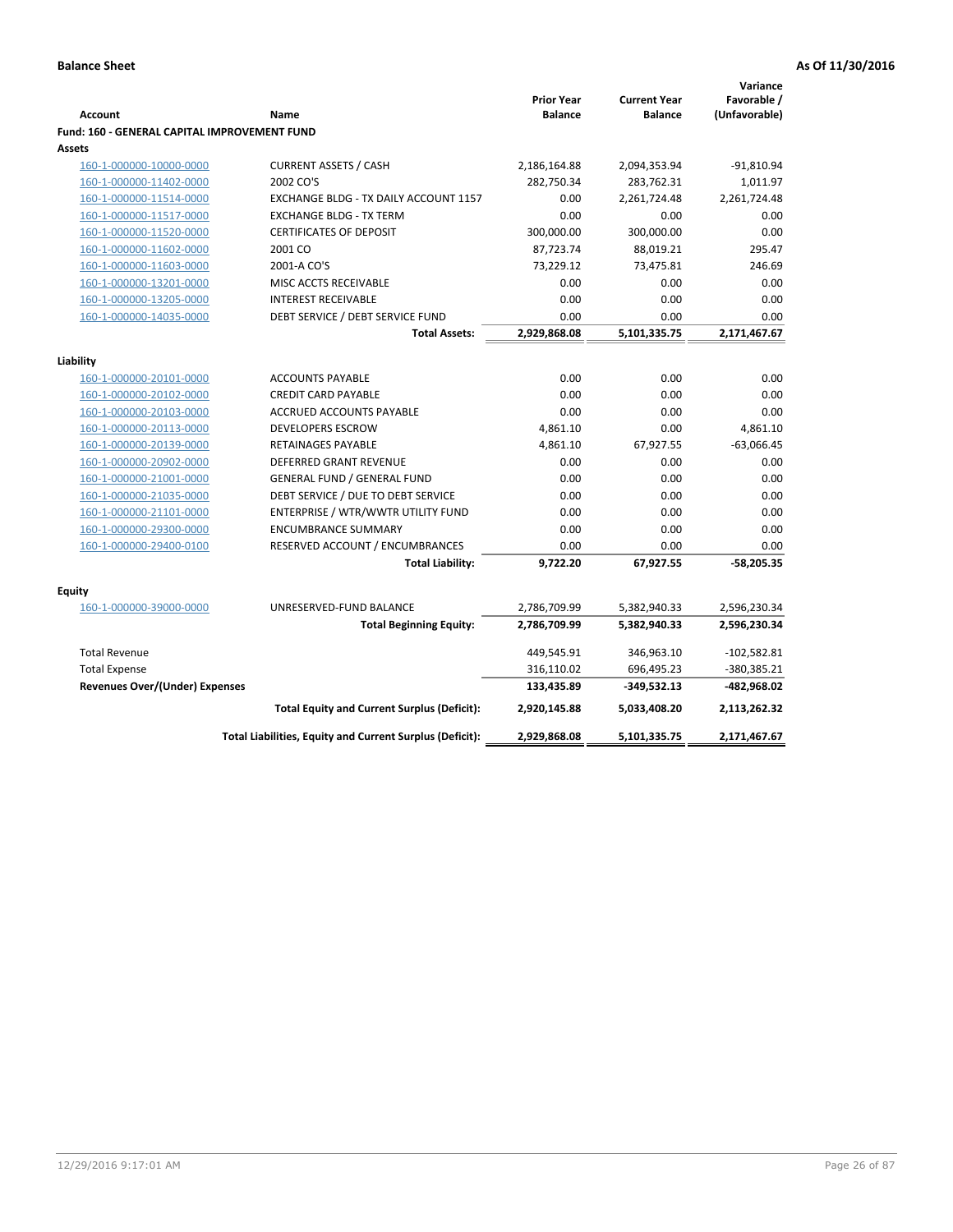| <b>Account</b>                       | Name                                                     | <b>Prior Year</b><br><b>Balance</b> | <b>Current Year</b><br><b>Balance</b> | Variance<br>Favorable /<br>(Unfavorable) |
|--------------------------------------|----------------------------------------------------------|-------------------------------------|---------------------------------------|------------------------------------------|
| Fund: 161 - STREET CONSTRUCTION FUND |                                                          |                                     |                                       |                                          |
| <b>Assets</b>                        |                                                          |                                     |                                       |                                          |
| 161-1-000000-10000-0000              | <b>CURRENT ASSETS / CASH</b>                             | 0.00                                | 844,151.21                            | 844,151.21                               |
| 161-1-000000-11003-0000              | 2010 CO'S                                                | 841,009.15                          | 0.00                                  | $-841,009.15$                            |
| 161-1-000000-13205-0000              | <b>INTEREST RECEIVABLE</b>                               | 0.00                                | 0.00                                  | 0.00                                     |
| 161-1-000000-14035-0000              | DEBT SERVICE / DEBT SERVICE FUND                         | 0.00                                | 0.00                                  | 0.00                                     |
|                                      | <b>Total Assets:</b>                                     | 841,009.15                          | 844,151.21                            | 3,142.06                                 |
| Liability                            |                                                          |                                     |                                       |                                          |
| 161-1-000000-20101-0000              | <b>ACCOUNTS PAYABLE</b>                                  | 0.00                                | 0.00                                  | 0.00                                     |
| 161-1-000000-20102-0000              | <b>CREDIT CARD PAYABLE</b>                               | 0.00                                | 0.00                                  | 0.00                                     |
| 161-1-000000-20103-0000              | <b>ACCRUED ACCOUNTS PAYABLE</b>                          | 0.00                                | 0.00                                  | 0.00                                     |
| 161-1-000000-20139-0000              | <b>RETAINAGES PAYABLE</b>                                | 0.00                                | 0.00                                  | 0.00                                     |
| 161-1-000000-21001-0000              | <b>GENERAL FUND / GENERAL FUND</b>                       | 0.00                                | 0.00                                  | 0.00                                     |
| 161-1-000000-21035-0000              | DEBT SERVICE / DUE TO DEBT SERVICE                       | 0.00                                | 0.00                                  | 0.00                                     |
| 161-1-000000-29300-0000              | <b>ENCUMBRANCE SUMMARY</b>                               | 0.00                                | 0.00                                  | 0.00                                     |
| 161-1-000000-29400-0100              | RESERVED ACCOUNT / ENCUMBRANCES                          | 0.00                                | 0.00                                  | 0.00                                     |
|                                      | <b>Total Liability:</b>                                  | 0.00                                | 0.00                                  | 0.00                                     |
| <b>Equity</b>                        |                                                          |                                     |                                       |                                          |
| 161-1-000000-39000-0000              | UNRESERVED-FUND BALANCE                                  | 840,690.20                          | 844,983.85                            | 4,293.65                                 |
|                                      | <b>Total Beginning Equity:</b>                           | 840,690.20                          | 844,983.85                            | 4,293.65                                 |
| <b>Total Revenue</b>                 |                                                          | 318.95                              | $-804.44$                             | $-1,123.39$                              |
| <b>Total Expense</b>                 |                                                          | 0.00                                | 28.20                                 | $-28.20$                                 |
| Revenues Over/(Under) Expenses       |                                                          | 318.95                              | $-832.64$                             | $-1,151.59$                              |
|                                      | <b>Total Equity and Current Surplus (Deficit):</b>       | 841,009.15                          | 844,151.21                            | 3,142.06                                 |
|                                      | Total Liabilities, Equity and Current Surplus (Deficit): | 841,009.15                          | 844,151.21                            | 3,142.06                                 |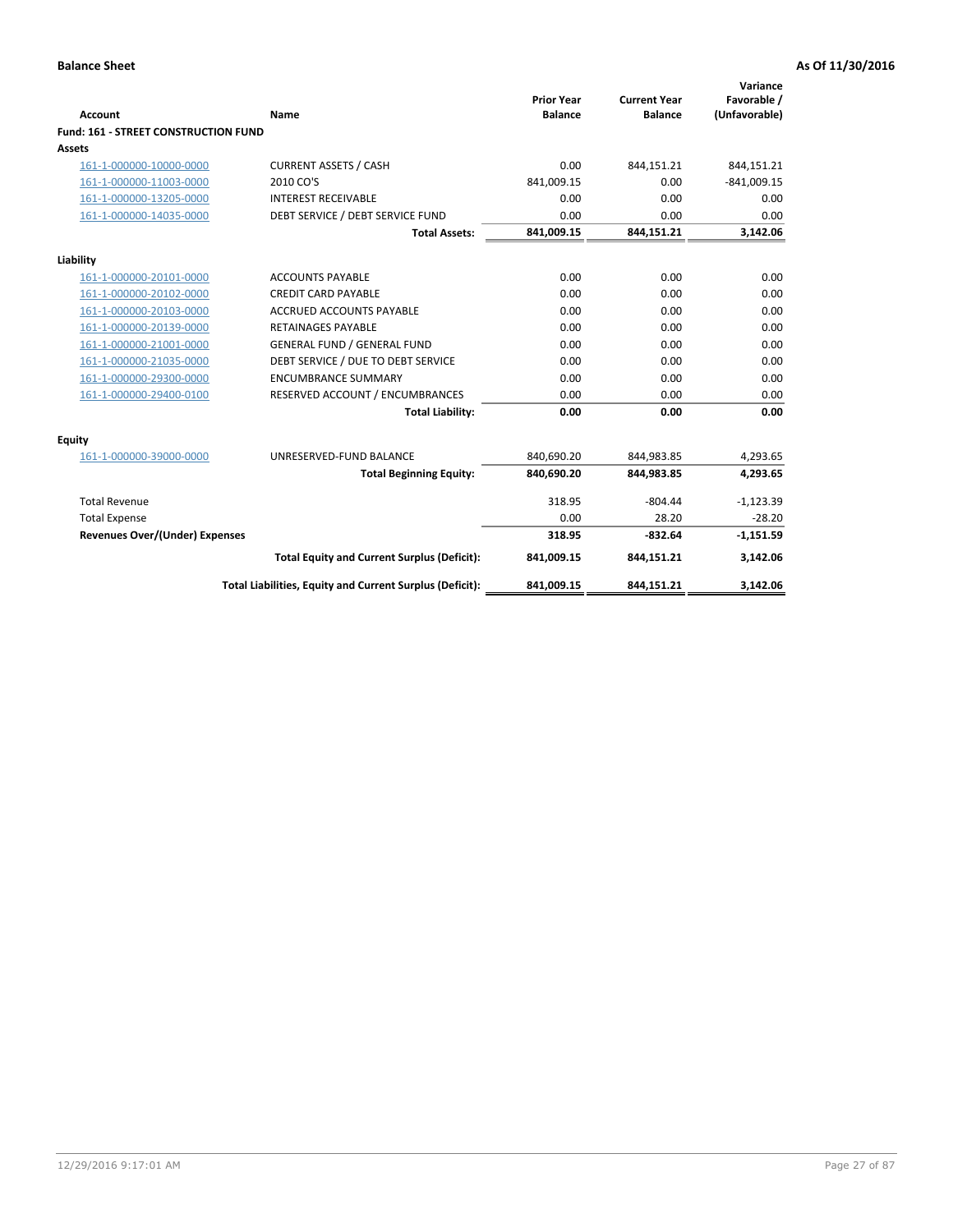|                                                 |                                                          | <b>Prior Year</b><br><b>Balance</b> | <b>Current Year</b> | Variance<br>Favorable / |
|-------------------------------------------------|----------------------------------------------------------|-------------------------------------|---------------------|-------------------------|
| <b>Account</b>                                  | Name                                                     |                                     | <b>Balance</b>      | (Unfavorable)           |
| <b>Fund: 162 - GRAHAM PARK RENOVATIONS FUND</b> |                                                          |                                     |                     |                         |
| <b>Assets</b>                                   |                                                          |                                     |                     |                         |
| 162-1-000000-10000-0000                         | <b>CURRENT ASSETS / CASH</b>                             | 0.00                                | 0.00                | 0.00                    |
| 162-1-000000-13201-0000                         | MISC ACCTS RECEIVABLE                                    | 0.00                                | 0.00                | 0.00                    |
|                                                 | <b>Total Assets:</b>                                     | 0.00                                | 0.00                | 0.00                    |
| Liability                                       |                                                          |                                     |                     |                         |
| 162-1-000000-20101-0000                         | <b>ACCOUNTS PAYABLE</b>                                  | 0.00                                | 0.00                | 0.00                    |
| 162-1-000000-20139-0000                         | <b>RETAINAGES PAYABLE</b>                                | 0.00                                | 0.00                | 0.00                    |
| 162-1-000000-20202-0000                         | <b>DEFERRED REVENUE</b>                                  | 0.00                                | 0.00                | 0.00                    |
| 162-1-000000-29300-0000                         | <b>ENCUMBRANCE SUMMARY</b>                               | 0.00                                | 0.00                | 0.00                    |
| 162-1-000000-29400-0000                         | RESERVED ACCOUNT / ENCUMBRANCES                          | 0.00                                | 0.00                | 0.00                    |
|                                                 | <b>Total Liability:</b>                                  | 0.00                                | 0.00                | 0.00                    |
| Equity                                          |                                                          |                                     |                     |                         |
| 162-1-000000-39000-0000                         | UNRESERVED-FUND BALANCE                                  | 0.00                                | 0.00                | 0.00                    |
|                                                 | <b>Total Beginning Equity:</b>                           | 0.00                                | 0.00                | 0.00                    |
| <b>Total Revenue</b>                            |                                                          | 0.00                                | 0.00                | 0.00                    |
| <b>Total Expense</b>                            |                                                          | 0.00                                | 0.00                | 0.00                    |
| Revenues Over/(Under) Expenses                  |                                                          | 0.00                                | 0.00                | 0.00                    |
|                                                 | <b>Total Equity and Current Surplus (Deficit):</b>       | 0.00                                | 0.00                | 0.00                    |
|                                                 | Total Liabilities, Equity and Current Surplus (Deficit): | 0.00                                | 0.00                | 0.00                    |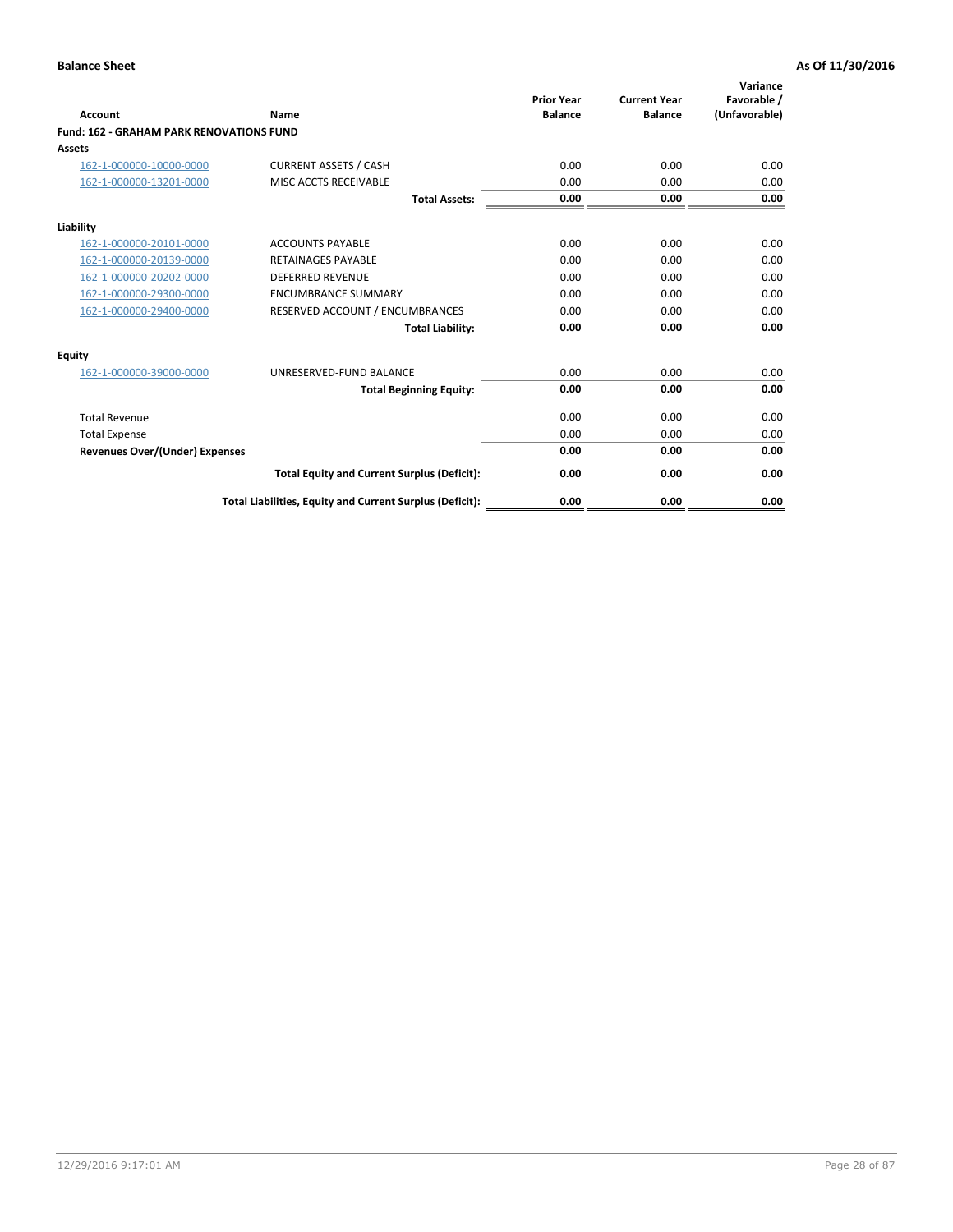|                                              |                                                          | <b>Prior Year</b> | <b>Current Year</b> | Variance<br>Favorable / |
|----------------------------------------------|----------------------------------------------------------|-------------------|---------------------|-------------------------|
| <b>Account</b>                               | Name                                                     | <b>Balance</b>    | <b>Balance</b>      | (Unfavorable)           |
| <b>Fund: 163 - SECO STIMULAS BLOCK GRANT</b> |                                                          |                   |                     |                         |
| Assets                                       |                                                          |                   |                     |                         |
| 163-1-000000-10000-0000                      | <b>CURRENT ASSETS / CASH</b>                             | 0.00              | 0.00                | 0.00                    |
| 163-1-000000-13201-0000                      | MISC ACCTS RECEIVABLE                                    | 0.00              | 0.00                | 0.00                    |
| 163-1-000000-13205-0000                      | <b>INTEREST RECEIVABLE</b>                               | 0.00              | 0.00                | 0.00                    |
|                                              | <b>Total Assets:</b>                                     | 0.00              | 0.00                | 0.00                    |
| Liability                                    |                                                          |                   |                     |                         |
| 163-1-000000-20101-0000                      | <b>ACCOUNTS PAYABLE</b>                                  | 0.00              | 0.00                | 0.00                    |
| 163-1-000000-20102-0000                      | <b>CREDIT CARD PAYABLE</b>                               | 0.00              | 0.00                | 0.00                    |
| 163-1-000000-20103-0000                      | <b>ACCRUED ACCOUNTS PAYABLE</b>                          | 0.00              | 0.00                | 0.00                    |
| 163-1-000000-20139-0000                      | <b>RETAINAGES PAYABLE</b>                                | 0.00              | 0.00                | 0.00                    |
| 163-1-000000-20902-0000                      | <b>DEFERRED GRANT REVENUE</b>                            | 0.00              | 0.00                | 0.00                    |
| 163-1-000000-29300-0000                      | <b>ENCUMBRANCE SUMMARY</b>                               | 0.00              | 0.00                | 0.00                    |
| 163-1-000000-29400-0100                      | RESERVED ACCOUNT / ENCUMBRANCES                          | 0.00              | 0.00                | 0.00                    |
|                                              | <b>Total Liability:</b>                                  | 0.00              | 0.00                | 0.00                    |
| <b>Equity</b>                                |                                                          |                   |                     |                         |
| 163-1-000000-39000-0000                      | UNRESERVED-FUND BALANCE                                  | 0.00              | 0.00                | 0.00                    |
|                                              | <b>Total Beginning Equity:</b>                           | 0.00              | 0.00                | 0.00                    |
| <b>Total Revenue</b>                         |                                                          | 0.00              | 0.00                | 0.00                    |
| <b>Total Expense</b>                         |                                                          | 0.00              | 0.00                | 0.00                    |
| <b>Revenues Over/(Under) Expenses</b>        |                                                          | 0.00              | 0.00                | 0.00                    |
|                                              | <b>Total Equity and Current Surplus (Deficit):</b>       | 0.00              | 0.00                | 0.00                    |
|                                              | Total Liabilities, Equity and Current Surplus (Deficit): | 0.00              | 0.00                | 0.00                    |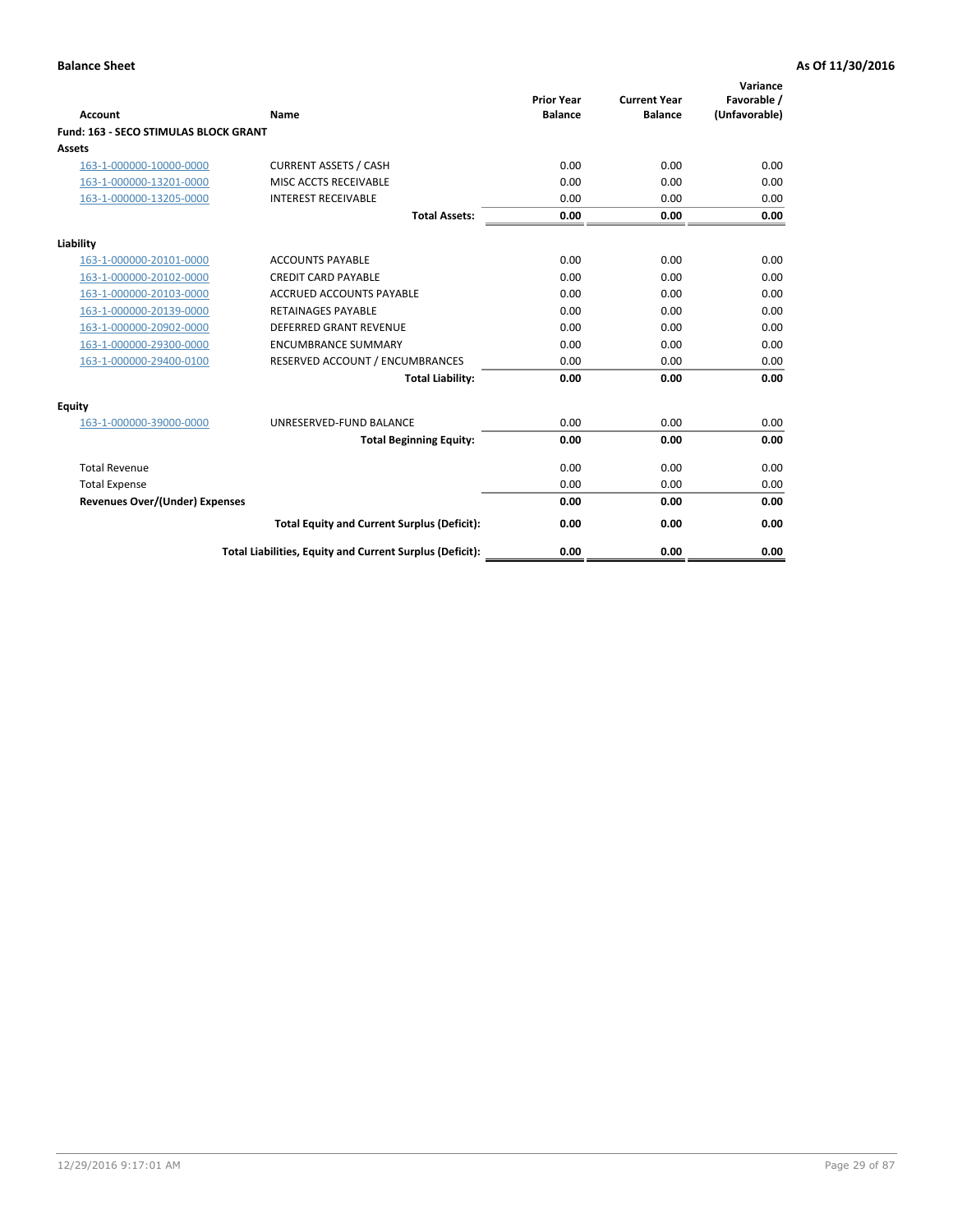|                                       |                                                          |                                     |                                       | Variance                     |
|---------------------------------------|----------------------------------------------------------|-------------------------------------|---------------------------------------|------------------------------|
| <b>Account</b>                        | Name                                                     | <b>Prior Year</b><br><b>Balance</b> | <b>Current Year</b><br><b>Balance</b> | Favorable /<br>(Unfavorable) |
| Fund: 164 - 2013 CO CAPITAL FUND      |                                                          |                                     |                                       |                              |
| Assets                                |                                                          |                                     |                                       |                              |
| 164-1-000000-10000-0000               | <b>CURRENT ASSETS / CASH</b>                             | $-5,700.00$                         | 0.00                                  | 5,700.00                     |
| 164-1-000000-11508-0000               | 2013 CO'S PROJ CONST                                     | 28.678.77                           | 28.798.56                             | 119.79                       |
| 164-1-000000-11509-0000               | 2013 CO'S DEBT SERVICE                                   | 4,708.76                            | 4.728.43                              | 19.67                        |
| 164-1-000000-13205-0000               | <b>INTEREST RECEIVABLE</b>                               | 0.00                                | 0.00                                  | 0.00                         |
| 164-1-000000-14035-0000               | DEBT SERVICE / DEBT SERVICE FUND                         | 0.00                                | 0.00                                  | 0.00                         |
|                                       | <b>Total Assets:</b>                                     | 27,687.53                           | 33,526.99                             | 5,839.46                     |
| Liability                             |                                                          |                                     |                                       |                              |
| 164-1-000000-20101-0000               | <b>ACCOUNTS PAYABLE</b>                                  | 0.00                                | 0.00                                  | 0.00                         |
| 164-1-000000-20102-0000               | <b>CREDIT CARD PAYABLE</b>                               | 0.00                                | 0.00                                  | 0.00                         |
| 164-1-000000-20103-0000               | <b>ACCRUED ACCOUNTS PAYABLE</b>                          | 0.00                                | 0.00                                  | 0.00                         |
| 164-1-000000-20139-0000               | <b>RETAINAGES PAYABLE</b>                                | 0.00                                | 0.00                                  | 0.00                         |
| 164-1-000000-21001-0000               | <b>GENERAL FUND / GENERAL FUND</b>                       | 0.00                                | 0.00                                  | 0.00                         |
| 164-1-000000-21035-0000               | DEBT SERVICE / DUE TO DEBT SERVICE                       | 0.00                                | 0.00                                  | 0.00                         |
| 164-1-000000-29300-0000               | <b>ENCUMBRANCE SUMMARY</b>                               | 0.00                                | 0.00                                  | 0.00                         |
| 164-1-000000-29400-0100               | RESERVED ACCOUNT / ENCUMBRANCES                          | 0.00                                | 0.00                                  | 0.00                         |
|                                       | <b>Total Liability:</b>                                  | 0.00                                | 0.00                                  | 0.00                         |
| Equity                                |                                                          |                                     |                                       |                              |
| 164-1-000000-39000-0000               | UNRESERVED-FUND BALANCE                                  | 33,379.24                           | 33,501.36                             | 122.12                       |
|                                       | <b>Total Beginning Equity:</b>                           | 33,379.24                           | 33,501.36                             | 122.12                       |
| <b>Total Revenue</b>                  |                                                          | 8.29                                | 25.63                                 | 17.34                        |
| <b>Total Expense</b>                  |                                                          | 5,700.00                            | 0.00                                  | 5,700.00                     |
| <b>Revenues Over/(Under) Expenses</b> |                                                          | $-5,691.71$                         | 25.63                                 | 5,717.34                     |
|                                       | <b>Total Equity and Current Surplus (Deficit):</b>       | 27,687.53                           | 33,526.99                             | 5.839.46                     |
|                                       | Total Liabilities, Equity and Current Surplus (Deficit): | 27,687.53                           | 33,526.99                             | 5.839.46                     |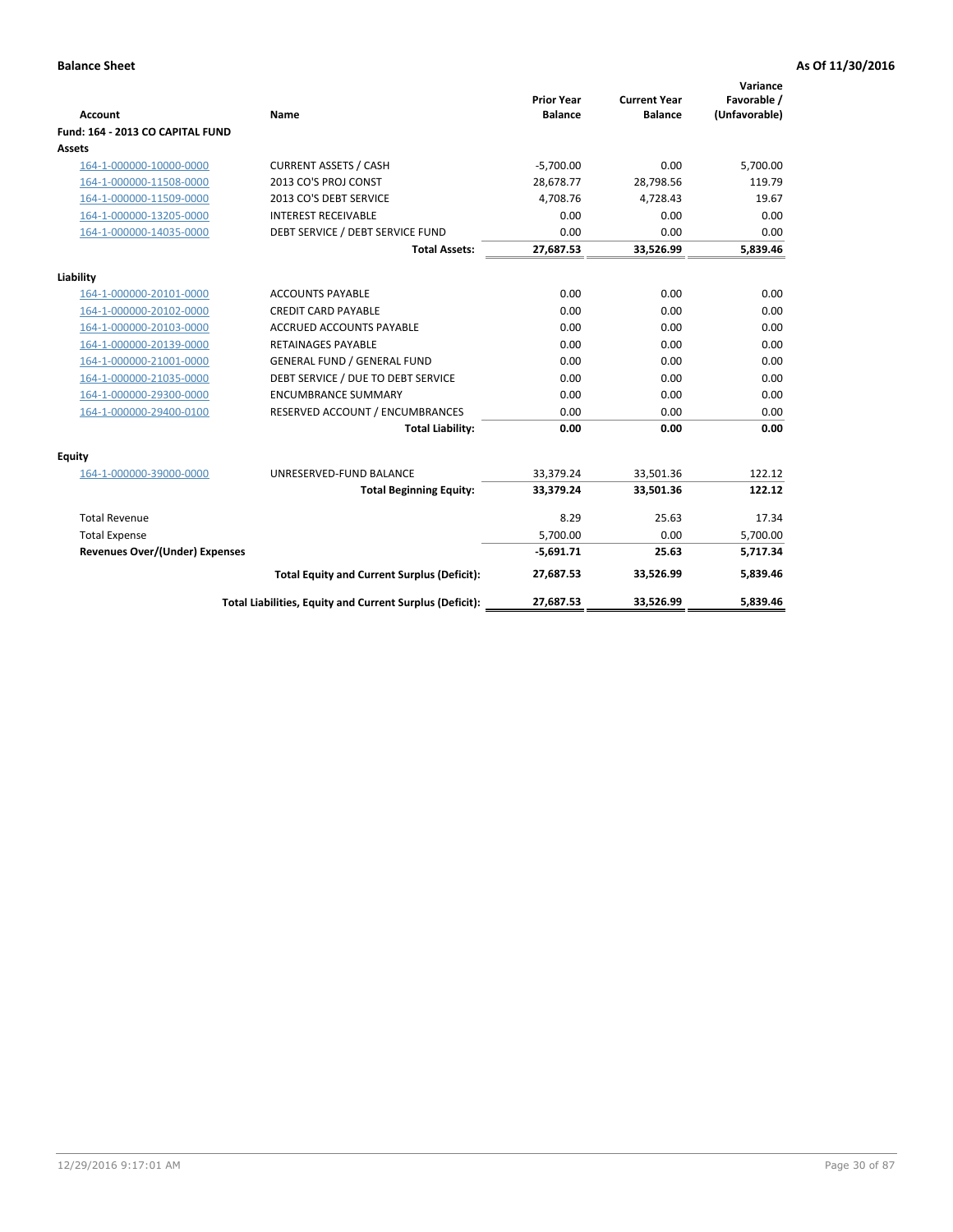| <b>Account</b>                 | Name                                                     | <b>Prior Year</b><br><b>Balance</b> | <b>Current Year</b><br><b>Balance</b> | Variance<br>Favorable /<br>(Unfavorable) |
|--------------------------------|----------------------------------------------------------|-------------------------------------|---------------------------------------|------------------------------------------|
| Fund: 165 - 2014 GO FUND       |                                                          |                                     |                                       |                                          |
| Assets                         |                                                          |                                     |                                       |                                          |
| 165-1-000000-10000-0000        | <b>CURRENT ASSETS / CASH</b>                             | $-727,927.17$                       | $-1,861,870.01$                       | $-1,133,942.84$                          |
| 165-1-000000-11003-0000        | 2010 CO'S                                                | 0.00                                | 0.00                                  | 0.00                                     |
| 165-1-000000-11202-0000        | 2014 GO STREET BONDS                                     | 1,915,188.02                        | 0.00                                  | $-1,915,188.02$                          |
| 165-1-000000-11511-0000        | 2015 GO PROJECT CONSTRUCTION                             | 102,199.21                          | 2,007,790.87                          | 1,905,591.66                             |
| 165-1-000000-11520-0000        | <b>CERTIFICATES OF DEPOSIT</b>                           | 3,611,000.00                        | 0.00                                  | $-3,611,000.00$                          |
| 165-1-000000-11530-0000        | <b>TexasTERM CP</b>                                      | 3,750,000.00                        | 3,000,000.00                          | $-750,000.00$                            |
| 165-1-000000-13201-0000        | MISC ACCTS RECEIVABLE                                    | 0.00                                | 0.00                                  | 0.00                                     |
| 165-1-000000-13205-0000        | <b>INTEREST RECEIVABLE</b>                               | 0.00                                | 0.00                                  | 0.00                                     |
| 165-1-000000-14035-0000        | DEBT SERVICE / DEBT SERVICE FUND                         | 0.00                                | 0.00                                  | 0.00                                     |
|                                | <b>Total Assets:</b>                                     | 8,650,460.06                        | 3,145,920.86                          | $-5,504,539.20$                          |
|                                |                                                          |                                     |                                       |                                          |
| Liability                      |                                                          |                                     |                                       |                                          |
| 165-1-000000-20101-0000        | <b>ACCOUNTS PAYABLE</b>                                  | 0.00                                | 0.00                                  | 0.00                                     |
| 165-1-000000-20102-0000        | <b>CREDIT CARD PAYABLE</b>                               | 0.00                                | 0.00                                  | 0.00                                     |
| 165-1-000000-20103-0000        | <b>ACCRUED ACCOUNTS PAYABLE</b>                          | 0.00                                | 0.00                                  | 0.00                                     |
| 165-1-000000-20139-0000        | RETAINAGES PAYABLE                                       | 169,308.78                          | 243,289.11                            | $-73,980.33$                             |
| 165-1-000000-21001-0000        | GENERAL FUND / GENERAL FUND                              | 0.00                                | 0.00                                  | 0.00                                     |
| 165-1-000000-21035-0000        | DEBT SERVICE / DUE TO DEBT SERVICE                       | 0.00                                | 0.00                                  | 0.00                                     |
| 165-1-000000-29300-0000        | <b>ENCUMBRANCE SUMMARY</b>                               | 0.00                                | 0.00                                  | 0.00                                     |
| 165-1-000000-29400-0100        | RESERVED ACCOUNT / ENCUMBRANCES                          | 0.00                                | 0.00                                  | 0.00                                     |
|                                | <b>Total Liability:</b>                                  | 169,308.78                          | 243,289.11                            | $-73,980.33$                             |
| <b>Equity</b>                  |                                                          |                                     |                                       |                                          |
| 165-1-000000-39000-0000        | UNRESERVED-FUND BALANCE                                  | 8,706,752.14                        | 3,846,902.24                          | -4,859,849.90                            |
|                                | <b>Total Beginning Equity:</b>                           | 8,706,752.14                        | 3,846,902.24                          | -4,859,849.90                            |
| <b>Total Revenue</b>           |                                                          | 551.31                              | 5,713.61                              | 5,162.30                                 |
| <b>Total Expense</b>           |                                                          | 226,152.17                          | 949,984.10                            | $-723,831.93$                            |
| Revenues Over/(Under) Expenses |                                                          | $-225,600.86$                       | -944,270.49                           | $-718,669.63$                            |
|                                | <b>Total Equity and Current Surplus (Deficit):</b>       | 8,481,151.28                        | 2,902,631.75                          | $-5,578,519.53$                          |
|                                | Total Liabilities, Equity and Current Surplus (Deficit): | 8,650,460.06                        | 3,145,920.86                          | $-5,504,539.20$                          |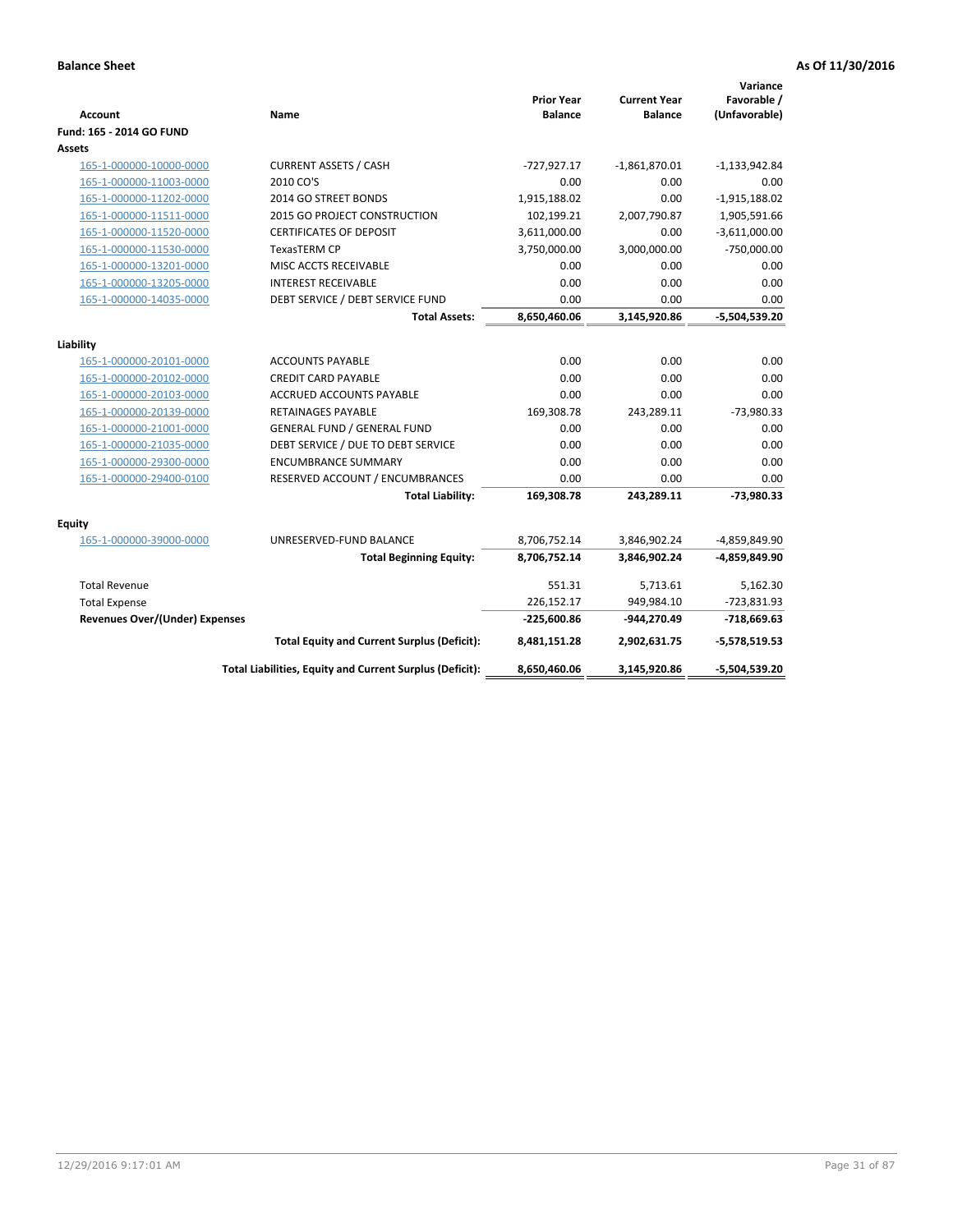| Account                                               | Name                                                     | <b>Prior Year</b><br><b>Balance</b> | <b>Current Year</b><br><b>Balance</b> | Variance<br>Favorable /<br>(Unfavorable) |
|-------------------------------------------------------|----------------------------------------------------------|-------------------------------------|---------------------------------------|------------------------------------------|
| Fund: 170 - LAW ENFORCEMENT GRANT - CAPITAL PURCHASES |                                                          |                                     |                                       |                                          |
| <b>Assets</b>                                         |                                                          |                                     |                                       |                                          |
| 170-1-000000-10000-0000                               | <b>CURRENT ASSETS / CASH</b>                             | 194.66                              | 194.66                                | 0.00                                     |
| 170-1-000000-13201-0000                               | MISC ACCTS RECEIVABLE                                    | 0.00                                | 0.00                                  | 0.00                                     |
|                                                       | <b>Total Assets:</b>                                     | 194.66                              | 194.66                                | 0.00                                     |
| Liability                                             |                                                          |                                     |                                       |                                          |
| 170-1-000000-20101-0000                               | <b>ACCOUNTS PAYABLE</b>                                  | 0.00                                | 0.00                                  | 0.00                                     |
| 170-1-000000-20102-0000                               | <b>CREDIT CARD PAYABLE</b>                               | 0.00                                | 0.00                                  | 0.00                                     |
| 170-1-000000-20103-0000                               | <b>ACCRUED ACCOUNTS PAYABLE</b>                          | 0.00                                | 0.00                                  | 0.00                                     |
| 170-1-000000-20902-0000                               | <b>DEFERRED GRANT REVENUE</b>                            | 0.00                                | 0.00                                  | 0.00                                     |
| 170-1-000000-21001-0000                               | <b>GENERAL FUND / GENERAL FUND</b>                       | 0.00                                | 0.00                                  | 0.00                                     |
| 170-1-000000-24004-0000                               | <b>INTEREST PAYABLE ON DEP</b>                           | 0.00                                | 0.00                                  | 0.00                                     |
| 170-1-000000-29300-0000                               | <b>ENCUMBRANCE SUMMARY</b>                               | 0.00                                | 0.00                                  | 0.00                                     |
| 170-1-000000-29400-0000                               | RESERVED ACCOUNT / ENCUMBRANCES                          | 0.00                                | 0.00                                  | 0.00                                     |
|                                                       | <b>Total Liability:</b>                                  | 0.00                                | 0.00                                  | 0.00                                     |
| <b>Equity</b>                                         |                                                          |                                     |                                       |                                          |
| 170-1-000000-39000-0000                               | UNRESERVED-FUND BALANCE                                  | 194.66                              | 194.66                                | 0.00                                     |
|                                                       | <b>Total Beginning Equity:</b>                           | 194.66                              | 194.66                                | 0.00                                     |
| <b>Total Revenue</b>                                  |                                                          | 0.00                                | 0.00                                  | 0.00                                     |
| <b>Total Expense</b>                                  |                                                          | 0.00                                | 0.00                                  | 0.00                                     |
| <b>Revenues Over/(Under) Expenses</b>                 |                                                          | 0.00                                | 0.00                                  | 0.00                                     |
|                                                       | <b>Total Equity and Current Surplus (Deficit):</b>       | 194.66                              | 194.66                                | 0.00                                     |
|                                                       | Total Liabilities, Equity and Current Surplus (Deficit): | 194.66                              | 194.66                                | 0.00                                     |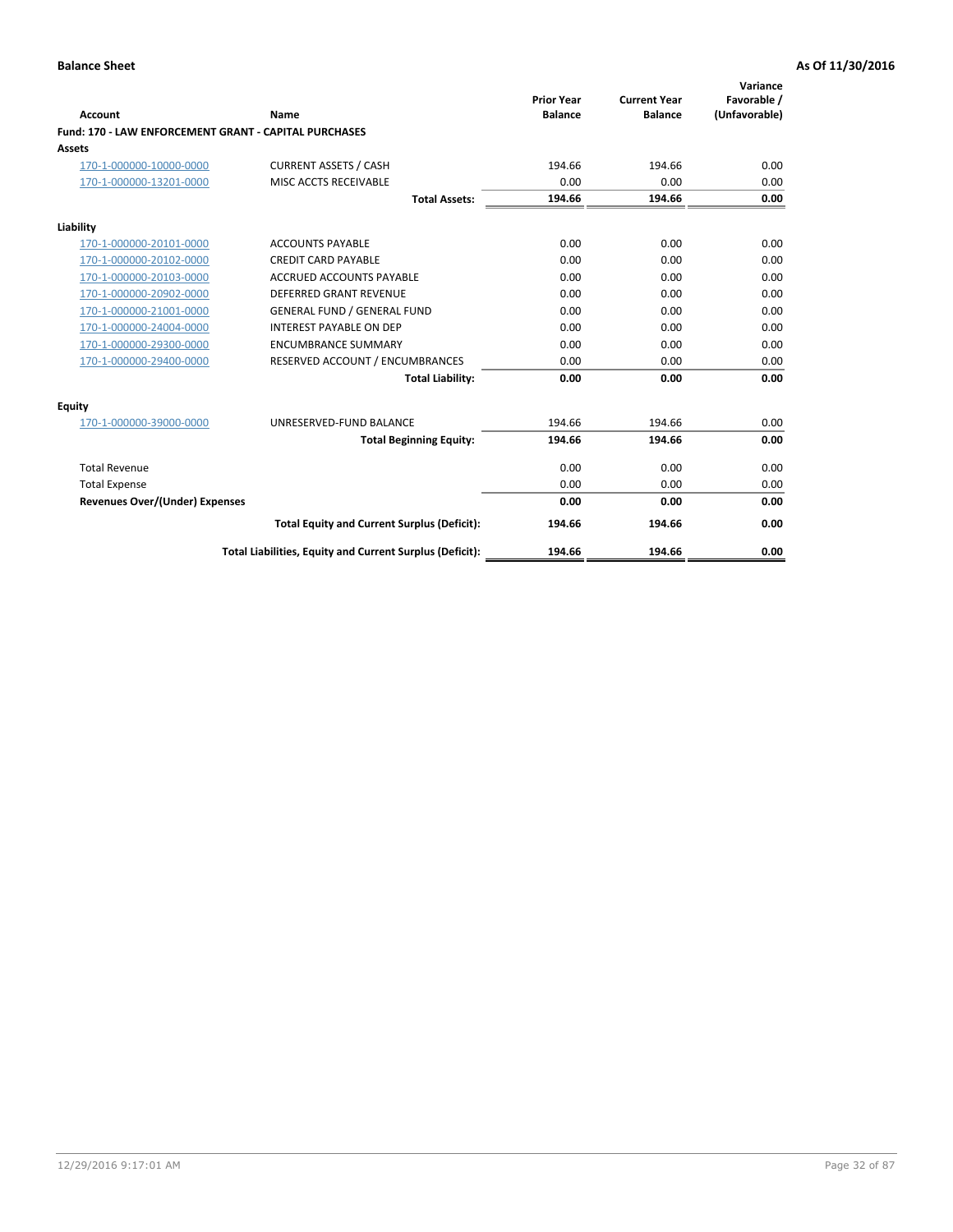|                                         |                                                          | <b>Prior Year</b> | <b>Current Year</b> | Variance<br>Favorable / |
|-----------------------------------------|----------------------------------------------------------|-------------------|---------------------|-------------------------|
| Account                                 | Name                                                     | <b>Balance</b>    | <b>Balance</b>      | (Unfavorable)           |
| Fund: 171 - MAIN STREET SPECIAL REVENUE |                                                          |                   |                     |                         |
| <b>Assets</b>                           |                                                          |                   |                     |                         |
| 171-1-000000-10000-0000                 | <b>CURRENT ASSETS / CASH</b>                             | 29,641.28         | 32,308.28           | 2,667.00                |
| 171-1-000000-13201-0000                 | MISC ACCTS RECEIVABLE                                    | 0.00              | 0.00                | 0.00                    |
| 171-1-000000-13205-0000                 | <b>INTEREST RECEIVABLE</b>                               | 0.00              | 0.00                | 0.00                    |
|                                         | <b>Total Assets:</b>                                     | 29,641.28         | 32,308.28           | 2,667.00                |
| Liability                               |                                                          |                   |                     |                         |
| 171-1-000000-20101-0000                 | <b>ACCOUNTS PAYABLE</b>                                  | 0.00              | 0.00                | 0.00                    |
| 171-1-000000-20102-0000                 | <b>CREDIT CARD PAYABLE</b>                               | 0.00              | 0.00                | 0.00                    |
| 171-1-000000-20103-0000                 | <b>ACCRUED ACCOUNTS PAYABLE</b>                          | 0.00              | 0.00                | 0.00                    |
| 171-1-000000-20139-0000                 | <b>RETAINAGES PAYABLE</b>                                | 0.00              | 0.00                | 0.00                    |
| 171-1-000000-20902-0000                 | <b>DEFERRED GRANT REVENUE</b>                            | 0.00              | 0.00                | 0.00                    |
| 171-1-000000-29300-0000                 | <b>ENCUMBRANCE SUMMARY</b>                               | 0.00              | 0.00                | 0.00                    |
| 171-1-000000-29400-0100                 | RESERVED ACCOUNT / ENCUMBRANCES                          | 0.00              | 0.00                | 0.00                    |
|                                         | <b>Total Liability:</b>                                  | 0.00              | 0.00                | 0.00                    |
| <b>Equity</b>                           |                                                          |                   |                     |                         |
| 171-1-000000-39000-0000                 | UNRESERVED-FUND BALANCE                                  | 29,641.28         | 37,308.28           | 7,667.00                |
|                                         | <b>Total Beginning Equity:</b>                           | 29.641.28         | 37,308.28           | 7,667.00                |
| <b>Total Revenue</b>                    |                                                          | 0.00              | 0.00                | 0.00                    |
| <b>Total Expense</b>                    |                                                          | 0.00              | 5,000.00            | $-5,000.00$             |
| <b>Revenues Over/(Under) Expenses</b>   |                                                          | 0.00              | $-5.000.00$         | $-5,000.00$             |
|                                         | <b>Total Equity and Current Surplus (Deficit):</b>       | 29,641.28         | 32,308.28           | 2,667.00                |
|                                         | Total Liabilities, Equity and Current Surplus (Deficit): | 29,641.28         | 32,308.28           | 2,667.00                |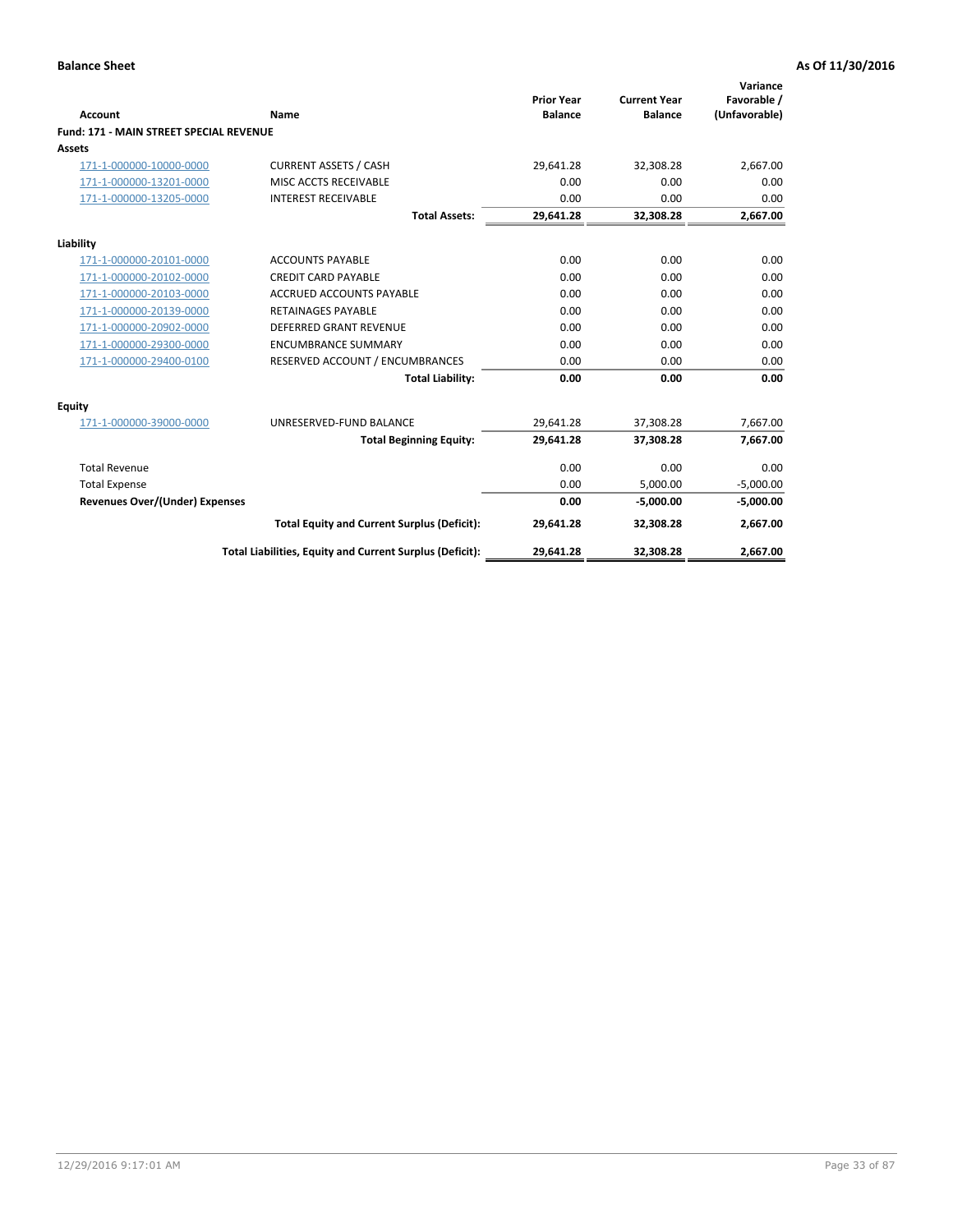|                                       |                                                          |                                     |                                       | Variance                     |
|---------------------------------------|----------------------------------------------------------|-------------------------------------|---------------------------------------|------------------------------|
| <b>Account</b>                        | <b>Name</b>                                              | <b>Prior Year</b><br><b>Balance</b> | <b>Current Year</b><br><b>Balance</b> | Favorable /<br>(Unfavorable) |
| <b>Fund: 172 - MINOR GRANTS FUND</b>  |                                                          |                                     |                                       |                              |
| <b>Assets</b>                         |                                                          |                                     |                                       |                              |
|                                       | <b>CURRENT ASSETS / CASH</b>                             | 2.088.30                            |                                       | $-537.37$                    |
| 172-1-000000-10000-0000               |                                                          |                                     | 1,550.93                              |                              |
| 172-1-000000-13201-0000               | MISC ACCTS RECEIVABLE                                    | 0.00                                | 0.00                                  | 0.00                         |
| 172-1-000000-13205-0000               | <b>INTEREST RECEIVABLE</b>                               | 0.00                                | 0.00                                  | 0.00                         |
|                                       | <b>Total Assets:</b>                                     | 2,088.30                            | 1,550.93                              | $-537.37$                    |
| Liability                             |                                                          |                                     |                                       |                              |
| 172-1-000000-20101-0000               | <b>ACCOUNTS PAYABLE</b>                                  | 0.00                                | 0.00                                  | 0.00                         |
| 172-1-000000-20102-0000               | <b>CREDIT CARD PAYABLE</b>                               | 0.00                                | 0.00                                  | 0.00                         |
| 172-1-000000-20103-0000               | <b>ACCRUED ACCOUNTS PAYABLE</b>                          | 0.00                                | 0.00                                  | 0.00                         |
| 172-1-000000-20902-0000               | <b>DEFERRED GRANT REVENUE</b>                            | 0.00                                | 0.00                                  | 0.00                         |
| 172-1-000000-29300-0000               | <b>ENCUMBRANCE SUMMARY</b>                               | 0.00                                | 0.00                                  | 0.00                         |
| 172-1-000000-29400-0000               | RESERVED ACCOUNT / ENCUMBRANCES                          | 0.00                                | 0.00                                  | 0.00                         |
|                                       | <b>Total Liability:</b>                                  | 0.00                                | 0.00                                  | 0.00                         |
| Equity                                |                                                          |                                     |                                       |                              |
| 172-1-000000-39000-0000               | UNRESERVED-FUND BALANCE                                  | 2,129.85                            | 2,962.31                              | 832.46                       |
|                                       | <b>Total Beginning Equity:</b>                           | 2,129.85                            | 2,962.31                              | 832.46                       |
| <b>Total Revenue</b>                  |                                                          | $-2.05$                             | 530.25                                | 532.30                       |
| <b>Total Expense</b>                  |                                                          | 39.50                               | 1,941.63                              | $-1,902.13$                  |
| <b>Revenues Over/(Under) Expenses</b> |                                                          | $-41.55$                            | $-1,411.38$                           | $-1,369.83$                  |
|                                       | <b>Total Equity and Current Surplus (Deficit):</b>       | 2,088.30                            | 1,550.93                              | $-537.37$                    |
|                                       | Total Liabilities, Equity and Current Surplus (Deficit): | 2,088.30                            | 1,550.93                              | $-537.37$                    |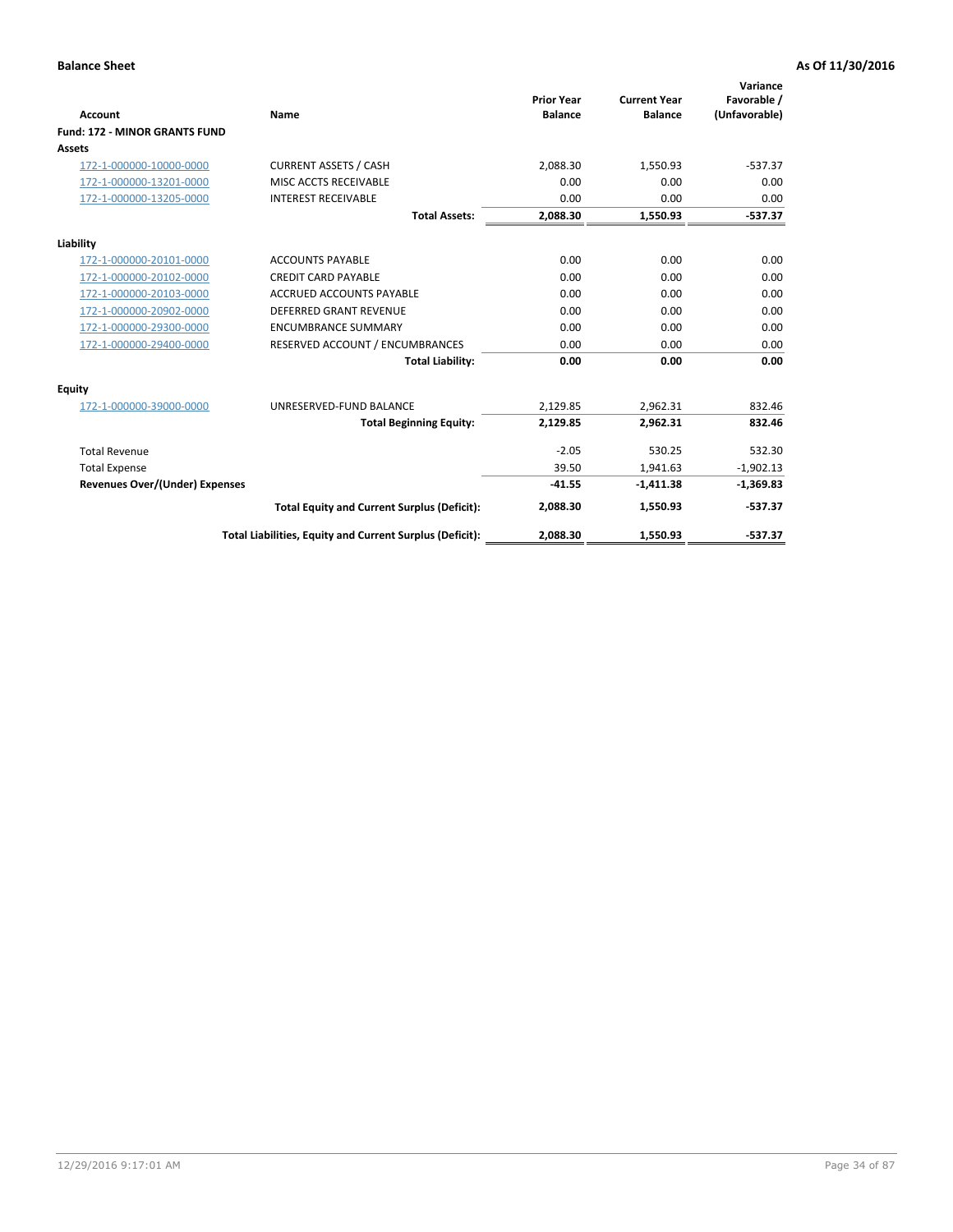| <b>Account</b>                         | <b>Name</b>                                              | <b>Prior Year</b><br><b>Balance</b> | <b>Current Year</b><br><b>Balance</b> | Variance<br>Favorable /<br>(Unfavorable) |
|----------------------------------------|----------------------------------------------------------|-------------------------------------|---------------------------------------|------------------------------------------|
| <b>Fund: 173 - FL YOUNG FOUNDATION</b> |                                                          |                                     |                                       |                                          |
| Assets                                 |                                                          |                                     |                                       |                                          |
| 173-1-000000-10000-0000                | <b>CURRENT ASSETS / CASH</b>                             | 0.00                                | 0.00                                  | 0.00                                     |
| 173-1-000000-13201-0000                | MISC ACCTS RECEIVABLE                                    | 0.00                                | 0.00                                  | 0.00                                     |
|                                        | <b>Total Assets:</b>                                     | 0.00                                | 0.00                                  | 0.00                                     |
| Liability                              |                                                          |                                     |                                       |                                          |
| 173-1-000000-20101-0000                | <b>ACCOUNTS PAYABLE</b>                                  | 0.00                                | 0.00                                  | 0.00                                     |
| 173-1-000000-20102-0000                | <b>CREDIT CARD PAYABLE</b>                               | 0.00                                | 0.00                                  | 0.00                                     |
| 173-1-000000-20902-0000                | <b>DEFERRED GRANT REVENUE</b>                            | 0.00                                | 0.00                                  | 0.00                                     |
| 173-1-000000-29300-0000                | <b>ENCUMBRANCE SUMMARY</b>                               | 0.00                                | 0.00                                  | 0.00                                     |
| 173-1-000000-29400-0000                | RESERVED ACCOUNT / ENCUMBRANCES                          | 0.00                                | 0.00                                  | 0.00                                     |
|                                        | <b>Total Liability:</b>                                  | 0.00                                | 0.00                                  | 0.00                                     |
| Equity                                 |                                                          |                                     |                                       |                                          |
| 173-1-000000-39000-0000                | UNRESERVED-FUND BALANCE                                  | 0.00                                | 0.00                                  | 0.00                                     |
|                                        | <b>Total Beginning Equity:</b>                           | 0.00                                | 0.00                                  | 0.00                                     |
| <b>Total Revenue</b>                   |                                                          | 0.00                                | 0.00                                  | 0.00                                     |
| <b>Total Expense</b>                   |                                                          | 0.00                                | 0.00                                  | 0.00                                     |
| <b>Revenues Over/(Under) Expenses</b>  |                                                          | 0.00                                | 0.00                                  | 0.00                                     |
|                                        | <b>Total Equity and Current Surplus (Deficit):</b>       | 0.00                                | 0.00                                  | 0.00                                     |
|                                        | Total Liabilities, Equity and Current Surplus (Deficit): | 0.00                                | 0.00                                  | 0.00                                     |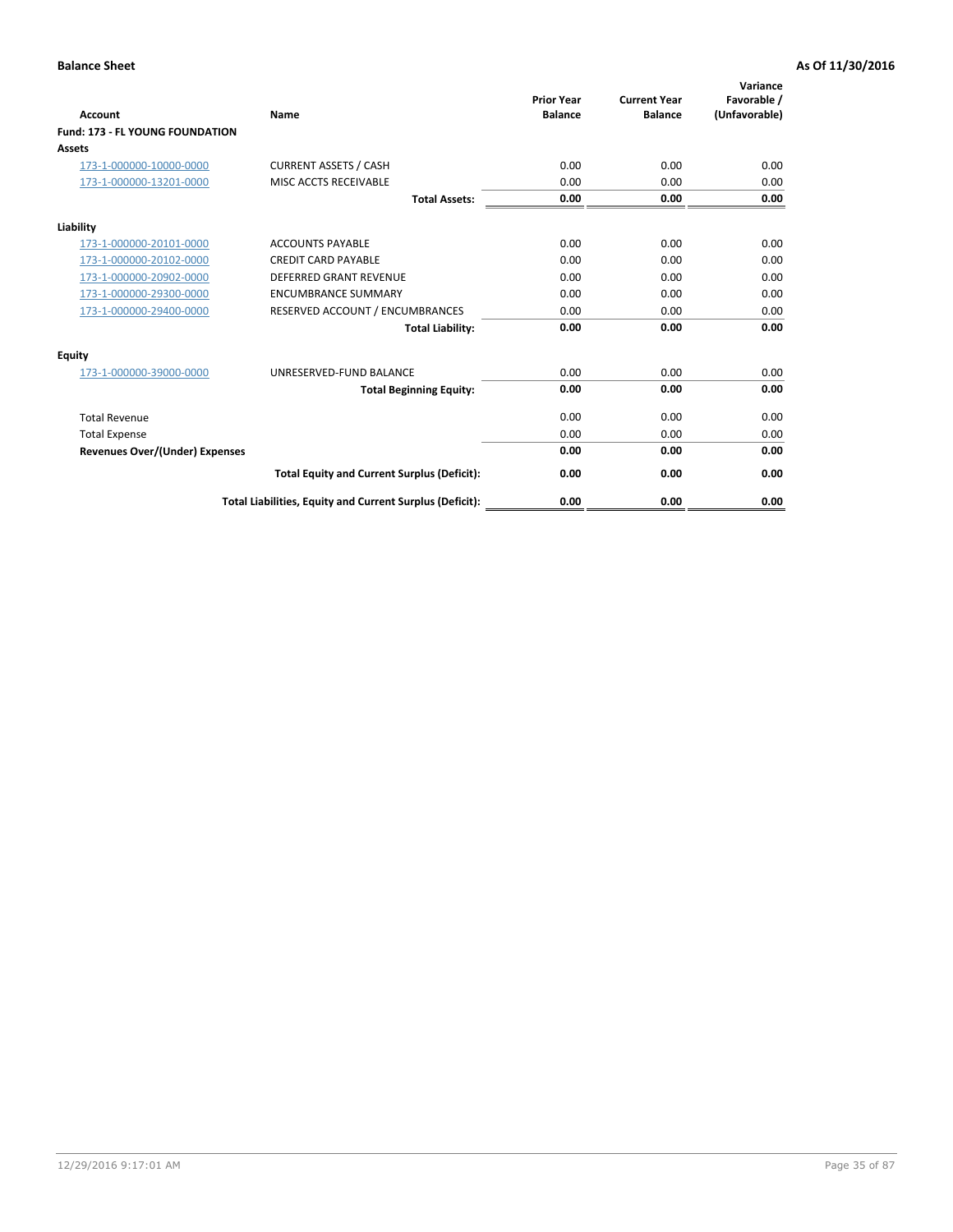| <b>Account</b>                        | Name                                                     | <b>Prior Year</b><br><b>Balance</b> | <b>Current Year</b><br><b>Balance</b> | Variance<br>Favorable /<br>(Unfavorable) |
|---------------------------------------|----------------------------------------------------------|-------------------------------------|---------------------------------------|------------------------------------------|
| <b>Fund: 174 - FEMA GRANT</b>         |                                                          |                                     |                                       |                                          |
| <b>Assets</b>                         |                                                          |                                     |                                       |                                          |
| 174-1-000000-10000-0000               | <b>CURRENT ASSETS / CASH</b>                             | 1.08                                | 1.08                                  | 0.00                                     |
| 174-1-000000-13201-0000               | MISC ACCTS RECEIVABLE                                    | 0.00                                | 0.00                                  | 0.00                                     |
| 174-1-000000-13205-0000               | <b>INTEREST RECEIVABLE</b>                               | 0.00                                | 0.00                                  | 0.00                                     |
|                                       | <b>Total Assets:</b>                                     | 1.08                                | 1.08                                  | 0.00                                     |
| Liability                             |                                                          |                                     |                                       |                                          |
| 174-1-000000-20101-0000               | <b>ACCOUNTS PAYABLE</b>                                  | 0.00                                | 0.00                                  | 0.00                                     |
| 174-1-000000-20102-0000               | <b>CREDIT CARD PAYABLE</b>                               | 0.00                                | 0.00                                  | 0.00                                     |
| 174-1-000000-20103-0000               | <b>ACCRUED ACCOUNTS PAYABLE</b>                          | 0.00                                | 0.00                                  | 0.00                                     |
| 174-1-000000-20902-0000               | <b>DEFERRED GRANT REVENUE</b>                            | 0.00                                | 0.00                                  | 0.00                                     |
| 174-1-000000-29300-0000               | <b>ENCUMBRANCE SUMMARY</b>                               | 0.00                                | 0.00                                  | 0.00                                     |
| 174-1-000000-29400-0000               | RESERVED ACCOUNT / ENCUMBRANCES                          | 0.00                                | 0.00                                  | 0.00                                     |
|                                       | <b>Total Liability:</b>                                  | 0.00                                | 0.00                                  | 0.00                                     |
| <b>Equity</b>                         |                                                          |                                     |                                       |                                          |
| 174-1-000000-39000-0000               | UNRESERVED-FUND BALANCE                                  | 1.08                                | 1.08                                  | 0.00                                     |
|                                       | <b>Total Beginning Equity:</b>                           | 1.08                                | 1.08                                  | 0.00                                     |
| <b>Total Revenue</b>                  |                                                          | 0.00                                | 0.00                                  | 0.00                                     |
| <b>Total Expense</b>                  |                                                          | 0.00                                | 0.00                                  | 0.00                                     |
| <b>Revenues Over/(Under) Expenses</b> |                                                          | 0.00                                | 0.00                                  | 0.00                                     |
|                                       | <b>Total Equity and Current Surplus (Deficit):</b>       | 1.08                                | 1.08                                  | 0.00                                     |
|                                       | Total Liabilities, Equity and Current Surplus (Deficit): | 1.08                                | 1.08                                  | 0.00                                     |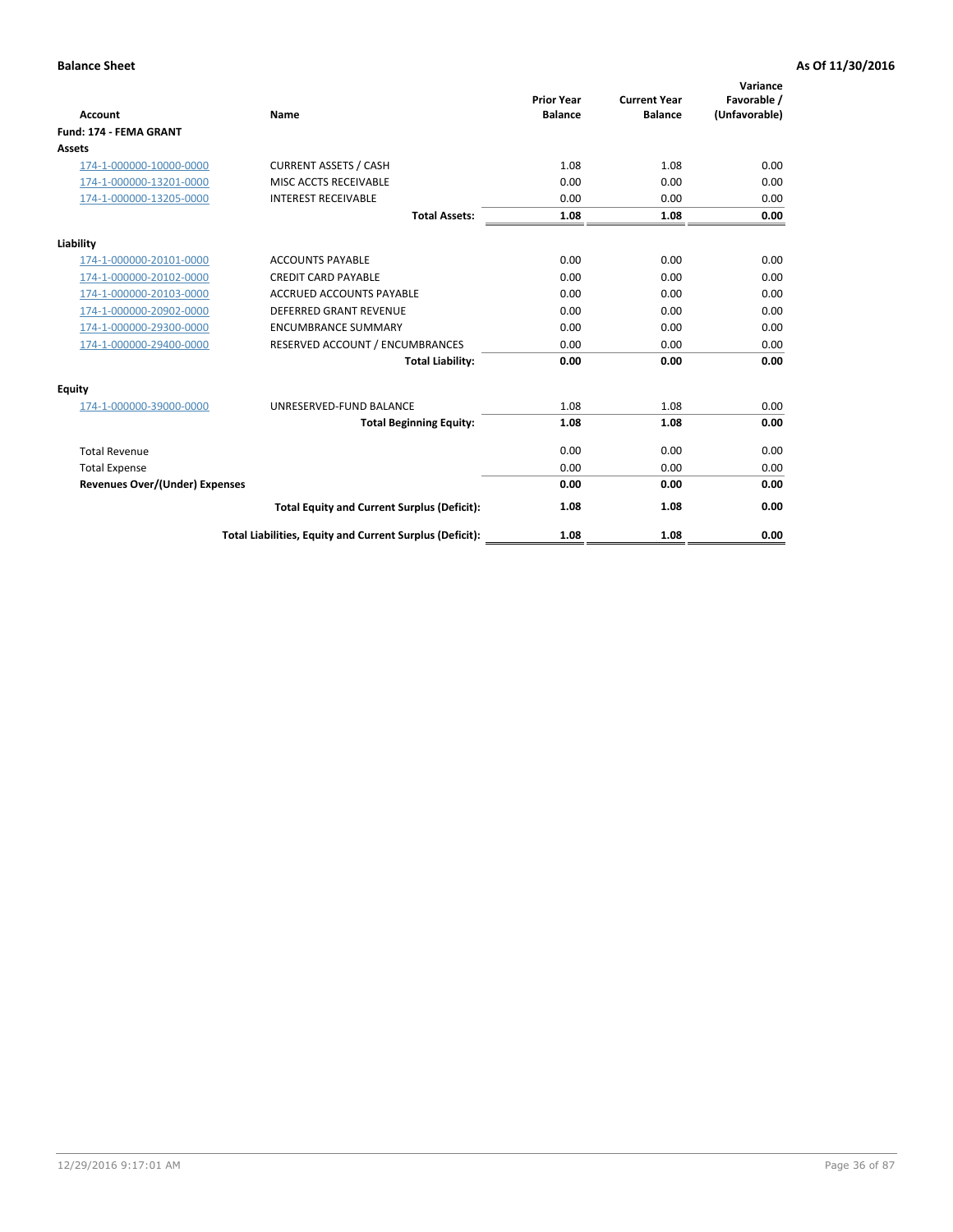|                                            |                                                          | <b>Prior Year</b> | <b>Current Year</b> | Variance<br>Favorable / |
|--------------------------------------------|----------------------------------------------------------|-------------------|---------------------|-------------------------|
| <b>Account</b>                             | Name                                                     | <b>Balance</b>    | <b>Balance</b>      | (Unfavorable)           |
| Fund: 175 - JUSTICE ASSISTANCE GRANT - JAG |                                                          |                   |                     |                         |
| <b>Assets</b>                              |                                                          |                   |                     |                         |
| 175-1-000000-10000-0000                    | <b>CURRENT ASSETS / CASH</b>                             | 30.65             | 30.65               | 0.00                    |
| 175-1-000000-13201-0000                    | MISC ACCTS RECEIVABLE                                    | 0.00              | 0.00                | 0.00                    |
|                                            | <b>Total Assets:</b>                                     | 30.65             | 30.65               | 0.00                    |
| Liability                                  |                                                          |                   |                     |                         |
| 175-1-000000-20101-0000                    | <b>ACCOUNTS PAYABLE</b>                                  | 0.00              | 0.00                | 0.00                    |
| 175-1-000000-20102-0000                    | <b>CREDIT CARD PAYABLE</b>                               | 0.00              | 0.00                | 0.00                    |
| 175-1-000000-20902-0000                    | <b>DEFERRED GRANT REVENUE</b>                            | 0.00              | 0.00                | 0.00                    |
| 175-1-000000-29300-0000                    | <b>ENCUMBRANCE SUMMARY</b>                               | 0.00              | 0.00                | 0.00                    |
| 175-1-000000-29400-0000                    | RESERVED ACCOUNT / ENCUMBRANCES                          | 0.00              | 0.00                | 0.00                    |
|                                            | <b>Total Liability:</b>                                  | 0.00              | 0.00                | 0.00                    |
| Equity                                     |                                                          |                   |                     |                         |
| 175-1-000000-39000-0000                    | UNRESERVED-FUND BALANCE                                  | 30.65             | 30.65               | 0.00                    |
|                                            | <b>Total Beginning Equity:</b>                           | 30.65             | 30.65               | 0.00                    |
| <b>Total Revenue</b>                       |                                                          | 0.00              | 6,165.00            | 6,165.00                |
| <b>Total Expense</b>                       |                                                          | 0.00              | 6,165.00            | $-6,165.00$             |
| <b>Revenues Over/(Under) Expenses</b>      |                                                          | 0.00              | 0.00                | 0.00                    |
|                                            | <b>Total Equity and Current Surplus (Deficit):</b>       | 30.65             | 30.65               | 0.00                    |
|                                            | Total Liabilities, Equity and Current Surplus (Deficit): | 30.65             | 30.65               | 0.00                    |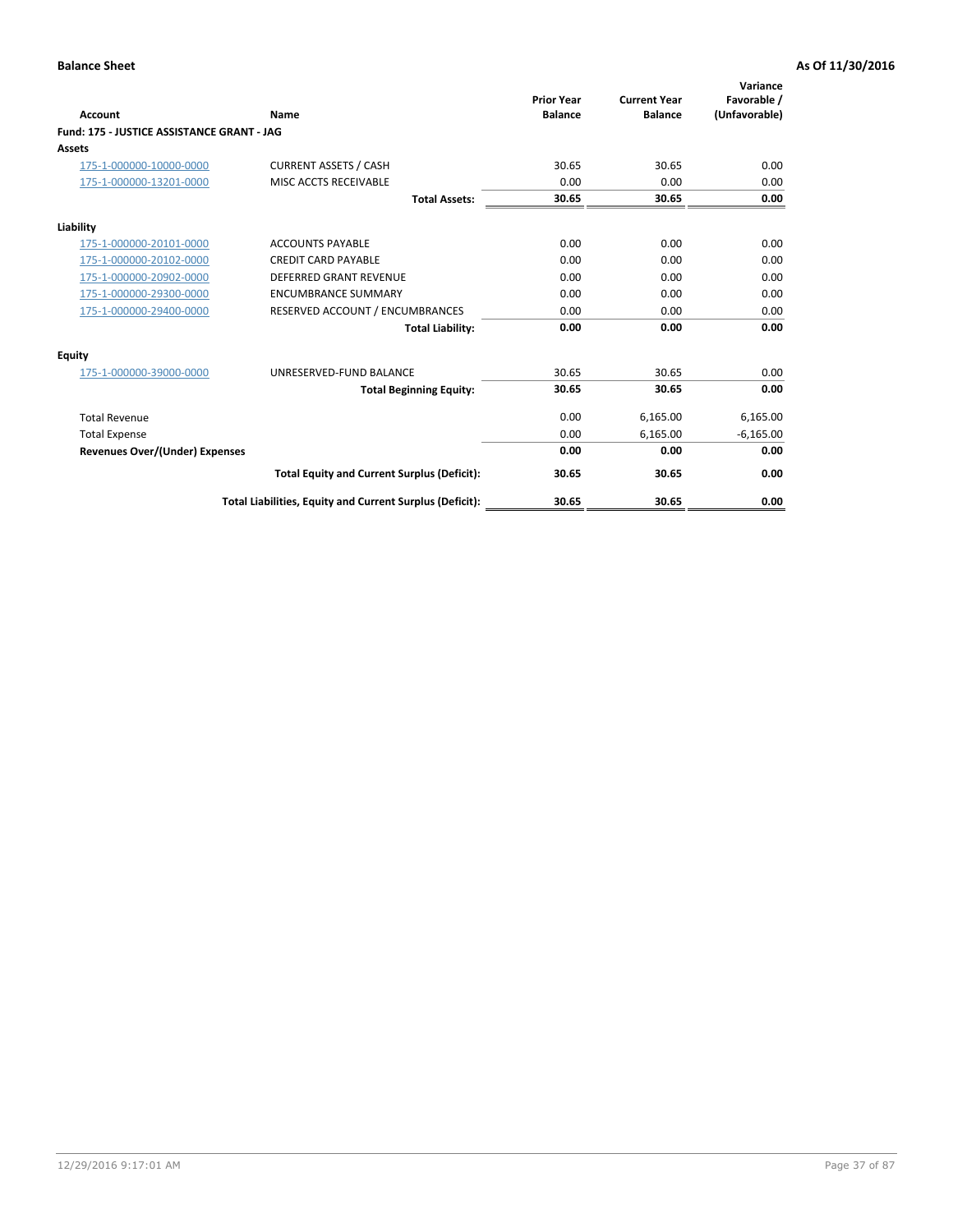| <b>Account</b>                        | Name                                                     | <b>Prior Year</b><br><b>Balance</b> | <b>Current Year</b><br><b>Balance</b> | Variance<br>Favorable /<br>(Unfavorable) |
|---------------------------------------|----------------------------------------------------------|-------------------------------------|---------------------------------------|------------------------------------------|
| Fund: 176 - HOME GRANT FUND           |                                                          |                                     |                                       |                                          |
| Assets                                |                                                          |                                     |                                       |                                          |
| 176-1-000000-10000-0000               | <b>CURRENT ASSETS / CASH</b>                             | 0.00                                | 0.00                                  | 0.00                                     |
| 176-1-000000-13201-0000               | MISC ACCTS RECEIVABLE                                    | 0.00                                | 0.00                                  | 0.00                                     |
| 176-1-000000-13205-0000               | <b>INTEREST RECEIVABLE</b>                               | 0.00                                | 0.00                                  | 0.00                                     |
|                                       | <b>Total Assets:</b>                                     | 0.00                                | 0.00                                  | 0.00                                     |
| Liability                             |                                                          |                                     |                                       |                                          |
| 176-1-000000-20101-0000               | <b>ACCOUNTS PAYABLE</b>                                  | 0.00                                | 0.00                                  | 0.00                                     |
| 176-1-000000-20102-0000               | <b>CREDIT CARD PAYABLE</b>                               | 0.00                                | 0.00                                  | 0.00                                     |
| 176-1-000000-20103-0000               | <b>ACCRUED ACCOUNTS PAYABLE</b>                          | 0.00                                | 0.00                                  | 0.00                                     |
| 176-1-000000-20902-0000               | <b>DEFERRED GRANT REVENUE</b>                            | 0.00                                | 0.00                                  | 0.00                                     |
| 176-1-000000-29300-0000               | <b>ENCUMBRANCE SUMMARY</b>                               | 0.00                                | 0.00                                  | 0.00                                     |
| 176-1-000000-29400-0000               | RESERVED ACCOUNT / ENCUMBRANCES                          | 0.00                                | 0.00                                  | 0.00                                     |
|                                       | <b>Total Liability:</b>                                  | 0.00                                | 0.00                                  | 0.00                                     |
| <b>Equity</b>                         |                                                          |                                     |                                       |                                          |
| 176-1-000000-39000-0000               | UNRESERVED-FUND BALANCE                                  | 0.00                                | 0.00                                  | 0.00                                     |
|                                       | <b>Total Beginning Equity:</b>                           | 0.00                                | 0.00                                  | 0.00                                     |
| <b>Total Revenue</b>                  |                                                          | 0.00                                | 0.00                                  | 0.00                                     |
| <b>Total Expense</b>                  |                                                          | 0.00                                | 0.00                                  | 0.00                                     |
| <b>Revenues Over/(Under) Expenses</b> |                                                          | 0.00                                | 0.00                                  | 0.00                                     |
|                                       | <b>Total Equity and Current Surplus (Deficit):</b>       | 0.00                                | 0.00                                  | 0.00                                     |
|                                       | Total Liabilities, Equity and Current Surplus (Deficit): | 0.00                                | 0.00                                  | 0.00                                     |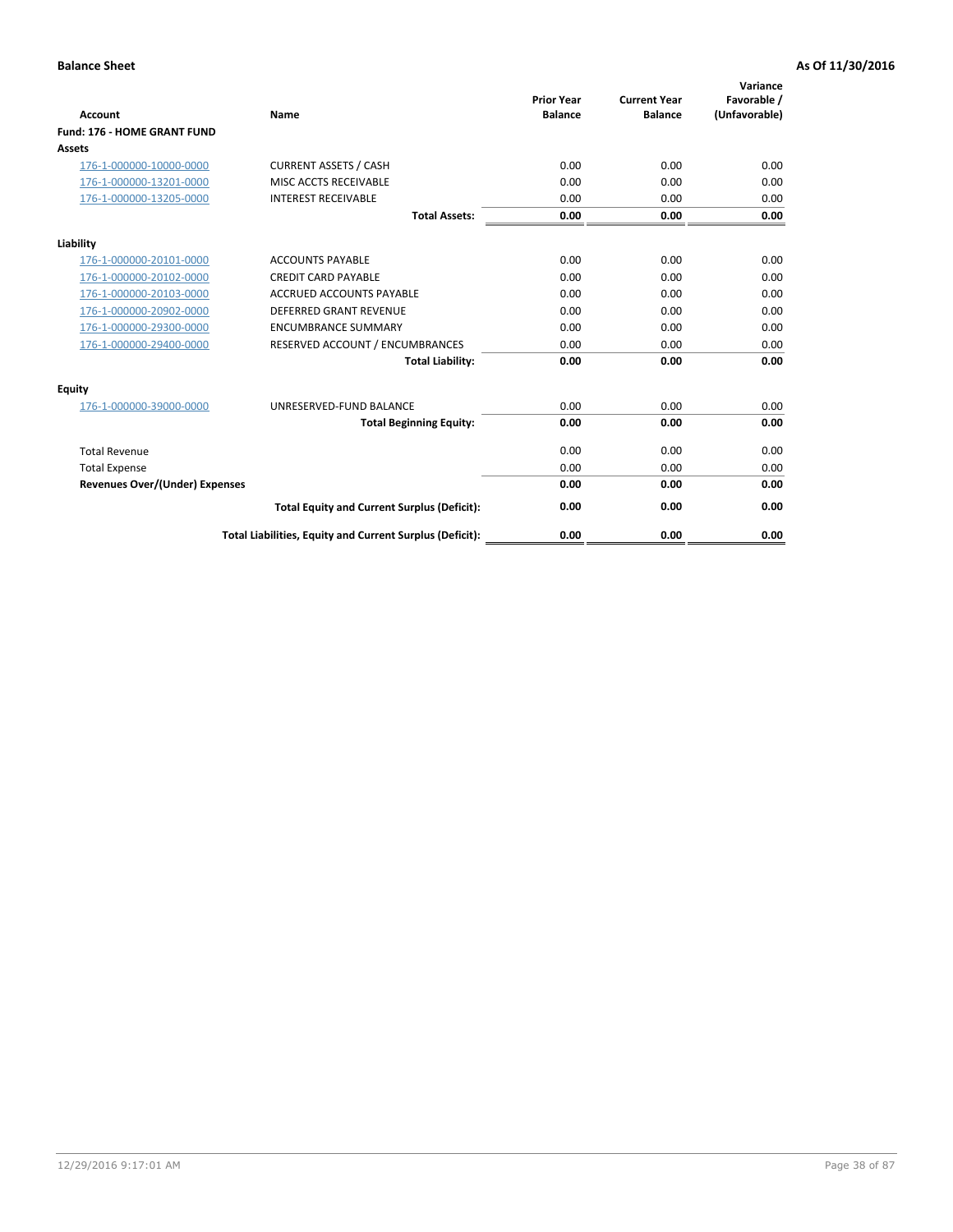| Account                                        | Name                                                     | <b>Prior Year</b><br><b>Balance</b> | <b>Current Year</b><br><b>Balance</b> | Variance<br>Favorable /<br>(Unfavorable) |
|------------------------------------------------|----------------------------------------------------------|-------------------------------------|---------------------------------------|------------------------------------------|
| <b>Fund: 177 - SAFE ROUTES TO SCHOOL GRANT</b> |                                                          |                                     |                                       |                                          |
| <b>Assets</b>                                  |                                                          |                                     |                                       |                                          |
| 177-1-000000-10000-0000                        | <b>CURRENT ASSETS / CASH</b>                             | 0.02                                | 0.02                                  | 0.00                                     |
| 177-1-000000-13201-0000                        | MISC ACCTS RECEIVABLE                                    | 0.00                                | 0.00                                  | 0.00                                     |
| 177-1-000000-13205-0000                        | <b>INTEREST RECEIVABLE</b>                               | 0.00                                | 0.00                                  | 0.00                                     |
|                                                | <b>Total Assets:</b>                                     | 0.02                                | 0.02                                  | 0.00                                     |
| Liability                                      |                                                          |                                     |                                       |                                          |
| 177-1-000000-20101-0000                        | <b>ACCOUNTS PAYABLE</b>                                  | 0.00                                | 0.00                                  | 0.00                                     |
| 177-1-000000-20102-0000                        | <b>CREDIT CARD PAYABLE</b>                               | 0.00                                | 0.00                                  | 0.00                                     |
| 177-1-000000-20139-0000                        | <b>RETAINAGES PAYABLE</b>                                | 0.00                                | 0.00                                  | 0.00                                     |
| 177-1-000000-20902-0000                        | <b>DEFERRED GRANT REVENUE</b>                            | 0.00                                | 0.00                                  | 0.00                                     |
|                                                | <b>Total Liability:</b>                                  | 0.00                                | 0.00                                  | 0.00                                     |
| Equity                                         |                                                          |                                     |                                       |                                          |
| 177-1-000000-39000-0000                        | UNRESERVED-FUND BALANCE                                  | 0.02                                | 0.02                                  | 0.00                                     |
|                                                | <b>Total Beginning Equity:</b>                           | 0.02                                | 0.02                                  | 0.00                                     |
| <b>Total Revenue</b>                           |                                                          | 0.00                                | 0.00                                  | 0.00                                     |
| <b>Total Expense</b>                           |                                                          | 0.00                                | 0.00                                  | 0.00                                     |
| Revenues Over/(Under) Expenses                 |                                                          | 0.00                                | 0.00                                  | 0.00                                     |
|                                                | <b>Total Equity and Current Surplus (Deficit):</b>       | 0.02                                | 0.02                                  | 0.00                                     |
|                                                | Total Liabilities, Equity and Current Surplus (Deficit): | 0.02                                | 0.02                                  | 0.00                                     |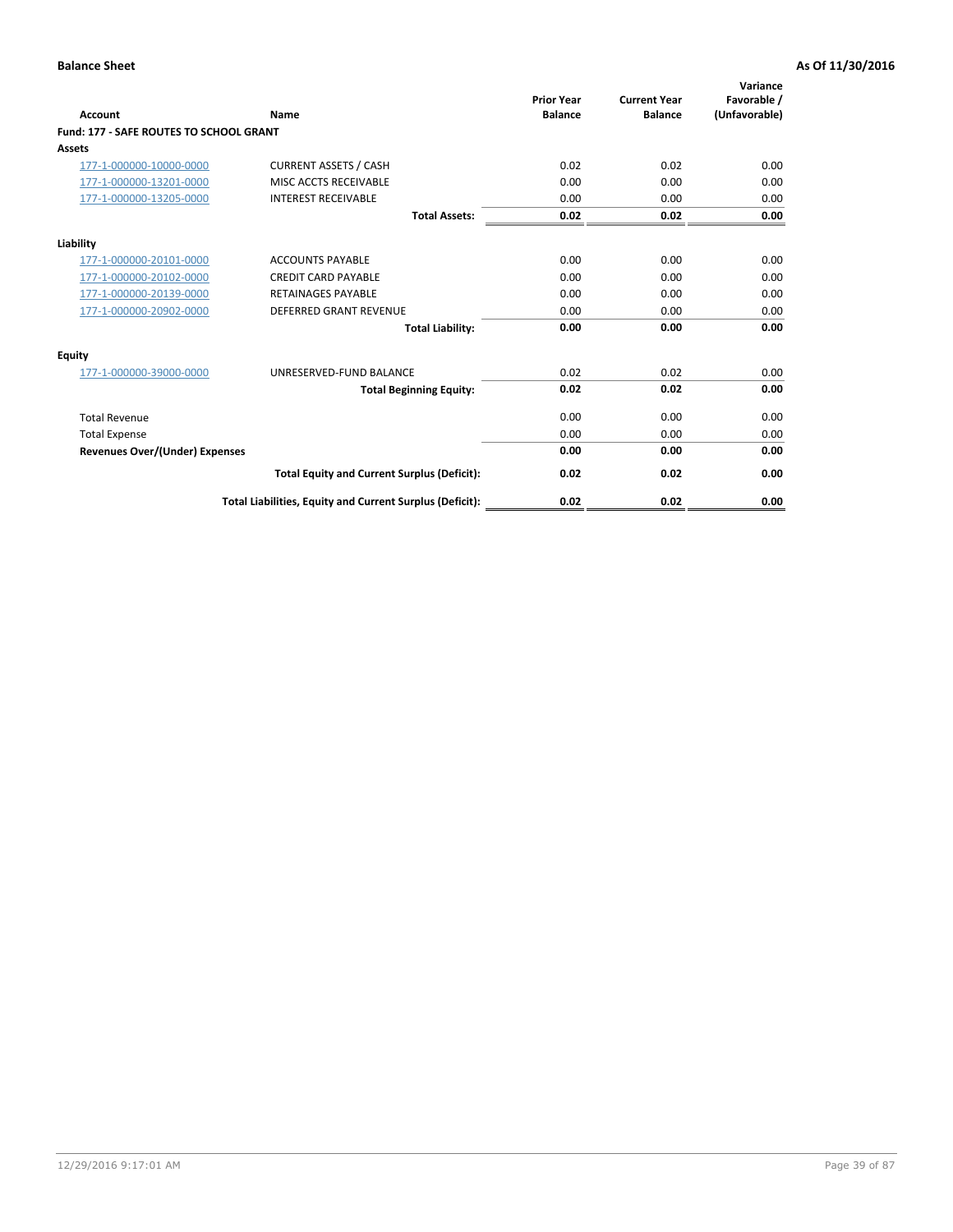| <b>Account</b>                        | Name                                                     | <b>Prior Year</b><br><b>Balance</b> | <b>Current Year</b><br><b>Balance</b> | Variance<br>Favorable /<br>(Unfavorable) |
|---------------------------------------|----------------------------------------------------------|-------------------------------------|---------------------------------------|------------------------------------------|
| Fund: 190 - FIXED ASSETS<br>Assets    |                                                          |                                     |                                       |                                          |
| 190-1-000000-10000-0000               | <b>CURRENT ASSETS / CASH</b>                             | 0.00                                | 0.00                                  | 0.00                                     |
| 190-1-000000-16001-0000               | FIXED ASSETS / LAND                                      | 1,432,334.75                        | 1,432,334.75                          | 0.00                                     |
| 190-1-000000-16002-0000               | FIXED ASSETS / IMPROVMENTS-NON BUILDI                    | 8,469,732.94                        | 8,469,732.94                          | 0.00                                     |
| 190-1-000000-16003-0000               | ACCUM DEPR / IMPROVEMENTS- NON BUIL                      | $-3,471,050.55$                     | $-3,471,050.55$                       | 0.00                                     |
| 190-1-000000-16004-0000               | FIXED ASSETS / BUILDINGS                                 | 23,501,256.14                       | 23,501,256.14                         | 0.00                                     |
| 190-1-000000-16005-0000               | <b>ACCUM DEPR / BUILDINGS</b>                            | -7,547,999.04                       | -7,547,999.04                         | 0.00                                     |
| 190-1-000000-16109-0000               | FIXED ASSETS / INFRASTRUCTURE                            | 36,030,072.95                       | 36,030,072.95                         | 0.00                                     |
| 190-1-000000-16110-0000               | <b>ACCUM DEPR / INFRASTRUCTURE</b>                       | $-16,216,860.87$                    | $-16,216,860.87$                      | 0.00                                     |
| 190-1-000000-16201-0000               | FIXED ASSETS / MACHINERY AND EQUIPMEN                    | 6,012,215.41                        | 6,012,215.41                          | 0.00                                     |
| 190-1-000000-16202-0000               | ACCUM DEPR / MACHINERY AND EQUIPMEI                      | -3,959,622.39                       | -3,959,622.39                         | 0.00                                     |
| 190-1-000000-16205-0000               | FIXED ASSETS / SEIZURE FUNDED VEHICLES                   | 109,736.85                          | 109,736.85                            | 0.00                                     |
| 190-1-000000-16206-0000               | ACCUM DEPR / SEIZURE FUNDED VEHICLES                     | $-67,386.30$                        | $-67,386.30$                          | 0.00                                     |
| 190-1-000000-16301-0000               | FIXED ASSETS / C W I P                                   | 1,135,346.08                        | 1,135,346.08                          | 0.00                                     |
|                                       | <b>Total Assets:</b>                                     | 45,427,775.97                       | 45,427,775.97                         | 0.00                                     |
|                                       |                                                          |                                     |                                       |                                          |
| Liability                             |                                                          |                                     |                                       |                                          |
| 190-1-000000-20101-0000               | <b>ACCOUNTS PAYABLE</b>                                  | 0.00                                | 0.00                                  | 0.00                                     |
| 190-1-000000-20102-0000               | <b>CREDIT CARD PAYABLE</b>                               | 0.00                                | 0.00                                  | 0.00                                     |
| 190-1-000000-27001-0000               | CONTRIBUTED CAPITAL / DEVELOPERS                         | 7,196,125.29                        | 7,196,125.29                          | 0.00                                     |
| 190-1-000000-27101-0000               | INVESTMENT IN GFA / GENERAL FUND                         | 2,194,657.07                        | 2,194,657.07                          | 0.00                                     |
| 190-1-000000-27102-0000               | SPECIAL REVENUE FUNDS                                    | 4,861,998.29                        | 4,861,998.29                          | 0.00                                     |
| 190-1-000000-27103-0000               | <b>GENERAL CIP FUND</b>                                  | 47,834,759.54                       | 47,834,759.54                         | 0.00                                     |
| 190-1-000000-27104-0000               | PROPRIETARY FUNDS                                        | 13,885,324.34                       | 13,885,324.34                         | 0.00                                     |
| 190-1-000000-27105-0000               | <b>INTERNAL SERVICE FUNDS</b>                            | 0.00                                | 0.00                                  | 0.00                                     |
| 190-1-000000-27106-0000               | <b>EXPENDABLE TRUST FUNDS</b>                            | 0.00                                | 0.00                                  | 0.00                                     |
| 190-1-000000-27107-0000               | INVESTMENT IN GFA / SEIZURE FUNDS                        | 127,680.68                          | 127,680.68                            | 0.00                                     |
| 190-1-000000-27108-0000               | INVESTMENT IN GFA / FIRE DEPARTMEN                       | 0.00                                | 0.00                                  | 0.00                                     |
| 190-1-000000-27109-0000               | PARKS & RECREATION DEPT                                  | 0.00                                | 0.00                                  | 0.00                                     |
| 190-1-000000-27110-0000               | INVESTMENT IN GFA / 4A EDC                               | 524,560.49                          | 524,560.49                            | 0.00                                     |
| 190-1-000000-27201-0000               | CAFR USE / MUNICIPAL BUILDINGS                           | 1,862,037.81                        | 1,862,037.81                          | 0.00                                     |
| 190-1-000000-27202-0000               | CAFR USE / OTHER GENERAL GOVERNMEN                       | 363,987.04                          | 363,987.04                            | 0.00                                     |
| 190-1-000000-27203-0000               | CAFR USE / POLICE PROTECTION                             | 1,742,383.46                        | 1,742,383.46                          | 0.00                                     |
| 190-1-000000-27204-0000               | CAFR USE / FIRE PROTECTION                               | 2,609,936.84                        | 2,609,936.84                          | 0.00                                     |
| 190-1-000000-27205-0000               | CAFR USE / PUBLIC WORKS                                  | 2,509,263.59                        | 2,509,263.59                          | 0.00                                     |
| 190-1-000000-27206-0000               | CAFR USE / LIBRARIES                                     | 2,147,054.00                        | 2,147,054.00                          | 0.00                                     |
| 190-1-000000-27207-0000               | CAFR USE / RECREATION                                    | 4,153,623.63                        | 4,153,623.63                          | 0.00                                     |
| 190-1-000000-27208-0000               | CAFR USE / CEMETERY                                      | 246,894.00                          | 246,894.00                            | 0.00                                     |
| 190-1-000000-27209-0000               | CAFR USE / EXCHANGE BUILDING                             | 6,053,703.29                        | 6,053,703.29                          | 0.00                                     |
| 190-1-000000-27210-0000               | CAFR USE / INVESTMENT IN GFA                             | $-21,688,883.66$                    | -21,688,883.66                        | 0.00                                     |
| 190-1-000000-27301-0000               | DONATIONS/GRANTS                                         | 2,092,706.06                        | 2,092,706.06                          | 0.00                                     |
|                                       | <b>Total Liability:</b>                                  | 78,717,811.76                       | 78,717,811.76                         | 0.00                                     |
| <b>Equity</b>                         |                                                          |                                     |                                       |                                          |
| 190-1-000000-39000-0000               | UNRESERVED-FUND BALANCE                                  | -33,290,035.79                      | -33,290,035.79                        | 0.00                                     |
|                                       | <b>Total Beginning Equity:</b>                           | -33,290,035.79                      | -33,290,035.79                        | 0.00                                     |
| <b>Total Expense</b>                  |                                                          | 0.00                                | 0.00                                  | 0.00                                     |
| <b>Revenues Over/(Under) Expenses</b> |                                                          | 0.00                                | 0.00                                  | 0.00                                     |
|                                       | <b>Total Equity and Current Surplus (Deficit):</b>       | -33,290,035.79                      | -33,290,035.79                        | 0.00                                     |
|                                       | Total Liabilities, Equity and Current Surplus (Deficit): | 45,427,775.97                       | 45,427,775.97                         | 0.00                                     |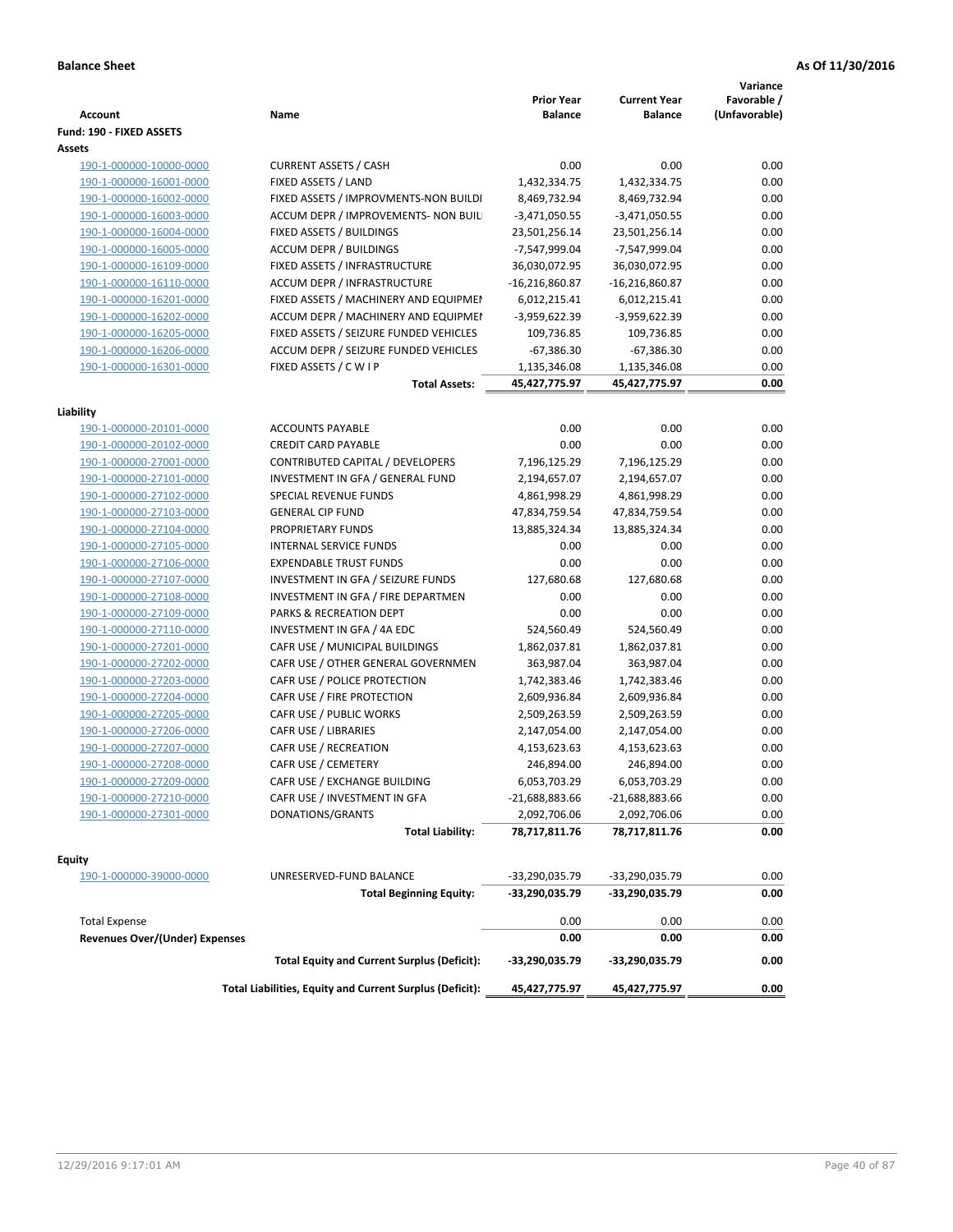| <b>Account</b>                        | <b>Name</b>                                              | <b>Prior Year</b><br><b>Balance</b> | <b>Current Year</b><br><b>Balance</b> | Variance<br>Favorable /<br>(Unfavorable) |
|---------------------------------------|----------------------------------------------------------|-------------------------------------|---------------------------------------|------------------------------------------|
| <b>Fund: 191 - DEBT</b>               |                                                          |                                     |                                       |                                          |
| <b>Assets</b>                         |                                                          |                                     |                                       |                                          |
| 191-1-000000-12101-0000               | <b>BOND ISSUANCE COSTS</b>                               | 0.00                                | 0.00                                  | 0.00                                     |
| 191-1-000000-12201-0000               | DEFERRED CHARGES / BOND DISCOUNT                         | $-1,094,398.22$                     | $-1,094,398.22$                       | 0.00                                     |
| 191-1-000000-14101-0000               | WTR/WWTR UTILITY FUND                                    | 0.00                                | 0.00                                  | 0.00                                     |
| 191-1-000000-17101-0000               | LONG-TERM DEBT / AMT TO BE PROVIDE                       | 7,551,515.46                        | 7,551,515.46                          | 0.00                                     |
|                                       | <b>Total Assets:</b>                                     | 6,457,117.24                        | 6,457,117.24                          | 0.00                                     |
| Liability                             |                                                          |                                     |                                       |                                          |
| 191-1-000000-20102-0000               | <b>CREDIT CARD PAYABLE</b>                               | 0.00                                | 0.00                                  | 0.00                                     |
| 191-1-000000-22002-0000               | VACATION/SICK PAYABLE                                    | 1,656,587.16                        | 1,656,587.16                          | 0.00                                     |
| 191-1-000000-26001-0000               | <b>COMPENSATED ABSENCES PAY</b>                          | 1,600,423.44                        | 1,600,423.44                          | 0.00                                     |
| 191-1-000000-26003-0000               | EXCESS SALES TAX DUE TO STATE OF TEXAS                   | 2,728,301.60                        | 2,728,301.60                          | 0.00                                     |
| 191-1-000000-26101-0000               | <b>GENERAL OBLIG BONDS PAY</b>                           | 38,194,000.00                       | 38,194,000.00                         | 0.00                                     |
| 191-1-000000-26103-0000               | DEFERRED LOSS/DEFEASEMENT                                | $-1,109,374.99$                     | $-1,109,374.99$                       | 0.00                                     |
| 191-1-000000-26104-0000               | <b>ACCRETED INTEREST</b>                                 | 225,928.14                          | 225,928.14                            | 0.00                                     |
| 191-1-000000-26105-0000               | INV NET OF RELATED DEBT                                  | -34,384,329.59                      | -34,384,329.59                        | 0.00                                     |
| 191-1-000000-26106-0000               | <b>RESTRICTED DEBT SERVICE</b>                           | 621,308.00                          | 621,308.00                            | 0.00                                     |
|                                       | <b>Total Liability:</b>                                  | 9,532,843.76                        | 9,532,843.76                          | 0.00                                     |
| Equity                                |                                                          |                                     |                                       |                                          |
| 191-1-000000-39000-0000               | UNRESERVED-FUND BALANCE                                  | $-3,075,726.52$                     | $-3,075,726.52$                       | 0.00                                     |
|                                       | <b>Total Beginning Equity:</b>                           | $-3,075,726.52$                     | $-3,075,726.52$                       | 0.00                                     |
| <b>Total Expense</b>                  |                                                          | 0.00                                | 0.00                                  | 0.00                                     |
| <b>Revenues Over/(Under) Expenses</b> |                                                          | 0.00                                | 0.00                                  | 0.00                                     |
|                                       | <b>Total Equity and Current Surplus (Deficit):</b>       | -3,075,726.52                       | $-3,075,726.52$                       | 0.00                                     |
|                                       | Total Liabilities, Equity and Current Surplus (Deficit): | 6,457,117.24                        | 6,457,117.24                          | 0.00                                     |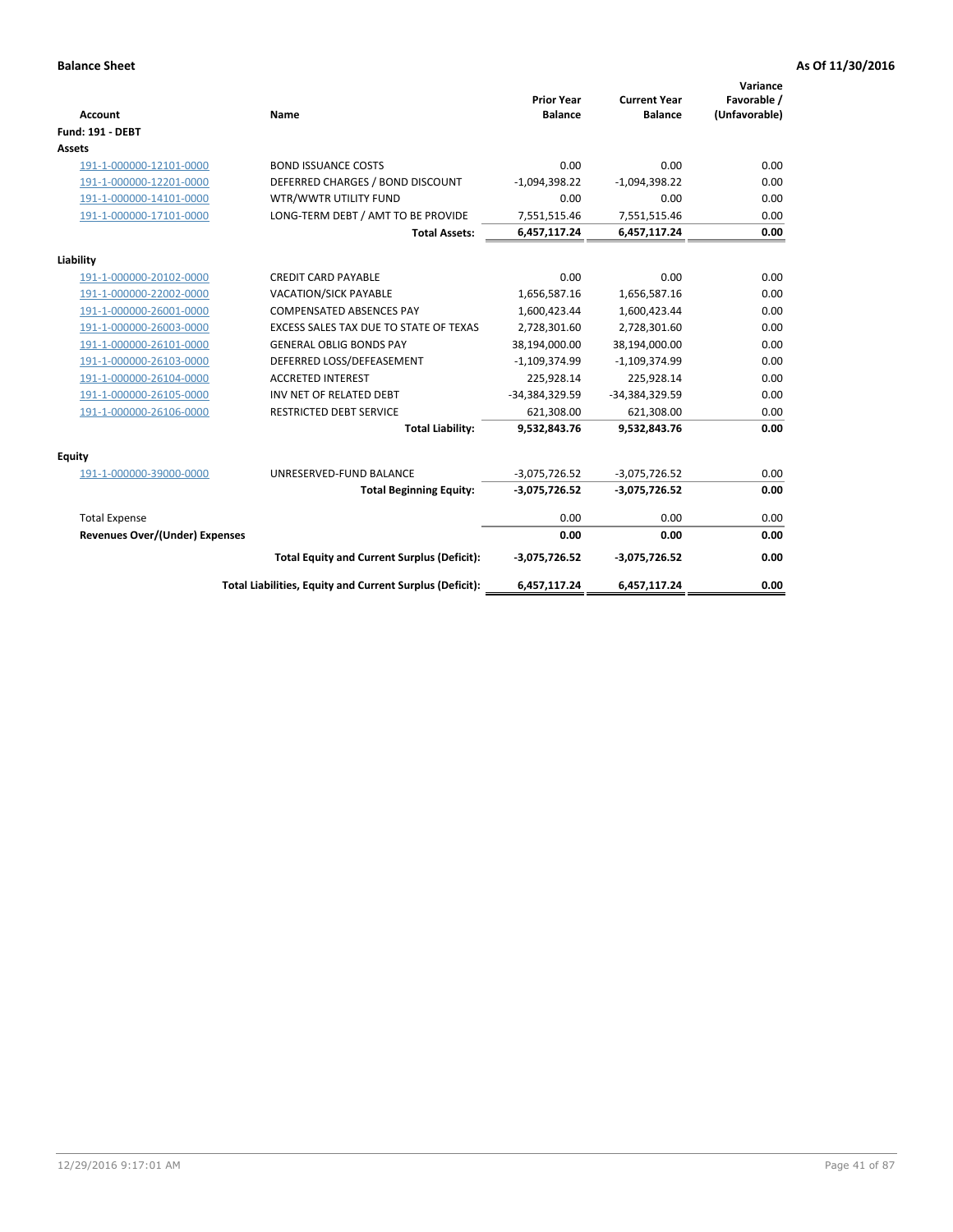| <b>Account</b>                         | Name                                  | <b>Prior Year</b><br><b>Balance</b> | <b>Current Year</b><br><b>Balance</b> | Variance<br>Favorable /<br>(Unfavorable) |
|----------------------------------------|---------------------------------------|-------------------------------------|---------------------------------------|------------------------------------------|
| Fund: 192 - PAYROLL CLEARING<br>Assets |                                       |                                     |                                       |                                          |
| 192-1-000000-10000-0000                | <b>CURRENT ASSETS / CASH</b>          | 225,186.82                          | 401,754.73                            | 176,567.91                               |
| 192-1-000000-13201-0000                | MISC ACCTS RECEIVABLE                 | 2,228.78                            | 1,482.18                              | $-746.60$                                |
| 192-1-000000-13203-0000                | NON-CURRENT ASSETS / PREPAYMENTS      | 0.00                                | 0.00                                  | 0.00                                     |
| 192-1-000000-13205-0000                | <b>INTEREST RECEIVABLE</b>            | 0.00                                | 0.00                                  | 0.00                                     |
|                                        | <b>Total Assets:</b>                  | 227,415.60                          | 403,236.91                            | 175,821.31                               |
| Liability                              |                                       |                                     |                                       |                                          |
| 192-1-000000-20101-0000                | <b>ACCOUNTS PAYABLE</b>               | 0.00                                | $-7,436.78$                           | 7,436.78                                 |
| 192-1-000000-20102-0000                | <b>CREDIT CARD PAYABLE</b>            | 0.00                                | 0.00                                  | 0.00                                     |
| 192-1-000000-20103-0000                | ACCRUED ACCOUNTS PAYABLE              | 0.00                                | 0.00                                  | 0.00                                     |
| 192-1-000000-22001-0000                | SALARIES PAYABLE                      | 0.00                                | 0.00                                  | 0.00                                     |
| 192-1-000000-22002-0000                | <b>VACATION/SICK PAYABLE</b>          | 0.00                                | 0.00                                  | 0.00                                     |
| 192-1-000000-22101-0000                | TAXES - FEDERAL WITHHOLDING           | 0.00                                | 0.00                                  | 0.00                                     |
| 192-1-000000-22102-0000                | <b>TAXES - FICA</b>                   | $-0.01$                             | 0.00                                  | $-0.01$                                  |
| 192-1-000000-22103-0000                | <b>TAXES - MEDICARE</b>               | 0.00                                | 0.00                                  | 0.00                                     |
| 192-1-000000-22201-0000                | <b>INS - AFLAC</b>                    | 6,194.90                            | 9,398.54                              | $-3,203.64$                              |
| 192-1-000000-22202-0000                | INS - LIFE INSURANCE                  | 0.00                                | 0.00                                  | 0.00                                     |
| 192-1-000000-22203-0000                | INS - CITY EMPLOYEE PORTION           | 0.00                                | 0.00                                  | 0.00                                     |
| 192-1-000000-22204-0000                | INS - GEUS EMPLOYEE PORTION           | 0.00                                | 0.00                                  | 0.00                                     |
| 192-1-000000-22205-0000                | INS - CITY EMPL-FLEXCARD              | $-52.09$                            | 19,919.40                             | $-19,971.49$                             |
| 192-1-000000-22206-0000                | INS - CITY EMPL-DEPENDENT CARE        | 0.00                                | 0.00                                  | 0.00                                     |
| 192-1-000000-22207-0000                | INS - GEUS EMPL-HEALTH CARE           | 0.00                                | 0.00                                  | 0.00                                     |
| 192-1-000000-22208-0000                | INS - AMERICAN FIDELITY               | 0.00                                | 0.00                                  | 0.00                                     |
| 192-1-000000-22209-0000                | INS - GEUS EMPL-DEPENDENT CARE        | 0.00                                | 0.00                                  | 0.00                                     |
| 192-1-000000-22210-0000                | INS - CITY EMPLOYEE - OPT OU          | 0.00                                | 0.00                                  | 0.00                                     |
| 192-1-000000-22211-0000                | INS - GEUS EMP - OPT OU               | 0.00                                | 0.00                                  | 0.00                                     |
| 192-1-000000-22212-0000                | INS - VISION PLAN                     | $-627.97$                           | $-3,342.71$                           | 2,714.74                                 |
| 192-1-000000-22213-0000                | INS - AIG CRITICAL CARE               | 0.00                                | 0.00                                  | 0.00                                     |
| 192-1-000000-22214-0000                | INS - AIG ACCIDENT                    | 0.00                                | 0.00                                  | 0.00                                     |
| 192-1-000000-22215-0000                | <b>INS - ALLSTATE CANCER</b>          | 0.00                                | 0.00                                  | 0.00                                     |
| 192-1-000000-22216-0000                | INS - CRITICAL ILLNESS/CHARTIS        | 0.00                                | 0.00                                  | 0.00                                     |
| 192-1-000000-22217-0000                | INS - MUTUAL OF OMAHA                 | $-5,080.12$                         | $-5,814.23$                           | 734.11                                   |
| 192-1-000000-22218-0000                | INS - TX LIFE                         | 1,732.29                            | $-798.81$                             | 2,531.10                                 |
| 192-1-000000-22219-0000                | <b>INS - NEW YORK LIFE</b>            | 70.00                               | 35.00                                 | 35.00                                    |
| 192-1-000000-22220-0000                | INS - AFLAC CRITICAL INSURANCE        | 952.92                              | 490.70                                | 462.22                                   |
| 192-1-000000-22223-0000                | INS - DENTAL PLAN                     | $-18,486.49$                        | $-50,552.15$                          | 32,065.66                                |
| 192-1-000000-22301-0000                | <b>RETIREMENT - TMRS</b>              | 244,005.54                          | 372,881.48                            | $-128,875.94$                            |
| 192-1-000000-22302-0000                | RETIREMENT - F R & R                  | $-1,423.92$                         | 50,684.68                             | $-52,108.60$                             |
| 192-1-000000-22303-0000                | RETIREMENT - NATIONWIDE / PEBSCO      | 0.00                                | 10,988.29                             | $-10,988.29$                             |
| 192-1-000000-22304-0000                | RETIREMENT - 401 ICMA RETIREMENT      | 0.00                                | 0.00                                  | 0.00                                     |
| 192-1-000000-22305-0000                | RETIREMENT - VANTAGE CARE PRE-TAX RSP | 0.00                                | 0.00                                  | 0.00                                     |
| 192-1-000000-22401-0000                | <b>GARNISHMENT - TAX LEVY</b>         | 0.00                                | 0.00                                  | 0.00                                     |
| 192-1-000000-22402-0000                | GARNISHMENT - CHILD SUPPORT           | 0.00                                | 0.00                                  | 0.00                                     |
| 192-1-000000-22403-0000                | GARNISHMENT - CHAPTER 13              | 0.00                                | 0.00                                  | 0.00                                     |
| 192-1-000000-22404-0000                | <b>GARNISHMENT - STUDENT LOAN</b>     | 0.00                                | 0.00                                  | 0.00                                     |
| 192-1-000000-22501-0000                | <b>CHARITY PAYABLE</b>                | 0.00                                | 317.00                                | $-317.00$                                |
| 192-1-000000-22502-0000                | <b>UNITED WAY</b>                     | 0.00                                | 192.50                                | $-192.50$                                |
| 192-1-000000-22503-0000                | AMERICAN CANCER SOCIETY               | 0.00                                | 0.00                                  | 0.00                                     |
| 192-1-000000-22601-0000                | PR DEDUCT - SAVINGS BOND              | 0.00                                | 0.00                                  | 0.00                                     |
| 192-1-000000-22602-0000                | PR DEDUCT - CREDIT UNION              | 0.00                                | 5,953.50                              | $-5,953.50$                              |
| 192-1-000000-22603-0000                | PR DEDUCT - PRE PAID LEGAL FEE        | 130.55                              | 142.50                                | $-11.95$                                 |
| 192-1-000000-22604-0000                | PR DEDUCT - AUTO LEASE AGREEMENT      | 0.00                                | 0.00                                  | 0.00                                     |
| 192-1-000000-22605-0000                | PR DEDUCT - YMCA                      | 0.00                                | 178.00                                | $-178.00$                                |
| 192-1-000000-22606-0000                | PR DEDUCT - GAC                       | 0.00                                | 0.00                                  | 0.00                                     |
| 192-1-000000-22607-0000                | PR DEDUCT - WEIGHT WATCHERS           | 0.00                                | 0.00                                  | 0.00                                     |
| 192-1-000000-22608-0000                | PR DEDUCT - HUNT REG-FITNESS CTR      | 0.00                                | 0.00                                  | 0.00                                     |
| 192-1-000000-22609-0000                | PR DEDUCT - MISCELLANEOUS             | 0.00                                | 0.00                                  | 0.00                                     |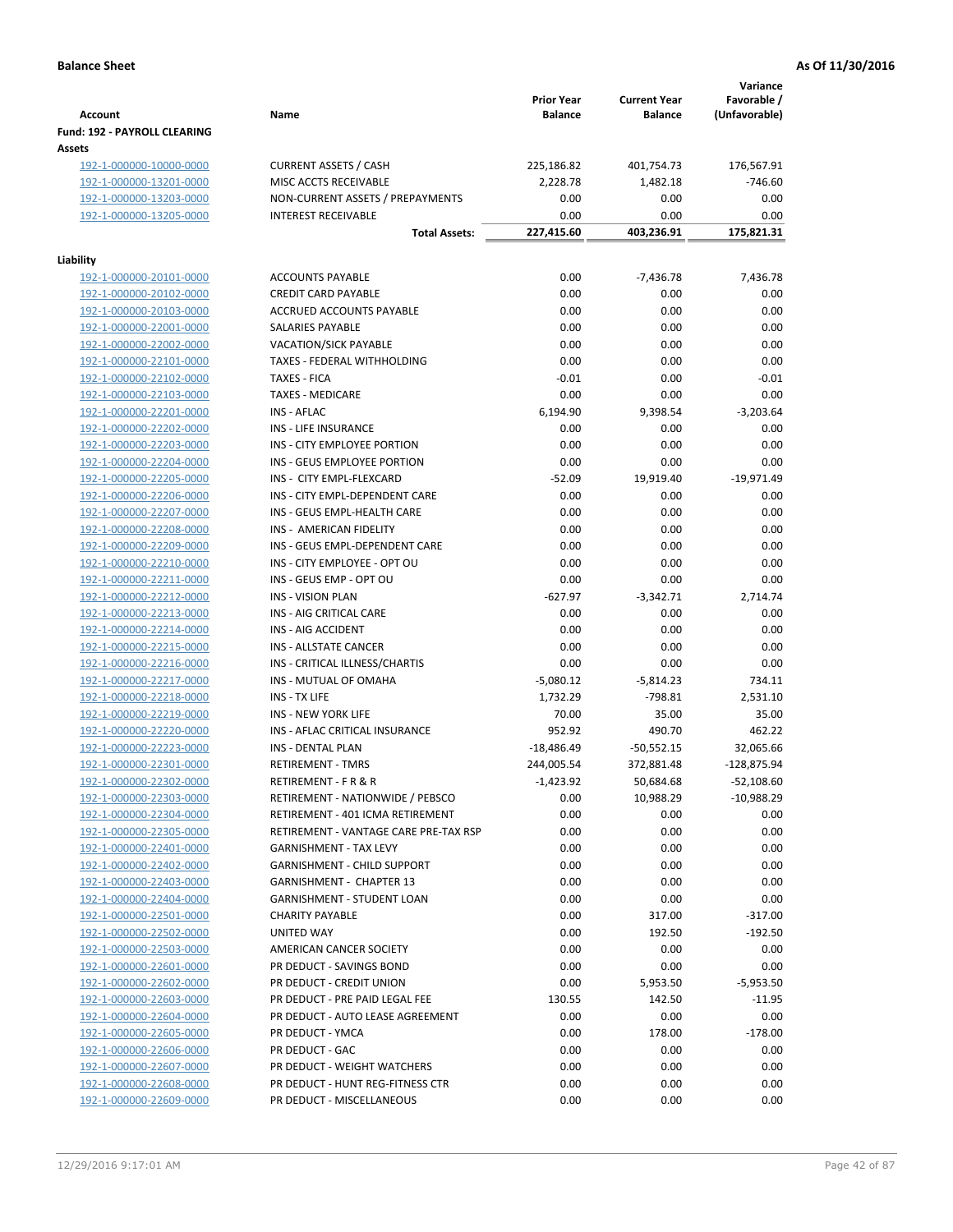| Account                 | Name                                                     | <b>Prior Year</b><br><b>Balance</b> | <b>Current Year</b><br><b>Balance</b> | Variance<br>Favorable /<br>(Unfavorable) |
|-------------------------|----------------------------------------------------------|-------------------------------------|---------------------------------------|------------------------------------------|
| 192-1-000000-22610-0000 | PR DEDUCT - MISC REIMB                                   | 0.00                                | 0.00                                  | 0.00                                     |
| 192-1-000000-22611-0000 | PR DEDUCT - GOLF COURSE FEES                             | 0.00                                | 0.00                                  | 0.00                                     |
| 192-1-000000-22612-0000 | PR DEDUCT - WEARING APPAREL                              | 0.00                                | 0.00                                  | 0.00                                     |
| 192-1-000000-22613-0000 | PR DEDUCT - SNAP FITNESS                                 | 0.00                                | 0.00                                  | 0.00                                     |
|                         | <b>Total Liability:</b>                                  | 227,415.60                          | 403,236.91                            | $-175,821.31$                            |
| Equity                  |                                                          |                                     |                                       |                                          |
| 192-1-000000-39000-0000 | UNRESERVED-FUND BALANCE                                  | 0.00                                | 0.00                                  | 0.00                                     |
|                         | <b>Total Beginning Equity:</b>                           | 0.00                                | 0.00                                  | 0.00                                     |
|                         | <b>Total Equity and Current Surplus (Deficit):</b>       | 0.00                                | 0.00                                  | 0.00                                     |
|                         | Total Liabilities, Equity and Current Surplus (Deficit): | 227,415.60                          | 403,236.91                            | 175.821.31                               |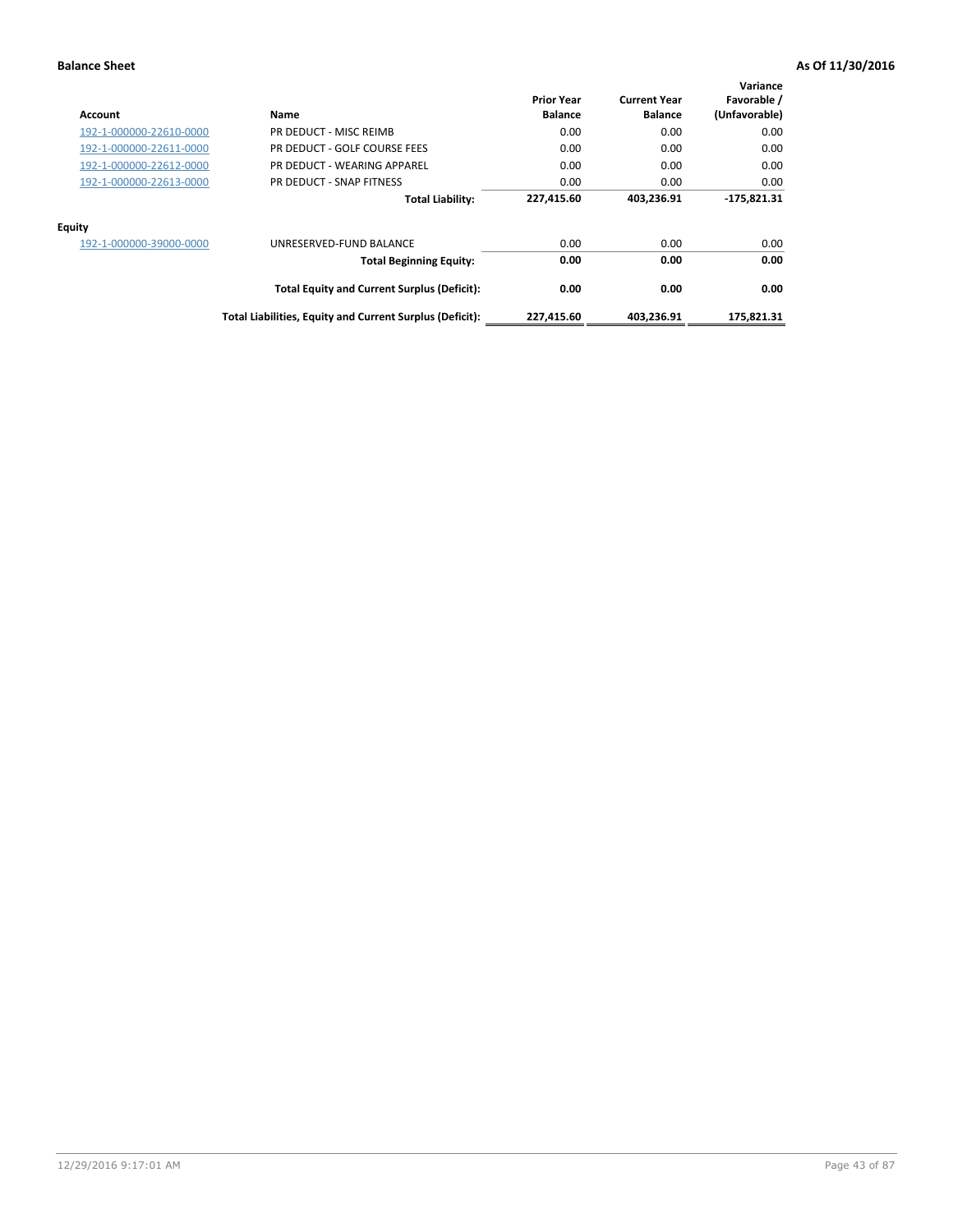|                                     |                                       |                   |                     | Variance      |
|-------------------------------------|---------------------------------------|-------------------|---------------------|---------------|
|                                     |                                       | <b>Prior Year</b> | <b>Current Year</b> | Favorable /   |
| <b>Account</b>                      | Name                                  | <b>Balance</b>    | <b>Balance</b>      | (Unfavorable) |
| Fund: 200 - WATER / WASTEWATER FUND |                                       |                   |                     |               |
| Assets                              |                                       |                   |                     |               |
| 200-2-000000-10000-0000             | <b>CURRENT ASSETS / CASH</b>          | 6,264,210.55      | 5,750,393.93        | -513,816.62   |
| 200-2-000000-12101-0000             | <b>BOND ISSUANCE COSTS</b>            | 0.00              | 0.00                | 0.00          |
| 200-2-000000-12201-0000             | DEFERRED CHARGES / BOND DISCOUNT      | $-45,740.73$      | $-45,740.73$        | 0.00          |
| 200-2-000000-13000-0000             | <b>CUSTOMER ACCTS RECEIVABLE</b>      | 628,138.12        | 416,772.64          | $-211,365.48$ |
| 200-2-000000-13001-0000             | NON CURRENT CUSTOMER ACCTS RECEIVAE   | 137,945.10        | 161,745.56          | 23,800.46     |
| 200-2-000000-13002-0000             | ALLOW FOR UNCOLLECT REC               | $-146,301.30$     | $-180,628.30$       | $-34,327.00$  |
| 200-2-000000-13003-0000             | UNBILLED YEAR-END ACCRUAL             | 1,289,398.91      | 1,289,398.91        | 0.00          |
| 200-2-000000-13004-0000             | <b>WASTE HAULER RECEIVABLE</b>        | 42,755.60         | 29,160.60           | $-13,595.00$  |
| 200-2-000000-13007-0000             | <b>RETURNED CHECKS</b>                | 0.00              | 0.00                | 0.00          |
| 200-2-000000-13010-0000             | <b>CADDO MILLS</b>                    | 0.00              | 0.00                | 0.00          |
| 200-2-000000-13201-0000             | MISC ACCTS RECEIVABLE                 | 0.00              | 1,458.88            | 1,458.88      |
| 200-2-000000-13202-0000             | <b>EMPLOYEE ADVANCES</b>              | 0.00              | 0.00                | 0.00          |
| 200-2-000000-13203-0000             | NON-CURRENT ASSETS / PREPAYMENTS      | 0.00              | 0.00                | 0.00          |
| 200-2-000000-13205-0000             | <b>INTEREST RECEIVABLE</b>            | 0.00              | 0.00                | 0.00          |
| 200-2-000000-14001-0000             | DUE FROM / GENERAL FUND               | 0.00              | 0.00                | 0.00          |
| 200-2-000000-14040-0000             | <b>GENERAL CIP / GENERAL CIP</b>      | 0.00              | 0.00                | 0.00          |
| 200-2-000000-14120-0000             | DUE FROM UTILITY CIP                  | 38,336,026.85     | 38,336,026.85       | 0.00          |
| 200-2-000000-15401-0000             | <b>INVENTORIES / WATER STOCK</b>      | 196,135.46        | 246,658.19          | 50,522.73     |
| 200-2-000000-15501-0000             | <b>INVENTORIES / WASTEWATER STOCK</b> | 21,894.13         | 37,303.62           | 15,409.49     |
| 200-2-000000-16001-0000             | FIXED ASSETS / LAND                   | 685,983.11        | 685,983.11          | 0.00          |
| 200-2-000000-16002-0000             | FIXED ASSETS / IMPROVMENTS-NON BUILDI | 5,396,182.49      | 5,396,182.49        | 0.00          |
| 200-2-000000-16003-0000             | ACCUM DEPR / IMPROVEMENTS-NON BUILI   | $-1,609,654.50$   | -1,609,654.50       | 0.00          |
| 200-2-000000-16004-0000             | FIXED ASSETS / BUILDINGS              | 23,420,667.00     | 23,420,667.00       | 0.00          |
| 200-2-000000-16005-0000             | <b>ACCUM DEPR / BUILDINGS</b>         | $-1,379,925.46$   | $-1,379,925.46$     | 0.00          |
| 200-2-000000-16006-0000             | FIXED ASSETS / FILTRATION PLANT       | 10,529,295.00     | 10,529,295.00       | 0.00          |
| 200-2-000000-16007-0000             | ACCUM DEPR / FILTRATION PLANT         | -6,628,314.94     | -6,628,314.94       | 0.00          |
| 200-2-000000-16008-0000             | FIXED ASSETS / WATER RECLAMATION PLAN | 6,424,693.00      | 6,424,693.00        | 0.00          |
| 200-2-000000-16009-0000             | ACCUM DEPR / WATER RECLAMATION PLAN   | -5,797,976.53     | -5,797,976.53       | 0.00          |
| 200-2-000000-16101-0000             | FIXED ASSETS / WATER MAINS            | 19,560,838.81     | 19,560,838.81       | 0.00          |
| 200-2-000000-16102-0000             | <b>ACCUM DEPR / WATER MAINS</b>       | -8,898,988.27     | -8,898,988.27       | 0.00          |
| 200-2-000000-16103-0000             | FIXED ASSETS / SANITARY SEWERS        | 25,544,578.76     | 25,544,578.76       | 0.00          |
| 200-2-000000-16104-0000             | <b>ACCUM DEPR / SANITARY SEWERS</b>   | -9,628,469.08     | -9,628,469.08       | 0.00          |
| 200-2-000000-16105-0000             | FIXED ASSETS / RESERVOIRS & TANKS     | 1,023,525.00      | 1,023,525.00        | 0.00          |
| 200-2-000000-16106-0000             | ACCUM DEPR / RESERVOIRS & TANKS       | -796,294.04       | -796,294.04         | 0.00          |
| 200-2-000000-16107-0000             | FIXED ASSETS / PUMP STATIONS          | 366,796.61        | 366,796.61          | 0.00          |
| 200-2-000000-16108-0000             | <b>ACCUM DEPR / PUMP STATIONS</b>     | $-265,667.46$     | $-265,667.46$       | 0.00          |
| 200-2-000000-16201-0000             | FIXED ASSETS / MACHINERY AND EQUIPMEN | 2,680,080.80      | 2,680,080.80        | 0.00          |
| 200-2-000000-16202-0000             | ACCUM DEPR / MACHINERY AND EQUIPMEI   | $-1,267,769.25$   | $-1,267,769.25$     | 0.00          |
| 200-2-000000-16301-0000             | FIXED ASSETS / C W I P                | 0.00              | 0.00                | 0.00          |
| 200-2-000000-17501-0000             | <b>EMPLOYEE CONTRIBUTIONS</b>         | 146,294.00        | 146,294.00          | 0.00          |
| 200-2-000000-17504-0000             | <b>INVESTMENT RETURN</b>              | 106,189.00        | 106,189.00          | 0.00          |
| 200-2-000000-17508-0000             | <b>EXPERIENCE DIFFERENCE</b>          | 1,275.00          | 1,275.00            | 0.00          |
|                                     | <b>Total Assets:</b>                  | 106,337,801.74    | 105,655,889.20      | -681,912.54   |
|                                     |                                       |                   |                     |               |
| Liability                           |                                       |                   |                     |               |
| 200-2-000000-20101-0000             | <b>ACCOUNTS PAYABLE</b>               | 6,099.00          | 8,513.00            | $-2,414.00$   |
| 200-2-000000-20102-0000             | <b>CREDIT CARD PAYABLE</b>            | 0.00              | 0.00                | 0.00          |
| 200-2-000000-20103-0000             | ACCRUED ACCOUNTS PAYABLE              | 0.00              | 0.00                | 0.00          |
| 200-2-000000-20104-0000             | <b>ESCHEATED LIABILITY</b>            | 0.00              | 0.00                | 0.00          |
| 200-2-000000-20109-0000             | <b>GENERAL OBLIG BONDS PAY</b>        | 1,334,000.00      | 1,334,000.00        | 0.00          |
| 200-2-000000-20110-0000             | REVENUE BONDS PAYABLE                 | 910,000.00        | 910,000.00          | 0.00          |
| 200-2-000000-20112-0000             | ACCRUED INTEREST PAYABLE              | 77,667.06         | 77,667.06           | 0.00          |
| 200-2-000000-20125-0000             | SALES TAX PAYABLE / IN THE CITY       | 0.00              | 0.00                | 0.00          |
| 200-2-000000-20139-0000             | RETAINAGES PAYABLE                    | 0.00              | 0.00                | 0.00          |
| 200-2-000000-20141-0000             | <b>TELEPHONE CLEARING</b>             | 0.01              | 0.01                | 0.00          |
| 200-2-000000-20160-0000             | <b>UNAPPLIED CREDIT</b>               | 0.00              | 0.00                | 0.00          |
| 200-2-000000-21001-0000             | <b>GENERAL FUND / GENERAL FUND</b>    | 0.00              | 0.00                | 0.00          |
|                                     |                                       |                   |                     |               |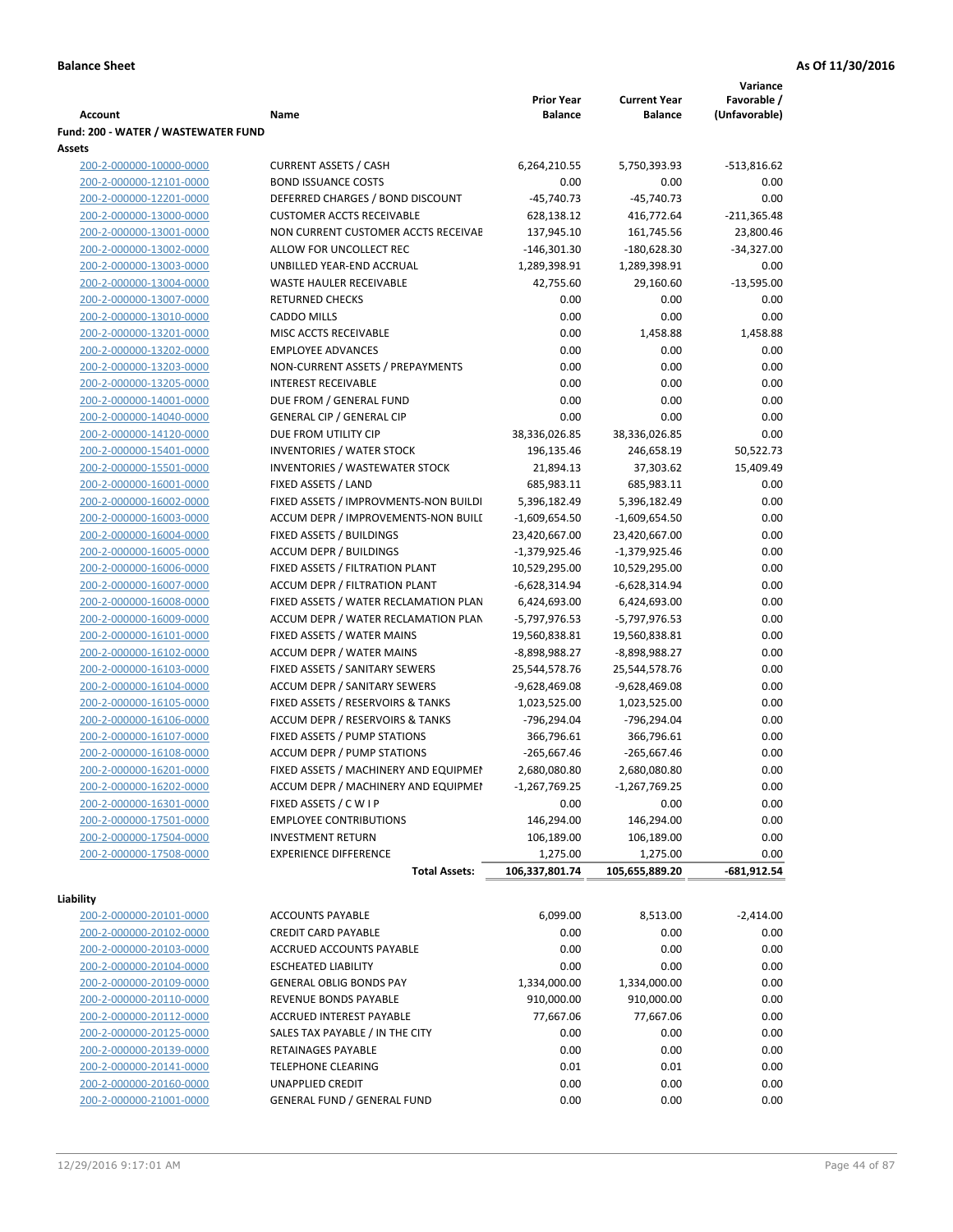| <b>Account</b>                        | Name                                                     | <b>Prior Year</b><br><b>Balance</b> | <b>Current Year</b><br><b>Balance</b> | Variance<br>Favorable /<br>(Unfavorable) |
|---------------------------------------|----------------------------------------------------------|-------------------------------------|---------------------------------------|------------------------------------------|
| 200-2-000000-21101-0000               | ENTERPRISE / WTR/WWTR UTILITY FUND                       | 0.00                                | 0.00                                  | 0.00                                     |
| 200-2-000000-22001-0000               | SALARIES PAYABLE                                         | 66,832.69                           | 72,876.25                             | $-6,043.56$                              |
| 200-2-000000-22002-0000               | <b>VACATION/SICK PAYABLE</b>                             | 184,901.55                          | 184,901.55                            | 0.00                                     |
| 200-2-000000-23001-0000               | CAPITAL LEASE PAYABLE                                    | 0.00                                | 0.00                                  | 0.00                                     |
| 200-2-000000-24001-0000               | O/S CHECKS PAYABLE                                       | 0.00                                | 0.00                                  | 0.00                                     |
| 200-2-000000-24002-0000               | <b>CUSTOMER DEPOSITS</b>                                 | 591,941.19                          | 625,984.39                            | $-34,043.20$                             |
| 200-2-000000-24003-0000               | <b>CUSTOMER OVERPMT SUSPENSE</b>                         | 74,314.61                           | 64,605.08                             | 9,709.53                                 |
| 200-2-000000-24004-0000               | <b>INTEREST PAYABLE ON DEP</b>                           | 0.00                                | 0.00                                  | 0.00                                     |
| 200-2-000000-24005-0000               | ACCRUED INT PAY ON DEP                                   | 0.00                                | 0.00                                  | 0.00                                     |
| 200-2-000000-24006-0000               | <b>AWAITING CUSTOMER SETUP</b>                           | 1,955.61                            | 1,955.61                              | 0.00                                     |
| 200-2-000000-24007-0000               | <b>BILLED DEPOSITS SUSPENSE</b>                          | 0.00                                | 0.00                                  | 0.00                                     |
| 200-2-000000-26001-0000               | <b>COMPENSATED ABSENCES PAY</b>                          | 251,537.37                          | 251,537.37                            | 0.00                                     |
| 200-2-000000-26101-0000               | <b>GENERAL OBLIG BONDS PAY</b>                           | 10,207,000.00                       | 10,207,000.00                         | 0.00                                     |
| 200-2-000000-26102-0000               | <b>REVENUE BONDS PAYABLE</b>                             | 15,070,000.00                       | 15,070,000.00                         | 0.00                                     |
| 200-2-000000-26103-0000               | DEFERRED LOSS/DEFEASEMENT                                | $-363,302.13$                       | $-363,302.13$                         | 0.00                                     |
| 200-2-000000-27001-0000               | <b>CONTRIBUTED CAPITAL</b>                               | 0.00                                | 0.00                                  | 0.00                                     |
| 200-2-000000-27002-0000               | CONTRIBUTED CAPITAL / DEVELOPERS                         | 0.00                                | 0.00                                  | 0.00                                     |
| 200-2-000000-29300-0000               | <b>ENCUMBRANCE SUMMARY</b>                               | 0.00                                | 0.00                                  | 0.00                                     |
| 200-2-000000-29400-0100               | RESERVED ACCOUNT / ENCUMBRANCES                          | 0.00                                | 0.00                                  | 0.00                                     |
| 200-2-000000-29999-0000               | <b>NET PENSION LIABILITY</b>                             | 191,698.00                          | 191,698.00                            | 0.00                                     |
| 200-2-000000-92080-0000               | <b>GLTDAG</b>                                            | 0.00                                | 0.00                                  | 0.00                                     |
|                                       | <b>Total Liability:</b>                                  | 28,604,644.96                       | 28,637,436.19                         | $-32,791.23$                             |
| <b>Equity</b>                         |                                                          |                                     |                                       |                                          |
| 200-2-000000-39000-0000               | UNRESERVED-FUND BALANCE                                  | 0.00                                | 0.00                                  | 0.00                                     |
| 200-2-000000-39100-0000               | UNRESERVED-RET. EARNINGS                                 | 77,295,959.47                       | 76,900,952.69                         | -395,006.78                              |
| 200-2-000000-39150-0000               | RESERVED-RET. EARNINGS                                   | 0.00                                | 0.00                                  | 0.00                                     |
| 200-2-000000-39500-0000               | <b>NET POSITION - PENSION</b>                            | $-965.00$                           | $-965.00$                             | 0.00                                     |
|                                       | <b>Total Beginning Equity:</b>                           | 77,294,994.47                       | 76,899,987.69                         | $-395,006.78$                            |
| <b>Total Revenue</b>                  |                                                          | 2,346,273.25                        | 2,145,651.25                          | $-200,622.00$                            |
| <b>Total Expense</b>                  |                                                          | 1,908,110.94                        | 2,027,185.93                          | -119,074.99                              |
| <b>Revenues Over/(Under) Expenses</b> |                                                          | 438,162.31                          | 118,465.32                            | $-319,696.99$                            |
|                                       | <b>Total Equity and Current Surplus (Deficit):</b>       | 77,733,156.78                       | 77,018,453.01                         | $-714,703.77$                            |
|                                       | Total Liabilities, Equity and Current Surplus (Deficit): | 106,337,801.74                      | 105,655,889.20                        | $-681,912.54$                            |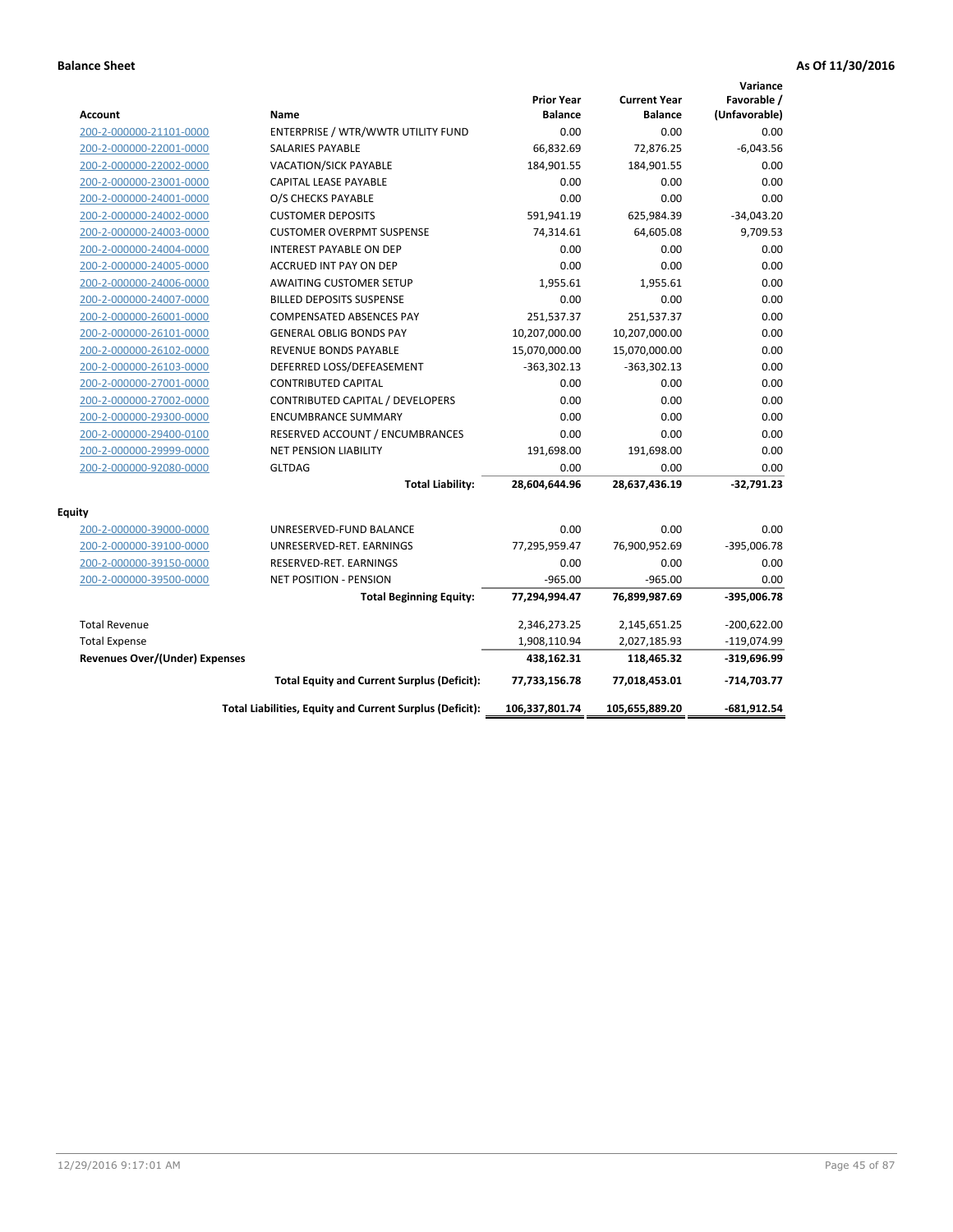| <b>Account</b>                       | Name                                                     | <b>Prior Year</b><br><b>Balance</b> | <b>Current Year</b><br><b>Balance</b> | Variance<br>Favorable /<br>(Unfavorable) |
|--------------------------------------|----------------------------------------------------------|-------------------------------------|---------------------------------------|------------------------------------------|
| <b>Fund: 210 - WATER IMPACT FEES</b> |                                                          |                                     |                                       |                                          |
| <b>Assets</b>                        |                                                          |                                     |                                       |                                          |
| 210-2-000000-10000-0000              | <b>CURRENT ASSETS / CASH</b>                             | 36.61                               | 36.75                                 | 0.14                                     |
| 210-2-000000-13201-0000              | MISC ACCTS RECEIVABLE                                    | 0.00                                | 0.00                                  | 0.00                                     |
| 210-2-000000-13205-0000              | <b>INTEREST RECEIVABLE</b>                               | 0.00                                | 0.00                                  | 0.00                                     |
|                                      | <b>Total Assets:</b>                                     | 36.61                               | 36.75                                 | 0.14                                     |
| Liability                            |                                                          |                                     |                                       |                                          |
| 210-2-000000-20101-0000              | <b>ACCOUNTS PAYABLE</b>                                  | 0.00                                | 0.00                                  | 0.00                                     |
| 210-2-000000-20103-0000              | <b>ACCRUED ACCOUNTS PAYABLE</b>                          | 0.00                                | 0.00                                  | 0.00                                     |
| 210-2-000000-29300-0000              | <b>ENCUMBRANCE SUMMARY</b>                               | 0.00                                | 0.00                                  | 0.00                                     |
| 210-2-000000-29400-0000              | RESERVED ACCOUNT / ENCUMBRANCES                          | 0.00                                | 0.00                                  | 0.00                                     |
|                                      | <b>Total Liability:</b>                                  | 0.00                                | 0.00                                  | 0.00                                     |
| Equity                               |                                                          |                                     |                                       |                                          |
| 210-2-000000-39000-0000              | UNRESERVED-FUND BALANCE                                  | 0.00                                | 0.00                                  | 0.00                                     |
| 210-2-000000-39100-0000              | UNRESERVED-RET. EARNINGS                                 | 36.65                               | 36.78                                 | 0.13                                     |
|                                      | <b>Total Beginning Equity:</b>                           | 36.65                               | 36.78                                 | 0.13                                     |
| <b>Total Revenue</b>                 |                                                          | $-0.04$                             | $-0.03$                               | 0.01                                     |
| <b>Total Expense</b>                 |                                                          | 0.00                                | 0.00                                  | 0.00                                     |
| Revenues Over/(Under) Expenses       |                                                          | $-0.04$                             | $-0.03$                               | 0.01                                     |
|                                      | <b>Total Equity and Current Surplus (Deficit):</b>       | 36.61                               | 36.75                                 | 0.14                                     |
|                                      | Total Liabilities, Equity and Current Surplus (Deficit): | 36.61                               | 36.75                                 | 0.14                                     |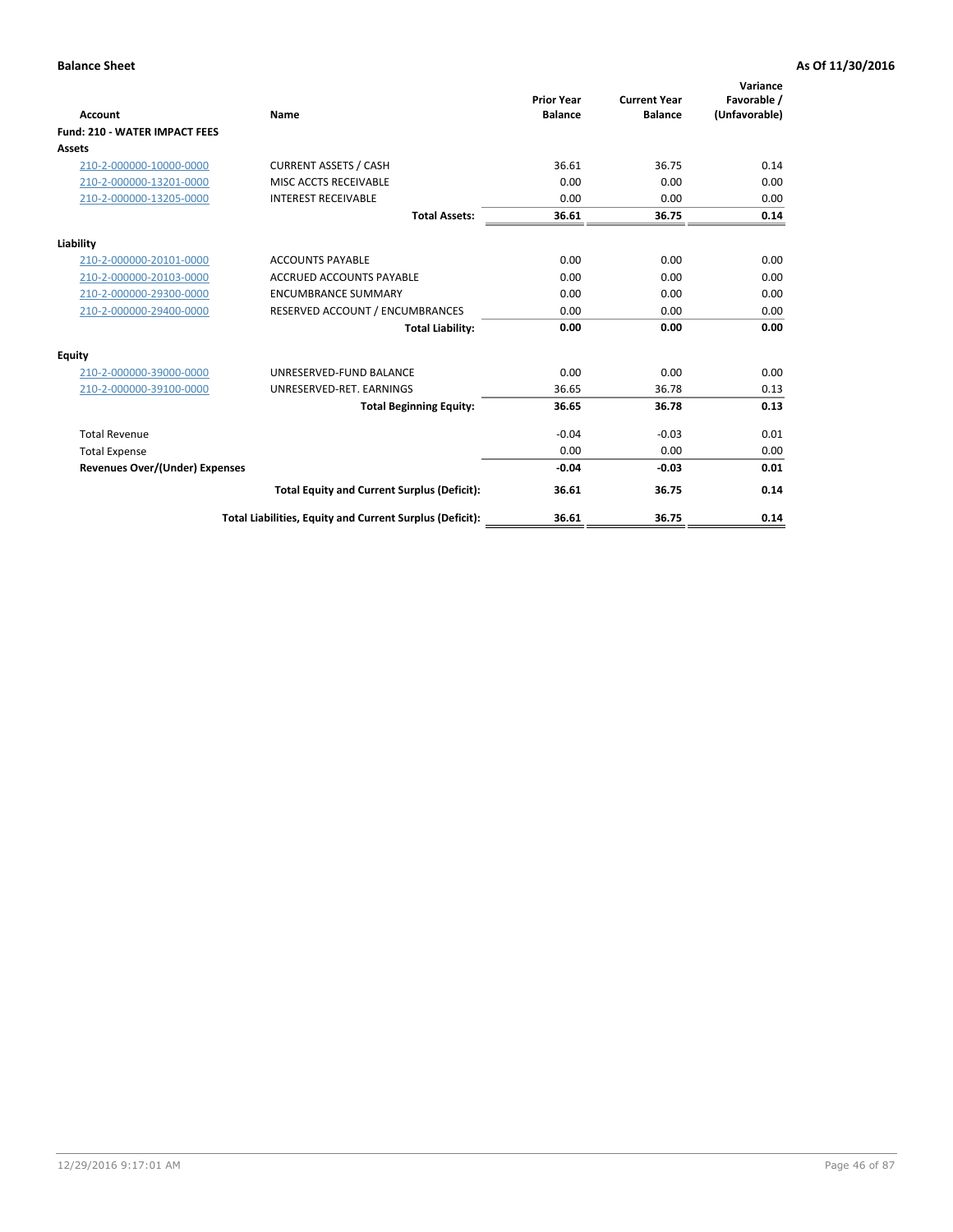| <b>Account</b>                            | Name                                                     | <b>Prior Year</b><br><b>Balance</b> | <b>Current Year</b><br><b>Balance</b> | Variance<br>Favorable /<br>(Unfavorable) |
|-------------------------------------------|----------------------------------------------------------|-------------------------------------|---------------------------------------|------------------------------------------|
| <b>Fund: 211 - WASTEWATER IMPACT FEES</b> |                                                          |                                     |                                       |                                          |
| <b>Assets</b>                             |                                                          |                                     |                                       |                                          |
| 211-2-000000-10000-0000                   | <b>CURRENT ASSETS / CASH</b>                             | 1,989.38                            | 1,994.56                              | 5.18                                     |
| 211-2-000000-13201-0000                   | MISC ACCTS RECEIVABLE                                    | 0.00                                | 0.00                                  | 0.00                                     |
| 211-2-000000-13205-0000                   | <b>INTEREST RECEIVABLE</b>                               | 0.00                                | 0.00                                  | 0.00                                     |
|                                           | <b>Total Assets:</b>                                     | 1,989.38                            | 1,994.56                              | 5.18                                     |
| Liability                                 |                                                          |                                     |                                       |                                          |
| 211-2-000000-20101-0000                   | <b>ACCOUNTS PAYABLE</b>                                  | 0.00                                | 0.00                                  | 0.00                                     |
| 211-2-000000-20103-0000                   | <b>ACCRUED ACCOUNTS PAYABLE</b>                          | 0.00                                | 0.00                                  | 0.00                                     |
|                                           | <b>Total Liability:</b>                                  | 0.00                                | 0.00                                  | 0.00                                     |
| Equity                                    |                                                          |                                     |                                       |                                          |
| 211-2-000000-39000-0000                   | UNRESERVED-FUND BALANCE                                  | 0.00                                | 0.00                                  | 0.00                                     |
| 211-2-000000-39100-0000                   | UNRESERVED-RET. EARNINGS                                 | 1,991.86                            | 1,996.75                              | 4.89                                     |
|                                           | <b>Total Beginning Equity:</b>                           | 1,991.86                            | 1,996.75                              | 4.89                                     |
| <b>Total Revenue</b>                      |                                                          | $-2.13$                             | $-1.90$                               | 0.23                                     |
| <b>Total Expense</b>                      |                                                          | 0.35                                | 0.29                                  | 0.06                                     |
| <b>Revenues Over/(Under) Expenses</b>     |                                                          | $-2.48$                             | $-2.19$                               | 0.29                                     |
|                                           | <b>Total Equity and Current Surplus (Deficit):</b>       | 1,989.38                            | 1,994.56                              | 5.18                                     |
|                                           | Total Liabilities, Equity and Current Surplus (Deficit): | 1,989.38                            | 1,994.56                              | 5.18                                     |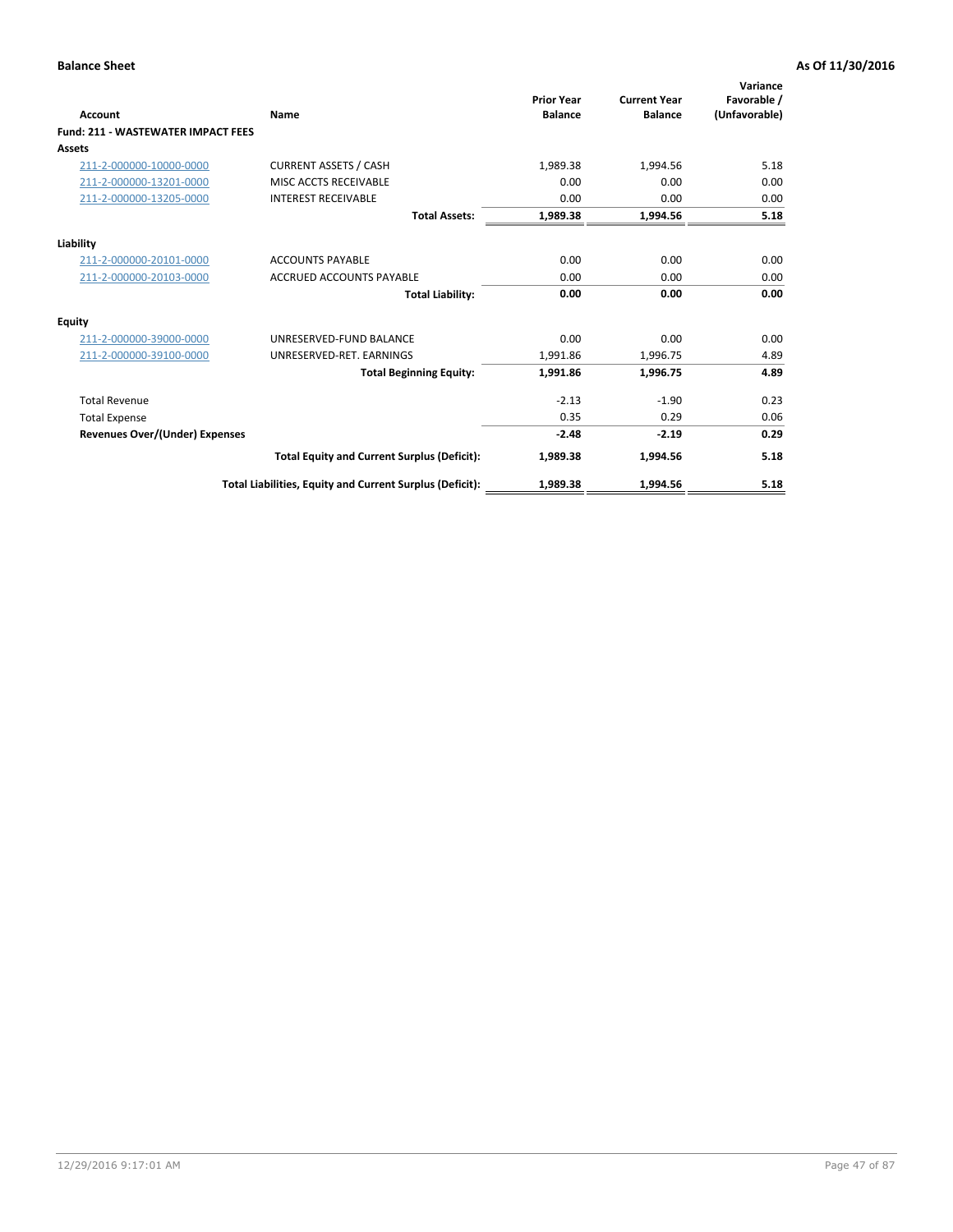| <b>Account</b>                        | Name                                                      | <b>Prior Year</b><br><b>Balance</b> | <b>Current Year</b><br><b>Balance</b> | Variance<br>Favorable /<br>(Unfavorable) |
|---------------------------------------|-----------------------------------------------------------|-------------------------------------|---------------------------------------|------------------------------------------|
|                                       | Fund: 212 - TX COMMUNITY DEV SWR SYSTEM IMPROV PROG GRANT |                                     |                                       |                                          |
| <b>Assets</b>                         |                                                           |                                     |                                       |                                          |
| 212-2-000000-10000-0000               | <b>CURRENT ASSETS / CASH</b>                              | 0.00                                | 0.00                                  | 0.00                                     |
| 212-2-000000-13201-0000               | MISC ACCTS RECEIVABLE                                     | 0.00                                | 0.00                                  | 0.00                                     |
| 212-2-000000-13205-0000               | <b>INTEREST RECEIVABLE</b>                                | 0.00                                | 0.00                                  | 0.00                                     |
| 212-2-000000-16301-0000               | FIXED ASSETS / C W I P                                    | 0.00                                | 0.00                                  | 0.00                                     |
|                                       | <b>Total Assets:</b>                                      | 0.00                                | 0.00                                  | 0.00                                     |
| Liability                             |                                                           |                                     |                                       |                                          |
| 212-2-000000-20101-0000               | <b>ACCOUNTS PAYABLE</b>                                   | 0.00                                | 0.00                                  | 0.00                                     |
| 212-2-000000-20102-0000               | <b>CREDIT CARD PAYABLE</b>                                | 0.00                                | 0.00                                  | 0.00                                     |
| 212-2-000000-20103-0000               | <b>ACCRUED ACCOUNTS PAYABLE</b>                           | 0.00                                | 0.00                                  | 0.00                                     |
| 212-2-000000-20139-0000               | <b>RETAINAGES PAYABLE</b>                                 | 0.00                                | 0.00                                  | 0.00                                     |
| 212-2-000000-20902-0000               | <b>DEFERRED GRANT REVENUE</b>                             | 0.00                                | 0.00                                  | 0.00                                     |
| 212-2-000000-21001-0000               | <b>GENERAL FUND / GENERAL FUND</b>                        | 0.00                                | 0.00                                  | 0.00                                     |
| 212-2-000000-29300-0000               | <b>ENCUMBRANCE SUMMARY</b>                                | 0.00                                | 0.00                                  | 0.00                                     |
| 212-2-000000-29400-0100               | RESERVED ACCOUNT / ENCUMBRANCES                           | 0.00                                | 0.00                                  | 0.00                                     |
|                                       | <b>Total Liability:</b>                                   | 0.00                                | 0.00                                  | 0.00                                     |
| Equity                                |                                                           |                                     |                                       |                                          |
| 212-2-000000-39100-0000               | UNRESERVED-RET. EARNINGS                                  | 0.00                                | 0.00                                  | 0.00                                     |
|                                       | <b>Total Beginning Equity:</b>                            | 0.00                                | 0.00                                  | 0.00                                     |
| <b>Total Revenue</b>                  |                                                           | 0.00                                | 0.00                                  | 0.00                                     |
| <b>Total Expense</b>                  |                                                           | 0.00                                | 0.00                                  | 0.00                                     |
| <b>Revenues Over/(Under) Expenses</b> |                                                           | 0.00                                | 0.00                                  | 0.00                                     |
|                                       | <b>Total Equity and Current Surplus (Deficit):</b>        | 0.00                                | 0.00                                  | 0.00                                     |
|                                       | Total Liabilities, Equity and Current Surplus (Deficit):  | 0.00                                | 0.00                                  | 0.00                                     |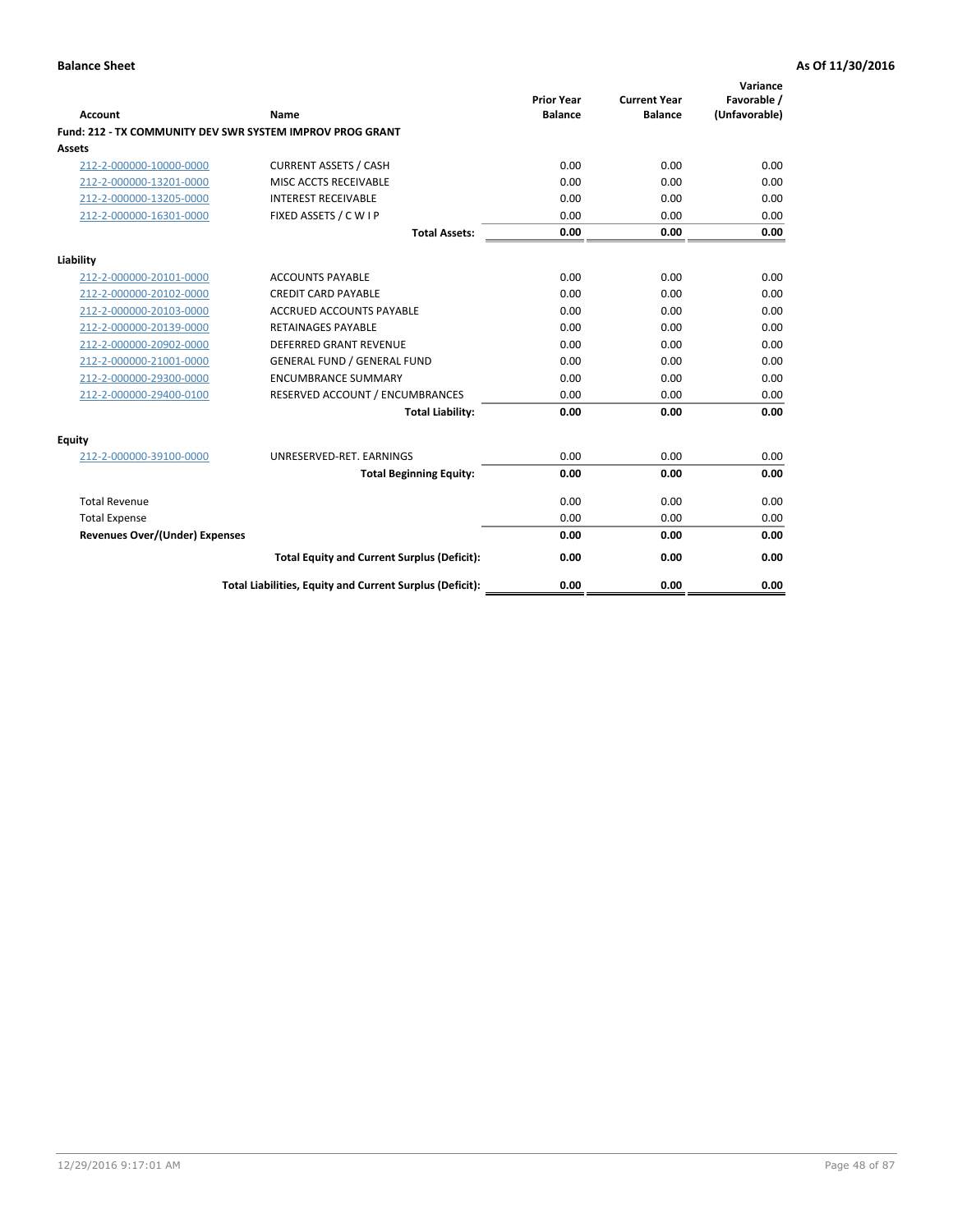| <b>Account</b>                        | Name                                                     | <b>Prior Year</b><br><b>Balance</b> | <b>Current Year</b><br><b>Balance</b> | Variance<br>Favorable /<br>(Unfavorable) |
|---------------------------------------|----------------------------------------------------------|-------------------------------------|---------------------------------------|------------------------------------------|
| Fund: 216 - UTILIITY CIP FUND         |                                                          |                                     |                                       |                                          |
| <b>Assets</b>                         |                                                          |                                     |                                       |                                          |
| 216-2-000000-10000-0000               | <b>CURRENT ASSETS / CASH</b>                             | 2,306,879.31                        | 3,926,887.43                          | 1,620,008.12                             |
| 216-2-000000-11101-0000               | MBIA ACCOUNTS / 2002 WSSR                                | 0.00                                | 0.00                                  | 0.00                                     |
| 216-2-000000-11103-0000               | <b>2005 WSSR</b>                                         | 0.00                                | 0.00                                  | 0.00                                     |
| 216-2-000000-11403-0000               | RESERVE FUND / 2003 WSSR                                 | 0.01                                | 0.01                                  | 0.00                                     |
| 216-2-000000-11503-0000               | 2008WSSR CONST 486000273                                 | 0.00                                | 0.00                                  | 0.00                                     |
| 216-2-000000-13000-0000               | <b>CUSTOMER ACCTS RECEIVABLE</b>                         | 0.00                                | 0.00                                  | 0.00                                     |
| 216-2-000000-13002-0000               | ALLOW FOR UNCOLLECT REC                                  | 0.00                                | 0.00                                  | 0.00                                     |
| 216-2-000000-13003-0000               | UNBILLED YEAR-END ACCRUAL                                | 0.00                                | 0.00                                  | 0.00                                     |
| 216-2-000000-13201-0000               | MISC ACCTS RECEIVABLE                                    | 0.00                                | 0.00                                  | 0.00                                     |
| 216-2-000000-13205-0000               | <b>INTEREST RECEIVABLE</b>                               | 0.00                                | 0.00                                  | 0.00                                     |
| 216-2-000000-16301-0000               | FIXED ASSETS / C W I P                                   | 958,468.54                          | 958,468.54                            | 0.00                                     |
|                                       | <b>Total Assets:</b>                                     | 3,265,347.86                        | 4,885,355.98                          | 1,620,008.12                             |
|                                       |                                                          |                                     |                                       |                                          |
| Liability                             |                                                          |                                     |                                       |                                          |
| 216-2-000000-20101-0000               | <b>ACCOUNTS PAYABLE</b>                                  | 0.00                                | 0.00                                  | 0.00                                     |
| 216-2-000000-20102-0000               | <b>CREDIT CARD PAYABLE</b>                               | 0.00                                | 0.00                                  | 0.00<br>0.00                             |
| 216-2-000000-20103-0000               | ACCRUED ACCOUNTS PAYABLE                                 | 0.00                                | 0.00                                  |                                          |
| 216-2-000000-20113-0000               | <b>DEVELOPERS ESCROW</b>                                 | 800.00                              | 0.00                                  | 800.00                                   |
| 216-2-000000-20139-0000               | <b>RETAINAGES PAYABLE</b>                                | 35,325.70                           | 0.00                                  | 35,325.70                                |
| 216-2-000000-21101-0000               | ENTERPRISE / WTR/WWTR UTILITY FUND                       | 18,939,652.64                       | 18,939,652.64                         | 0.00                                     |
| 216-2-000000-29300-0000               | <b>ENCUMBRANCE SUMMARY</b>                               | 0.00                                | 0.00                                  | 0.00                                     |
| 216-2-000000-29400-0100               | RESERVED ACCOUNT / ENCUMBRANCES                          | 0.00                                | 0.00                                  | 0.00                                     |
|                                       | <b>Total Liability:</b>                                  | 18,975,778.34                       | 18,939,652.64                         | 36,125.70                                |
| <b>Equity</b>                         |                                                          |                                     |                                       |                                          |
| 216-2-000000-39000-0000               | UNRESERVED-FUND BALANCE                                  | 0.00                                | 0.00                                  | 0.00                                     |
| 216-2-000000-39100-0000               | UNRESERVED-RET. EARNINGS                                 | -15,886,357.89                      | $-14,537,767.31$                      | 1,348,590.58                             |
|                                       | <b>Total Beginning Equity:</b>                           | -15,886,357.89                      | -14,537,767.31                        | 1,348,590.58                             |
| <b>Total Revenue</b>                  |                                                          | 296,083.24                          | 489,835.48                            | 193,752.24                               |
| <b>Total Expense</b>                  |                                                          | 120,155.83                          | 6,364.83                              | 113,791.00                               |
| <b>Revenues Over/(Under) Expenses</b> |                                                          | 175,927.41                          | 483,470.65                            | 307,543.24                               |
|                                       | <b>Total Equity and Current Surplus (Deficit):</b>       | -15,710,430.48                      | -14,054,296.66                        | 1,656,133.82                             |
|                                       | Total Liabilities, Equity and Current Surplus (Deficit): | 3,265,347.86                        | 4,885,355.98                          | 1,620,008.12                             |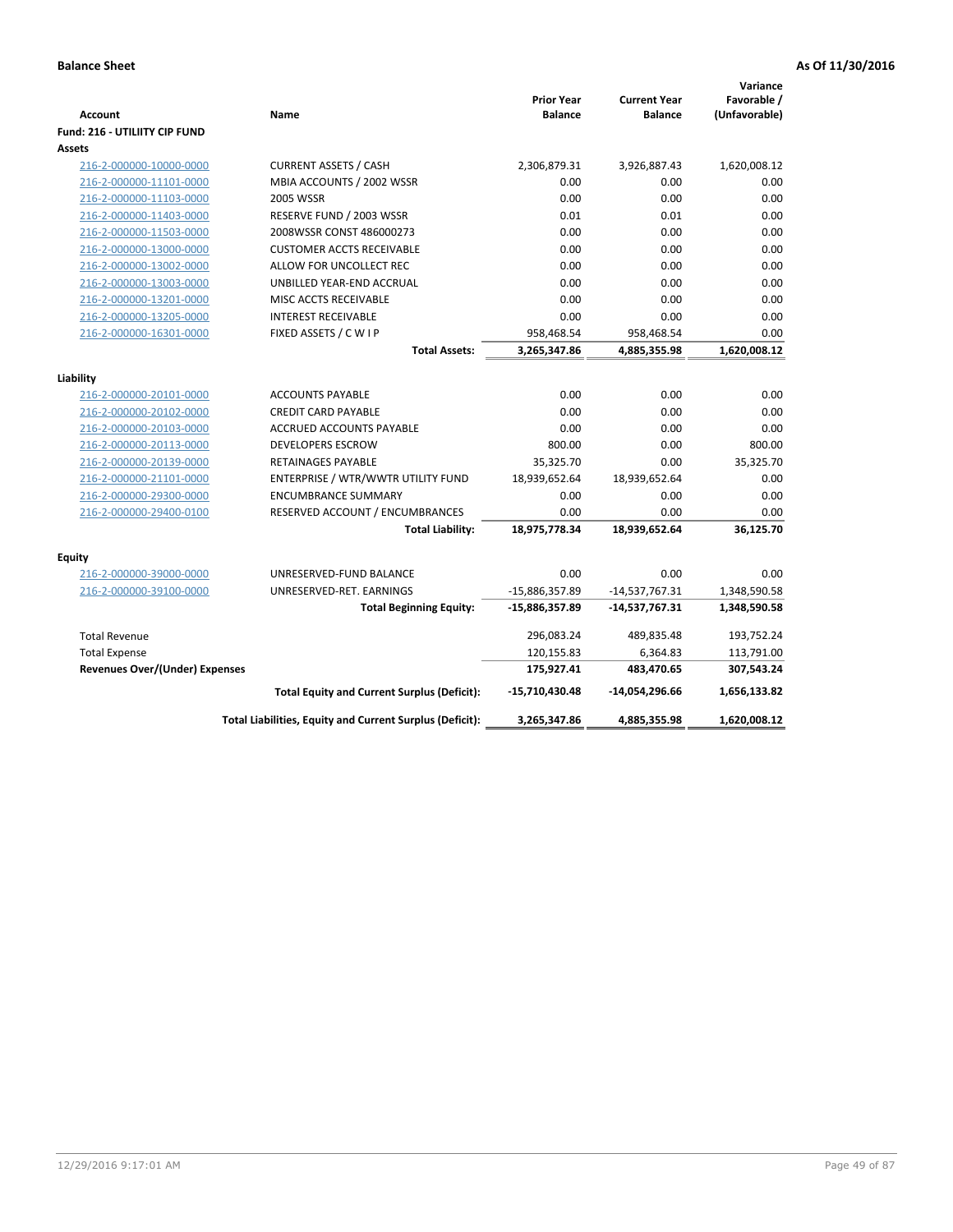| <b>Account</b>                                 | <b>Name</b>                                              | <b>Prior Year</b><br><b>Balance</b> | <b>Current Year</b><br><b>Balance</b> | Variance<br>Favorable /<br>(Unfavorable) |
|------------------------------------------------|----------------------------------------------------------|-------------------------------------|---------------------------------------|------------------------------------------|
| <b>Fund: 217 - WASTEWATER RECLAMATION FUND</b> |                                                          |                                     |                                       |                                          |
| Assets                                         |                                                          |                                     |                                       |                                          |
| 217-2-000000-10000-0000                        | <b>CURRENT ASSETS / CASH</b>                             | 0.00                                | 0.00                                  | 0.00                                     |
| 217-2-000000-11301-0000                        | TEXASTERM / 2008 WSSR REVENUE BOND                       | 0.00                                | 0.00                                  | 0.00                                     |
| 217-2-000000-11302-0000                        | 2008 WSSR REVENUE BOND                                   | 0.00                                | 0.00                                  | 0.00                                     |
| 217-2-000000-11503-0000                        | 2008WSSR CONST 486000273                                 | 733,593.77                          | 736,657.66                            | 3,063.89                                 |
| 217-2-000000-13000-0000                        | <b>CUSTOMER ACCTS RECEIVABLE</b>                         | 0.00                                | 0.00                                  | 0.00                                     |
| 217-2-000000-13002-0000                        | ALLOW FOR UNCOLLECT REC                                  | 0.00                                | 0.00                                  | 0.00                                     |
| 217-2-000000-13201-0000                        | MISC ACCTS RECEIVABLE                                    | 0.00                                | 0.00                                  | 0.00                                     |
| 217-2-000000-13205-0000                        | <b>INTEREST RECEIVABLE</b>                               | 0.00                                | 0.00                                  | 0.00                                     |
| 217-2-000000-16301-0000                        | FIXED ASSETS / C W I P                                   | 0.00                                | 0.00                                  | 0.00                                     |
|                                                | <b>Total Assets:</b>                                     | 733,593.77                          | 736,657.66                            | 3,063.89                                 |
| Liability                                      |                                                          |                                     |                                       |                                          |
| 217-2-000000-20101-0000                        | <b>ACCOUNTS PAYABLE</b>                                  | 0.00                                | 0.00                                  | 0.00                                     |
| 217-2-000000-20102-0000                        | <b>CREDIT CARD PAYABLE</b>                               | 0.00                                | 0.00                                  | 0.00                                     |
| 217-2-000000-20103-0000                        | <b>ACCRUED ACCOUNTS PAYABLE</b>                          | 0.00                                | 0.00                                  | 0.00                                     |
| 217-2-000000-20139-0000                        | <b>RETAINAGES PAYABLE</b>                                | 0.00                                | 0.00                                  | 0.00                                     |
| 217-2-000000-21101-0000                        | ENTERPRISE / WTR/WWTR UTILITY FUND                       | 19,396,374.21                       | 19,396,374.21                         | 0.00                                     |
| 217-2-000000-29300-0000                        | <b>ENCUMBRANCE SUMMARY</b>                               | 0.00                                | 0.00                                  | 0.00                                     |
| 217-2-000000-29400-0100                        | RESERVED ACCOUNT / ENCUMBRANCES                          | 0.00                                | 0.00                                  | 0.00                                     |
|                                                | <b>Total Liability:</b>                                  | 19,396,374.21                       | 19,396,374.21                         | 0.00                                     |
|                                                |                                                          |                                     |                                       |                                          |
| <b>Equity</b>                                  |                                                          |                                     |                                       |                                          |
| 217-2-000000-39100-0000                        | UNRESERVED-RET. EARNINGS                                 | $-18,662,962.72$                    | -18,660,279.37                        | 2,683.35                                 |
|                                                | <b>Total Beginning Equity:</b>                           | $-18,662,962.72$                    | -18,660,279.37                        | 2,683.35                                 |
| <b>Total Revenue</b>                           |                                                          | 182.28                              | 562.82                                | 380.54                                   |
| <b>Total Expense</b>                           |                                                          | 0.00                                | 0.00                                  | 0.00                                     |
| Revenues Over/(Under) Expenses                 |                                                          | 182.28                              | 562.82                                | 380.54                                   |
|                                                | <b>Total Equity and Current Surplus (Deficit):</b>       | -18,662,780.44                      | $-18,659,716.55$                      | 3,063.89                                 |
|                                                | Total Liabilities, Equity and Current Surplus (Deficit): | 733,593.77                          | 736,657.66                            | 3.063.89                                 |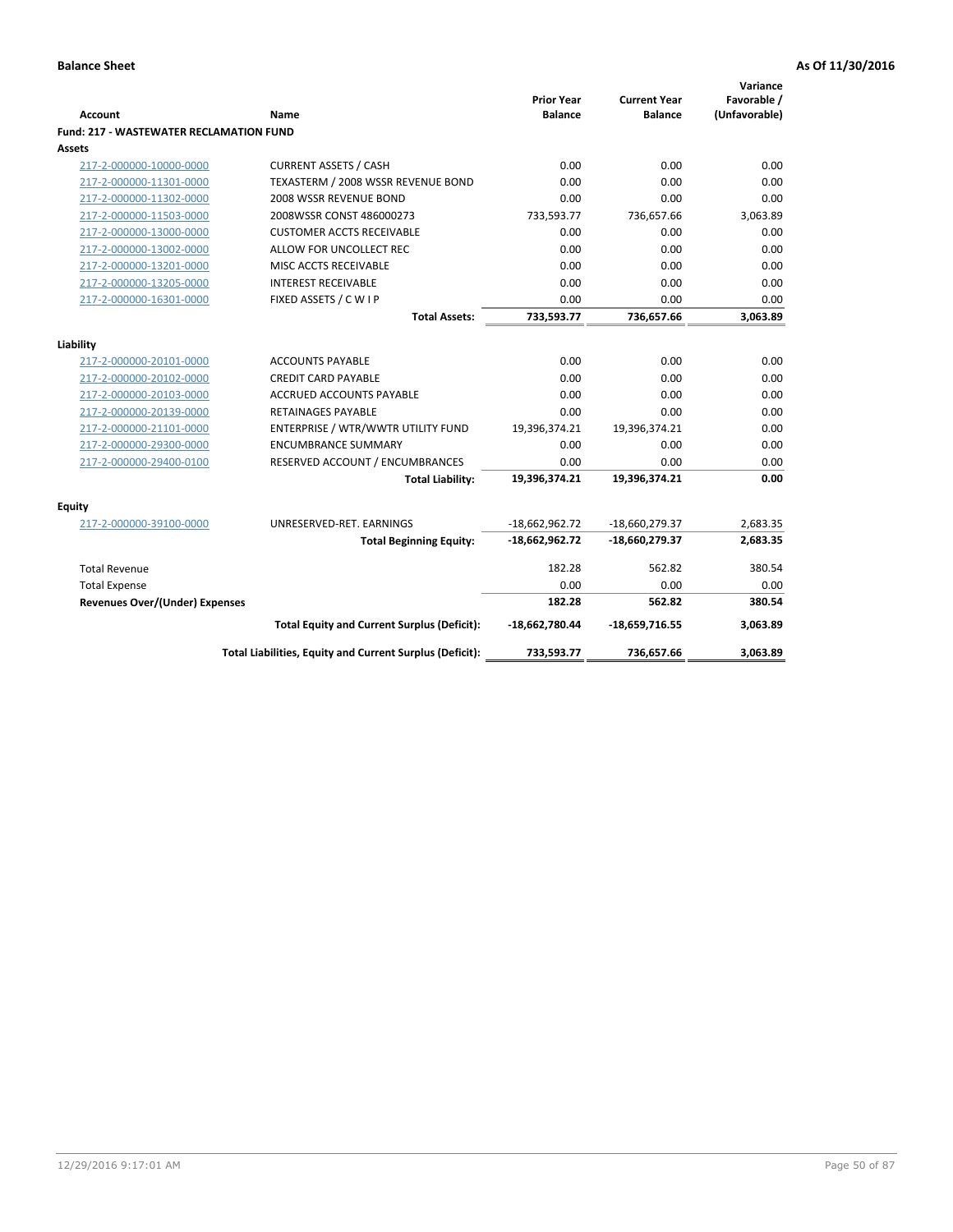| <b>Account</b>           | Name                                                    | <b>Prior Year</b><br><b>Balance</b> | <b>Current Year</b><br><b>Balance</b> | Variance<br>Favorable /<br>(Unfavorable) |
|--------------------------|---------------------------------------------------------|-------------------------------------|---------------------------------------|------------------------------------------|
| Fund: 300 - AIRPORT FUND |                                                         |                                     |                                       |                                          |
| Assets                   |                                                         |                                     |                                       |                                          |
| 300-2-000000-10000-0000  | <b>CURRENT ASSETS / CASH</b>                            | 497,437.77                          | 1,017,898.92                          | 520,461.15                               |
| 300-2-000000-13201-0000  | MISC ACCTS RECEIVABLE                                   | 0.00                                | 0.00                                  | 0.00                                     |
| 300-2-000000-13202-0000  | <b>EMPLOYEE ADVANCES</b>                                | 0.00                                | 0.00                                  | 0.00                                     |
| 300-2-000000-13203-0000  | NON-CURRENT ASSETS / PREPAYMENTS                        | 0.00                                | 0.00                                  | 0.00                                     |
| 300-2-000000-13205-0000  | <b>INTEREST RECEIVABLE</b>                              | 0.00                                | 0.00                                  | 0.00                                     |
| 300-2-000000-14126-0000  | <b>GRANT FUND / AIRPORT GRANT FUND</b>                  | 0.00                                | 0.00                                  | 0.00                                     |
| 300-2-000000-16001-0000  | FIXED ASSETS / LAND                                     | 813,937.00                          | 813,937.00                            | 0.00                                     |
| 300-2-000000-16002-0000  | FIXED ASSETS / IMPROVMENTS-NON BUILDI                   | 64,531,290.21                       | 66,517,888.51                         | 1,986,598.30                             |
| 300-2-000000-16003-0000  | ACCUM DEPR / IMPROVEMENTS-NON BUILL                     | $-32,694,577.61$                    | $-32,694,577.61$                      | 0.00                                     |
| 300-2-000000-16004-0000  | FIXED ASSETS / BUILDINGS                                | 60,824,408.10                       | 60,824,408.10                         | 0.00                                     |
| 300-2-000000-16005-0000  | <b>ACCUM DEPR / BUILDINGS</b>                           | -22,157,381.37                      | -22,157,381.37                        | 0.00                                     |
| 300-2-000000-16201-0000  | FIXED ASSETS / MACHINERY AND EQUIPMEN                   | 12,340.00                           | 12,340.00                             | 0.00                                     |
| 300-2-000000-16202-0000  | ACCUM DEPR / MACHINERY AND EQUIPMEI                     | $-12,339.94$                        | $-12,339.94$                          | 0.00                                     |
| 300-2-000000-16301-0000  | FIXED ASSETS / C W I P                                  | 1,024,406.10                        | 1,024,406.10                          | 0.00                                     |
| 300-2-000000-17501-0000  | <b>EMPLOYEE CONTRIBUTIONS</b>                           | 0.00                                | 0.00                                  | 0.00                                     |
| 300-2-000000-17504-0000  | <b>INVESTMENT RETURN</b>                                | 0.00                                | 0.00                                  | 0.00                                     |
| 300-2-000000-17508-0000  | <b>EXPERIENCE DIFFERENCE</b>                            | 0.00                                | 0.00                                  | 0.00                                     |
|                          | <b>Total Assets:</b>                                    | 72,839,520.26                       | 75,346,579.71                         | 2,507,059.45                             |
| Liability                |                                                         |                                     |                                       |                                          |
| 300-2-000000-20101-0000  | <b>ACCOUNTS PAYABLE</b>                                 | 0.00                                | 0.00                                  | 0.00                                     |
| 300-2-000000-20102-0000  | <b>CREDIT CARD PAYABLE</b>                              | 0.00                                | 0.00                                  | 0.00                                     |
| 300-2-000000-20103-0000  | <b>ACCRUED ACCOUNTS PAYABLE</b>                         | 0.00                                | 0.00                                  | 0.00                                     |
| 300-2-000000-20105-0000  | <b>L-3 FUNDS PAYABLE</b>                                | 34,530.60                           | 0.00                                  | 34,530.60                                |
| 300-2-000000-20106-0000  | <b>GRANT MATCH</b>                                      | 0.00                                | 0.00                                  | 0.00                                     |
| 300-2-000000-20108-0000  | <b>MATURED BONDS PAYABLE</b>                            | 0.00                                | 0.00                                  | 0.00                                     |
| 300-2-000000-20110-0000  | REVENUE BONDS PAYABLE                                   | 0.00                                | 0.00                                  | 0.00                                     |
| 300-2-000000-20111-0000  | MATURED INTEREST PAYABLE                                | 0.00                                | 0.00                                  | 0.00                                     |
| 300-2-000000-20112-0000  | <b>ACCRUED INTEREST PAYABLE</b>                         | 0.00                                | 0.00                                  | 0.00                                     |
| 300-2-000000-20139-0000  | RETAINAGES PAYABLE                                      | 0.00                                | 0.00                                  | 0.00                                     |
| 300-2-000000-20141-0000  | <b>TELEPHONE CLEARING</b>                               | 0.00                                | 0.00                                  | 0.00                                     |
| 300-2-000000-20160-0000  | <b>UNAPPLIED CREDIT</b>                                 | 0.00                                | 0.00                                  | 0.00                                     |
| 300-2-000000-20201-0000  | <b>DEFERRED REVENUE</b>                                 | 0.00                                | 16,671.00                             | $-16,671.00$                             |
| 300-2-000000-21001-0000  | <b>GENERAL FUND / GENERAL FUND</b>                      | 0.00                                | 0.00                                  | 0.00                                     |
| 300-2-000000-22001-0000  | SALARIES PAYABLE                                        | 1,078.43                            | 2,099.43                              | $-1,021.00$                              |
| 300-2-000000-22002-0000  | VACATION/SICK PAYABLE                                   | 966.57                              | 966.57                                | 0.00                                     |
| 300-2-000000-26001-0000  | <b>COMPENSATED ABSENCES PAY</b>                         | 1,112.85                            | 1,112.85                              | 0.00                                     |
| 300-2-000000-26101-0000  |                                                         | 0.00                                | 0.00                                  | 0.00                                     |
|                          | GENERAL OBLIG BONDS PAY                                 |                                     |                                       |                                          |
| 300-2-000000-26102-0000  | REVENUE BONDS PAYABLE                                   | 0.00<br>17,414,034.31               | 0.00                                  | 0.00                                     |
| 300-2-000000-27001-0000  | <b>CONTRIBUTED CAPITAL</b>                              |                                     | 19,400,632.61                         | $-1,986,598.30$                          |
| 300-2-000000-29300-0000  | <b>ENCUMBRANCE SUMMARY</b>                              | 0.00                                | 0.00                                  | 0.00                                     |
| 300-2-000000-29400-0100  | RESERVED ACCOUNT / ENCUMBRANCES                         | 0.00                                | 0.00                                  | 0.00                                     |
| 300-2-000000-29999-0000  | <b>NET PENSION LIABILITY</b><br><b>Total Liability:</b> | 0.00<br>17,451,722.76               | 0.00<br>19,421,482.46                 | 0.00<br>$-1,969,759.70$                  |
|                          |                                                         |                                     |                                       |                                          |
| Equity                   |                                                         |                                     |                                       |                                          |
| 300-2-000000-39000-0000  | UNRESERVED-FUND BALANCE                                 | 0.00                                | 0.00                                  | 0.00                                     |
| 300-2-000000-39100-0000  | UNRESERVED-RET. EARNINGS                                | 55,328,568.55                       | 55,896,900.28                         | 568,331.73                               |
| 300-2-000000-39500-0000  | <b>NET POSITION - PENSION</b>                           | 0.00                                | 0.00                                  | 0.00                                     |
|                          | <b>Total Beginning Equity:</b>                          | 55,328,568.55                       | 55,896,900.28                         | 568,331.73                               |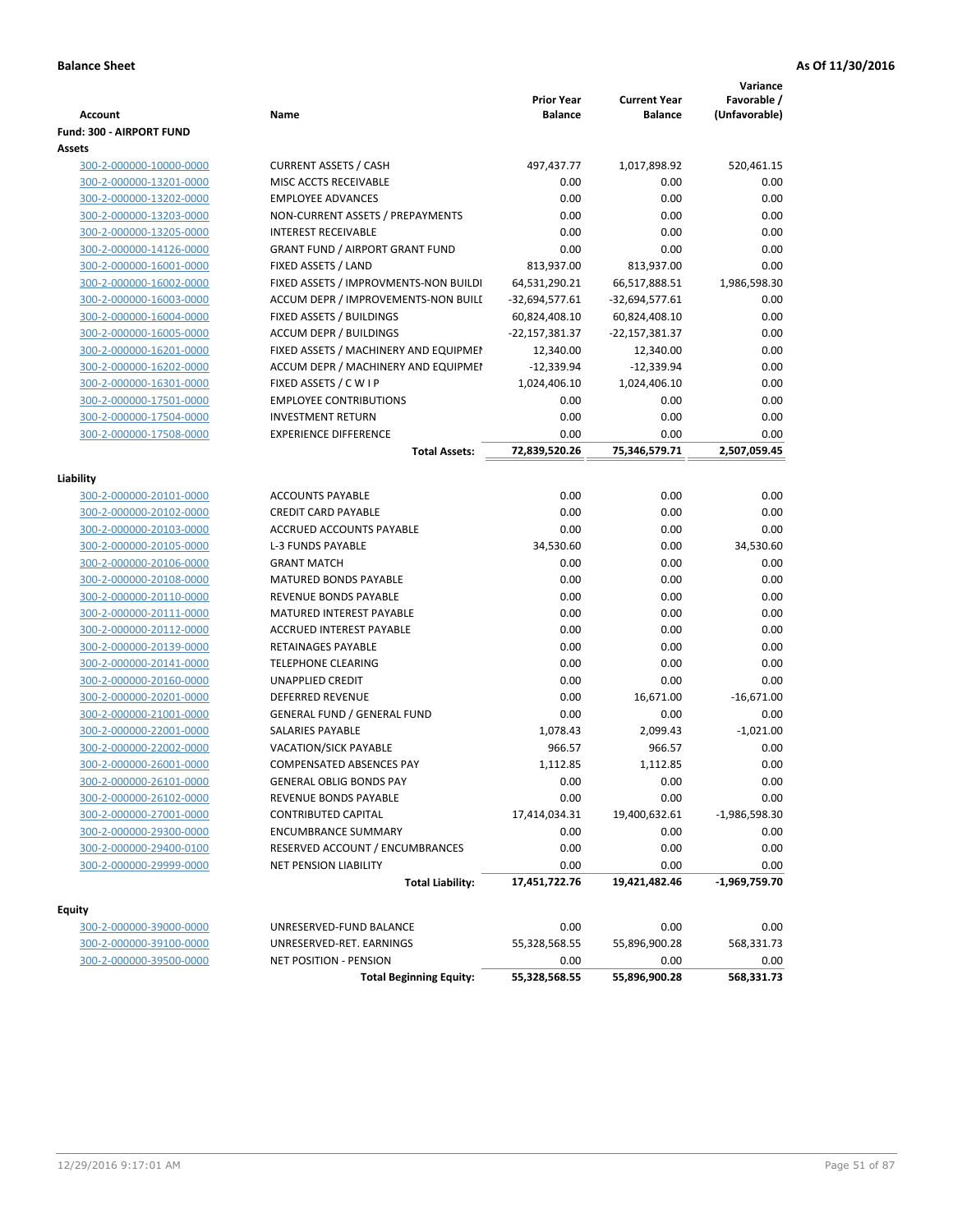| <b>Account</b>                 | Name                                                     | <b>Prior Year</b><br><b>Balance</b> | <b>Current Year</b><br><b>Balance</b> | Variance<br>Favorable /<br>(Unfavorable) |
|--------------------------------|----------------------------------------------------------|-------------------------------------|---------------------------------------|------------------------------------------|
| <b>Total Revenue</b>           |                                                          | 104,965.49                          | 56,708.61                             | $-48,256.88$                             |
| <b>Total Expense</b>           |                                                          | 45,736.54                           | 28,511.63                             | 17,224.91                                |
| Revenues Over/(Under) Expenses |                                                          | 59,228.95                           | 28.196.98                             | $-31,031.97$                             |
|                                | <b>Total Equity and Current Surplus (Deficit):</b>       | 55,387,797.50                       | 55,925,097.26                         | 537,299.76                               |
|                                | Total Liabilities, Equity and Current Surplus (Deficit): | 72,839,520.26                       | 75,346,579.72                         | 2,507,059.46                             |

**\*\*\*Warning: Account Authorization is turned on. Please run the Unauthorized Account Listing Report to see if you are out of balance due to missing accounts \*\*\***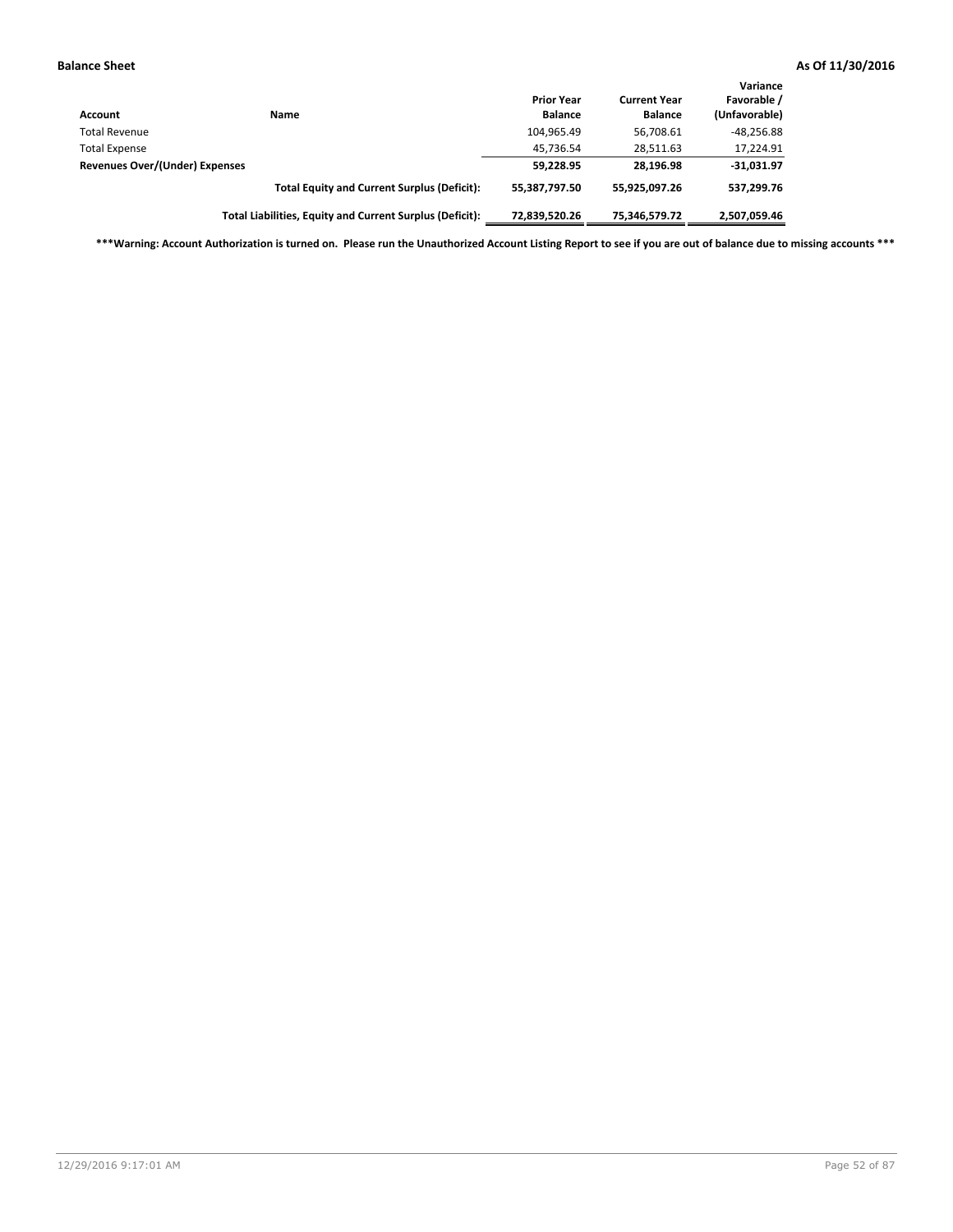|                                       |                                                          |                                     |                                       | Variance                     |
|---------------------------------------|----------------------------------------------------------|-------------------------------------|---------------------------------------|------------------------------|
| <b>Account</b>                        | Name                                                     | <b>Prior Year</b><br><b>Balance</b> | <b>Current Year</b><br><b>Balance</b> | Favorable /<br>(Unfavorable) |
| Fund: 320 - AIRPORT TXDOT GRANT       |                                                          |                                     |                                       |                              |
| Assets                                |                                                          |                                     |                                       |                              |
| 320-2-000000-10000-0000               | <b>CURRENT ASSETS / CASH</b>                             | 69,646.56                           | 214,975.84                            | 145,329.28                   |
| 320-2-000000-13201-0000               | MISC ACCTS RECEIVABLE                                    | 0.00                                | 0.00                                  | 0.00                         |
| 320-2-000000-13205-0000               | <b>INTEREST RECEIVABLE</b>                               | 0.00                                | 0.00                                  | 0.00                         |
|                                       | <b>Total Assets:</b>                                     | 69,646.56                           | 214,975.84                            | 145,329.28                   |
| Liability                             |                                                          |                                     |                                       |                              |
| 320-2-000000-20101-0000               | <b>ACCOUNTS PAYABLE</b>                                  | 0.00                                | 0.00                                  | 0.00                         |
| 320-2-000000-20102-0000               | <b>CREDIT CARD PAYABLE</b>                               | 0.00                                | 0.00                                  | 0.00                         |
| 320-2-000000-20103-0000               | <b>ACCRUED ACCOUNTS PAYABLE</b>                          | 0.00                                | 0.00                                  | 0.00                         |
| 320-2-000000-20902-0000               | <b>DEFERRED GRANT REVENUE</b>                            | 0.00                                | 0.00                                  | 0.00                         |
| 320-2-000000-21125-0000               | DUE TO / AIRPORT FUND                                    | 0.00                                | 0.00                                  | 0.00                         |
| 320-2-000000-29300-0000               | <b>ENCUMBRANCE SUMMARY</b>                               | 0.00                                | 0.00                                  | 0.00                         |
| 320-2-000000-29400-0100               | RESERVED ACCOUNT / ENCUMBRANCES                          | 0.00                                | 0.00                                  | 0.00                         |
|                                       | <b>Total Liability:</b>                                  | 0.00                                | 0.00                                  | 0.00                         |
| <b>Equity</b>                         |                                                          |                                     |                                       |                              |
| 320-2-000000-39000-0000               | UNRESERVED-FUND BALANCE                                  | 69,646.56                           | 14,975.84                             | $-54,670.72$                 |
|                                       | <b>Total Beginning Equity:</b>                           | 69,646.56                           | 14,975.84                             | $-54,670.72$                 |
| <b>Total Revenue</b>                  |                                                          | 0.00                                | 200,000.00                            | 200,000.00                   |
| <b>Total Expense</b>                  |                                                          | 0.00                                | 0.00                                  | 0.00                         |
| <b>Revenues Over/(Under) Expenses</b> |                                                          | 0.00                                | 200,000.00                            | 200,000.00                   |
|                                       | <b>Total Equity and Current Surplus (Deficit):</b>       | 69,646.56                           | 214,975.84                            | 145,329.28                   |
|                                       | Total Liabilities, Equity and Current Surplus (Deficit): | 69,646.56                           | 214,975.84                            | 145,329.28                   |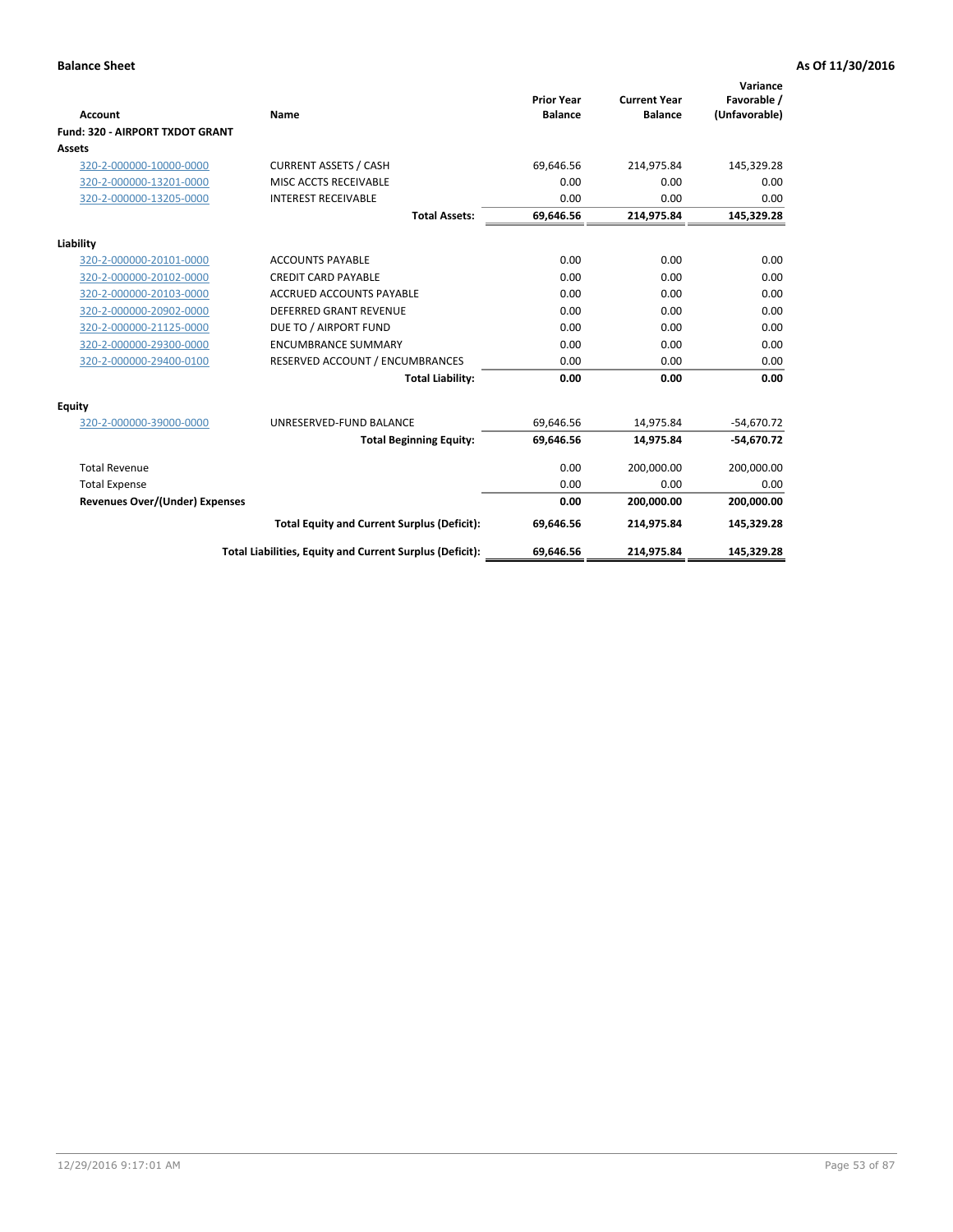|                                         |                                                          |                                     |                                       | Variance                     |
|-----------------------------------------|----------------------------------------------------------|-------------------------------------|---------------------------------------|------------------------------|
| <b>Account</b>                          | Name                                                     | <b>Prior Year</b><br><b>Balance</b> | <b>Current Year</b><br><b>Balance</b> | Favorable /<br>(Unfavorable) |
| <b>Fund: 360 - AIRPORT CAPITAL FUND</b> |                                                          |                                     |                                       |                              |
| Assets                                  |                                                          |                                     |                                       |                              |
| 360-2-000000-10000-0000                 | <b>CURRENT ASSETS / CASH</b>                             | 703,346.59                          | 862,205.30                            | 158,858.71                   |
| 360-2-000000-13201-0000                 | MISC ACCTS RECEIVABLE                                    | 0.00                                | 0.00                                  | 0.00                         |
| 360-2-000000-13205-0000                 | <b>INTEREST RECEIVABLE</b>                               | 0.00                                | 0.00                                  | 0.00                         |
| 360-2-000000-16301-0000                 | FIXED ASSETS / C W I P                                   | 146,068.31                          | 146,068.31                            | 0.00                         |
|                                         | <b>Total Assets:</b>                                     | 849,414.90                          | 1,008,273.61                          | 158,858.71                   |
| Liability                               |                                                          |                                     |                                       |                              |
| 360-2-000000-20101-0000                 | <b>ACCOUNTS PAYABLE</b>                                  | 0.00                                | 0.00                                  | 0.00                         |
| 360-2-000000-20102-0000                 | <b>CREDIT CARD PAYABLE</b>                               | 0.00                                | 0.00                                  | 0.00                         |
| 360-2-000000-20103-0000                 | <b>ACCRUED ACCOUNTS PAYABLE</b>                          | 0.00                                | 0.00                                  | 0.00                         |
| 360-2-000000-20125-0000                 | SALES TAX PAYABLE / IN THE CITY                          | 0.00                                | 0.00                                  | 0.00                         |
| 360-2-000000-20139-0000                 | <b>RETAINAGES PAYABLE</b>                                | 0.00                                | 0.00                                  | 0.00                         |
| 360-2-000000-21001-0000                 | <b>GENERAL FUND / GENERAL FUND</b>                       | 0.00                                | 0.00                                  | 0.00                         |
| 360-2-000000-27001-0000                 | <b>CONTRIBUTED CAPITAL</b>                               | 0.00                                | 0.00                                  | 0.00                         |
| 360-2-000000-29300-0000                 | <b>ENCUMBRANCE SUMMARY</b>                               | 0.00                                | 0.00                                  | 0.00                         |
| 360-2-000000-29400-0000                 | RESERVED ACCOUNT / ENCUMBRANCES                          | 0.00                                | 0.00                                  | 0.00                         |
|                                         | <b>Total Liability:</b>                                  | 0.00                                | 0.00                                  | 0.00                         |
| Equity                                  |                                                          |                                     |                                       |                              |
| 360-2-000000-39000-0000                 | UNRESERVED-FUND BALANCE                                  | 0.00                                | 0.00                                  | 0.00                         |
| 360-2-000000-39100-0000                 | UNRESERVED-RET. EARNINGS                                 | 847,601.72                          | 1,009,220.84                          | 161,619.12                   |
|                                         | <b>Total Beginning Equity:</b>                           | 847,601.72                          | 1,009,220.84                          | 161,619.12                   |
| <b>Total Revenue</b>                    |                                                          | 1,929.43                            | $-821.70$                             | $-2,751.13$                  |
| <b>Total Expense</b>                    |                                                          | 116.25                              | 125.53                                | $-9.28$                      |
| <b>Revenues Over/(Under) Expenses</b>   |                                                          | 1,813.18                            | $-947.23$                             | $-2,760.41$                  |
|                                         | <b>Total Equity and Current Surplus (Deficit):</b>       | 849,414.90                          | 1,008,273.61                          | 158,858.71                   |
|                                         | Total Liabilities, Equity and Current Surplus (Deficit): | 849,414.90                          | 1,008,273.61                          | 158,858.71                   |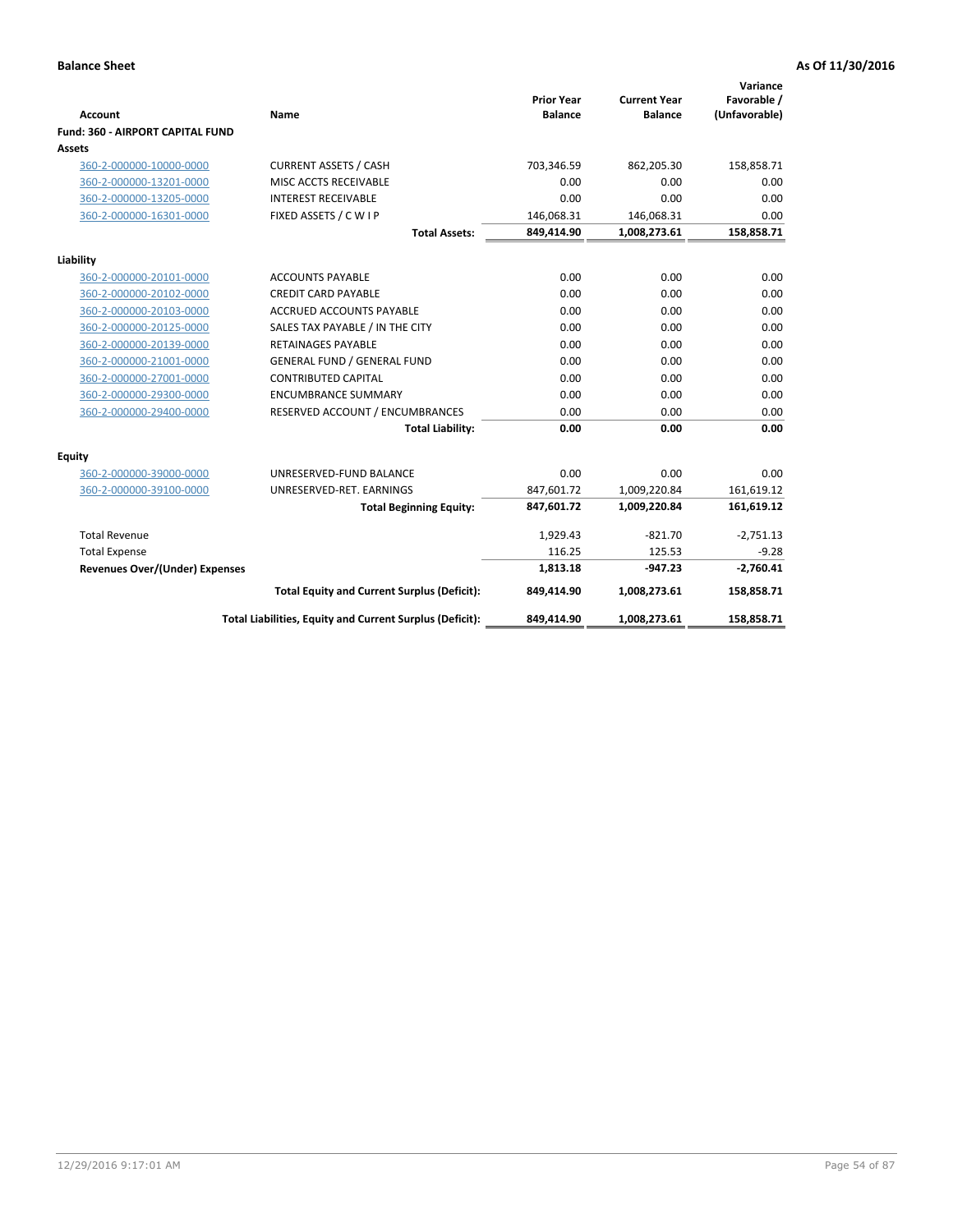| <b>Account</b>                        | Name                                                     | <b>Prior Year</b><br><b>Balance</b> | <b>Current Year</b><br><b>Balance</b> | Variance<br>Favorable /<br>(Unfavorable) |
|---------------------------------------|----------------------------------------------------------|-------------------------------------|---------------------------------------|------------------------------------------|
| Fund: 361 - L3-IDC FUND               |                                                          |                                     |                                       |                                          |
| Assets                                |                                                          |                                     |                                       |                                          |
| 361-2-000000-10000-0000               | <b>CURRENT ASSETS / CASH</b>                             | 0.00                                | 0.00                                  | 0.00                                     |
| 361-2-000000-13201-0000               | MISC ACCTS RECEIVABLE                                    | 0.00                                | 0.00                                  | 0.00                                     |
| 361-2-000000-13205-0000               | <b>INTEREST RECEIVABLE</b>                               | 0.00                                | 0.00                                  | 0.00                                     |
|                                       | <b>Total Assets:</b>                                     | 0.00                                | 0.00                                  | 0.00                                     |
| Liability                             |                                                          |                                     |                                       |                                          |
| 361-2-000000-20101-0000               | <b>ACCOUNTS PAYABLE</b>                                  | 0.00                                | 0.00                                  | 0.00                                     |
| 361-2-000000-20102-0000               | <b>CREDIT CARD PAYABLE</b>                               | 0.00                                | 0.00                                  | 0.00                                     |
| 361-2-000000-20103-0000               | MISCELLANEOUS LIABILITIES                                | 0.00                                | 0.00                                  | 0.00                                     |
| 361-2-000000-20108-0000               | <b>MATURED BONDS PAYABLE</b>                             | 0.00                                | 0.00                                  | 0.00                                     |
| 361-2-000000-20111-0000               | <b>MATURED INTEREST PAYABLE</b>                          | 0.00                                | 0.00                                  | 0.00                                     |
| 361-2-000000-20112-0000               | <b>ACCRUED INTEREST PAYABLE</b>                          | 0.00                                | 0.00                                  | 0.00                                     |
| 361-2-000000-20139-0000               | <b>RETAINAGES PAYABLE</b>                                | 0.00                                | 0.00                                  | 0.00                                     |
| 361-2-000000-21001-0000               | <b>GENERAL FUND / GENERAL FUND</b>                       | 0.00                                | 0.00                                  | 0.00                                     |
|                                       | <b>Total Liability:</b>                                  | 0.00                                | 0.00                                  | 0.00                                     |
| Equity                                |                                                          |                                     |                                       |                                          |
| 361-2-000000-39000-0000               | UNRESERVED-FUND BALANCE                                  | 0.00                                | 0.00                                  | 0.00                                     |
| 361-2-000000-39100-0000               | UNRESERVED-RET. EARNINGS                                 | $-2,881,924.85$                     | $-2,881,924.85$                       | 0.00                                     |
| 361-2-000000-39150-0000               | RESERVED-RET. EARNINGS                                   | 2,881,924.85                        | 2,881,924.85                          | 0.00                                     |
|                                       | <b>Total Beginning Equity:</b>                           | 0.00                                | 0.00                                  | 0.00                                     |
| <b>Total Revenue</b>                  |                                                          | 0.00                                | 0.00                                  | 0.00                                     |
| <b>Total Expense</b>                  |                                                          | 0.00                                | 0.00                                  | 0.00                                     |
| <b>Revenues Over/(Under) Expenses</b> |                                                          | 0.00                                | 0.00                                  | 0.00                                     |
|                                       | <b>Total Equity and Current Surplus (Deficit):</b>       | 0.00                                | 0.00                                  | 0.00                                     |
|                                       | Total Liabilities, Equity and Current Surplus (Deficit): | 0.00                                | 0.00                                  | 0.00                                     |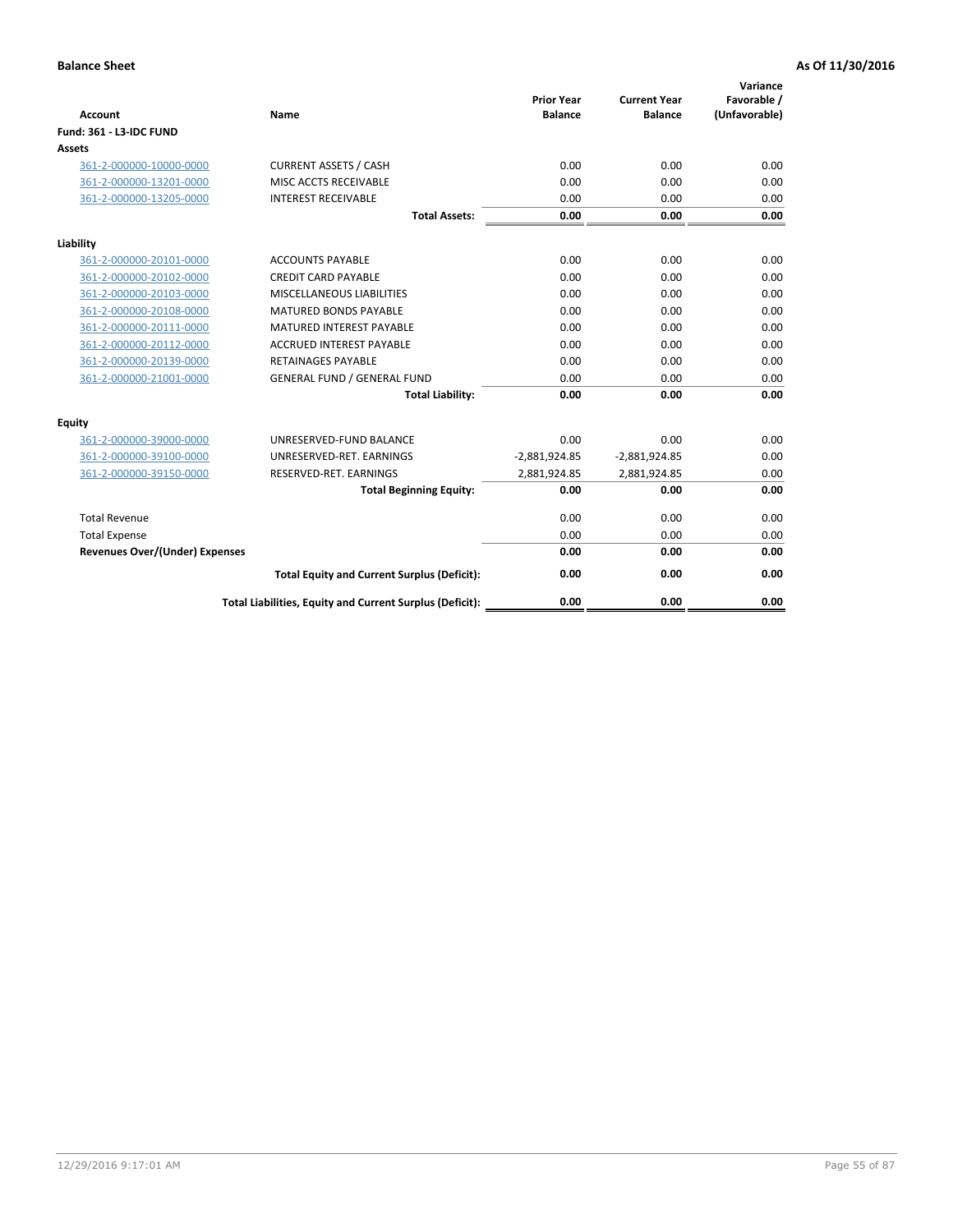|                                       |                                                          |                                     |                                       | Variance                     |
|---------------------------------------|----------------------------------------------------------|-------------------------------------|---------------------------------------|------------------------------|
| <b>Account</b>                        | Name                                                     | <b>Prior Year</b><br><b>Balance</b> | <b>Current Year</b><br><b>Balance</b> | Favorable /<br>(Unfavorable) |
| Fund: 362 - AIRPORT FBO FUEL          |                                                          |                                     |                                       |                              |
| Assets                                |                                                          |                                     |                                       |                              |
| 362-2-000000-10000-0000               | <b>CURRENT ASSETS / CASH</b>                             | 0.00                                | 65.952.36                             | 65,952.36                    |
| 362-2-000000-13201-0000               | MISC ACCTS RECEIVABLE                                    | 0.00                                | 0.00                                  | 0.00                         |
| 362-2-000000-13205-0000               | <b>INTEREST RECEIVABLE</b>                               | 0.00                                | 0.00                                  | 0.00                         |
|                                       | <b>Total Assets:</b>                                     | 0.00                                | 65,952.36                             | 65,952.36                    |
| Liability                             |                                                          |                                     |                                       |                              |
| 362-2-000000-20101-0000               | <b>ACCOUNTS PAYABLE</b>                                  | 0.00                                | 0.00                                  | 0.00                         |
| 362-2-000000-20102-0000               | <b>CREDIT CARD PAYABLE</b>                               | 0.00                                | 0.00                                  | 0.00                         |
| 362-2-000000-20103-0000               | <b>ACCRUED ACCOUNTS PAYABLE</b>                          | 0.00                                | 0.00                                  | 0.00                         |
| 362-2-000000-20125-0000               | SALES TAX PAYABLE / IN THE CITY                          | 0.00                                | 33.96                                 | $-33.96$                     |
| 362-2-000000-29300-0000               | <b>ENCUMBRANCE SUMMARY</b>                               | 0.00                                | 0.00                                  | 0.00                         |
| 362-2-000000-29400-0000               | RESERVED ACCOUNT / ENCUMBRANCES                          | 0.00                                | 0.00                                  | 0.00                         |
|                                       | <b>Total Liability:</b>                                  | 0.00                                | 33.96                                 | $-33.96$                     |
| <b>Equity</b>                         |                                                          |                                     |                                       |                              |
| 362-2-000000-39000-0000               | UNRESERVED-FUND BALANCE                                  | 0.00                                | 0.00                                  | 0.00                         |
| 362-2-000000-39100-0000               | UNRESERVED-RET. EARNINGS                                 | 0.00                                | $-2.87$                               | $-2.87$                      |
|                                       | <b>Total Beginning Equity:</b>                           | 0.00                                | $-2.87$                               | $-2.87$                      |
| <b>Total Revenue</b>                  |                                                          | 0.00                                | 68,041.54                             | 68,041.54                    |
| <b>Total Expense</b>                  |                                                          | 0.00                                | 2,120.27                              | $-2,120.27$                  |
| <b>Revenues Over/(Under) Expenses</b> |                                                          | 0.00                                | 65,921.27                             | 65,921.27                    |
|                                       | <b>Total Equity and Current Surplus (Deficit):</b>       | 0.00                                | 65,918.40                             | 65,918.40                    |
|                                       | Total Liabilities, Equity and Current Surplus (Deficit): | 0.00                                | 65,952.36                             | 65,952.36                    |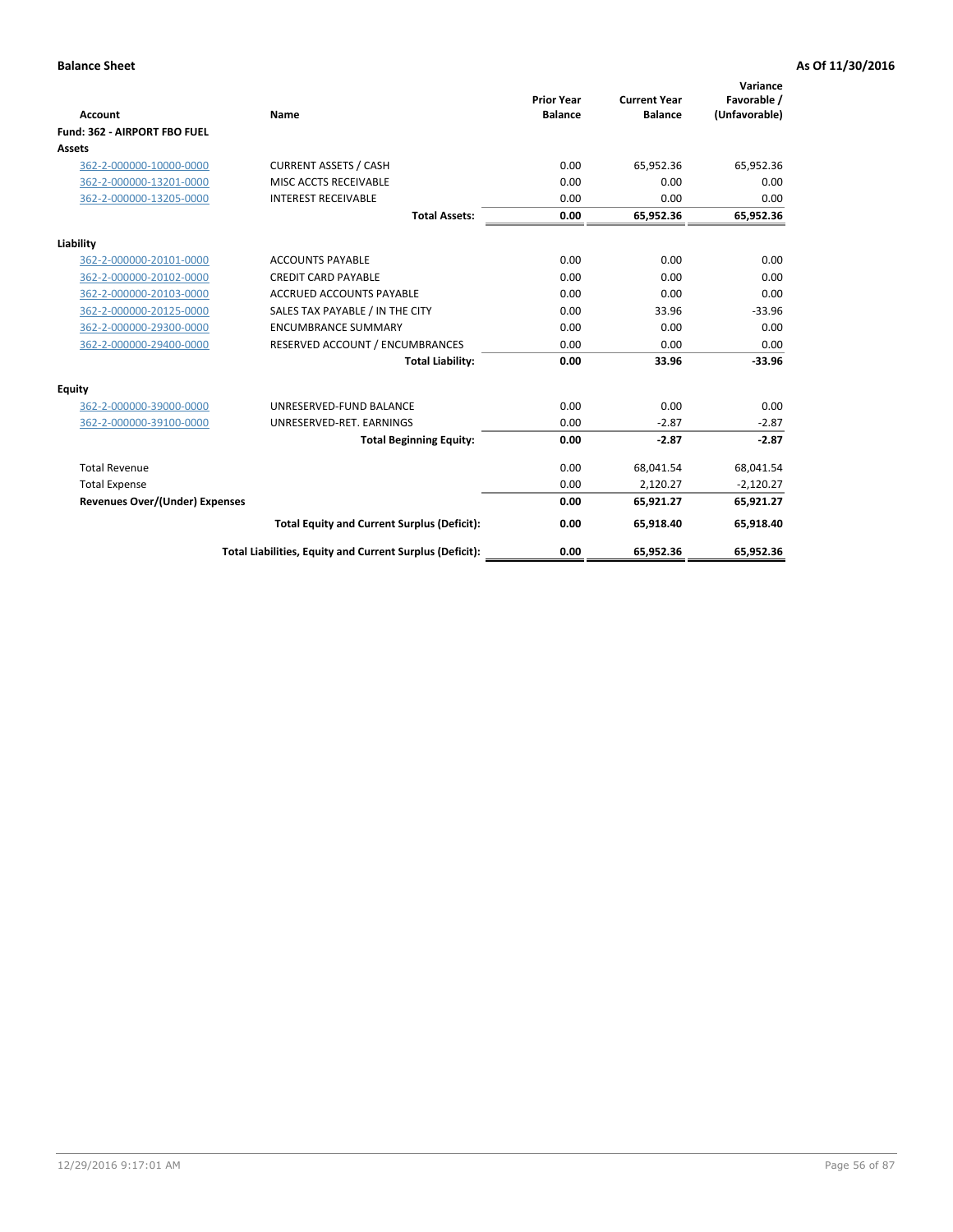|                         |                                         | <b>Prior Year</b> | <b>Current Year</b> | Variance<br>Favorable / |
|-------------------------|-----------------------------------------|-------------------|---------------------|-------------------------|
| <b>Account</b>          | Name                                    | <b>Balance</b>    | <b>Balance</b>      | (Unfavorable)           |
| Fund: 400 - GOLF FUND   |                                         |                   |                     |                         |
| Assets                  |                                         |                   |                     |                         |
| 400-2-000000-10000-0000 | <b>CURRENT ASSETS / CASH</b>            | $-325,237.28$     | $-322,011.40$       | 3,225.88                |
| 400-2-000000-10304-0000 | CASH / PETTY CASH/CHANGE DRAWERS        | 200.00            | 200.00              | 0.00                    |
| 400-2-000000-13007-0000 | <b>RETURNED CHECKS</b>                  | 0.00              | 0.00                | 0.00                    |
| 400-2-000000-13201-0000 | MISC ACCTS RECEIVABLE                   | 2,070.77          | 3,541.36            | 1,470.59                |
| 400-2-000000-13202-0000 | <b>EMPLOYEE ADVANCES</b>                | 0.00              | 0.00                | 0.00                    |
| 400-2-000000-13203-0000 | NON-CURRENT ASSETS / PREPAYMENTS        | 0.00              | 0.00                | 0.00                    |
| 400-2-000000-13205-0000 | <b>INTEREST RECEIVABLE</b>              | 0.00              | 0.00                | 0.00                    |
| 400-2-000000-13206-0000 | <b>CHARGES RECEIVABLE</b>               | 1,698.44          | 7,318.65            | 5,620.21                |
| 400-2-000000-15301-0000 | INVENTORIES / GOLF COURSE               | 9,401.33          | 8,380.12            | $-1,021.21$             |
| 400-2-000000-16001-0000 | FIXED ASSETS / LAND                     | 93,000.00         | 93,000.00           | 0.00                    |
| 400-2-000000-16002-0000 | FIXED ASSETS / IMPROVMENTS-NON BUILDI   | 521,160.58        | 521,160.58          | 0.00                    |
| 400-2-000000-16003-0000 | ACCUM DEPR / IMPROVEMENTS-NON BUILI     | -244,919.68       | $-244,919.68$       | 0.00                    |
| 400-2-000000-16004-0000 | FIXED ASSETS / BUILDINGS                | 109,640.00        | 109,640.00          | 0.00                    |
| 400-2-000000-16005-0000 | <b>ACCUM DEPR / BUILDINGS</b>           | $-104,606.74$     | $-104,606.74$       | 0.00                    |
| 400-2-000000-16201-0000 | FIXED ASSETS / MACHINERY AND EQUIPMEN   | 67,625.00         | 51,957.00           | $-15,668.00$            |
| 400-2-000000-16202-0000 | ACCUM DEPR / MACHINERY AND EQUIPMEI     | $-67,625.00$      | $-51,957.00$        | 15,668.00               |
| 400-2-000000-16301-0000 | FIXED ASSETS / C W I P                  | 0.00              | 0.00                | 0.00                    |
| 400-2-000000-17501-0000 | <b>EMPLOYEE CONTRIBUTIONS</b>           | 6,650.00          | 6,650.00            | 0.00                    |
| 400-2-000000-17504-0000 | <b>INVESTMENT RETURN</b>                | 4,827.00          | 4,827.00            | 0.00                    |
| 400-2-000000-17508-0000 | <b>EXPERIENCE DIFFERENCE</b>            | 58.00             | 58.00               | 0.00                    |
|                         | <b>Total Assets:</b>                    | 73,942.42         | 83,237.89           | 9,295.47                |
|                         |                                         |                   |                     |                         |
| Liability               |                                         |                   |                     |                         |
| 400-2-000000-20101-0000 | <b>ACCOUNTS PAYABLE</b>                 | 0.00              | 0.00                | 0.00                    |
| 400-2-000000-20102-0000 | <b>CREDIT CARD PAYABLE</b>              | 0.00              | 0.00                | 0.00                    |
| 400-2-000000-20103-0000 | ACCRUED ACCOUNTS PAYABLE                | 0.00              | 0.00                | 0.00                    |
| 400-2-000000-20112-0000 | <b>ACCRUED INTEREST PAYABLE</b>         | 0.00              | 0.00                | 0.00                    |
| 400-2-000000-20124-0000 | <b>GOLF COURSE RESALE</b>               | 0.00              | 0.00                | 0.00                    |
| 400-2-000000-20125-0000 | SALES TAX PAYABLE / IN THE CITY         | 292.94            | 439.03              | $-146.09$               |
| 400-2-000000-20139-0000 | RETAINAGES PAYABLE                      | 0.00              | 0.00                | 0.00                    |
| 400-2-000000-20141-0000 | <b>TELEPHONE CLEARING</b>               | 0.00              | 0.00                | 0.00                    |
| 400-2-000000-21001-0000 | <b>GENERAL FUND / GENERAL FUND</b>      | 0.00              | 0.00                | 0.00                    |
| 400-2-000000-21101-0000 | ENTERPRISE / WTR/WWTR UTILITY FUND      | 0.00              | 0.00                | 0.00                    |
| 400-2-000000-22001-0000 | SALARIES PAYABLE                        | 4,343.20          | 4,793.59            | $-450.39$               |
| 400-2-000000-22002-0000 | VACATION/SICK PAYABLE                   | 12,984.33         | 12,984.33           | 0.00                    |
| 400-2-000000-23001-0000 | CAPITAL LEASE PAYABLE                   | 0.00              | 0.00                | 0.00                    |
| 400-2-000000-24001-0000 | O/S CHECKS PAYABLE                      | 0.00              | 0.00                | 0.00                    |
| 400-2-000000-26001-0000 | COMPENSATED ABSENCES PAY                | 30,700.32         | 30,700.32           | 0.00                    |
| 400-2-000000-27001-0000 | CONTRIBUTED CAPITAL                     | 0.00              | 0.00                | 0.00                    |
| 400-2-000000-27002-0000 | <b>CONTRIBUTED CAPITAL / DEVELOPERS</b> | 0.00              | 0.00                | 0.00                    |
| 400-2-000000-29300-0000 | <b>ENCUMBRANCE SUMMARY</b>              | 0.00              | 0.00                | 0.00                    |
| 400-2-000000-29400-0100 | RESERVED ACCOUNT / ENCUMBRANCES         | 0.00              | 0.00                | 0.00                    |
| 400-2-000000-29999-0000 | NET PENSION LIABILITY                   | 8,714.00          | 8,714.00            | 0.00                    |
|                         | <b>Total Liability:</b>                 | 57,034.79         | 57,631.27           | -596.48                 |
|                         |                                         |                   |                     |                         |
| <b>Equity</b>           |                                         |                   |                     |                         |
| 400-2-000000-39000-0000 | UNRESERVED-FUND BALANCE                 | 0.00              | 0.00                | 0.00                    |
| 400-2-000000-39100-0000 | UNRESERVED-RET. EARNINGS                | 26,241.25         | 18,572.04           | $-7,669.21$             |
| 400-2-000000-39500-0000 | NET POSITION - PENSION                  | $-44.00$          | $-44.00$            | 0.00                    |
|                         | <b>Total Beginning Equity:</b>          | 26,197.25         | 18,528.04           | $-7,669.21$             |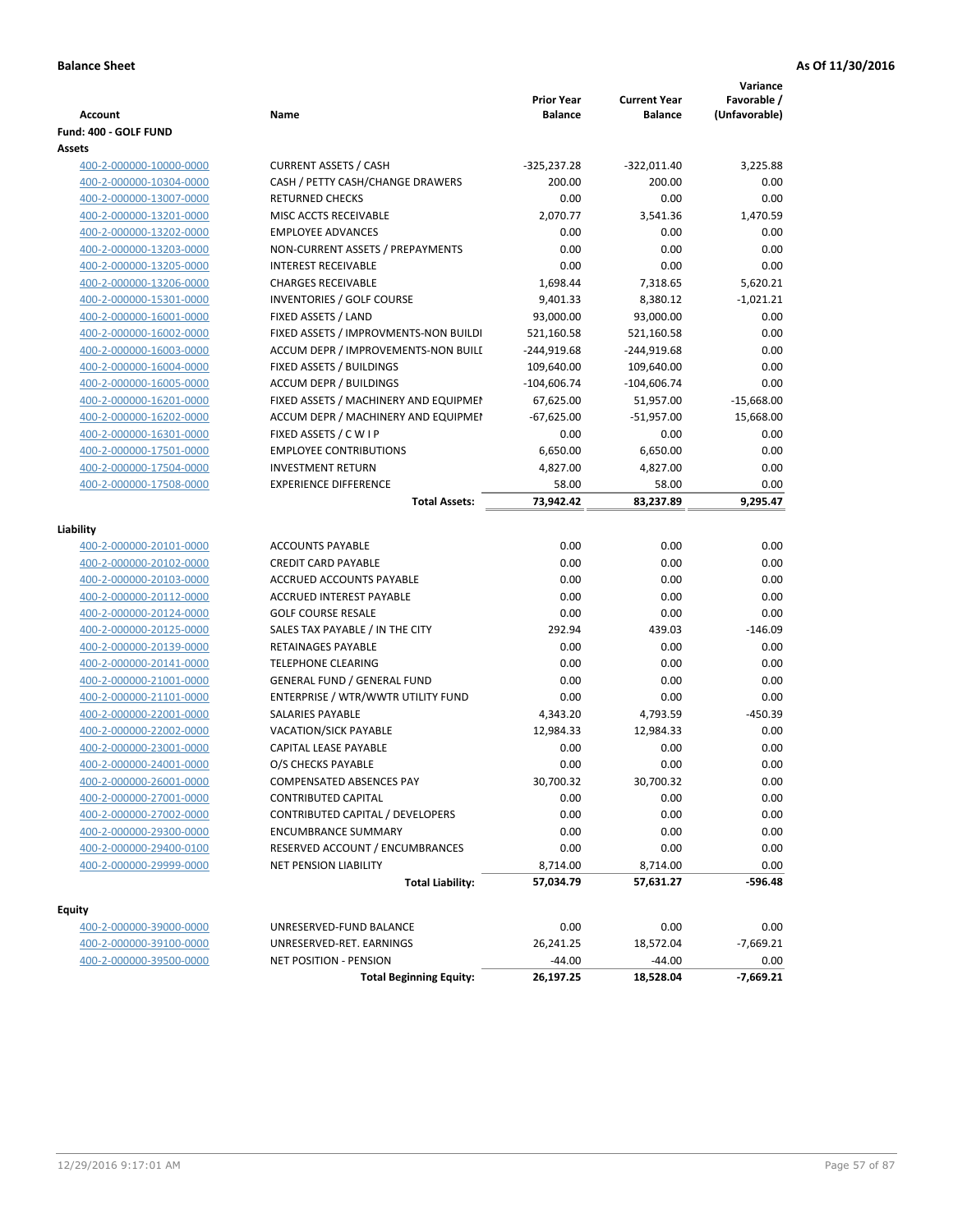| Account                               | Name                                                     | <b>Prior Year</b><br><b>Balance</b> | <b>Current Year</b><br><b>Balance</b> | Variance<br>Favorable /<br>(Unfavorable) |
|---------------------------------------|----------------------------------------------------------|-------------------------------------|---------------------------------------|------------------------------------------|
| <b>Total Revenue</b>                  |                                                          | 25,581.53                           | 43.141.07                             | 17,559.54                                |
| <b>Total Expense</b>                  |                                                          | 34,871.15                           | 36,062.48                             | $-1,191.33$                              |
| <b>Revenues Over/(Under) Expenses</b> |                                                          | $-9,289.62$                         | 7.078.59                              | 16,368.21                                |
|                                       | <b>Total Equity and Current Surplus (Deficit):</b>       | 16.907.63                           | 25.606.63                             | 8,699.00                                 |
|                                       | Total Liabilities, Equity and Current Surplus (Deficit): | 73,942.42                           | 83.237.90                             | 9,295.48                                 |

**\*\*\*Warning: Account Authorization is turned on. Please run the Unauthorized Account Listing Report to see if you are out of balance due to missing accounts \*\*\***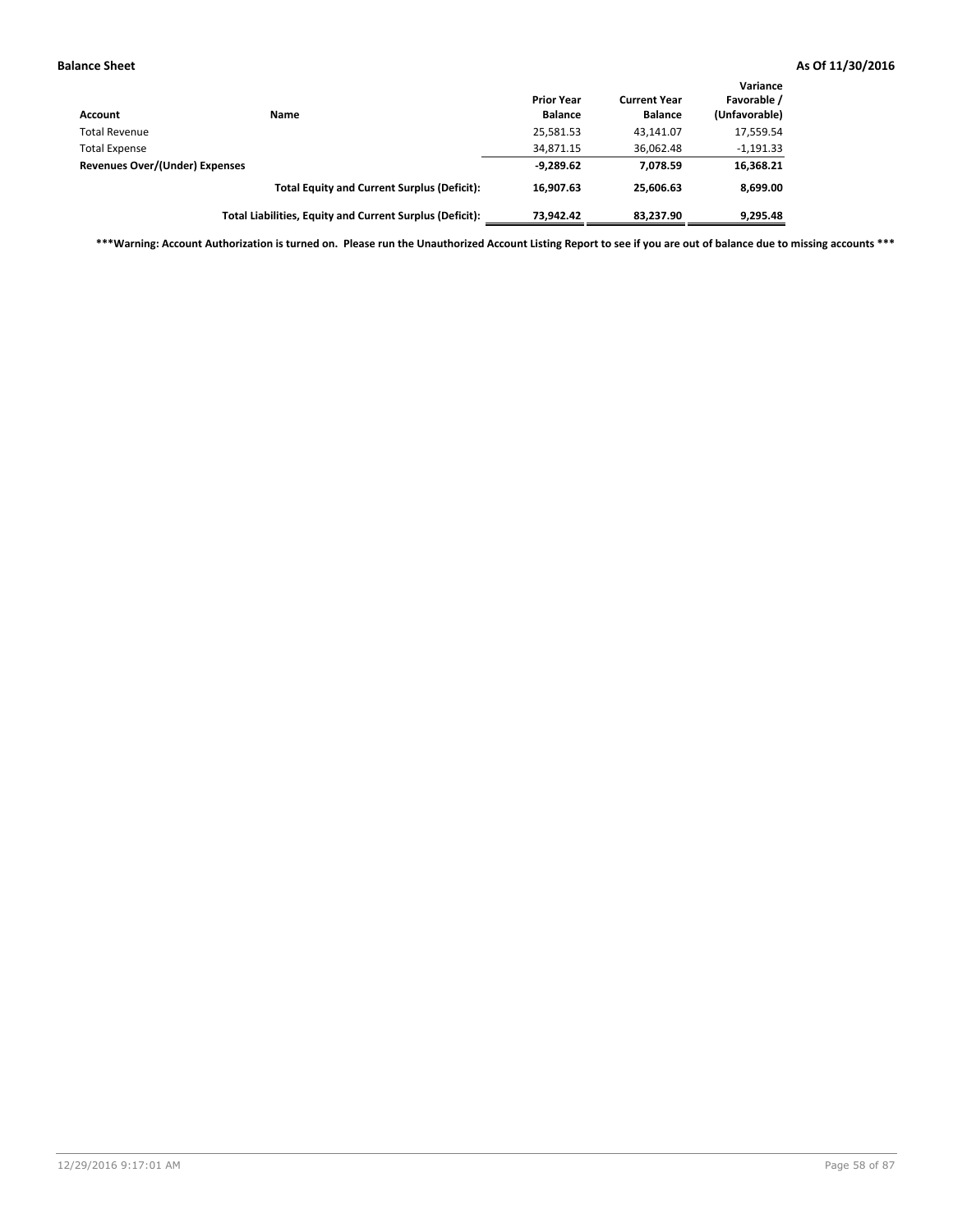|                                       |                                                          | <b>Prior Year</b> | <b>Current Year</b> | Variance<br>Favorable / |
|---------------------------------------|----------------------------------------------------------|-------------------|---------------------|-------------------------|
| <b>Account</b>                        | Name                                                     | <b>Balance</b>    | <b>Balance</b>      | (Unfavorable)           |
| Fund: 500 - SANITATION FUND           |                                                          |                   |                     |                         |
| Assets                                |                                                          |                   |                     |                         |
| 500-2-000000-10000-0000               | <b>CURRENT ASSETS / CASH</b>                             | 1,273,682.64      | 1,537,835.21        | 264,152.57              |
| 500-2-000000-13000-0000               | <b>CUSTOMER ACCTS RECEIVABLE</b>                         | 166,281.83        | 123,439.66          | $-42,842.17$            |
| 500-2-000000-13001-0000               | NON CURRENT CUSTOMER ACCTS RECEIVAE                      | 37,431.11         | 51,595.20           | 14,164.09               |
| 500-2-000000-13002-0000               | ALLOW FOR UNCOLLECT REC                                  | $-36,479.94$      | $-51,300.94$        | $-14,821.00$            |
| 500-2-000000-13003-0000               | UNBILLED YEAR-END ACCRUAL                                | 379,459.63        | 379,459.63          | 0.00                    |
| 500-2-000000-13201-0000               | MISC ACCTS RECEIVABLE                                    | 185.00            | 185.00              | 0.00                    |
| 500-2-000000-17501-0000               | <b>EMPLOYEE CONTRIBUTIONS</b>                            | 6,650.00          | 6,650.00            | 0.00                    |
| 500-2-000000-17504-0000               | <b>INVESTMENT RETURN</b>                                 | 4,827.00          | 4,827.00            | 0.00                    |
| 500-2-000000-17508-0000               | <b>EXPERIENCE DIFFERENCE</b>                             | 58.00             | 58.00               | 0.00                    |
|                                       | <b>Total Assets:</b>                                     | 1,832,095.27      | 2,052,748.76        | 220,653.49              |
| Liability                             |                                                          |                   |                     |                         |
| 500-2-000000-20101-0000               | <b>ACCOUNTS PAYABLE</b>                                  | 0.00              | 0.00                | 0.00                    |
| 500-2-000000-20102-0000               | <b>CREDIT CARD PAYABLE</b>                               | 0.00              | 0.00                | 0.00                    |
| 500-2-000000-20103-0000               | ACCRUED ACCOUNTS PAYABLE                                 | 0.00              | 0.00                | 0.00                    |
| 500-2-000000-20125-0000               | SALES TAX PAYABLE / IN THE CITY                          | 21,862.37         | 21,925.62           | $-63.25$                |
| 500-2-000000-20126-0000               | SALES TAX PAYABLE / OUT OF CITY                          | 0.00              | 0.00                | 0.00                    |
| 500-2-000000-20133-0000               | <b>GARBAGE CLEARING</b>                                  | 0.00              | 0.00                | 0.00                    |
| 500-2-000000-20135-0000               | GARBAGE CLEARING / BAD DEBT EXPENS                       | 7,823.61          | 7,874.59            | $-50.98$                |
| 500-2-000000-20160-0000               | <b>UNAPPLIED CREDIT</b>                                  | 0.00              | 0.00                | 0.00                    |
| 500-2-000000-20201-0000               | <b>DEFERRED REVENUE</b>                                  | 0.00              | 0.00                | 0.00                    |
| 500-2-000000-21001-0000               | <b>GENERAL FUND / GENERAL FUND</b>                       | 0.00              | 0.00                | 0.00                    |
| 500-2-000000-22001-0000               | SALARIES PAYABLE                                         | 3,481.43          | 2,316.20            | 1,165.23                |
| 500-2-000000-22002-0000               | <b>VACATION/SICK PAYABLE</b>                             | 4,512.22          | 4,512.22            | 0.00                    |
| 500-2-000000-24002-0000               | <b>CUSTOMER DEPOSITS</b>                                 | 150,961.03        | 179,753.06          | $-28,792.03$            |
| 500-2-000000-24007-0000               | <b>BILLED DEPOSITS SUSPENSE</b>                          | 0.00              | 0.00                | 0.00                    |
| 500-2-000000-26001-0000               | <b>COMPENSATED ABSENCES PAY</b>                          | $-176.76$         | $-176.76$           | 0.00                    |
| 500-2-000000-29300-0000               | <b>ENCUMBRANCE SUMMARY</b>                               | 0.00              | 0.00                | 0.00                    |
| 500-2-000000-29400-0100               | RESERVED ACCOUNT / ENCUMBRANCES                          | 0.00              | 0.00                | 0.00                    |
| 500-2-000000-29999-0000               | <b>NET PENSION LIABILITY</b>                             | 8,714.00          | 8,714.00            | 0.00                    |
|                                       | <b>Total Liability:</b>                                  | 197,177.90        | 224,918.93          | $-27,741.03$            |
|                                       |                                                          |                   |                     |                         |
| Equity                                |                                                          |                   |                     |                         |
| 500-2-000000-39000-0000               | UNRESERVED-FUND BALANCE                                  | 0.00              | 0.00                | 0.00                    |
| 500-2-000000-39100-0000               | UNRESERVED-RET. EARNINGS                                 | 1,311,908.45      | 1,516,860.15        | 204,951.70              |
| 500-2-000000-39500-0000               | <b>NET POSITION - PENSION</b>                            | $-44.00$          | $-44.00$            | 0.00                    |
|                                       | <b>Total Beginning Equity:</b>                           | 1,311,864.45      | 1,516,816.15        | 204,951.70              |
| <b>Total Revenue</b>                  |                                                          | 675,493.29        | 683,264.21          | 7,770.92                |
| <b>Total Expense</b>                  |                                                          | 352,440.37        | 372,250.53          | $-19,810.16$            |
| <b>Revenues Over/(Under) Expenses</b> |                                                          | 323,052.92        | 311,013.68          | $-12,039.24$            |
|                                       | <b>Total Equity and Current Surplus (Deficit):</b>       | 1,634,917.37      | 1,827,829.83        | 192,912.46              |
|                                       | Total Liabilities, Equity and Current Surplus (Deficit): | 1,832,095.27      | 2,052,748.76        | 220,653.49              |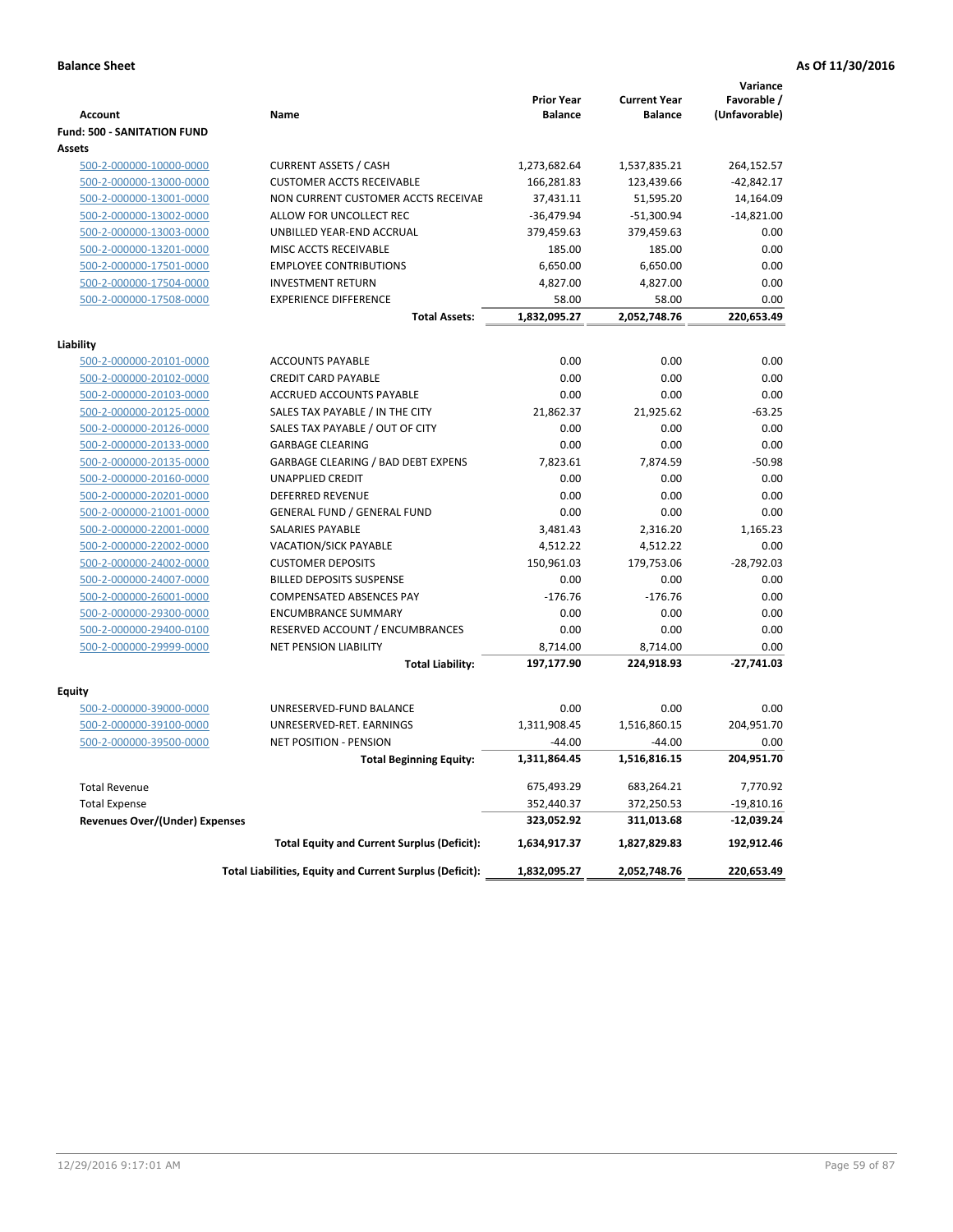| Account                                             | Name                                                     | <b>Prior Year</b><br><b>Balance</b> | <b>Current Year</b><br><b>Balance</b> | Variance<br>Favorable /<br>(Unfavorable) |
|-----------------------------------------------------|----------------------------------------------------------|-------------------------------------|---------------------------------------|------------------------------------------|
| Fund: 561 - REGINAL HOUSEHOLD HAZARDOUS WASTE GRANT |                                                          |                                     |                                       |                                          |
| <b>Assets</b>                                       |                                                          |                                     |                                       |                                          |
| 561-2-000000-10000-0000                             | <b>CURRENT ASSETS / CASH</b>                             | 0.00                                | 0.00                                  | 0.00                                     |
| 561-2-000000-13201-0000                             | MISC ACCTS RECEIVABLE                                    | 0.00                                | 0.00                                  | 0.00                                     |
| 561-2-000000-13205-0000                             | <b>INTEREST RECEIVABLE</b>                               | 0.00                                | 0.00                                  | 0.00                                     |
|                                                     | <b>Total Assets:</b>                                     | 0.00                                | 0.00                                  | 0.00                                     |
| Liability                                           |                                                          |                                     |                                       |                                          |
| 561-2-000000-20101-0000                             | <b>ACCOUNTS PAYABLE</b>                                  | 0.00                                | 0.00                                  | 0.00                                     |
| 561-2-000000-20102-0000                             | <b>CREDIT CARD PAYABLE</b>                               | 0.00                                | 0.00                                  | 0.00                                     |
| 561-2-000000-20103-0000                             | <b>ACCRUED ACCOUNTS PAYABLE</b>                          | 0.00                                | 0.00                                  | 0.00                                     |
| 561-2-000000-21140-0000                             | DUE TO / SANITATION FUND                                 | 0.00                                | 0.00                                  | 0.00                                     |
| 561-2-000000-29300-0000                             | <b>ENCUMBRANCE SUMMARY</b>                               | 0.00                                | 0.00                                  | 0.00                                     |
| 561-2-000000-29400-0100                             | RESERVED ACCOUNT / ENCUMBRANCES                          | 0.00                                | 0.00                                  | 0.00                                     |
|                                                     | <b>Total Liability:</b>                                  | 0.00                                | 0.00                                  | 0.00                                     |
| <b>Equity</b>                                       |                                                          |                                     |                                       |                                          |
| 561-2-000000-39100-0000                             | UNRESERVED-RET. EARNINGS                                 | 0.00                                | 0.00                                  | 0.00                                     |
|                                                     | <b>Total Beginning Equity:</b>                           | 0.00                                | 0.00                                  | 0.00                                     |
| <b>Total Revenue</b>                                |                                                          | 0.00                                | 0.00                                  | 0.00                                     |
| <b>Total Expense</b>                                |                                                          | 0.00                                | 0.00                                  | 0.00                                     |
| <b>Revenues Over/(Under) Expenses</b>               |                                                          | 0.00                                | 0.00                                  | 0.00                                     |
|                                                     | <b>Total Equity and Current Surplus (Deficit):</b>       | 0.00                                | 0.00                                  | 0.00                                     |
|                                                     | Total Liabilities, Equity and Current Surplus (Deficit): | 0.00                                | 0.00                                  | 0.00                                     |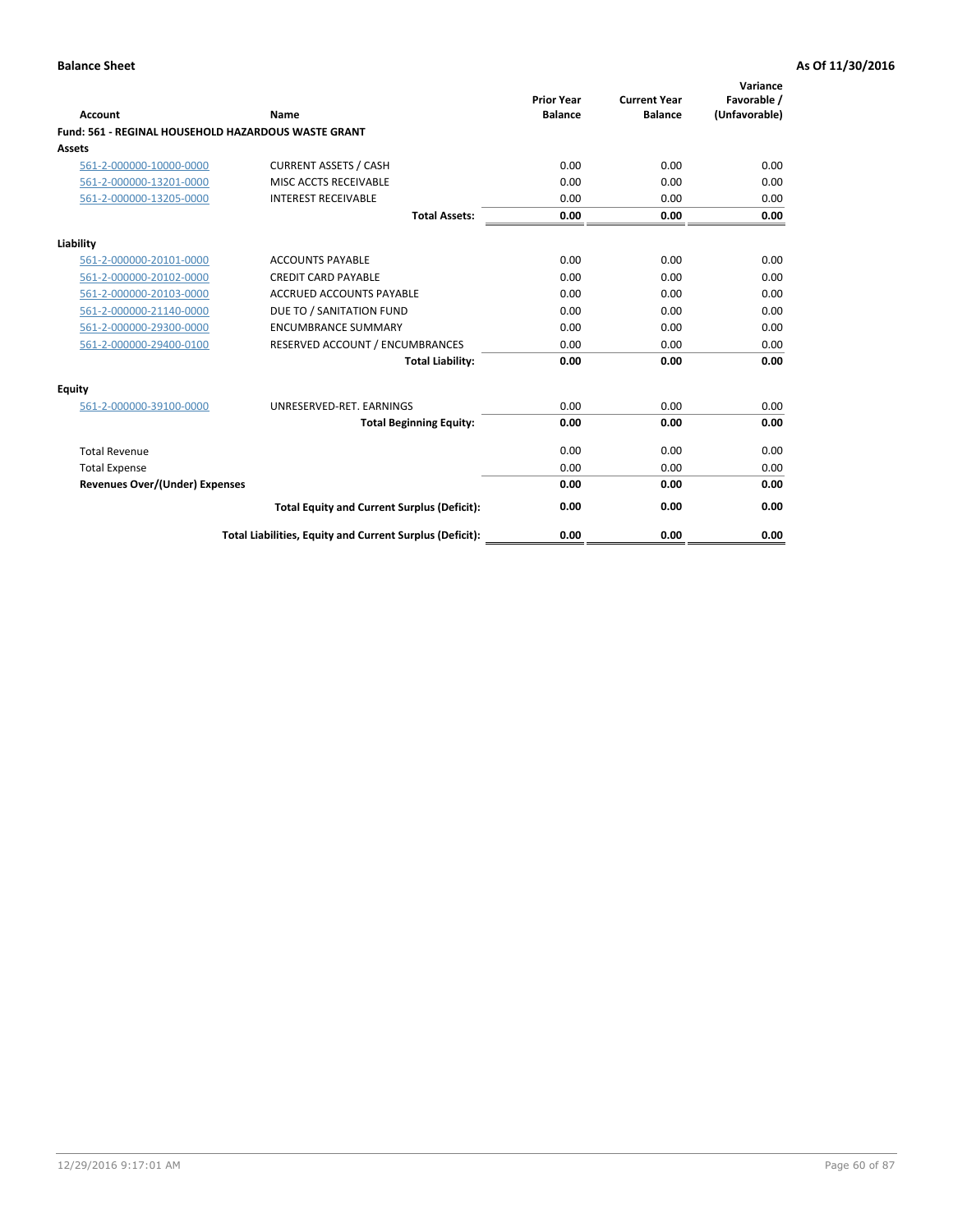| <b>Account</b>                        | Name                                                     | <b>Prior Year</b><br><b>Balance</b> | <b>Current Year</b><br><b>Balance</b> | Variance<br>Favorable /<br>(Unfavorable) |
|---------------------------------------|----------------------------------------------------------|-------------------------------------|---------------------------------------|------------------------------------------|
| Fund: 601 - CENTRAL SERVICE FUND      |                                                          |                                     |                                       |                                          |
| <b>Assets</b>                         |                                                          |                                     |                                       |                                          |
| 601-2-000000-10000-0000               | <b>CURRENT ASSETS / CASH</b>                             | 243,555.31                          | 74,949.72                             | $-168,605.59$                            |
| 601-2-000000-13201-0000               | MISC ACCTS RECEIVABLE                                    | 0.00                                | 0.00                                  | 0.00                                     |
| 601-2-000000-13203-0000               | NON-CURRENT ASSETS / PREPAYMENTS                         | 0.00                                | 0.00                                  | 0.00                                     |
| 601-2-000000-13204-0000               | PREPAYMENTS / INSURANCE PREPAYMENT                       | 0.00                                | 0.00                                  | 0.00                                     |
| 601-2-000000-13205-0000               | <b>INTEREST RECEIVABLE</b>                               | 0.00                                | 0.00                                  | 0.00                                     |
| 601-2-000000-15001-0000               | <b>INVENTORIES / POSTAGE</b>                             | 0.00                                | 0.00                                  | 0.00                                     |
| 601-2-000000-15101-0000               | <b>FACILITIES MAINT STOCK</b>                            | 9,749.20                            | 17,660.12                             | 7,910.92                                 |
| 601-2-000000-15201-0000               | <b>INVENTORIES / GARAGE</b>                              | 76,959.07                           | 147,255.83                            | 70,296.76                                |
| 601-2-000000-16001-0000               | FIXED ASSETS / LAND                                      | 0.00                                | 0.00                                  | 0.00                                     |
| 601-2-000000-16002-0000               | FIXED ASSETS / IMPROVMENTS-NON BUILDI                    | 0.00                                | 0.00                                  | 0.00                                     |
| 601-2-000000-16003-0000               | ACCUM DEPR / IMPROVEMENTS-NON BUILI                      | 0.00                                | 0.00                                  | 0.00                                     |
| 601-2-000000-16004-0000               | FIXED ASSETS / BUILDINGS                                 | 100,832.00                          | 100,832.00                            | 0.00                                     |
| 601-2-000000-16005-0000               | <b>ACCUM DEPR / BUILDINGS</b>                            | $-100,832.00$                       | $-100,832.00$                         | 0.00                                     |
| 601-2-000000-16201-0000               | FIXED ASSETS / MACHINERY AND EQUIPMEN                    | 166,476.00                          | 166,476.00                            | 0.00                                     |
| 601-2-000000-16202-0000               | ACCUM DEPR / MACHINERY AND EQUIPMEI                      | $-163,814.71$                       | $-163,814.71$                         | 0.00                                     |
| 601-2-000000-17501-0000               | <b>EMPLOYEE CONTRIBUTIONS</b>                            | 26,599.00                           | 26,599.00                             | 0.00                                     |
| 601-2-000000-17504-0000               | <b>INVESTMENT RETURN</b>                                 | 19,307.00                           | 19,307.00                             | 0.00                                     |
| 601-2-000000-17508-0000               | <b>EXPERIENCE DIFFERENCE</b>                             | 232.00                              | 232.00                                | 0.00                                     |
|                                       | <b>Total Assets:</b>                                     | 379,062.87                          | 288,664.96                            | $-90,397.91$                             |
| Liability                             |                                                          |                                     |                                       |                                          |
| 601-2-000000-20101-0000               | <b>ACCOUNTS PAYABLE</b>                                  | 0.00                                | 0.00                                  | 0.00                                     |
| 601-2-000000-20102-0000               | <b>CREDIT CARD PAYABLE</b>                               | 0.00                                | 0.00                                  | 0.00                                     |
| 601-2-000000-20103-0000               | ACCRUED ACCOUNTS PAYABLE                                 | 0.00                                | 0.00                                  | 0.00                                     |
| 601-2-000000-20115-0000               | <b>DRINK SUPPLY</b>                                      | 0.00                                | 0.00                                  | 0.00                                     |
| 601-2-000000-20141-0000               | <b>TELEPHONE CLEARING</b>                                | 0.00                                | 0.00                                  | 0.00                                     |
| 601-2-000000-20148-0000               | <b>FLEET FUEL CLEARING</b>                               | 0.00                                | 0.00                                  | 0.00                                     |
| 601-2-000000-20149-0000               | FLEET MAINTENANCE CLEARING                               | 0.00                                | $-16.48$                              | 16.48                                    |
| 601-2-000000-20201-0000               | <b>DEFERRED REVENUE</b>                                  | 0.00                                | 0.00                                  | 0.00                                     |
| 601-2-000000-21001-0000               | <b>GENERAL FUND / GENERAL FUND</b>                       | 0.00                                | 0.00                                  | 0.00                                     |
| 601-2-000000-21101-0000               | ENTERPRISE / WTR/WWTR UTILITY FUND                       | 0.00                                | 0.00                                  | 0.00                                     |
| 601-2-000000-22001-0000               | SALARIES PAYABLE                                         | 12,654.55                           | 16,959.79                             | $-4,305.24$                              |
| 601-2-000000-22002-0000               | <b>VACATION/SICK PAYABLE</b>                             | 38,440.79                           | 38,440.79                             | 0.00                                     |
| 601-2-000000-24011-0000               | <b>CIVIC CENTER DEPOSITS</b>                             | 0.00                                | 0.00                                  | 0.00                                     |
| 601-2-000000-24012-0000               | <b>AUDITORIUM DEPOSITS</b>                               | 0.00                                | 0.00                                  | 0.00                                     |
| 601-2-000000-26001-0000               | <b>COMPENSATED ABSENCES PAY</b>                          | 22,239.02                           | 22,239.02                             | 0.00                                     |
| 601-2-000000-27001-0000               | <b>CONTRIBUTED CAPITAL</b>                               | 0.00                                | 0.00                                  | 0.00                                     |
| 601-2-000000-29300-0000               | <b>ENCUMBRANCE SUMMARY</b>                               | 0.00                                | 0.00                                  | 0.00                                     |
| 601-2-000000-29400-0100               | RESERVED ACCOUNT / ENCUMBRANCES                          | 0.00                                | 0.00                                  | 0.00                                     |
| 601-2-000000-29999-0000               | NET PENSION LIABILITY                                    | 34,854.00                           | 34,854.00                             | 0.00                                     |
|                                       | <b>Total Liability:</b>                                  | 108,188.36                          | 112,477.12                            | -4,288.76                                |
| <b>Equity</b>                         |                                                          |                                     |                                       |                                          |
| 601-2-000000-39000-0000               | UNRESERVED-FUND BALANCE                                  | 0.00                                | 0.00                                  | 0.00                                     |
| 601-2-000000-39100-0000               | UNRESERVED-RET. EARNINGS                                 | 218,033.60                          | 201,949.22                            | $-16,084.38$                             |
| 601-2-000000-39500-0000               | NET POSITION - PENSION                                   | $-175.00$                           | $-175.00$                             | 0.00                                     |
|                                       | <b>Total Beginning Equity:</b>                           | 217,858.60                          | 201,774.22                            | $-16,084.38$                             |
|                                       |                                                          |                                     |                                       |                                          |
| <b>Total Revenue</b>                  |                                                          | 140,312.66                          | 135,534.34                            | $-4,778.32$                              |
| <b>Total Expense</b>                  |                                                          | 87,296.75<br>53,015.91              | 161,120.79                            | -73,824.04<br>-78,602.36                 |
| <b>Revenues Over/(Under) Expenses</b> | <b>Total Equity and Current Surplus (Deficit):</b>       | 270,874.51                          | -25,586.45<br>176,187.77              | $-94,686.74$                             |
|                                       | Total Liabilities, Equity and Current Surplus (Deficit): | 379,062.87                          | 288,664.89                            | $-90,397.98$                             |
|                                       |                                                          |                                     |                                       |                                          |

**\*\*\*Warning: Account Authorization is turned on. Please run the Unauthorized Account Listing Report to see if you are out of balance due to missing accounts \*\*\***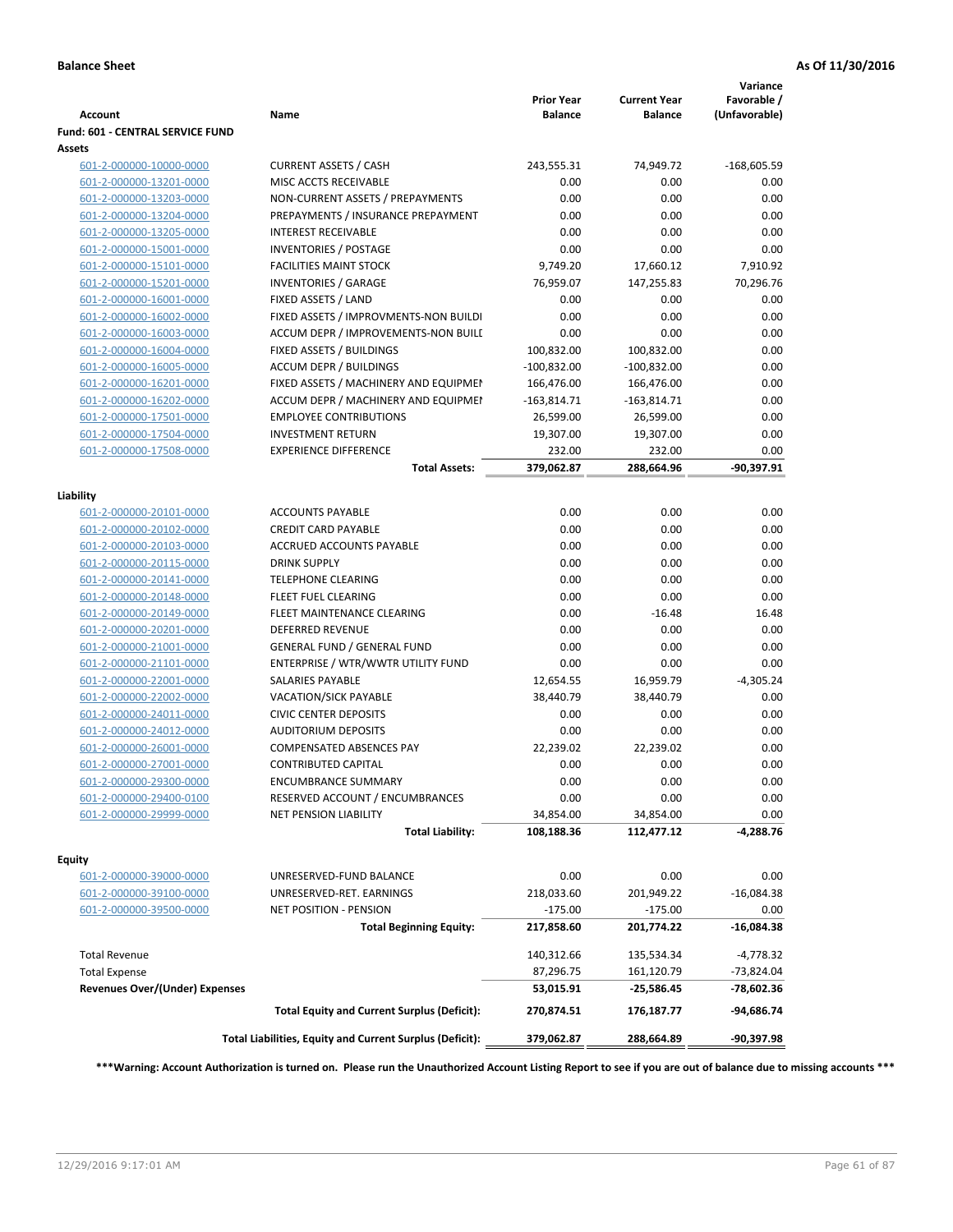|                                       |                                                          |                                     |                                       | Variance                     |
|---------------------------------------|----------------------------------------------------------|-------------------------------------|---------------------------------------|------------------------------|
| <b>Account</b>                        | <b>Name</b>                                              | <b>Prior Year</b><br><b>Balance</b> | <b>Current Year</b><br><b>Balance</b> | Favorable /<br>(Unfavorable) |
| <b>Fund: 602 - INSURANCE FUND</b>     |                                                          |                                     |                                       |                              |
| <b>Assets</b>                         |                                                          |                                     |                                       |                              |
| 602-2-000000-10000-0000               | <b>CURRENT ASSETS / CASH</b>                             | 887,259.10                          | 98,946.74                             | -788,312.36                  |
| 602-2-000000-13201-0000               | MISC ACCTS RECEIVABLE                                    | 0.00                                | 0.00                                  | 0.00                         |
| 602-2-000000-13204-0000               | PREPAYMENTS / INSURANCE PREPAYMENT                       | 0.00                                | 0.00                                  | 0.00                         |
| 602-2-000000-13205-0000               | <b>INTEREST RECEIVABLE</b>                               | 0.00                                | 0.00                                  | 0.00                         |
|                                       | <b>Total Assets:</b>                                     | 887,259.10                          | 98,946.74                             | -788,312.36                  |
| Liability                             |                                                          |                                     |                                       |                              |
| 602-2-000000-20101-0000               | <b>ACCOUNTS PAYABLE</b>                                  | 149.91                              | 253.91                                | $-104.00$                    |
| 602-2-000000-20102-0000               | <b>CREDIT CARD PAYABLE</b>                               | 0.00                                | 0.00                                  | 0.00                         |
| 602-2-000000-20103-0000               | <b>ACCRUED ACCOUNTS PAYABLE</b>                          | 0.00                                | 0.00                                  | 0.00                         |
| 602-2-000000-20201-0000               | <b>DEFERRED REVENUE</b>                                  | 0.00                                | 0.00                                  | 0.00                         |
| 602-2-000000-29300-0000               | <b>ENCUMBRANCE SUMMARY</b>                               | 0.00                                | 0.00                                  | 0.00                         |
| 602-2-000000-29400-0100               | RESERVED ACCOUNT / ENCUMBRANCES                          | 0.00                                | 0.00                                  | 0.00                         |
|                                       | <b>Total Liability:</b>                                  | 149.91                              | 253.91                                | $-104.00$                    |
| <b>Equity</b>                         |                                                          |                                     |                                       |                              |
| 602-2-000000-39000-0000               | UNRESERVED-FUND BALANCE                                  | 0.00                                | 0.00                                  | 0.00                         |
| 602-2-000000-39100-0000               | UNRESERVED-RET. EARNINGS                                 | 1,390,194.04                        | 691,258.19                            | $-698,935.85$                |
|                                       | <b>Total Beginning Equity:</b>                           | 1,390,194.04                        | 691,258.19                            | -698,935.85                  |
| <b>Total Revenue</b>                  |                                                          | 810,414.74                          | 849,780.64                            | 39,365.90                    |
| <b>Total Expense</b>                  |                                                          | 1,313,499.59                        | 1,442,346.00                          | $-128,846.41$                |
| <b>Revenues Over/(Under) Expenses</b> |                                                          | -503,084.85                         | $-592,565.36$                         | $-89,480.51$                 |
|                                       | <b>Total Equity and Current Surplus (Deficit):</b>       | 887,109.19                          | 98,692.83                             | -788,416.36                  |
|                                       | Total Liabilities, Equity and Current Surplus (Deficit): | 887,259.10                          | 98.946.74                             | -788.312.36                  |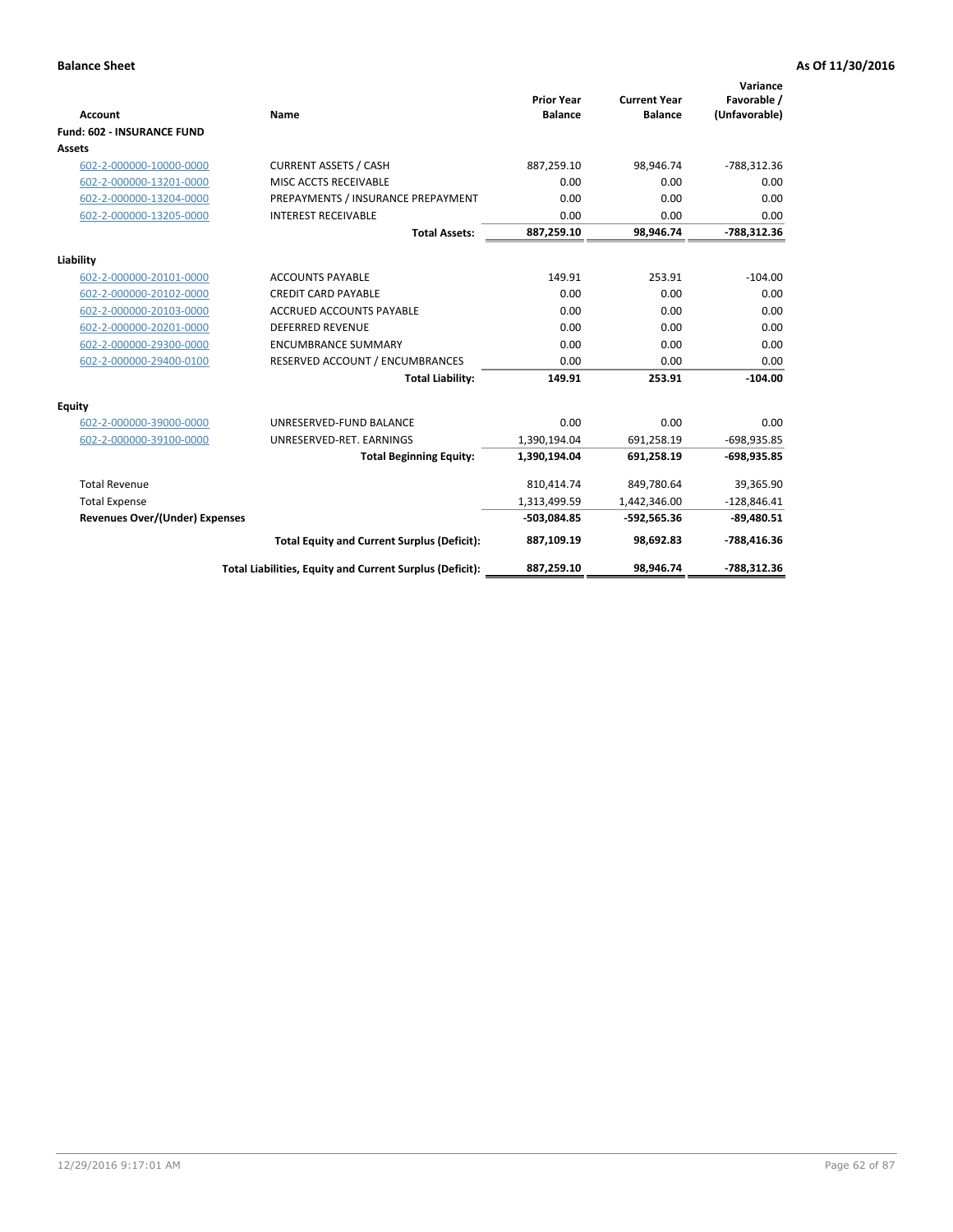|                                       |                                                                 | <b>Prior Year</b> | <b>Current Year</b> | Variance<br>Favorable / |
|---------------------------------------|-----------------------------------------------------------------|-------------------|---------------------|-------------------------|
| <b>Account</b>                        | Name                                                            | <b>Balance</b>    | <b>Balance</b>      | (Unfavorable)           |
| Fund: 604 - MIS FUND                  |                                                                 |                   |                     |                         |
| Assets                                |                                                                 |                   |                     |                         |
| 604-2-000000-10000-0000               | <b>CURRENT ASSETS / CASH</b>                                    | $-10,231.05$      | 116,107.49          | 126,338.54              |
| 604-2-000000-13201-0000               | MISC ACCTS RECEIVABLE                                           | 0.00              | 0.00                | 0.00                    |
| 604-2-000000-13202-1400               | <b>EMPLOYEE ADVANCES</b>                                        | 0.00              | 0.00                | 0.00                    |
| 604-2-000000-13203-0000               | NON-CURRENT ASSETS / PREPAYMENTS                                | 0.00              | 0.00                | 0.00                    |
| 604-2-000000-13205-0000               | <b>INTEREST RECEIVABLE</b>                                      | 0.00              | 0.00                | 0.00                    |
| 604-2-000000-15601-0000               | IT NETWORK PRINTER SUPPLY INVENTORY                             | 0.00              | 0.00                | 0.00                    |
| 604-2-000000-16004-0000               | FIXED ASSETS / BUILDINGS                                        | 0.00              | 0.00                | 0.00                    |
| 604-2-000000-16005-0000               | <b>ACCUM DEPR / BUILDINGS</b>                                   | 0.00              | 0.00                | 0.00                    |
| 604-2-000000-16201-0000               | FIXED ASSETS / MACHINERY AND EQUIPMEN                           | 1,513,323.35      | 1,513,323.35        | 0.00                    |
| 604-2-000000-16202-0000               | ACCUM DEPR / MACHINERY AND EQUIPMEI                             | $-1,160,566.21$   | $-1,160,566.21$     | 0.00                    |
| 604-2-000000-16301-0000               | FIXED ASSETS / C W I P                                          | 30,994.80         | 30,994.80           | 0.00                    |
| 604-2-000000-17501-0000               | <b>EMPLOYEE CONTRIBUTIONS</b>                                   | 13,299.00         | 13,299.00           | 0.00                    |
| 604-2-000000-17504-0000               | <b>INVESTMENT RETURN</b>                                        | 9,654.00          | 9,654.00            | 0.00                    |
| 604-2-000000-17508-0000               | <b>EXPERIENCE DIFFERENCE</b>                                    | 116.00            | 116.00              | 0.00                    |
|                                       | <b>Total Assets:</b>                                            | 396,589.89        | 522,928.43          | 126,338.54              |
|                                       |                                                                 |                   |                     |                         |
| Liability                             |                                                                 |                   |                     |                         |
| 604-2-000000-20101-0000               | <b>ACCOUNTS PAYABLE</b>                                         | 0.00              | 0.00                | 0.00                    |
| 604-2-000000-20102-0000               | <b>CREDIT CARD PAYABLE</b>                                      | 0.00              | 0.00                | 0.00                    |
| 604-2-000000-20103-0000               | ACCRUED ACCOUNTS PAYABLE                                        | 0.00              | 0.00                | 0.00                    |
| 604-2-000000-20141-0000               | <b>TELEPHONE CLEARING</b>                                       | 0.00              | 0.00                | 0.00                    |
| 604-2-000000-21035-0000               | DEBT SERVICE / DUE TO DEBT SERVICE                              | 0.00              | 0.00                | 0.00                    |
| 604-2-000000-22001-0000               | SALARIES PAYABLE                                                | 8,257.21          | 9,550.49            | $-1,293.28$             |
| 604-2-000000-22002-0000               | <b>VACATION/SICK PAYABLE</b>                                    | 14,533.72         | 14,533.72           | 0.00                    |
| 604-2-000000-22208-0000               | INSURANCE / AMERICAN FIDELITY                                   | 0.00              | 0.00                | 0.00                    |
| 604-2-000000-23001-0000               | CAPITAL LEASE PAYABLE                                           | 56,149.62         | 56,149.62           | 0.00                    |
| 604-2-000000-23101-0000               | CAPITAL LEASE PAYABLE                                           | 15,133.95         | 15,133.95           | 0.00                    |
| 604-2-000000-26001-0000               | <b>COMPENSATED ABSENCES PAY</b>                                 | 10,452.61         | 10,452.61           | 0.00                    |
| 604-2-000000-27001-0000               | <b>CONTRIBUTED CAPITAL</b>                                      | 0.00              | 0.00                | 0.00                    |
| 604-2-000000-29300-0000               | <b>ENCUMBRANCE SUMMARY</b>                                      | 0.00              | 0.00                | 0.00                    |
| 604-2-000000-29400-0100               | RESERVED ACCOUNT / ENCUMBRANCES<br><b>NET PENSION LIABILITY</b> | 0.27              | 0.27                | 0.00                    |
| 604-2-000000-29999-0000               |                                                                 | 17,427.00         | 17,427.00           | 0.00                    |
| 604-2-000000-92194-0101               | <b>BANK ONE / DIGITEC</b>                                       | 0.00              | 0.00                | 0.00                    |
|                                       | <b>Total Liability:</b>                                         | 121,954.38        | 123,247.66          | $-1,293.28$             |
| Equity                                |                                                                 |                   |                     |                         |
| 604-2-000000-39000-0000               | UNRESERVED-FUND BALANCE                                         | 0.00              | 0.00                | 0.00                    |
| 604-2-000000-39100-0000               | UNRESERVED-RET. EARNINGS                                        | 324,409.00        | 424,210.69          | 99,801.69               |
| 604-2-000000-39500-0000               | NET POSITION - PENSION                                          | $-88.00$          | $-88.00$            | 0.00                    |
|                                       | <b>Total Beginning Equity:</b>                                  | 324,321.00        | 424,122.69          | 99,801.69               |
| <b>Total Revenue</b>                  |                                                                 | 151,931.14        | 134,691.84          | -17,239.30              |
| <b>Total Expense</b>                  |                                                                 | 201,616.63        | 159,133.76          | 42,482.87               |
| <b>Revenues Over/(Under) Expenses</b> |                                                                 | -49,685.49        | -24,441.92          | 25,243.57               |
|                                       | <b>Total Equity and Current Surplus (Deficit):</b>              | 274,635.51        | 399,680.77          | 125,045.26              |
|                                       | Total Liabilities, Equity and Current Surplus (Deficit):        | 396,589.89        | 522,928.43          | 126,338.54              |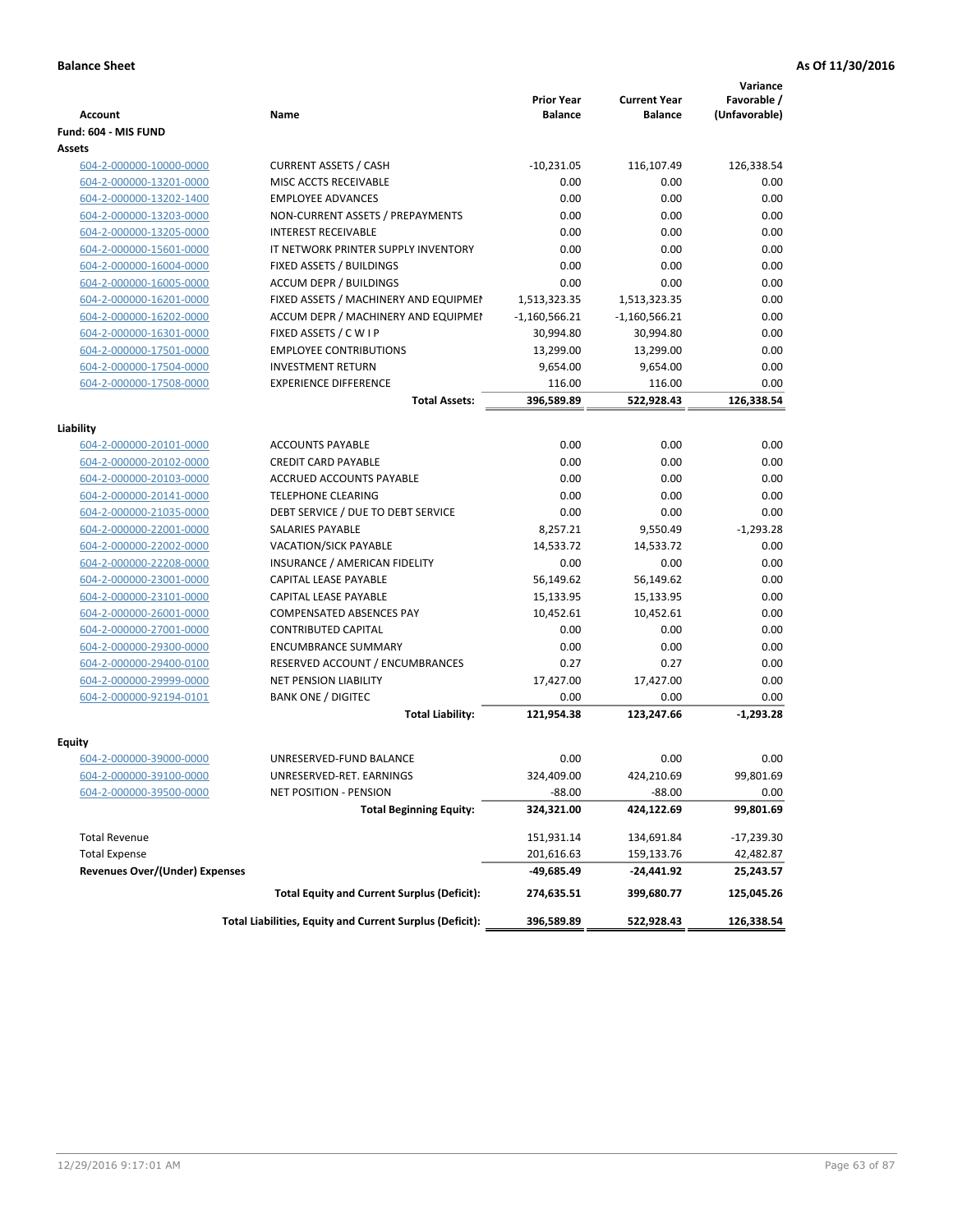| Fund: 660 - VEHICLE REPLACEMENT FUND<br>Assets<br>660-2-000000-10000-0000<br><b>CURRENT ASSETS / CASH</b><br>241,428.45<br>$-173,306.20$<br>$-414,734.65$<br>660-2-000000-11309-0000<br><b>TAX ANTICIPATION NOTES</b><br>0.00<br>0.00<br>0.00<br>PUBLIC SAFETY VEHICLE REPLACEMENT<br>904.77<br>54,962.96<br>54,058.19<br>660-2-000000-11510-0000<br>300,000.00<br>0.00<br>$-300,000.00$<br>660-2-000000-11520-0000<br><b>CERTIFICATES OF DEPOSIT</b><br>TexasTERM CP<br>0.00<br>500,000.00<br>500,000.00<br>660-2-000000-11530-0000<br>0.00<br>660-2-000000-13201-0000<br>MISC ACCTS RECEIVABLE<br>0.00<br>0.00<br>0.00<br>0.00<br>660-2-000000-13205-0000<br><b>INTEREST RECEIVABLE</b><br>0.00<br>8,388,516.27<br>8,036,889.37<br>$-351,626.90$<br>660-2-000000-16201-0000<br>FIXED ASSETS / MACHINERY AND EQUIPMEN<br>660-2-000000-16202-0000<br>ACCUM DEPR / MACHINERY AND EQUIPMEI<br>$-6,322,566.99$<br>-5,970,940.09<br>351,626.90<br>FIXED ASSETS / C W I P<br>0.00<br>0.00<br>0.00<br>660-2-000000-16301-0000<br>RESERVED ACCOUNT / ESCROW BALANCE<br>0.00<br>0.00<br>660-2-000000-39300-0000<br>0.00<br>2,608,282.50<br>2,447,606.04<br>$-160,676.46$<br><b>Total Assets:</b><br>Liability<br>0.00<br>0.00<br>0.00<br>660-2-000000-20101-0000<br><b>ACCOUNTS PAYABLE</b><br>0.00<br>0.00<br>0.00<br>660-2-000000-20102-0000<br><b>CREDIT CARD PAYABLE</b><br>ACCRUED ACCOUNTS PAYABLE<br>0.00<br>0.00<br>0.00<br>660-2-000000-20103-0000<br><b>GENERAL FUND / GENERAL FUND</b><br>0.00<br>0.00<br>0.00<br>660-2-000000-21001-0000<br>660-2-000000-23001-0000<br><b>CAPITAL LEASE PAYABLE</b><br>55,705.00<br>55,705.00<br>0.00<br>CAPITAL LEASE PAYABLE<br>172,458.92<br>172,458.92<br>0.00<br>660-2-000000-23101-0000<br>660-2-000000-27001-0000<br><b>CONTRIBUTED CAPITAL</b><br>0.00<br>0.00<br>0.00<br><b>ENCUMBRANCE SUMMARY</b><br>0.00<br>0.00<br>0.00<br>660-2-000000-29300-0000<br>RESERVED ACCOUNT / ENCUMBRANCES<br>0.00<br>0.00<br>0.00<br>660-2-000000-29400-0100<br><b>Total Liability:</b><br>228,163.92<br>0.00<br>228,163.92<br><b>Equity</b><br>0.00<br>0.00<br>0.00<br>660-2-000000-39000-0000<br>UNRESERVED-FUND BALANCE<br>2,068,692.07<br>2,280,747.02<br>212,054.95<br>660-2-000000-39100-0000<br>UNRESERVED-RET. EARNINGS<br>2,068,692.07<br>212,054.95<br>2,280,747.02<br><b>Total Beginning Equity:</b><br>323,353.20<br>$-373,816.55$<br><b>Total Revenue</b><br>$-50,463.35$<br><b>Total Expense</b><br>11,926.69<br>10,841.55<br>1,085.14<br><b>Revenues Over/(Under) Expenses</b><br>311,426.51<br>$-61,304.90$<br>$-372,731.41$<br>$-160,676.46$<br>2,380,118.58<br>2,219,442.12<br><b>Total Equity and Current Surplus (Deficit):</b><br>$-160,676.46$<br>Total Liabilities, Equity and Current Surplus (Deficit):<br>2,608,282.50<br>2,447,606.04 | <b>Account</b> | Name | <b>Prior Year</b><br><b>Balance</b> | <b>Current Year</b><br><b>Balance</b> | Variance<br>Favorable /<br>(Unfavorable) |
|-----------------------------------------------------------------------------------------------------------------------------------------------------------------------------------------------------------------------------------------------------------------------------------------------------------------------------------------------------------------------------------------------------------------------------------------------------------------------------------------------------------------------------------------------------------------------------------------------------------------------------------------------------------------------------------------------------------------------------------------------------------------------------------------------------------------------------------------------------------------------------------------------------------------------------------------------------------------------------------------------------------------------------------------------------------------------------------------------------------------------------------------------------------------------------------------------------------------------------------------------------------------------------------------------------------------------------------------------------------------------------------------------------------------------------------------------------------------------------------------------------------------------------------------------------------------------------------------------------------------------------------------------------------------------------------------------------------------------------------------------------------------------------------------------------------------------------------------------------------------------------------------------------------------------------------------------------------------------------------------------------------------------------------------------------------------------------------------------------------------------------------------------------------------------------------------------------------------------------------------------------------------------------------------------------------------------------------------------------------------------------------------------------------------------------------------------------------------------------------------------------------------------------------------------------------------------------------------------------------------------------------------------------------------------------------------------------------------------------------------------------------------------------------------------|----------------|------|-------------------------------------|---------------------------------------|------------------------------------------|
|                                                                                                                                                                                                                                                                                                                                                                                                                                                                                                                                                                                                                                                                                                                                                                                                                                                                                                                                                                                                                                                                                                                                                                                                                                                                                                                                                                                                                                                                                                                                                                                                                                                                                                                                                                                                                                                                                                                                                                                                                                                                                                                                                                                                                                                                                                                                                                                                                                                                                                                                                                                                                                                                                                                                                                                               |                |      |                                     |                                       |                                          |
|                                                                                                                                                                                                                                                                                                                                                                                                                                                                                                                                                                                                                                                                                                                                                                                                                                                                                                                                                                                                                                                                                                                                                                                                                                                                                                                                                                                                                                                                                                                                                                                                                                                                                                                                                                                                                                                                                                                                                                                                                                                                                                                                                                                                                                                                                                                                                                                                                                                                                                                                                                                                                                                                                                                                                                                               |                |      |                                     |                                       |                                          |
|                                                                                                                                                                                                                                                                                                                                                                                                                                                                                                                                                                                                                                                                                                                                                                                                                                                                                                                                                                                                                                                                                                                                                                                                                                                                                                                                                                                                                                                                                                                                                                                                                                                                                                                                                                                                                                                                                                                                                                                                                                                                                                                                                                                                                                                                                                                                                                                                                                                                                                                                                                                                                                                                                                                                                                                               |                |      |                                     |                                       |                                          |
|                                                                                                                                                                                                                                                                                                                                                                                                                                                                                                                                                                                                                                                                                                                                                                                                                                                                                                                                                                                                                                                                                                                                                                                                                                                                                                                                                                                                                                                                                                                                                                                                                                                                                                                                                                                                                                                                                                                                                                                                                                                                                                                                                                                                                                                                                                                                                                                                                                                                                                                                                                                                                                                                                                                                                                                               |                |      |                                     |                                       |                                          |
|                                                                                                                                                                                                                                                                                                                                                                                                                                                                                                                                                                                                                                                                                                                                                                                                                                                                                                                                                                                                                                                                                                                                                                                                                                                                                                                                                                                                                                                                                                                                                                                                                                                                                                                                                                                                                                                                                                                                                                                                                                                                                                                                                                                                                                                                                                                                                                                                                                                                                                                                                                                                                                                                                                                                                                                               |                |      |                                     |                                       |                                          |
|                                                                                                                                                                                                                                                                                                                                                                                                                                                                                                                                                                                                                                                                                                                                                                                                                                                                                                                                                                                                                                                                                                                                                                                                                                                                                                                                                                                                                                                                                                                                                                                                                                                                                                                                                                                                                                                                                                                                                                                                                                                                                                                                                                                                                                                                                                                                                                                                                                                                                                                                                                                                                                                                                                                                                                                               |                |      |                                     |                                       |                                          |
|                                                                                                                                                                                                                                                                                                                                                                                                                                                                                                                                                                                                                                                                                                                                                                                                                                                                                                                                                                                                                                                                                                                                                                                                                                                                                                                                                                                                                                                                                                                                                                                                                                                                                                                                                                                                                                                                                                                                                                                                                                                                                                                                                                                                                                                                                                                                                                                                                                                                                                                                                                                                                                                                                                                                                                                               |                |      |                                     |                                       |                                          |
|                                                                                                                                                                                                                                                                                                                                                                                                                                                                                                                                                                                                                                                                                                                                                                                                                                                                                                                                                                                                                                                                                                                                                                                                                                                                                                                                                                                                                                                                                                                                                                                                                                                                                                                                                                                                                                                                                                                                                                                                                                                                                                                                                                                                                                                                                                                                                                                                                                                                                                                                                                                                                                                                                                                                                                                               |                |      |                                     |                                       |                                          |
|                                                                                                                                                                                                                                                                                                                                                                                                                                                                                                                                                                                                                                                                                                                                                                                                                                                                                                                                                                                                                                                                                                                                                                                                                                                                                                                                                                                                                                                                                                                                                                                                                                                                                                                                                                                                                                                                                                                                                                                                                                                                                                                                                                                                                                                                                                                                                                                                                                                                                                                                                                                                                                                                                                                                                                                               |                |      |                                     |                                       |                                          |
|                                                                                                                                                                                                                                                                                                                                                                                                                                                                                                                                                                                                                                                                                                                                                                                                                                                                                                                                                                                                                                                                                                                                                                                                                                                                                                                                                                                                                                                                                                                                                                                                                                                                                                                                                                                                                                                                                                                                                                                                                                                                                                                                                                                                                                                                                                                                                                                                                                                                                                                                                                                                                                                                                                                                                                                               |                |      |                                     |                                       |                                          |
|                                                                                                                                                                                                                                                                                                                                                                                                                                                                                                                                                                                                                                                                                                                                                                                                                                                                                                                                                                                                                                                                                                                                                                                                                                                                                                                                                                                                                                                                                                                                                                                                                                                                                                                                                                                                                                                                                                                                                                                                                                                                                                                                                                                                                                                                                                                                                                                                                                                                                                                                                                                                                                                                                                                                                                                               |                |      |                                     |                                       |                                          |
|                                                                                                                                                                                                                                                                                                                                                                                                                                                                                                                                                                                                                                                                                                                                                                                                                                                                                                                                                                                                                                                                                                                                                                                                                                                                                                                                                                                                                                                                                                                                                                                                                                                                                                                                                                                                                                                                                                                                                                                                                                                                                                                                                                                                                                                                                                                                                                                                                                                                                                                                                                                                                                                                                                                                                                                               |                |      |                                     |                                       |                                          |
|                                                                                                                                                                                                                                                                                                                                                                                                                                                                                                                                                                                                                                                                                                                                                                                                                                                                                                                                                                                                                                                                                                                                                                                                                                                                                                                                                                                                                                                                                                                                                                                                                                                                                                                                                                                                                                                                                                                                                                                                                                                                                                                                                                                                                                                                                                                                                                                                                                                                                                                                                                                                                                                                                                                                                                                               |                |      |                                     |                                       |                                          |
|                                                                                                                                                                                                                                                                                                                                                                                                                                                                                                                                                                                                                                                                                                                                                                                                                                                                                                                                                                                                                                                                                                                                                                                                                                                                                                                                                                                                                                                                                                                                                                                                                                                                                                                                                                                                                                                                                                                                                                                                                                                                                                                                                                                                                                                                                                                                                                                                                                                                                                                                                                                                                                                                                                                                                                                               |                |      |                                     |                                       |                                          |
|                                                                                                                                                                                                                                                                                                                                                                                                                                                                                                                                                                                                                                                                                                                                                                                                                                                                                                                                                                                                                                                                                                                                                                                                                                                                                                                                                                                                                                                                                                                                                                                                                                                                                                                                                                                                                                                                                                                                                                                                                                                                                                                                                                                                                                                                                                                                                                                                                                                                                                                                                                                                                                                                                                                                                                                               |                |      |                                     |                                       |                                          |
|                                                                                                                                                                                                                                                                                                                                                                                                                                                                                                                                                                                                                                                                                                                                                                                                                                                                                                                                                                                                                                                                                                                                                                                                                                                                                                                                                                                                                                                                                                                                                                                                                                                                                                                                                                                                                                                                                                                                                                                                                                                                                                                                                                                                                                                                                                                                                                                                                                                                                                                                                                                                                                                                                                                                                                                               |                |      |                                     |                                       |                                          |
|                                                                                                                                                                                                                                                                                                                                                                                                                                                                                                                                                                                                                                                                                                                                                                                                                                                                                                                                                                                                                                                                                                                                                                                                                                                                                                                                                                                                                                                                                                                                                                                                                                                                                                                                                                                                                                                                                                                                                                                                                                                                                                                                                                                                                                                                                                                                                                                                                                                                                                                                                                                                                                                                                                                                                                                               |                |      |                                     |                                       |                                          |
|                                                                                                                                                                                                                                                                                                                                                                                                                                                                                                                                                                                                                                                                                                                                                                                                                                                                                                                                                                                                                                                                                                                                                                                                                                                                                                                                                                                                                                                                                                                                                                                                                                                                                                                                                                                                                                                                                                                                                                                                                                                                                                                                                                                                                                                                                                                                                                                                                                                                                                                                                                                                                                                                                                                                                                                               |                |      |                                     |                                       |                                          |
|                                                                                                                                                                                                                                                                                                                                                                                                                                                                                                                                                                                                                                                                                                                                                                                                                                                                                                                                                                                                                                                                                                                                                                                                                                                                                                                                                                                                                                                                                                                                                                                                                                                                                                                                                                                                                                                                                                                                                                                                                                                                                                                                                                                                                                                                                                                                                                                                                                                                                                                                                                                                                                                                                                                                                                                               |                |      |                                     |                                       |                                          |
|                                                                                                                                                                                                                                                                                                                                                                                                                                                                                                                                                                                                                                                                                                                                                                                                                                                                                                                                                                                                                                                                                                                                                                                                                                                                                                                                                                                                                                                                                                                                                                                                                                                                                                                                                                                                                                                                                                                                                                                                                                                                                                                                                                                                                                                                                                                                                                                                                                                                                                                                                                                                                                                                                                                                                                                               |                |      |                                     |                                       |                                          |
|                                                                                                                                                                                                                                                                                                                                                                                                                                                                                                                                                                                                                                                                                                                                                                                                                                                                                                                                                                                                                                                                                                                                                                                                                                                                                                                                                                                                                                                                                                                                                                                                                                                                                                                                                                                                                                                                                                                                                                                                                                                                                                                                                                                                                                                                                                                                                                                                                                                                                                                                                                                                                                                                                                                                                                                               |                |      |                                     |                                       |                                          |
|                                                                                                                                                                                                                                                                                                                                                                                                                                                                                                                                                                                                                                                                                                                                                                                                                                                                                                                                                                                                                                                                                                                                                                                                                                                                                                                                                                                                                                                                                                                                                                                                                                                                                                                                                                                                                                                                                                                                                                                                                                                                                                                                                                                                                                                                                                                                                                                                                                                                                                                                                                                                                                                                                                                                                                                               |                |      |                                     |                                       |                                          |
|                                                                                                                                                                                                                                                                                                                                                                                                                                                                                                                                                                                                                                                                                                                                                                                                                                                                                                                                                                                                                                                                                                                                                                                                                                                                                                                                                                                                                                                                                                                                                                                                                                                                                                                                                                                                                                                                                                                                                                                                                                                                                                                                                                                                                                                                                                                                                                                                                                                                                                                                                                                                                                                                                                                                                                                               |                |      |                                     |                                       |                                          |
|                                                                                                                                                                                                                                                                                                                                                                                                                                                                                                                                                                                                                                                                                                                                                                                                                                                                                                                                                                                                                                                                                                                                                                                                                                                                                                                                                                                                                                                                                                                                                                                                                                                                                                                                                                                                                                                                                                                                                                                                                                                                                                                                                                                                                                                                                                                                                                                                                                                                                                                                                                                                                                                                                                                                                                                               |                |      |                                     |                                       |                                          |
|                                                                                                                                                                                                                                                                                                                                                                                                                                                                                                                                                                                                                                                                                                                                                                                                                                                                                                                                                                                                                                                                                                                                                                                                                                                                                                                                                                                                                                                                                                                                                                                                                                                                                                                                                                                                                                                                                                                                                                                                                                                                                                                                                                                                                                                                                                                                                                                                                                                                                                                                                                                                                                                                                                                                                                                               |                |      |                                     |                                       |                                          |
|                                                                                                                                                                                                                                                                                                                                                                                                                                                                                                                                                                                                                                                                                                                                                                                                                                                                                                                                                                                                                                                                                                                                                                                                                                                                                                                                                                                                                                                                                                                                                                                                                                                                                                                                                                                                                                                                                                                                                                                                                                                                                                                                                                                                                                                                                                                                                                                                                                                                                                                                                                                                                                                                                                                                                                                               |                |      |                                     |                                       |                                          |
|                                                                                                                                                                                                                                                                                                                                                                                                                                                                                                                                                                                                                                                                                                                                                                                                                                                                                                                                                                                                                                                                                                                                                                                                                                                                                                                                                                                                                                                                                                                                                                                                                                                                                                                                                                                                                                                                                                                                                                                                                                                                                                                                                                                                                                                                                                                                                                                                                                                                                                                                                                                                                                                                                                                                                                                               |                |      |                                     |                                       |                                          |
|                                                                                                                                                                                                                                                                                                                                                                                                                                                                                                                                                                                                                                                                                                                                                                                                                                                                                                                                                                                                                                                                                                                                                                                                                                                                                                                                                                                                                                                                                                                                                                                                                                                                                                                                                                                                                                                                                                                                                                                                                                                                                                                                                                                                                                                                                                                                                                                                                                                                                                                                                                                                                                                                                                                                                                                               |                |      |                                     |                                       |                                          |
|                                                                                                                                                                                                                                                                                                                                                                                                                                                                                                                                                                                                                                                                                                                                                                                                                                                                                                                                                                                                                                                                                                                                                                                                                                                                                                                                                                                                                                                                                                                                                                                                                                                                                                                                                                                                                                                                                                                                                                                                                                                                                                                                                                                                                                                                                                                                                                                                                                                                                                                                                                                                                                                                                                                                                                                               |                |      |                                     |                                       |                                          |
|                                                                                                                                                                                                                                                                                                                                                                                                                                                                                                                                                                                                                                                                                                                                                                                                                                                                                                                                                                                                                                                                                                                                                                                                                                                                                                                                                                                                                                                                                                                                                                                                                                                                                                                                                                                                                                                                                                                                                                                                                                                                                                                                                                                                                                                                                                                                                                                                                                                                                                                                                                                                                                                                                                                                                                                               |                |      |                                     |                                       |                                          |
|                                                                                                                                                                                                                                                                                                                                                                                                                                                                                                                                                                                                                                                                                                                                                                                                                                                                                                                                                                                                                                                                                                                                                                                                                                                                                                                                                                                                                                                                                                                                                                                                                                                                                                                                                                                                                                                                                                                                                                                                                                                                                                                                                                                                                                                                                                                                                                                                                                                                                                                                                                                                                                                                                                                                                                                               |                |      |                                     |                                       |                                          |
|                                                                                                                                                                                                                                                                                                                                                                                                                                                                                                                                                                                                                                                                                                                                                                                                                                                                                                                                                                                                                                                                                                                                                                                                                                                                                                                                                                                                                                                                                                                                                                                                                                                                                                                                                                                                                                                                                                                                                                                                                                                                                                                                                                                                                                                                                                                                                                                                                                                                                                                                                                                                                                                                                                                                                                                               |                |      |                                     |                                       |                                          |
|                                                                                                                                                                                                                                                                                                                                                                                                                                                                                                                                                                                                                                                                                                                                                                                                                                                                                                                                                                                                                                                                                                                                                                                                                                                                                                                                                                                                                                                                                                                                                                                                                                                                                                                                                                                                                                                                                                                                                                                                                                                                                                                                                                                                                                                                                                                                                                                                                                                                                                                                                                                                                                                                                                                                                                                               |                |      |                                     |                                       |                                          |
|                                                                                                                                                                                                                                                                                                                                                                                                                                                                                                                                                                                                                                                                                                                                                                                                                                                                                                                                                                                                                                                                                                                                                                                                                                                                                                                                                                                                                                                                                                                                                                                                                                                                                                                                                                                                                                                                                                                                                                                                                                                                                                                                                                                                                                                                                                                                                                                                                                                                                                                                                                                                                                                                                                                                                                                               |                |      |                                     |                                       |                                          |
|                                                                                                                                                                                                                                                                                                                                                                                                                                                                                                                                                                                                                                                                                                                                                                                                                                                                                                                                                                                                                                                                                                                                                                                                                                                                                                                                                                                                                                                                                                                                                                                                                                                                                                                                                                                                                                                                                                                                                                                                                                                                                                                                                                                                                                                                                                                                                                                                                                                                                                                                                                                                                                                                                                                                                                                               |                |      |                                     |                                       |                                          |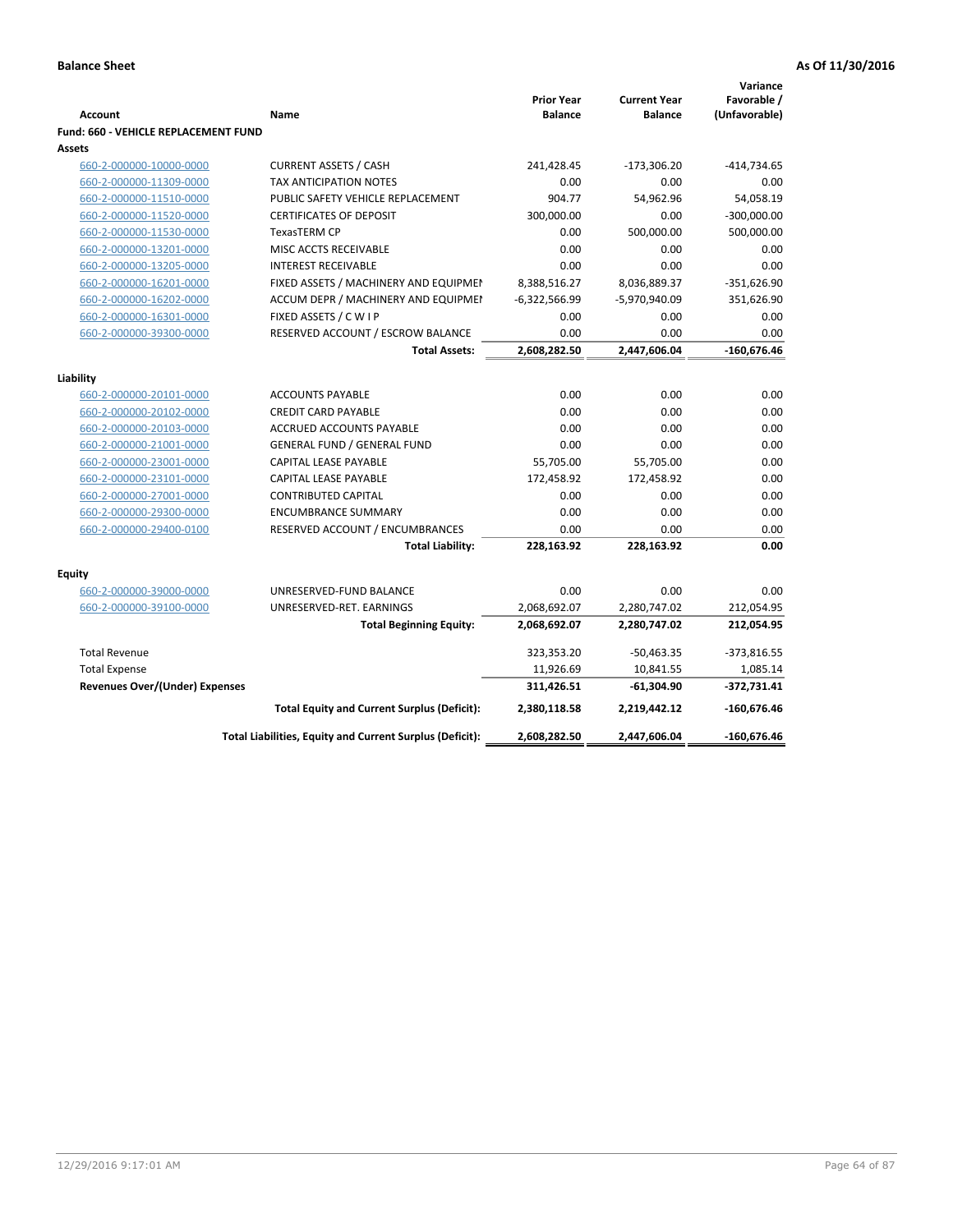| Account                               | Name                                                     | <b>Prior Year</b><br><b>Balance</b> | <b>Current Year</b><br><b>Balance</b> | Variance<br>Favorable /<br>(Unfavorable) |
|---------------------------------------|----------------------------------------------------------|-------------------------------------|---------------------------------------|------------------------------------------|
| <b>Fund: 701 - FIREMEN'S PENSION</b>  |                                                          |                                     |                                       |                                          |
| <b>Assets</b>                         |                                                          |                                     |                                       |                                          |
| 701-1-000000-10000-0000               | <b>CURRENT ASSETS / CASH</b>                             | 0.00                                | 0.00                                  | 0.00                                     |
|                                       | <b>Total Assets:</b>                                     | 0.00                                | 0.00                                  | 0.00                                     |
| Liability                             |                                                          |                                     |                                       |                                          |
| 701-1-000000-20103-0000               | <b>ACCOUNTS PAYABLE</b>                                  | 0.00                                | 0.00                                  | 0.00                                     |
| 701-1-000000-22306-1000               | UNREALIZED GAIN/LOSS                                     | 543,546.00                          | 543,546.00                            | 0.00                                     |
|                                       | <b>Total Liability:</b>                                  | 543,546.00                          | 543,546.00                            | 0.00                                     |
| <b>Equity</b>                         |                                                          |                                     |                                       |                                          |
| 701-1-000000-39000-0000               | UNRESERVED-FUND BALANCE                                  | $-543,546.00$                       | -543,546.00                           | 0.00                                     |
|                                       | <b>Total Beginning Equity:</b>                           | $-543,546.00$                       | $-543,546.00$                         | 0.00                                     |
| <b>Total Expense</b>                  |                                                          | 0.00                                | 0.00                                  | 0.00                                     |
| <b>Revenues Over/(Under) Expenses</b> |                                                          | 0.00                                | 0.00                                  | 0.00                                     |
|                                       | <b>Total Equity and Current Surplus (Deficit):</b>       | $-543,546.00$                       | $-543,546.00$                         | 0.00                                     |
|                                       | Total Liabilities, Equity and Current Surplus (Deficit): | 0.00                                | 0.00                                  | 0.00                                     |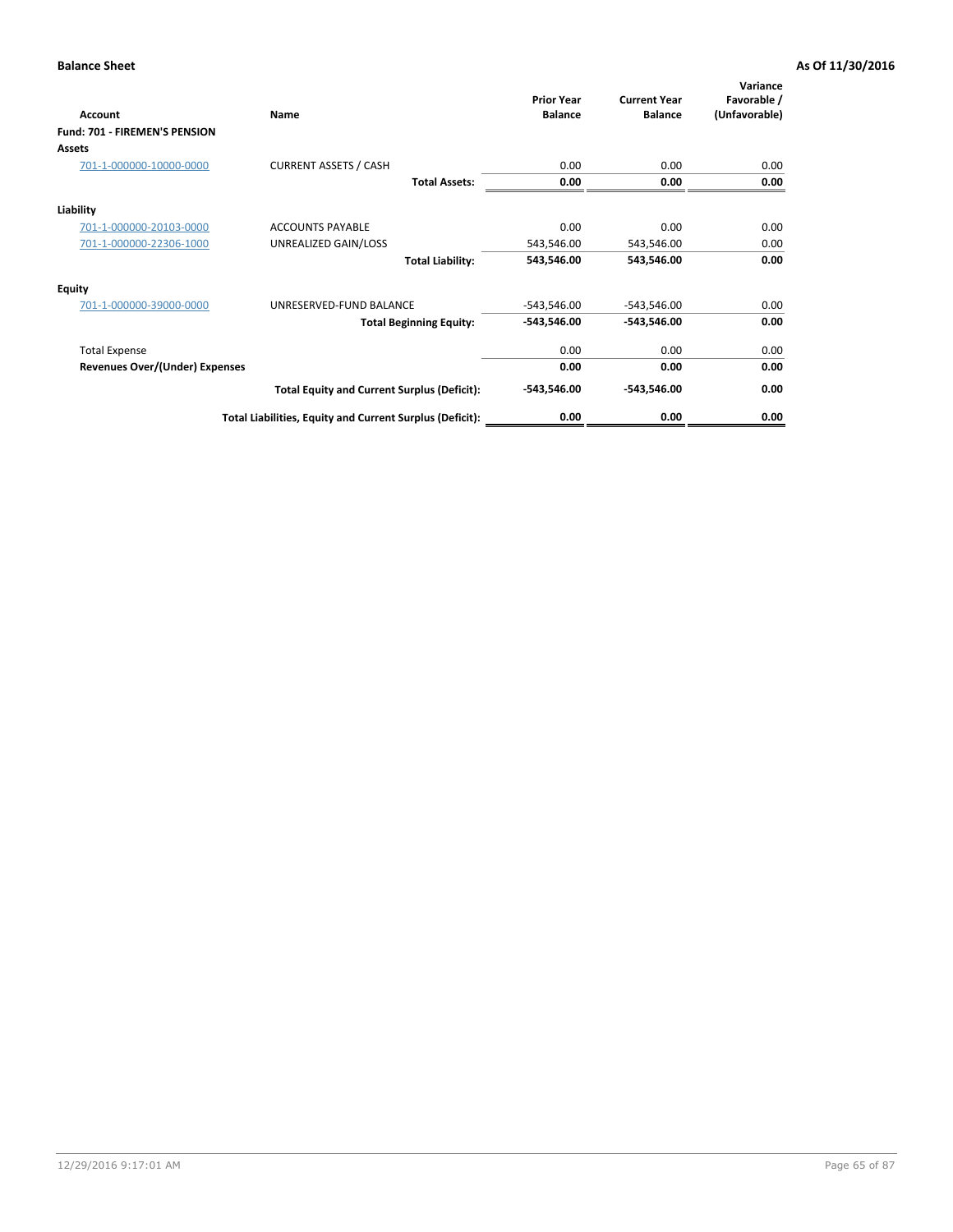|                                       |                                                          |                                     |                                       | Variance                     |
|---------------------------------------|----------------------------------------------------------|-------------------------------------|---------------------------------------|------------------------------|
| Account                               | Name                                                     | <b>Prior Year</b><br><b>Balance</b> | <b>Current Year</b><br><b>Balance</b> | Favorable /<br>(Unfavorable) |
| Fund: 800 - SPENCE FUND               |                                                          |                                     |                                       |                              |
| Assets                                |                                                          |                                     |                                       |                              |
| 800-3-000000-10000-0000               | <b>CURRENT ASSETS / CASH</b>                             | 500.70                              | $-98.38$                              | $-599.08$                    |
| 800-3-000000-11507-0000               | <b>SPENCE ENDOWMENT</b>                                  | 66.835.95                           | 71,343.23                             | 4,507.28                     |
| 800-3-000000-11520-0000               | <b>CERTIFICATES OF DEPOSIT</b>                           | 495,000.00                          | 494,000.00                            | $-1,000.00$                  |
| 800-3-000000-11605-0000               | <b>SPENCE ENDOWMENT</b>                                  | 0.00                                | 0.00                                  | 0.00                         |
| 800-3-000000-13205-0000               | <b>INTEREST RECEIVABLE</b>                               | 1,337.43                            | 1,337.43                              | 0.00                         |
|                                       | <b>Total Assets:</b>                                     | 563,674.08                          | 566,582.28                            | 2,908.20                     |
| Liability                             |                                                          |                                     |                                       |                              |
| 800-3-000000-20101-0000               | <b>ACCOUNTS PAYABLE</b>                                  | 0.00                                | 0.00                                  | 0.00                         |
| 800-3-000000-20102-0000               | <b>CREDIT CARD PAYABLE</b>                               | 0.00                                | 0.00                                  | 0.00                         |
| 800-3-000000-20103-0000               | <b>ACCRUED ACCOUNTS PAYABLE</b>                          | 0.00                                | 0.00                                  | 0.00                         |
| 800-3-000000-20139-0000               | <b>RETAINAGES PAYABLE</b>                                | 0.00                                | 0.00                                  | 0.00                         |
| 800-3-000000-21001-0000               | <b>GENERAL FUND / GENERAL FUND</b>                       | 0.00                                | 0.00                                  | 0.00                         |
| 800-3-000000-29300-0000               | <b>ENCUMBRANCE SUMMARY</b>                               | 0.00                                | 0.00                                  | 0.00                         |
| 800-3-000000-29400-0000               | RESERVED ACCOUNT / ENCUMBRANCES                          | 0.00                                | 0.00                                  | 0.00                         |
|                                       | <b>Total Liability:</b>                                  | 0.00                                | 0.00                                  | 0.00                         |
| Equity                                |                                                          |                                     |                                       |                              |
| 800-3-000000-39000-0000               | UNRESERVED-FUND BALANCE                                  | 563,757.78                          | 566,627.77                            | 2,869.99                     |
|                                       | <b>Total Beginning Equity:</b>                           | 563,757.78                          | 566,627.77                            | 2,869.99                     |
| <b>Total Revenue</b>                  |                                                          | 16.30                               | 54.51                                 | 38.21                        |
| <b>Total Expense</b>                  |                                                          | 100.00                              | 100.00                                | 0.00                         |
| <b>Revenues Over/(Under) Expenses</b> |                                                          | $-83.70$                            | $-45.49$                              | 38.21                        |
|                                       | <b>Total Equity and Current Surplus (Deficit):</b>       | 563,674.08                          | 566,582.28                            | 2,908.20                     |
|                                       | Total Liabilities, Equity and Current Surplus (Deficit): | 563,674.08                          | 566,582.28                            | 2,908.20                     |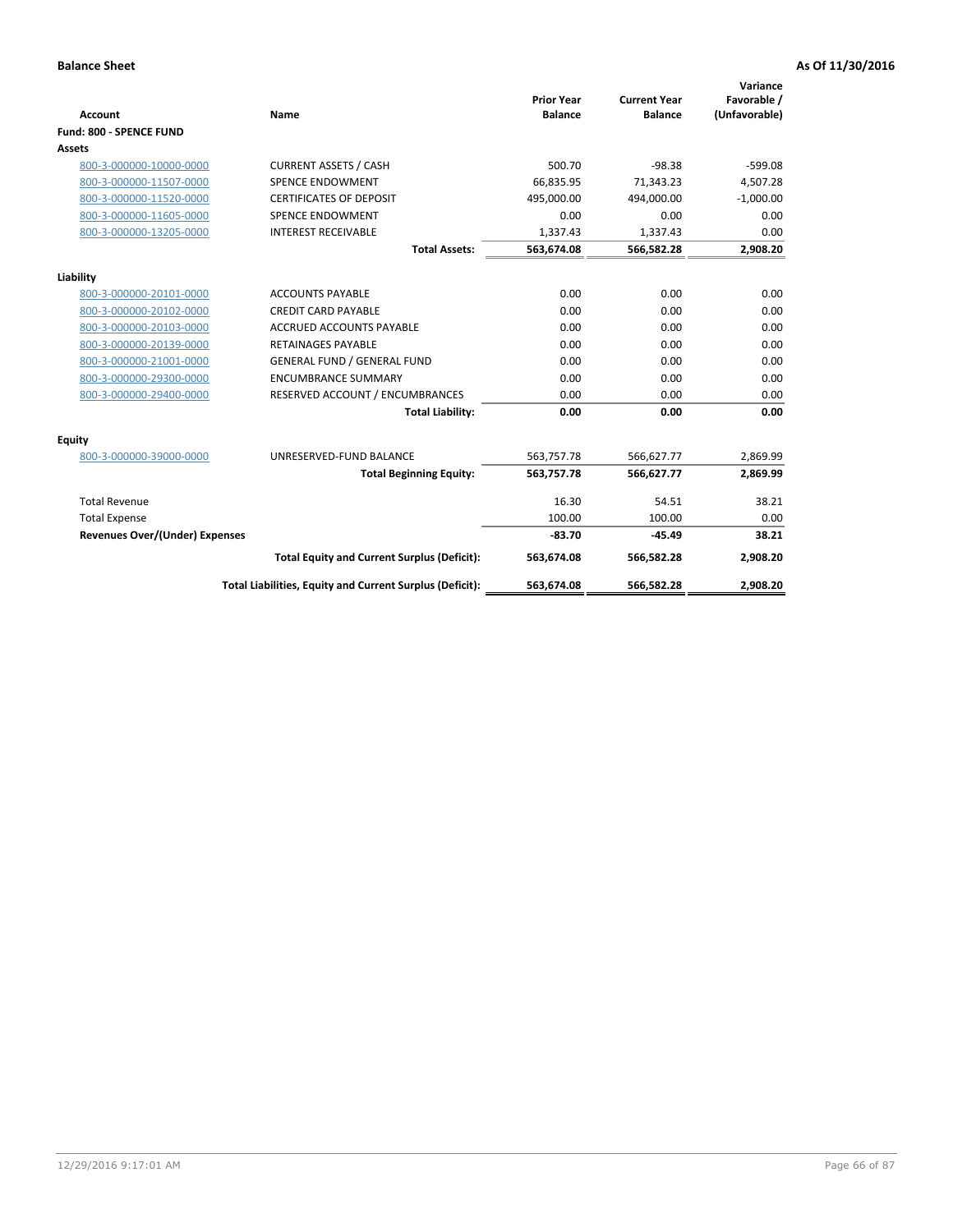| Account                                | Name                                                     | <b>Prior Year</b><br><b>Balance</b> | <b>Current Year</b><br><b>Balance</b> | Variance<br>Favorable /<br>(Unfavorable) |
|----------------------------------------|----------------------------------------------------------|-------------------------------------|---------------------------------------|------------------------------------------|
| <b>Fund: 801 - JONES LIBRARY TRUST</b> |                                                          |                                     |                                       |                                          |
| Assets                                 |                                                          |                                     |                                       |                                          |
| 801-3-000000-10000-0000                | <b>CURRENT ASSETS / CASH</b>                             | 15,351.22                           | 15,390.48                             | 39.26                                    |
| 801-3-000000-13201-0000                | MISC ACCTS RECEIVABLE                                    | 0.00                                | 0.00                                  | 0.00                                     |
| 801-3-000000-13205-0000                | <b>INTEREST RECEIVABLE</b>                               | 0.00                                | 0.00                                  | 0.00                                     |
|                                        | <b>Total Assets:</b>                                     | 15,351.22                           | 15,390.48                             | 39.26                                    |
| Liability                              |                                                          |                                     |                                       |                                          |
| 801-3-000000-20101-0000                | <b>ACCOUNTS PAYABLE</b>                                  | 0.00                                | 0.00                                  | 0.00                                     |
| 801-3-000000-20102-0000                | <b>CREDIT CARD PAYABLE</b>                               | 0.00                                | 0.00                                  | 0.00                                     |
| 801-3-000000-20103-0000                | <b>ACCRUED ACCOUNTS PAYABLE</b>                          | 0.00                                | 0.00                                  | 0.00                                     |
|                                        | <b>Total Liability:</b>                                  | 0.00                                | 0.00                                  | 0.00                                     |
| Equity                                 |                                                          |                                     |                                       |                                          |
| 801-3-000000-39000-0000                | UNRESERVED-FUND BALANCE                                  | 15,370.31                           | 15,407.38                             | 37.07                                    |
|                                        | <b>Total Beginning Equity:</b>                           | 15,370.31                           | 15,407.38                             | 37.07                                    |
| <b>Total Revenue</b>                   |                                                          | $-16.40$                            | $-14.66$                              | 1.74                                     |
| <b>Total Expense</b>                   |                                                          | 2.69                                | 2.24                                  | 0.45                                     |
| <b>Revenues Over/(Under) Expenses</b>  |                                                          | $-19.09$                            | $-16.90$                              | 2.19                                     |
|                                        | <b>Total Equity and Current Surplus (Deficit):</b>       | 15,351.22                           | 15,390.48                             | 39.26                                    |
|                                        | Total Liabilities, Equity and Current Surplus (Deficit): | 15,351.22                           | 15,390.48                             | 39.26                                    |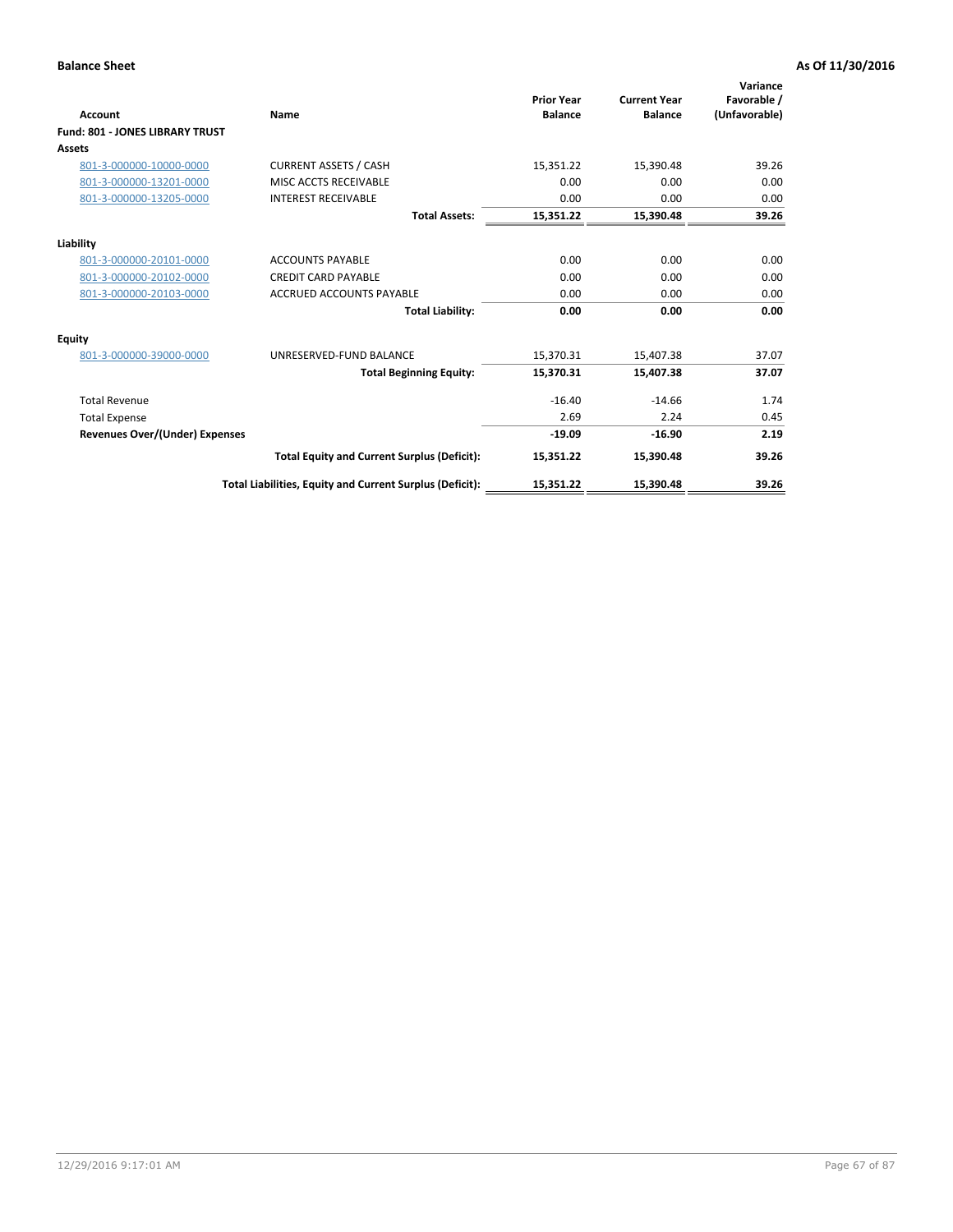| <b>Account</b>                              | Name                                                     | <b>Prior Year</b><br><b>Balance</b> | <b>Current Year</b><br><b>Balance</b> | Variance<br>Favorable /<br>(Unfavorable) |
|---------------------------------------------|----------------------------------------------------------|-------------------------------------|---------------------------------------|------------------------------------------|
| Fund: 803 - GREENVILLE BOARD OF DEVELOPMENT |                                                          |                                     |                                       |                                          |
| <b>Assets</b>                               |                                                          |                                     |                                       |                                          |
| 803-3-000000-10000-0000                     | <b>CURRENT ASSETS / CASH</b>                             | 0.00                                | 0.00                                  | 0.00                                     |
| 803-3-000000-13201-0000                     | MISC ACCTS RECEIVABLE                                    | 0.00                                | 0.00                                  | 0.00                                     |
| 803-3-000000-13203-0000                     | NON-CURRENT ASSETS / PREPAYMENTS                         | 0.00                                | 0.00                                  | 0.00                                     |
|                                             | <b>Total Assets:</b>                                     | 0.00                                | 0.00                                  | 0.00                                     |
| Liability                                   |                                                          |                                     |                                       |                                          |
| 803-3-000000-20101-0000                     | <b>ACCOUNTS PAYABLE</b>                                  | 0.00                                | 0.00                                  | 0.00                                     |
| 803-3-000000-20102-0000                     | <b>ACCOUNTS PAYABLE</b>                                  | 0.00                                | 0.00                                  | 0.00                                     |
| 803-3-000000-20103-0000                     | <b>ACCRUED ACCOUNTS PAYABLE</b>                          | 0.00                                | 0.00                                  | 0.00                                     |
| 803-3-000000-20139-0000                     | <b>RETAINAGES PAYABLE</b>                                | 0.00                                | 0.00                                  | 0.00                                     |
| 803-3-000000-20141-0000                     | <b>TELEPHONE CLEARING</b>                                | 0.00                                | 0.00                                  | 0.00                                     |
| 803-3-000000-21400-0000                     | <b>ELECTRIC OPERATING FUND</b>                           | 0.00                                | 0.00                                  | 0.00                                     |
| 803-3-000000-22001-0000                     | ACCRUED SALARIES/WAGES                                   | 0.00                                | 0.00                                  | 0.00                                     |
| 803-3-000000-22002-0000                     | <b>ACCRUED SALARIES/WAGES</b>                            | 0.00                                | 0.00                                  | 0.00                                     |
| 803-3-000000-26001-0000                     | <b>COMPENSATED ABSENCES PAY</b>                          | 0.00                                | 0.00                                  | 0.00                                     |
| 803-3-000000-29300-0000                     | <b>ENCUMBRANCE SUMMARY</b>                               | 0.00                                | 0.00                                  | 0.00                                     |
| 803-3-000000-29400-0100                     | RESERVED ACCOUNT / ENCUMBRANCES                          | 103,228.62                          | 103,228.62                            | 0.00                                     |
|                                             | <b>Total Liability:</b>                                  | 103,228.62                          | 103,228.62                            | 0.00                                     |
| Equity                                      |                                                          |                                     |                                       |                                          |
| 803-3-000000-39000-0000                     | UNRESERVED-FUND BALANCE                                  | $-103,228.62$                       | $-103,228.62$                         | 0.00                                     |
|                                             | <b>Total Beginning Equity:</b>                           | $-103,228.62$                       | $-103,228.62$                         | 0.00                                     |
| <b>Total Revenue</b>                        |                                                          | 0.00                                | 0.00                                  | 0.00                                     |
| <b>Total Expense</b>                        |                                                          | 0.00                                | 0.00                                  | 0.00                                     |
| <b>Revenues Over/(Under) Expenses</b>       |                                                          | 0.00                                | 0.00                                  | 0.00                                     |
|                                             | <b>Total Equity and Current Surplus (Deficit):</b>       | $-103,228.62$                       | $-103,228.62$                         | 0.00                                     |
|                                             | Total Liabilities, Equity and Current Surplus (Deficit): | 0.00                                | 0.00                                  | 0.00                                     |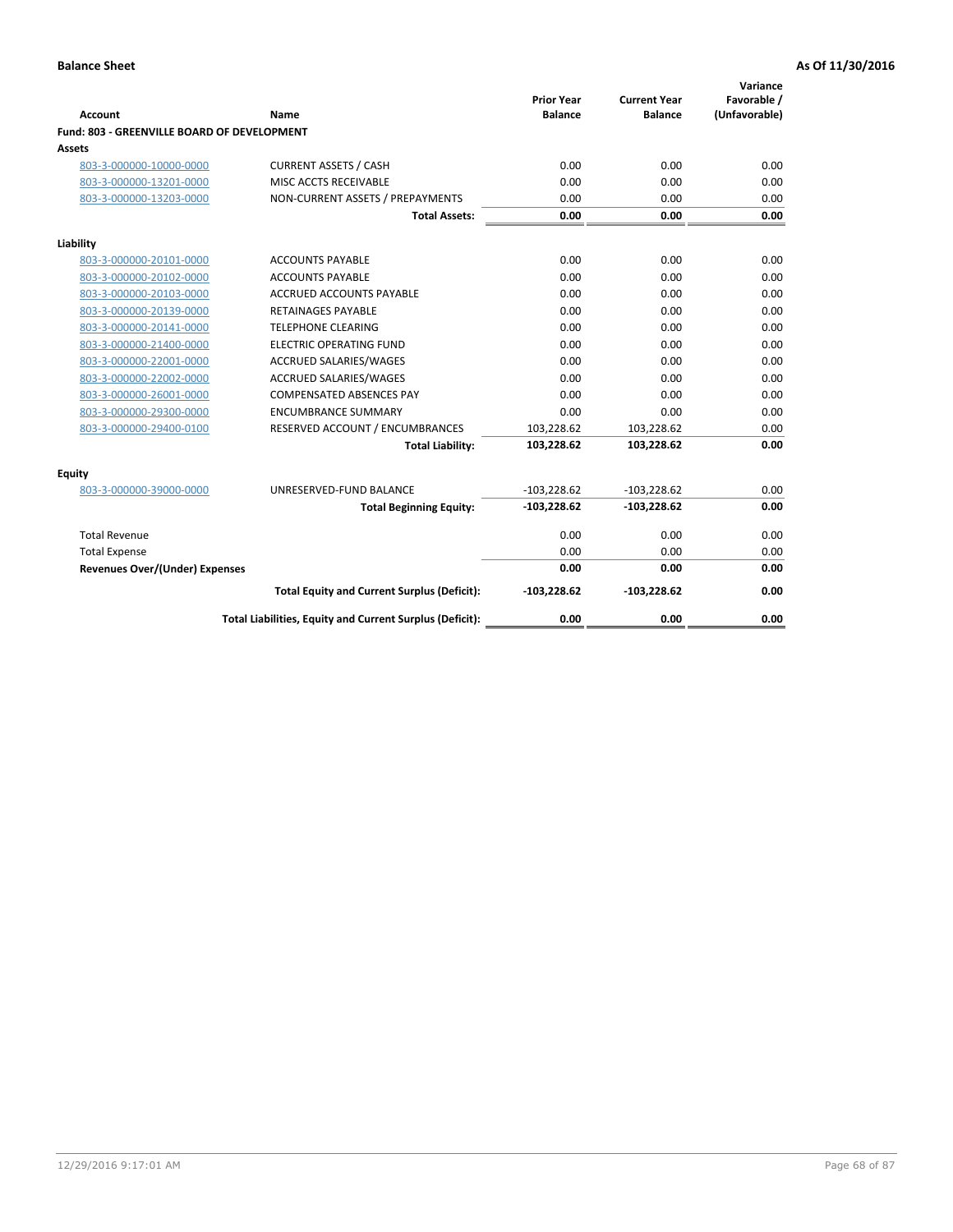| <b>Account</b>                        | Name                                                     | <b>Prior Year</b><br><b>Balance</b> | <b>Current Year</b><br><b>Balance</b> | Variance<br>Favorable /<br>(Unfavorable) |
|---------------------------------------|----------------------------------------------------------|-------------------------------------|---------------------------------------|------------------------------------------|
| Fund: 807 - 4A-EDC                    |                                                          |                                     |                                       |                                          |
| <b>Assets</b>                         |                                                          |                                     |                                       |                                          |
| 807-3-000000-10000-0000               | <b>CURRENT ASSETS / CASH</b>                             | 0.00                                | 0.00                                  | 0.00                                     |
| 807-3-000000-13201-0000               | <b>MISC ACCTS RECEIVABLE</b>                             | 0.00                                | 0.00                                  | 0.00                                     |
| 807-3-000000-16301-0000               | FIXED ASSETS / C W I P                                   | 0.00                                | 0.00                                  | 0.00                                     |
|                                       | <b>Total Assets:</b>                                     | 0.00                                | 0.00                                  | 0.00                                     |
| Liability                             |                                                          |                                     |                                       |                                          |
| 807-3-000000-20101-0000               | <b>ACCOUNTS PAYABLE</b>                                  | 0.00                                | 0.00                                  | 0.00                                     |
| 807-3-000000-20103-0000               | <b>ACCOUNTS PAYABLE</b>                                  | 0.00                                | 0.00                                  | 0.00                                     |
| 807-3-000000-20139-0000               | <b>RETAINAGES PAYABLE</b>                                | 0.00                                | 0.00                                  | 0.00                                     |
| 807-3-000000-26105-0000               | INV NET OF RELATED DEBT                                  | 305,846.00                          | 305,846.00                            | 0.00                                     |
| 807-3-000000-29300-0000               | <b>ENCUMBRANCE SUMMARY</b>                               | 0.00                                | 0.00                                  | 0.00                                     |
| 807-3-000000-29400-0100               | RESERVED ACCOUNT / ENCUMBRANCES                          | 18,078.76                           | 18,078.76                             | 0.00                                     |
| 807-3-495000-20180-0000               | <b>CURRENT DEBT</b>                                      | 0.00                                | 0.00                                  | 0.00                                     |
| 807-3-495000-26002-0000               | CA - LONG-TERM DEBT / AMT TO BE PROVIL                   | 0.00                                | 0.00                                  | 0.00                                     |
|                                       | <b>Total Liability:</b>                                  | 323,924.76                          | 323,924.76                            | 0.00                                     |
| Equity                                |                                                          |                                     |                                       |                                          |
| 807-3-000000-39000-0000               | UNRESERVED-FUND BALANCE                                  | $-323,924.76$                       | $-323,924.76$                         | 0.00                                     |
|                                       | <b>Total Beginning Equity:</b>                           | $-323,924.76$                       | $-323,924.76$                         | 0.00                                     |
| <b>Total Revenue</b>                  |                                                          | 0.00                                | 0.00                                  | 0.00                                     |
| <b>Total Expense</b>                  |                                                          | 0.00                                | 0.00                                  | 0.00                                     |
| <b>Revenues Over/(Under) Expenses</b> |                                                          | 0.00                                | 0.00                                  | 0.00                                     |
|                                       | <b>Total Equity and Current Surplus (Deficit):</b>       | $-323,924.76$                       | $-323,924.76$                         | 0.00                                     |
|                                       | Total Liabilities, Equity and Current Surplus (Deficit): | 0.00                                | 0.00                                  | 0.00                                     |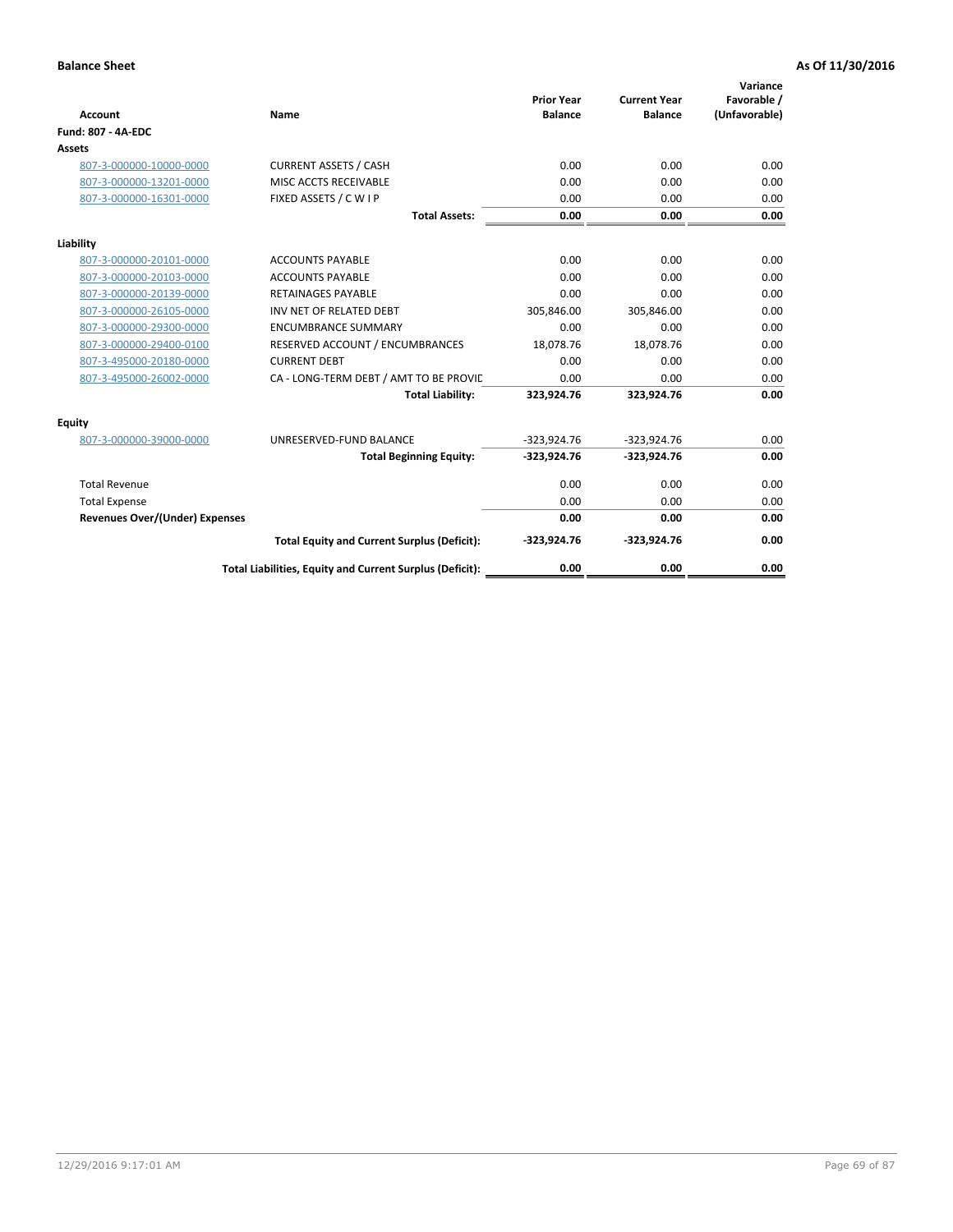| <b>Account</b>                   | Name                                                     | <b>Prior Year</b><br><b>Balance</b> | <b>Current Year</b><br><b>Balance</b> | Variance<br>Favorable /<br>(Unfavorable) |
|----------------------------------|----------------------------------------------------------|-------------------------------------|---------------------------------------|------------------------------------------|
| Fund: 809 - GREENVILLE IDC (L-3) |                                                          |                                     |                                       |                                          |
| Assets                           |                                                          |                                     |                                       |                                          |
| 809-3-000000-10000-0000          | <b>CURRENT ASSETS / CASH</b>                             | 0.00                                | 2,862,457.40                          | 2,862,457.40                             |
| 809-3-000000-13201-0000          | MISC ACCTS RECEIVABLE                                    | 0.00                                | $-127,899.89$                         | -127,899.89                              |
|                                  | <b>Total Assets:</b>                                     | 0.00                                | 2,734,557.51                          | 2,734,557.51                             |
| Liability                        |                                                          |                                     |                                       |                                          |
| 809-3-000000-20101-0000          | <b>ACCOUNTS PAYABLE</b>                                  | 0.00                                | 0.00                                  | 0.00                                     |
| 809-3-000000-20103-0000          | <b>ACCRUED ACCOUNTS PAYABLE</b>                          | 0.00                                | $-588.89$                             | 588.89                                   |
| 809-3-000000-21001-0000          | <b>GENERAL FUND / GENERAL FUND</b>                       | 0.00                                | 0.00                                  | 0.00                                     |
|                                  | <b>Total Liability:</b>                                  | 0.00                                | $-588.89$                             | 588.89                                   |
| Equity                           |                                                          |                                     |                                       |                                          |
| 809-3-000000-39000-0000          | UNRESERVED-FUND BALANCE                                  | 0.00                                | 2,735,146.40                          | 2,735,146.40                             |
| 809-3-000000-39100-0000          | UNRESERVED-RET, EARNINGS                                 | 0.00                                | 0.00                                  | 0.00                                     |
| 809-3-000000-39150-0000          | RESERVED-RET. EARNINGS                                   | 0.00                                | 0.00                                  | 0.00                                     |
|                                  | <b>Total Beginning Equity:</b>                           | 0.00                                | 2,735,146.40                          | 2,735,146.40                             |
| <b>Total Revenue</b>             |                                                          | 145,271.05                          | 238,173.19                            | 92,902.14                                |
| <b>Total Expense</b>             |                                                          | 145,271.05                          | 238,173.19                            | $-92,902.14$                             |
| Revenues Over/(Under) Expenses   |                                                          | 0.00                                | 0.00                                  | 0.00                                     |
|                                  | <b>Total Equity and Current Surplus (Deficit):</b>       | 0.00                                | 2,735,146.40                          | 2,735,146.40                             |
|                                  | Total Liabilities, Equity and Current Surplus (Deficit): | 0.00                                | 2,734,557.51                          | 2,734,557.51                             |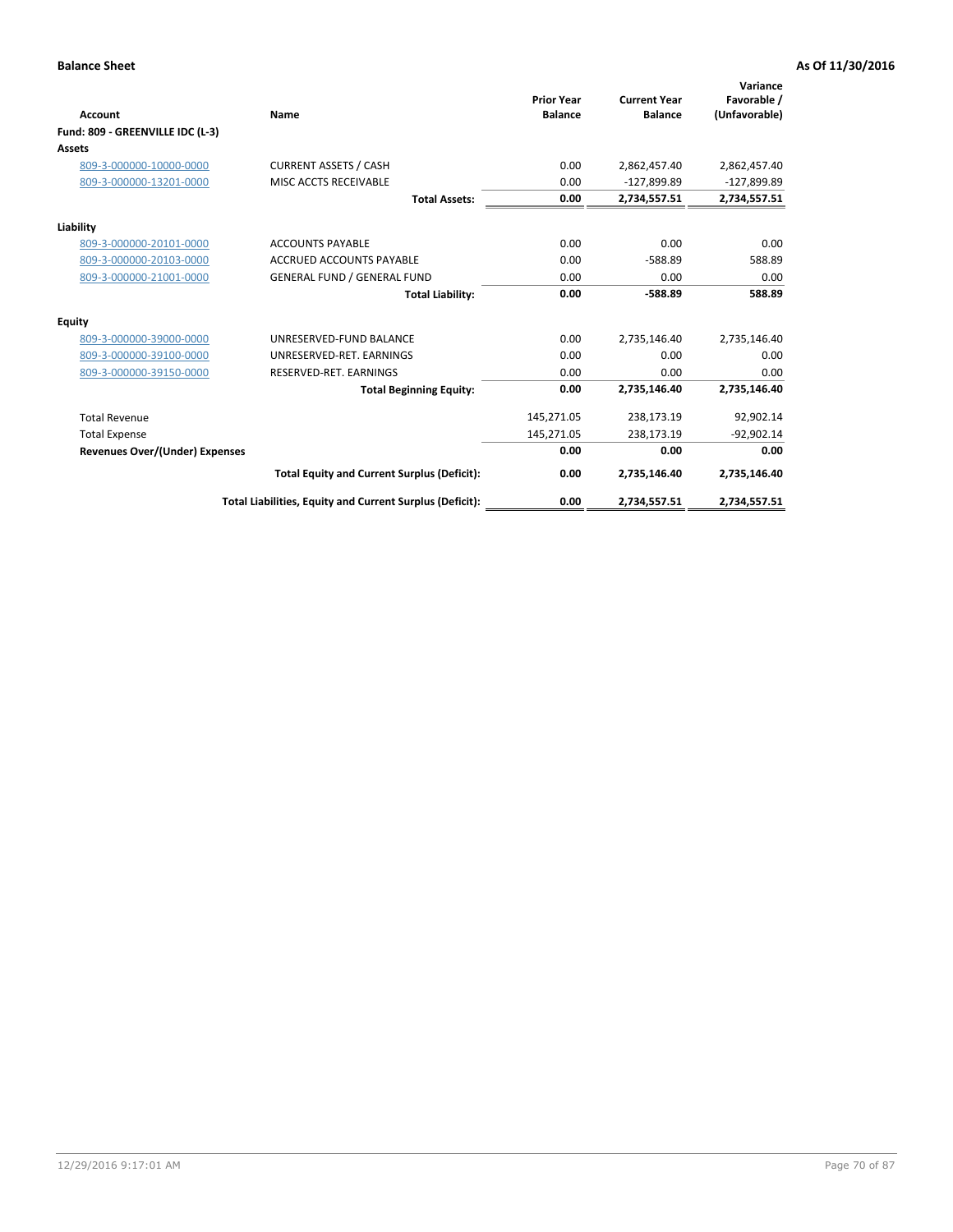| <b>Account</b>                                 | Name                                                     | <b>Prior Year</b><br><b>Balance</b> | <b>Current Year</b><br><b>Balance</b> | Variance<br>Favorable /<br>(Unfavorable) |
|------------------------------------------------|----------------------------------------------------------|-------------------------------------|---------------------------------------|------------------------------------------|
| <b>Fund: 810 - SEIZURE FUNDS - STATE RULES</b> |                                                          |                                     |                                       |                                          |
| <b>Assets</b>                                  |                                                          |                                     |                                       |                                          |
| 810-3-000000-10000-0000                        | <b>CURRENT ASSETS / CASH</b>                             | 320,026.86                          | 328,376.06                            | 8,349.20                                 |
| 810-3-000000-13201-0000                        | MISC ACCTS RECEIVABLE                                    | 0.00                                | 0.00                                  | 0.00                                     |
| 810-3-000000-13202-1400                        | <b>EMPLOYEE ADVANCES</b>                                 | 0.00                                | 0.00                                  | 0.00                                     |
| 810-3-000000-13205-0000                        | <b>INTEREST RECEIVABLE</b>                               | 0.00                                | 0.00                                  | 0.00                                     |
| 810-3-000000-16201-0000                        | MACHINERY AND EQUIPMENT                                  | 0.00                                | 0.00                                  | 0.00                                     |
| 810-3-000000-16202-0000                        | ACCUMULATED DEPRECATION                                  | 0.00                                | 0.00                                  | 0.00                                     |
|                                                | <b>Total Assets:</b>                                     | 320,026.86                          | 328,376.06                            | 8,349.20                                 |
|                                                |                                                          |                                     |                                       |                                          |
| Liability                                      |                                                          |                                     |                                       |                                          |
| 810-3-000000-20101-0000                        | <b>ACCOUNTS PAYABLE</b>                                  | 0.00                                | 0.00                                  | 0.00                                     |
| 810-3-000000-20102-0000                        | <b>CREDIT CARD PAYABLE</b>                               | 0.00                                | 0.00                                  | 0.00                                     |
| 810-3-000000-20103-0000                        | <b>ACCRUED ACCOUNTS PAYABLE</b>                          | 0.00                                | 0.00                                  | 0.00                                     |
| 810-3-000000-29300-0000                        | <b>ENCUMBRANCE SUMMARY</b>                               | 0.00                                | 0.00                                  | 0.00                                     |
| 810-3-000000-29400-0100                        | RESERVED ACCOUNT / ENCUMBRANCES                          | 0.00                                | 0.00                                  | 0.00                                     |
| 810-3-000000-92520-0600                        | RESERVED ACCOUNT/HB65 SIEZURES                           | 0.00                                | 0.00                                  | 0.00                                     |
|                                                | <b>Total Liability:</b>                                  | 0.00                                | 0.00                                  | 0.00                                     |
| <b>Equity</b>                                  |                                                          |                                     |                                       |                                          |
| 810-3-000000-39000-0000                        | UNRESERVED-FUND BALANCE                                  | 320,424.68                          | 328,736.81                            | 8,312.13                                 |
|                                                | <b>Total Beginning Equity:</b>                           | 320,424.68                          | 328,736.81                            | 8,312.13                                 |
| <b>Total Revenue</b>                           |                                                          | $-341.81$                           | $-312.95$                             | 28.86                                    |
| <b>Total Expense</b>                           |                                                          | 56.01                               | 47.80                                 | 8.21                                     |
| Revenues Over/(Under) Expenses                 |                                                          | $-397.82$                           | $-360.75$                             | 37.07                                    |
|                                                | <b>Total Equity and Current Surplus (Deficit):</b>       | 320,026.86                          | 328,376.06                            | 8,349.20                                 |
|                                                | Total Liabilities, Equity and Current Surplus (Deficit): | 320,026.86                          | 328,376.06                            | 8,349.20                                 |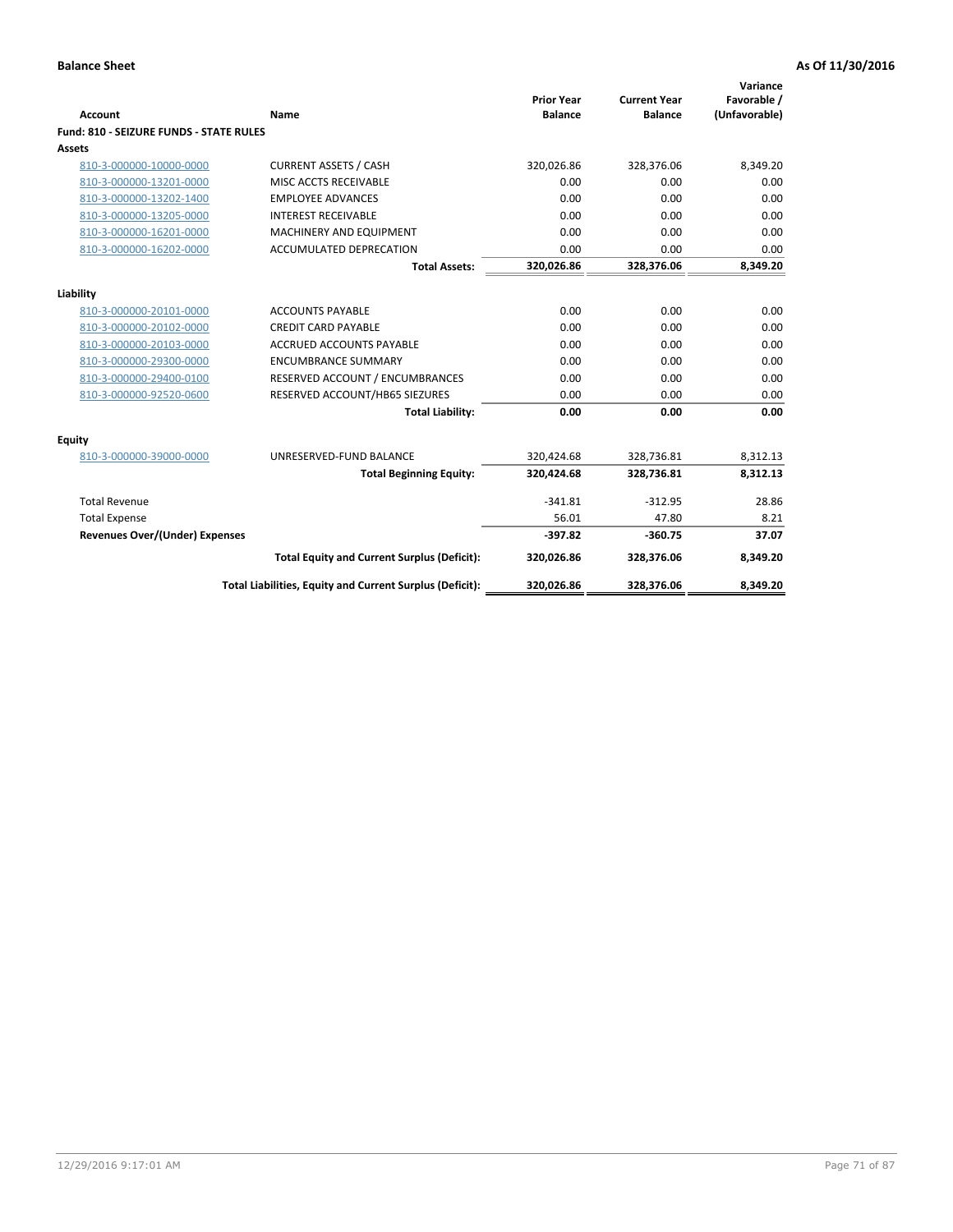| Account                               | Name                                                     | <b>Prior Year</b><br><b>Balance</b> | <b>Current Year</b><br><b>Balance</b> | Variance<br>Favorable /<br>(Unfavorable) |
|---------------------------------------|----------------------------------------------------------|-------------------------------------|---------------------------------------|------------------------------------------|
| Fund: 811 - SEIZURE FUNDS - FED RULES |                                                          |                                     |                                       |                                          |
| <b>Assets</b>                         |                                                          |                                     |                                       |                                          |
| 811-3-000000-10000-0000               | <b>CURRENT ASSETS / CASH</b>                             | 133,606.74                          | 147,052.20                            | 13,445.46                                |
| 811-3-000000-13201-0000               | MISC ACCTS RECEIVABLE                                    | 0.00                                | 0.00                                  | 0.00                                     |
| 811-3-000000-13205-0000               | <b>INTEREST RECEIVABLE</b>                               | 0.00                                | 0.00                                  | 0.00                                     |
| 811-3-000000-16201-0000               | <b>MACHINERY AND EQUIPMENT</b>                           | 0.00                                | 0.00                                  | 0.00                                     |
| 811-3-000000-16202-0000               | <b>ACCUMULATED DEPRECATION</b>                           | 0.00                                | 0.00                                  | 0.00                                     |
|                                       | <b>Total Assets:</b>                                     | 133,606.74                          | 147,052.20                            | 13,445.46                                |
| Liability                             |                                                          |                                     |                                       |                                          |
| 811-3-000000-20101-0000               | <b>ACCOUNTS PAYABLE</b>                                  | 0.00                                | 0.00                                  | 0.00                                     |
| 811-3-000000-20102-0000               | <b>CREDIT CARD PAYABLE</b>                               | 0.00                                | 0.00                                  | 0.00                                     |
| 811-3-000000-20103-0000               | <b>ACCRUED ACCOUNTS PAYABLE</b>                          | 0.00                                | 0.00                                  | 0.00                                     |
| 811-3-000000-29300-0000               | <b>ENCUMBRANCE SUMMARY</b>                               | 0.00                                | 0.00                                  | 0.00                                     |
| 811-3-000000-29400-0100               | RESERVED ACCOUNT / ENCUMBRANCES                          | 0.00                                | 0.00                                  | 0.00                                     |
| 811-3-000000-92521-0700               | RESERVED ACCOUNT/FED SIEZURES                            | 0.00                                | 0.00                                  | 0.00                                     |
|                                       | <b>Total Liability:</b>                                  | 0.00                                | 0.00                                  | 0.00                                     |
| Equity                                |                                                          |                                     |                                       |                                          |
| 811-3-000000-39000-0000               | UNRESERVED-FUND BALANCE                                  | 111,383.41                          | 139,835.09                            | 28,451.68                                |
|                                       | <b>Total Beginning Equity:</b>                           | 111,383.41                          | 139,835.09                            | 28,451.68                                |
| <b>Total Revenue</b>                  |                                                          | 22,242.86                           | 7.237.96                              | $-15,004.90$                             |
| <b>Total Expense</b>                  |                                                          | 19.53                               | 20.85                                 | $-1.32$                                  |
| <b>Revenues Over/(Under) Expenses</b> |                                                          | 22,223.33                           | 7,217.11                              | $-15,006.22$                             |
|                                       | <b>Total Equity and Current Surplus (Deficit):</b>       | 133,606.74                          | 147,052.20                            | 13,445.46                                |
|                                       | Total Liabilities, Equity and Current Surplus (Deficit): | 133,606.74                          | 147,052.20                            | 13,445.46                                |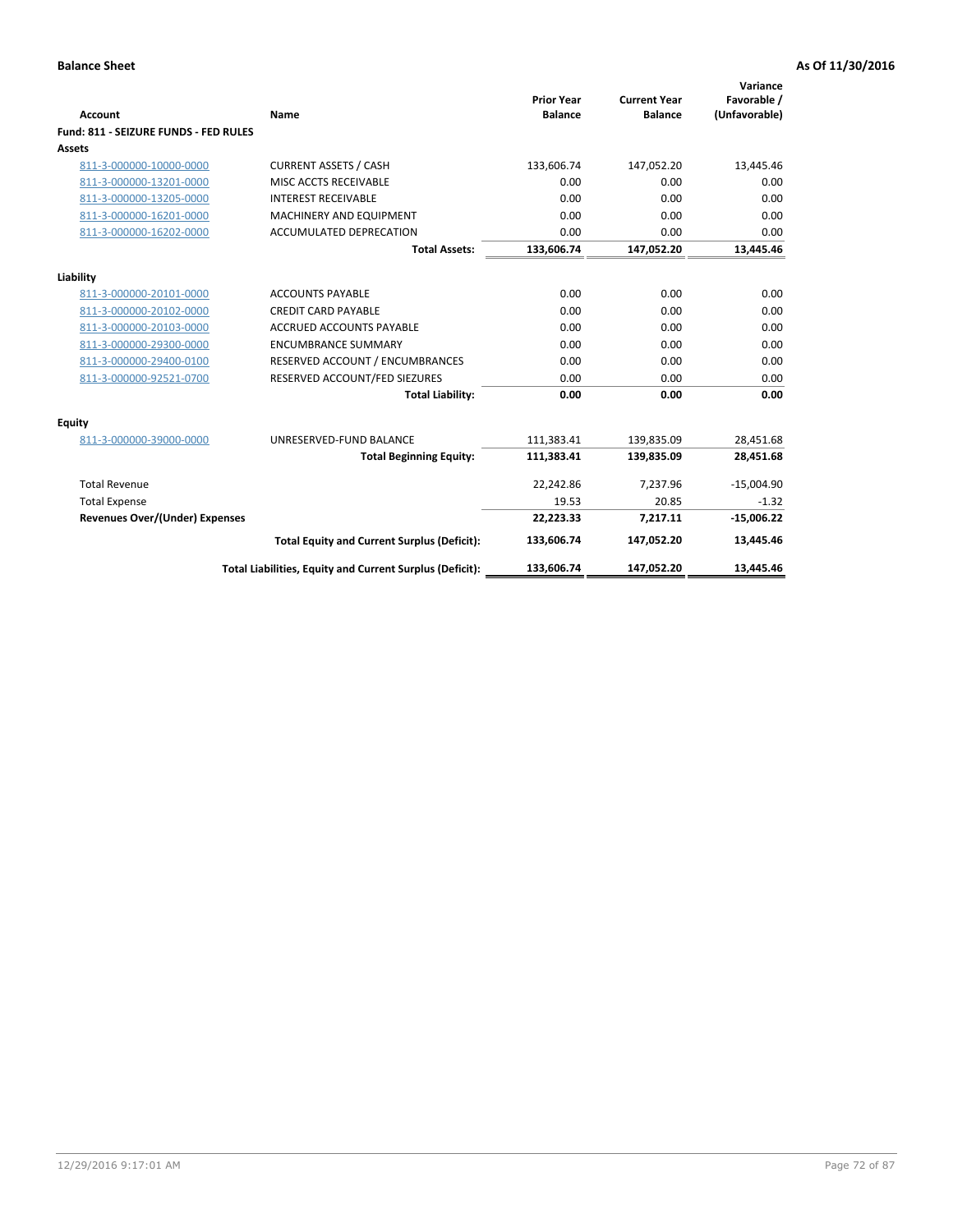| <b>Account</b>                                          | Name                                                     | <b>Prior Year</b><br><b>Balance</b> | <b>Current Year</b><br><b>Balance</b> | Variance<br>Favorable /<br>(Unfavorable) |
|---------------------------------------------------------|----------------------------------------------------------|-------------------------------------|---------------------------------------|------------------------------------------|
| Fund: 820 - TIRZ FUND (Tax Increment Reinvestment Zone) |                                                          |                                     |                                       |                                          |
| <b>Assets</b>                                           |                                                          |                                     |                                       |                                          |
| 820-3-000000-10000-0000                                 | <b>CURRENT ASSETS / CASH</b>                             | 584,772.97                          | 1,033,074.40                          | 448,301.43                               |
| 820-3-000000-13101-0000                                 | <b>TAX RECEIVABLE-CURRENT</b>                            | 235,309.76                          | 156.19                                | $-235,153.57$                            |
| 820-3-000000-13102-0000                                 | <b>TAXES REC-DELINQUENT</b>                              | 12,502.75                           | 11.631.61                             | $-871.14$                                |
| 820-3-000000-13103-0000                                 | ALLOW FOR UNCOLLECT TAXES                                | $-1,232.23$                         | $-1,232.23$                           | 0.00                                     |
| 820-3-000000-13201-0000                                 | MISC ACCTS RECEIVABLE                                    | 0.00                                | 0.00                                  | 0.00                                     |
| 820-3-000000-13205-0000                                 | <b>INTEREST RECEIVABLE</b>                               | 0.00                                | 0.00                                  | 0.00                                     |
| 820-3-000000-13221-0000                                 | MISC A/R - PROPERTY TAXES                                | 221.13                              | 0.00                                  | $-221.13$                                |
|                                                         | <b>Total Assets:</b>                                     | 831,574.38                          | 1,043,629.97                          | 212,055.59                               |
| Liability                                               |                                                          |                                     |                                       |                                          |
| 820-3-000000-20101-0000                                 | <b>ACCOUNTS PAYABLE</b>                                  | 0.00                                | 0.00                                  | 0.00                                     |
| 820-3-000000-20103-0000                                 | ACCRUED ACCOUNTS PAYABLE                                 | 0.00                                | 0.00                                  | 0.00                                     |
| 820-3-000000-20203-0000                                 | <b>DEFERRED TAX REVENUE</b>                              | 248,004.12                          | 11,979.41                             | 236,024.71                               |
| 820-3-000000-29300-0000                                 | <b>ENCUMBRANCE SUMMARY</b>                               | 0.00                                | 0.00                                  | 0.00                                     |
| 820-3-000000-29400-0100                                 | RESERVED ACCOUNT / ENCUMBRANCES                          | 0.00                                | 0.00                                  | 0.00                                     |
|                                                         | <b>Total Liability:</b>                                  | 248,004.12                          | 11,979.41                             | 236,024.71                               |
| Equity                                                  |                                                          |                                     |                                       |                                          |
| 820-3-000000-39000-0000                                 | UNRESERVED-FUND BALANCE                                  | 575,485.23                          | 1,070,780.75                          | 495,295.52                               |
| 820-3-000000-39100-0000                                 | UNRESERVED-RET. EARNINGS                                 | 0.00                                | 0.00                                  | 0.00                                     |
|                                                         | <b>Total Beginning Equity:</b>                           | 575,485.23                          | 1,070,780.75                          | 495,295.52                               |
| <b>Total Revenue</b>                                    |                                                          | 8,188.44                            | 476.67                                | $-7,711.77$                              |
| <b>Total Expense</b>                                    |                                                          | 103.41                              | 39,606.86                             | $-39,503.45$                             |
| <b>Revenues Over/(Under) Expenses</b>                   |                                                          | 8,085.03                            | $-39,130.19$                          | $-47,215.22$                             |
|                                                         | <b>Total Equity and Current Surplus (Deficit):</b>       | 583,570.26                          | 1,031,650.56                          | 448,080.30                               |
|                                                         | Total Liabilities, Equity and Current Surplus (Deficit): | 831,574.38                          | 1,043,629.97                          | 212,055.59                               |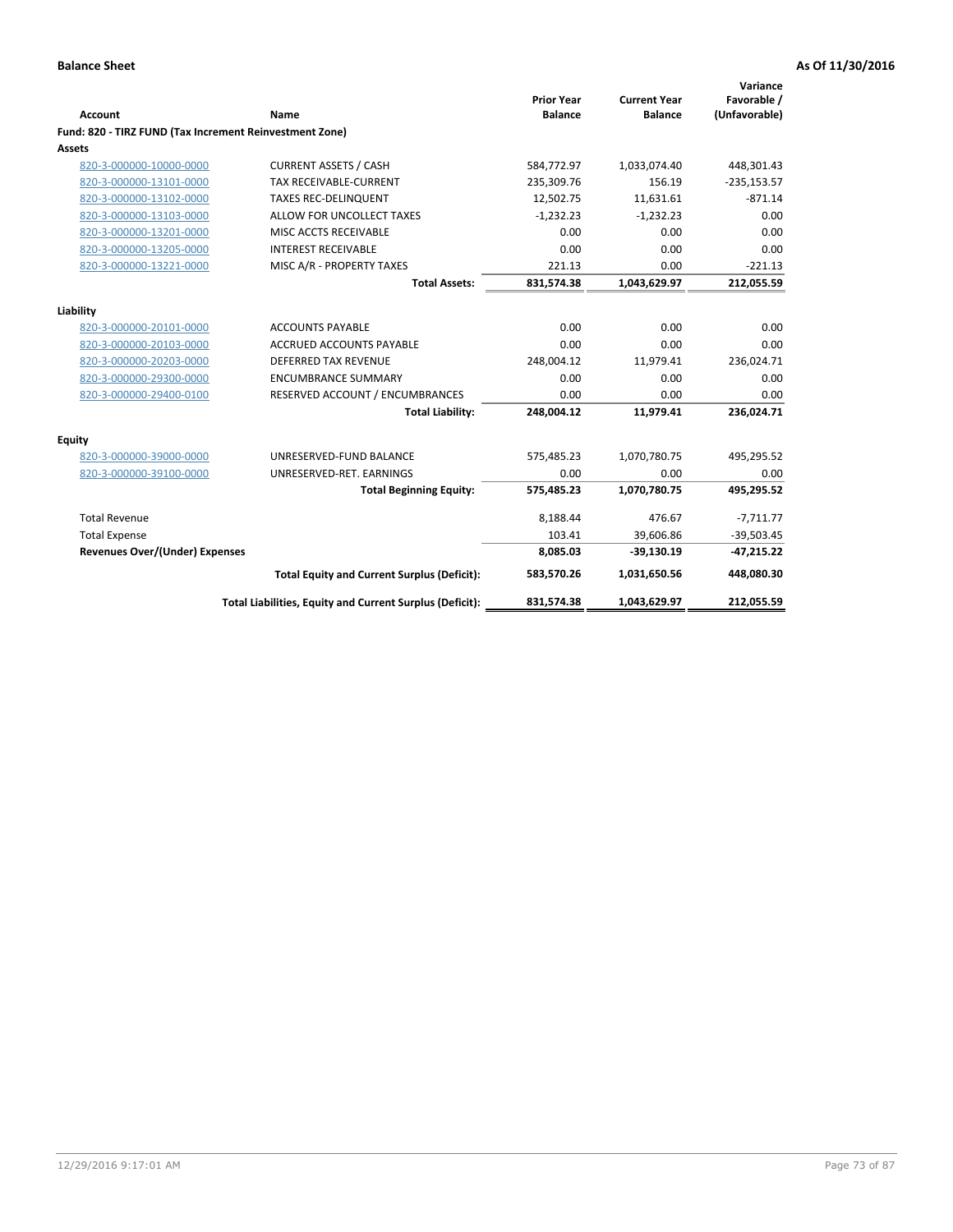|                                          |                                                          | <b>Prior Year</b> | <b>Current Year</b> | Variance<br>Favorable / |
|------------------------------------------|----------------------------------------------------------|-------------------|---------------------|-------------------------|
| <b>Account</b>                           | Name                                                     | <b>Balance</b>    | <b>Balance</b>      | (Unfavorable)           |
| Fund: 890 - GRNVL IDC (L-3) FIXED ASSETS |                                                          |                   |                     |                         |
| <b>Assets</b>                            |                                                          |                   |                     |                         |
| 890-3-000000-10000-0000                  | <b>CURRENT ASSETS / CASH</b>                             | 0.00              | $-2,862,457.40$     | $-2,862,457.40$         |
| 890-3-000000-16004-0000                  | FIXED ASSETS / BUILDINGS                                 | 0.00              | 0.00                | 0.00                    |
| 890-3-000000-16005-0000                  | <b>ACCUMULATED DEPRECIATION</b>                          | 0.00              | 0.00                | 0.00                    |
| 890-3-000000-16301-0000                  | FIXED ASSETS / C W I P                                   | $-5,430,983.85$   | $-4,555,124.75$     | 875,859.10              |
|                                          | <b>Total Assets:</b>                                     | $-5,430,983.85$   | $-7,417,582.15$     | $-1,986,598.30$         |
| Liability                                |                                                          |                   |                     |                         |
| 890-3-000000-20101-0000                  | <b>ACCOUNTS PAYABLE</b>                                  | 0.00              | 0.00                | 0.00                    |
| 890-3-000000-27001-0000                  | <b>CONTRIBUTED CAPITAL</b>                               | 0.00              | 0.00                | 0.00                    |
| 890-3-000000-27101-0000                  | INVESTMENT IN GFA / GENERAL FUND                         | 0.00              | 0.00                | 0.00                    |
| 890-3-000000-27102-0000                  | <b>SPECIAL REVENUE FUNDS</b>                             | 0.00              | 0.00                | 0.00                    |
| 890-3-000000-27103-0000                  | <b>GENERAL CIP FUND</b>                                  | 8,822,863.78      | 8,822,863.78        | 0.00                    |
| 890-3-000000-27104-0000                  | <b>PROPRIETARY FUNDS</b>                                 | $-14,253,847.63$  | $-16,240,445.93$    | 1,986,598.30            |
| 890-3-000000-27201-0000                  | CAFR USE / MUNICIPAL BUILDINGS                           | 0.00              | 0.00                | 0.00                    |
| 890-3-000000-27202-0000                  | CAFR USE / OTHER GENERAL GOVERNMEN                       | 0.00              | 0.00                | 0.00                    |
| 890-3-000000-27205-0000                  | CAFR USE / PUBLIC WORKS                                  | 0.00              | 0.00                | 0.00                    |
| 890-3-000000-27210-0000                  | CAFR USE / INVESTMENT IN GFA                             | 0.00              | 0.00                | 0.00                    |
| 890-3-000000-27301-0000                  | DONATIONS/GRANTS                                         | 0.00              | 0.00                | 0.00                    |
|                                          | <b>Total Liability:</b>                                  | -5,430,983.85     | $-7,417,582.15$     | 1,986,598.30            |
| Equity                                   |                                                          |                   |                     |                         |
| 890-3-000000-39000-0000                  | UNRESERVED-FUND BALANCE                                  | 0.00              | 0.00                | 0.00                    |
|                                          | <b>Total Beginning Equity:</b>                           | 0.00              | 0.00                | 0.00                    |
| <b>Total Expense</b>                     |                                                          | 0.00              | 0.00                | 0.00                    |
| <b>Revenues Over/(Under) Expenses</b>    |                                                          | 0.00              | 0.00                | 0.00                    |
|                                          | <b>Total Equity and Current Surplus (Deficit):</b>       | 0.00              | 0.00                | 0.00                    |
|                                          | Total Liabilities, Equity and Current Surplus (Deficit): | $-5,430,983.85$   | $-7,417,582.15$     | $-1,986,598.30$         |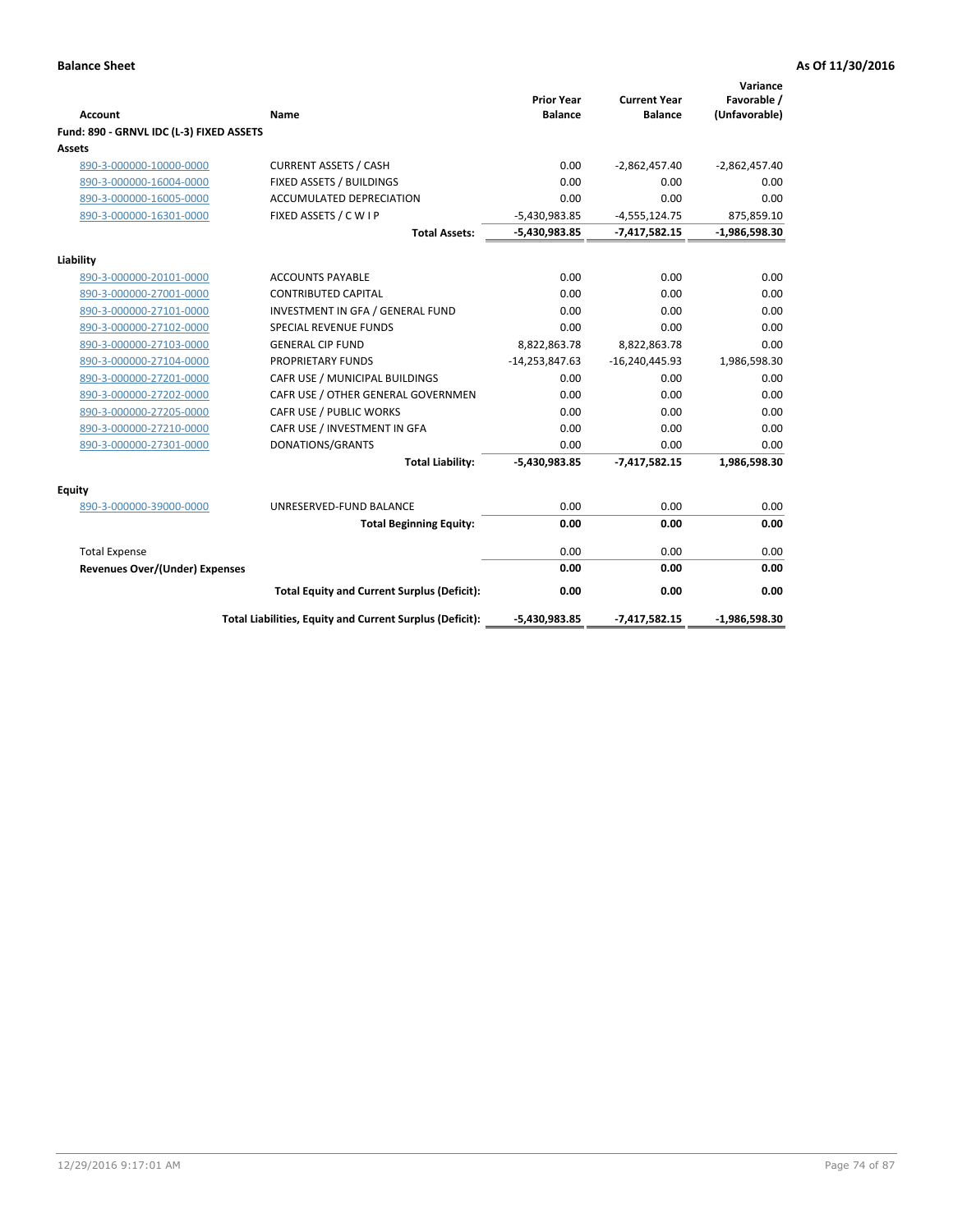|                                                    |                                           | <b>Prior Year</b> | <b>Current Year</b> | Variance<br>Favorable / |
|----------------------------------------------------|-------------------------------------------|-------------------|---------------------|-------------------------|
| Account                                            | Name                                      | <b>Balance</b>    | <b>Balance</b>      | (Unfavorable)           |
| Fund: 899 - POOLED CASH                            |                                           |                   |                     |                         |
| Assets                                             |                                           |                   |                     |                         |
| 899-8-000000-10000-0000                            | <b>CURRENT ASSETS / CASH</b>              | 0.00              | 0.00                | 0.00                    |
| 899-8-000000-10101-0000                            | <b>CHASE OUTBOUND OPERATING</b>           | $-354,893.29$     | $-135,124.73$       | 219,768.56              |
| 899-8-000000-10102-0000                            | CHASE INBOUND OPERATING                   | 14,599,166.89     | 18,718,524.04       | 4,119,357.15            |
| 899-8-000000-10103-0000                            | OPERATING ACCOUNT / CLAIMS ACCOUNT        | 0.00              | 0.00                | 0.00                    |
| 899-8-000000-10105-0000                            | CHASE BANK / SAVINGS - 3003113077         | 1,537,863.10      | 1,539,001.32        | 1,138.22                |
| 899-8-000000-10106-0000                            | CHASE BANK / SAVINGS - 2911913371         | 1,612,324.19      | 1,613,517.56        | 1,193.37                |
| 899-8-000000-10107-0000                            | CHASE TASC FLEX SPENDING                  | 0.00              | 7,436.78            | 7,436.78                |
| 899-8-000000-10401-0000                            | <b>CURRENT ASSETS / INTERNAL CLEARING</b> | 0.00              | 0.00                | 0.00                    |
| 899-8-000000-10402-0000                            | <b>CREDIT CARD CLEARING</b>               | 0.00              | 0.00                | 0.00                    |
| 899-8-000000-10403-0000                            | <b>NET BILL PAYMENTS</b>                  | 0.00              | 0.00                | 0.00                    |
| 899-8-000000-11101-0000                            | TX CLASS / OPERATING                      | 0.00              | 0.00                | 0.00                    |
| 899-8-000000-11201-0000                            | LOGIC INVESTMENTS / OPERATING             | 1,002,476.99      | 1,008,227.58        | 5,750.59                |
| 899-8-000000-11401-0000                            | TEXSTAR ACCT - OPERATING                  | 0.00              | 0.00                | 0.00                    |
| 899-8-000000-11601-0000                            | <b>TEXPOOL ACCT - OPERATING</b>           | 1,002,191.51      | 1,005,567.38        | 3,375.87                |
| 899-8-000000-12001-0000                            | AMERICAN NATIONAL OPERATING               | 0.00              | 0.00                | 0.00                    |
| 899-8-000000-12002-0000                            | PFM ACCT OPERATING                        | 18,308,580.62     | 16,710,230.75       | -1,598,349.87           |
| 899-8-000000-12003-0000                            | TREASURIES - CITY ONLY                    | 0.00              | 0.00                | 0.00                    |
| 899-8-000000-12301-0000                            | <b>BOND PROCEEDS / PURCHASED INTEREST</b> | 0.00              | 0.00                | 0.00                    |
| 899-8-000000-13205-0000                            | <b>INTEREST RECEIVABLE</b>                | 32,092.03         | 53,720.30           | 21,628.27               |
| 899-8-000000-14100-0000                            | DUE FROM FUND 100                         | $-35.00$          | $-15,533.40$        | $-15,498.40$            |
| 899-8-000000-14101-0000<br>899-8-000000-14102-0000 | DUE FROM FUND 101<br>DUE FROM FUND 102    | 0.00<br>0.00      | 0.00<br>0.00        | 0.00<br>0.00            |
| 899-8-000000-14103-0000                            | DUE FROM FUND 103                         | 0.00              | 0.00                | 0.00                    |
| 899-8-000000-14110-0000                            | DUE FROM FUND 110                         | 0.00              | 0.00                | 0.00                    |
| 899-8-000000-14111-0000                            | DUE FROM FUND 111                         | 0.00              | 0.00                | 0.00                    |
| 899-8-000000-14112-0000                            | DUE FROM FUND 112                         | 0.00              | 0.00                | 0.00                    |
| 899-8-000000-14113-0000                            | DUE FROM FUND 113                         | 0.00              | 0.00                | 0.00                    |
| 899-8-000000-14114-0000                            | DUE FROM FUND 114                         | 0.00              | 0.00                | 0.00                    |
| 899-8-000000-14115-0000                            | DUE FROM FUND 115                         | 0.00              | 0.00                | 0.00                    |
| 899-8-000000-14116-0000                            | DUE FROM FUND 116                         | 0.00              | 0.00                | 0.00                    |
| 899-8-000000-14117-0000                            | DUE FROM FUND 117                         | 0.00              | 0.00                | 0.00                    |
| 899-8-000000-14118-0000                            | DUE FROM FUND 118                         | 0.00              | 0.00                | 0.00                    |
| 899-8-000000-14119-0000                            | DUE FROM FUND 119                         | 0.00              | 0.00                | 0.00                    |
| 899-8-000000-14120-0000                            | DUE FROM FUND 120                         | 0.00              | 0.00                | 0.00                    |
| 899-8-000000-14121-0000                            | DUE FROM FUND 121                         | 0.00              | 0.00                | 0.00                    |
| 899-8-000000-14122-0000                            | DUE FROM FUND 122                         | 0.00              | 0.00                | 0.00                    |
| 899-8-000000-14123-0000                            | DUE FROM FUND 123                         | 0.00              | 0.00                | 0.00                    |
| 899-8-000000-14124-0000                            | DUE FROM FUND 124                         | 0.00              | 0.00                | 0.00                    |
| 899-8-000000-14125-0000                            | DUE FROM FUND 125                         | 0.00              | 0.00                | 0.00                    |
| 899-8-000000-14126-0000                            | DUE FROM FUND 126                         | 0.00              | 0.00                | 0.00                    |
| 899-8-000000-14140-0000                            | DUE FROM FUND 140                         | 0.00              | 0.00                | 0.00                    |
| 899-8-000000-14160-0000                            | DUE FROM FUND 160                         | 0.00              | 0.00                | 0.00                    |
| 899-8-000000-14161-0000                            | DUE FROM FUND 161                         | 0.00              | 0.00                | 0.00                    |
| 899-8-000000-14162-0000                            | DUE FROM FUND 162                         | 0.00              | 0.00                | 0.00                    |
| 899-8-000000-14163-0000                            | DUE FROM FUND 163                         | 0.00<br>0.00      | 0.00<br>0.00        | 0.00<br>0.00            |
| 899-8-000000-14164-0000<br>899-8-000000-14165-0000 | DUE FROM FUND 164<br>DUE FROM FUND 165    | 0.00              | 0.00                | 0.00                    |
| 899-8-000000-14170-0000                            | DUE FROM FUND 170                         | 0.00              | 0.00                | 0.00                    |
| 899-8-000000-14171-0000                            | DUE FROM FUND 171                         | 0.00              | 0.00                | 0.00                    |
| 899-8-000000-14172-0000                            | DUE FROM FUND 172                         | 0.00              | 0.00                | 0.00                    |
| 899-8-000000-14173-0000                            | DUE FROM FUND 173                         | 0.00              | 0.00                | 0.00                    |
| 899-8-000000-14174-0000                            | DUE FROM FUND 174                         | 0.00              | 0.00                | 0.00                    |
| 899-8-000000-14175-0000                            | DUE FROM FUND 175                         | 0.00              | 0.00                | 0.00                    |
| 899-8-000000-14176-0000                            | DUE FROM FUND 176                         | 0.00              | 0.00                | 0.00                    |
| 899-8-000000-14177-0000                            | DUE FROM FUND 177                         | 0.00              | 0.00                | 0.00                    |
| 899-8-000000-14190-0000                            | DUE FROM FUND 190                         | 0.00              | 0.00                | 0.00                    |
| 899-8-000000-14192-0000                            | DUE FROM FUND 192                         | 0.00              | $-7,436.78$         | $-7,436.78$             |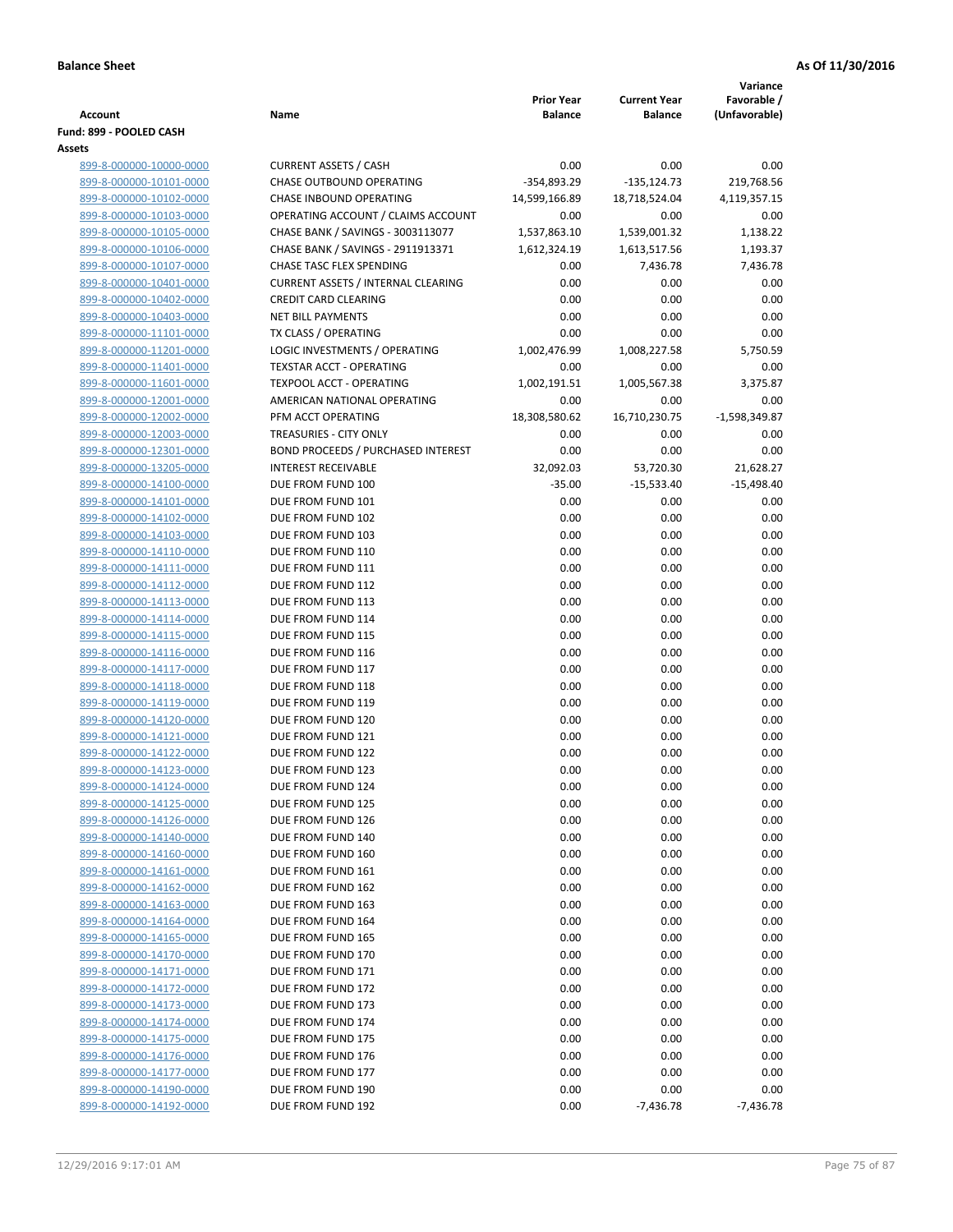|                         |                                       |                   |                     | Variance        |
|-------------------------|---------------------------------------|-------------------|---------------------|-----------------|
|                         |                                       | <b>Prior Year</b> | <b>Current Year</b> | Favorable /     |
| Account                 | Name                                  | <b>Balance</b>    | <b>Balance</b>      | (Unfavorable)   |
| 899-8-000000-14200-0000 | DUE FROM FUND 200                     | 6,099.00          | 8,513.00            | 2,414.00        |
| 899-8-000000-14210-0000 | DUE FROM FUND 210                     | 0.00              | 0.00                | 0.00            |
| 899-8-000000-14211-0000 | DUE FROM FUND 211                     | 0.00              | 0.00                | 0.00            |
| 899-8-000000-14212-0000 | DUE FROM FUND 212                     | 0.00              | 0.00                | 0.00            |
| 899-8-000000-14216-0000 | DUE FROM FUND 216                     | 0.00              | 0.00                | 0.00            |
| 899-8-000000-14217-0000 | DUE FROM FUND 217                     | 0.00              | 0.00                | 0.00            |
| 899-8-000000-14300-0000 | DUE FROM FUND 300                     | 0.00              | 0.00                | 0.00            |
| 899-8-000000-14320-0000 | DUE FROM FUND 320                     | 0.00              | 0.00                | 0.00            |
| 899-8-000000-14360-0000 | DUE FROM FUND 360                     | 0.00              | 0.00                | 0.00            |
| 899-8-000000-14361-0000 | DUE FROM FUND 361                     | 0.00              | 0.00                | 0.00            |
| 899-8-000000-14400-0000 | DUE FROM FUND 400                     | 0.00              | 0.00                | 0.00            |
| 899-8-000000-14500-0000 | DUE FROM FUND 500                     | 0.00              | 0.00                | 0.00            |
| 899-8-000000-14561-0000 | DUE FROM FUND 561                     | 0.00              | 0.00                | 0.00            |
| 899-8-000000-14601-0000 | DUE FROM FUND 601                     | 0.00              | 0.00                | 0.00            |
| 899-8-000000-14602-0000 | DUE FROM FUND 602                     | 149.91            | 253.91              | 104.00          |
| 899-8-000000-14604-0000 | DUE FROM FUND 604                     | 0.00              | 0.00                | 0.00            |
| 899-8-000000-14660-0000 | DUE FROM FUND 660                     | 0.00              | 0.00                | 0.00            |
| 899-8-000000-14800-0000 | DUE FROM FUND 800                     | 0.00              | 0.00                | 0.00            |
| 899-8-000000-14801-0000 | DUE FROM FUND 801                     | 0.00              | 0.00                | 0.00            |
| 899-8-000000-14802-0000 | DUE FROM FUND 802                     | 0.00              | 0.00                | 0.00            |
| 899-8-000000-14803-0000 | DUE FROM FUND 803                     | 0.00              | 0.00                | 0.00            |
| 899-8-000000-14807-0000 | DUE FROM FUND 807                     | 0.00              | 0.00                | 0.00            |
| 899-8-000000-14809-0000 | DUE FROM FUND 809                     | 0.00              | 0.00                | 0.00            |
| 899-8-000000-14810-0000 | DUE FROM FUND 810                     | 0.00              | 0.00                | 0.00            |
| 899-8-000000-14811-0000 | DUE FROM FUND 811                     | 0.00              | 0.00                | 0.00            |
| 899-8-000000-14820-0000 | DUE FROM TIRZ FUND                    | 0.00              | 0.00                | 0.00            |
| 899-8-000000-14890-0000 | DUE FROM GRNVL IDC (L-3) FIXED ASSETS | 0.00              | 0.00                | 0.00            |
| 899-8-000000-14910-0000 | DUE FROM FUND 910                     | 5,898.46          | 24,934.78           | 19,036.32       |
| 899-8-000000-14911-0000 | DUE FROM FUND 911                     | 0.00              | 0.00                | 0.00            |
| 899-8-000000-14912-0000 | DUE FROM FUND 912                     | 0.00              | 0.00                | 0.00            |
| 899-8-000000-14913-0000 | DUE FROM FUND 913                     | 0.00              | 0.00                | 0.00            |
| 899-8-000000-14916-0000 | DUE FROM FUND 916                     | 0.00              | 0.00                | 0.00            |
| 899-8-000000-14950-0000 | DUE FROM FUND 950                     | 0.00              | 9,064.38            | 9,064.38        |
| 899-8-000000-91011-1001 | <b>BANK OF AMERICA</b>                | 0.00              | 0.00                | 0.00            |
|                         | <b>Total Assets:</b>                  | 37,751,914.41     | 40,540,896.87       | 2,788,982.46    |
| Liability               |                                       |                   |                     |                 |
| 899-8-000000-20101-0000 | <b>ACCOUNTS PAYABLE</b>               | 12,112.37         | 19,795.89           | $-7,683.52$     |
| 899-8-000000-20102-0000 | <b>CREDIT CARD PAYABLE</b>            | 0.00              | 0.00                | 0.00            |
| 899-8-000000-21040-0000 | DUE TO OTHER FUNDS                    | 37,739,794.98     | 40,521,101.00       | $-2,781,306.02$ |
|                         | <b>Total Liability:</b>               | 37,751,907.35     | 40,540,896.89       | -2,788,989.54   |
|                         |                                       |                   |                     |                 |
| <b>Equity</b>           |                                       |                   |                     |                 |
| 899-8-000000-14362-0000 | DUE FROM FUND 362                     | 0.00              | 0.00                | 0.00            |
| 899-8-000000-39200-0101 | EQUITY IN POOLED CASH                 | 0.00              | 0.00                | 0.00            |
| 899-8-000000-39200-0110 | EQUITY IN POOLED CASH                 | 0.00              | 0.00                | 0.00            |
| 899-8-000000-39200-0111 | EQUITY IN POOLED CASH                 | 0.00              | 0.00                | 0.00            |
| 899-8-000000-39200-0112 | EQUITY IN POOLED CASH                 | 0.00              | 0.00                | 0.00            |
| 899-8-000000-39200-0190 | EQUITY IN POOLED CASH                 | 0.00              | 0.00                | 0.00            |
| 899-8-000000-39200-0201 | EQUITY IN POOLED CASH                 | 0.00              | 0.00                | 0.00            |
| 899-8-000000-39200-0202 | EQUITY IN POOLED CASH                 | 0.00              | 0.00                | 0.00            |
| 899-8-000000-39200-0203 | EQUITY IN POOLED CASH                 | 0.00              | 0.00                | 0.00            |
| 899-8-000000-39200-0204 | EQUITY IN POOLED CASH                 | 0.00              | 0.00                | 0.00            |
| 899-8-000000-39200-0205 | EQUITY IN POOLED CASH                 | 0.00              | 0.00                | 0.00            |
| 899-8-000000-39200-0206 | EQUITY IN POOLED CASH                 | 0.00              | 0.00                | 0.00            |
| 899-8-000000-39200-0207 | EQUITY IN POOLED CASH                 | 0.00              | 0.00                | 0.00            |
| 899-8-000000-39200-0208 | EQUITY IN POOLED CASH                 | 0.00              | 0.00                | 0.00            |
| 899-8-000000-39200-0209 | EQUITY IN POOLED CASH                 | 0.00              | 0.00                | 0.00            |
| 899-8-000000-39200-0210 | EQUITY IN POOLED CASH                 | 0.00              | 0.00                | 0.00            |
| 899-8-000000-39200-0211 | EQUITY IN POOLED CASH                 | 0.00              | 0.00                | 0.00            |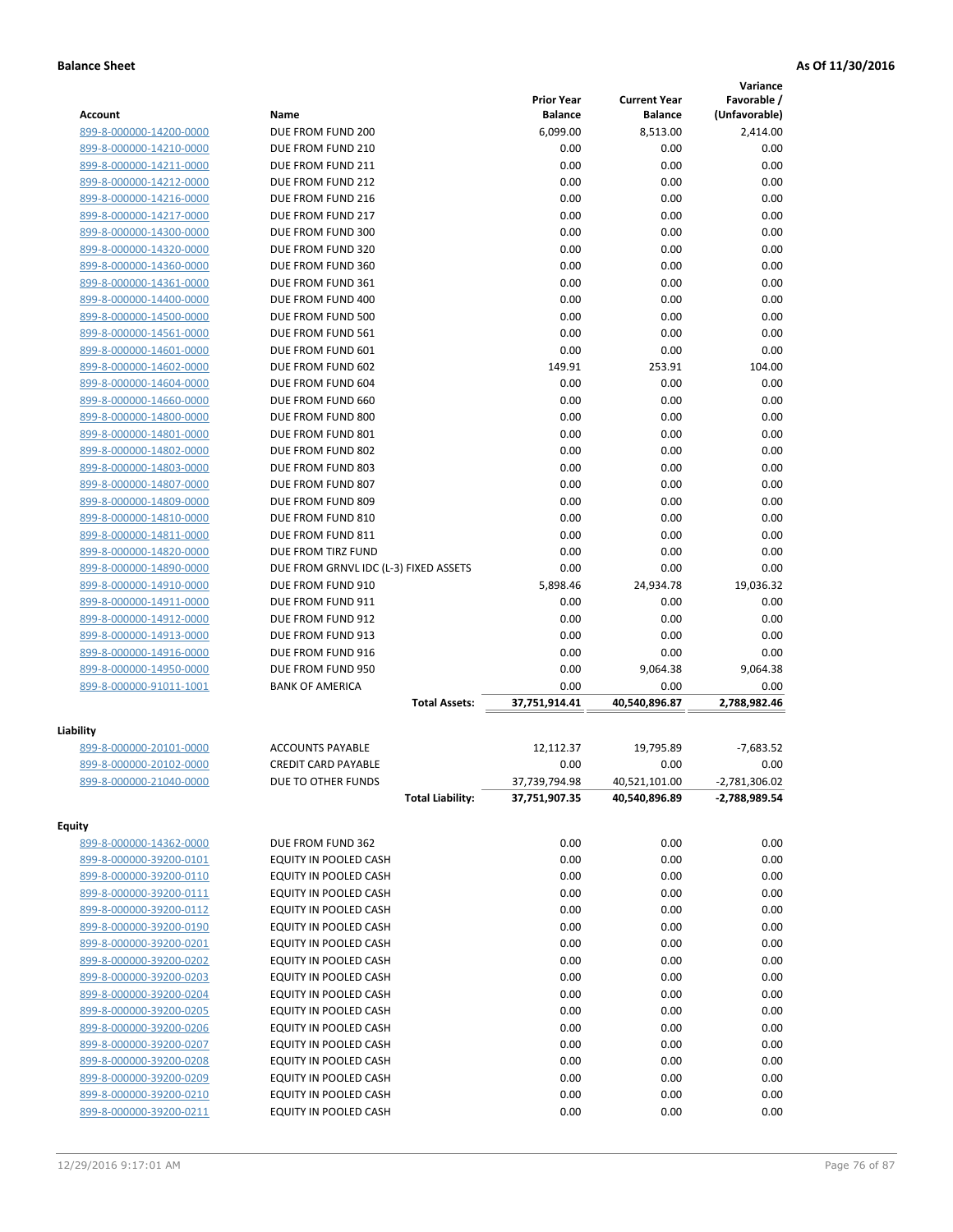**Variance**

| Account                                            | Name                                           | <b>Prior Year</b><br><b>Balance</b> | <b>Current Year</b><br><b>Balance</b> | Favorable /<br>(Unfavorable) |
|----------------------------------------------------|------------------------------------------------|-------------------------------------|---------------------------------------|------------------------------|
| 899-8-000000-39200-0212                            | EQUITY IN POOLED CASH                          | 0.00                                | 0.00                                  | 0.00                         |
| 899-8-000000-39200-0213                            | EQUITY IN POOLED CASH                          | 0.00                                | 0.00                                  | 0.00                         |
| 899-8-000000-39200-0214                            | EQUITY IN POOLED CASH                          | 0.00                                | 0.00                                  | 0.00                         |
| 899-8-000000-39200-0215                            | EQUITY IN POOLED CASH                          | 0.00                                | 0.00                                  | 0.00                         |
| 899-8-000000-39200-0216                            | EQUITY IN POOLED CASH                          | 0.00                                | 0.00                                  | 0.00                         |
| 899-8-000000-39200-0217                            | EQUITY IN POOLED CASH                          | 0.00                                | 0.00                                  | 0.00                         |
| 899-8-000000-39200-0218                            | EQUITY IN POOLED CASH                          | 0.00                                | 0.00                                  | 0.00                         |
| 899-8-000000-39200-0219                            | EQUITY IN POOLED CASH                          | 0.00                                | 0.00                                  | 0.00                         |
| 899-8-000000-39200-0220                            | EQUITY IN POOLED CASH                          | 0.00                                | 0.00                                  | 0.00                         |
| 899-8-000000-39200-0221                            | EQUITY IN POOLED CASH                          | 0.00                                | 0.00                                  | 0.00                         |
| 899-8-000000-39200-0222                            | EQUITY IN POOLED CASH                          | 0.00                                | 0.00                                  | 0.00                         |
| 899-8-000000-39200-0223                            | EQUITY IN POOLED CASH                          | 0.00                                | 0.00                                  | 0.00                         |
| 899-8-000000-39200-0224                            | EQUITY IN POOLED CASH                          | 0.00                                | 0.00                                  | 0.00                         |
| 899-8-000000-39200-0225                            | EQUITY IN POOLED CASH                          | 0.00                                | 0.00                                  | 0.00                         |
| 899-8-000000-39200-0226                            | EQUITY IN POOLED CASH                          | 0.00                                | 0.00                                  | 0.00                         |
| 899-8-000000-39200-0227                            | EQUITY IN POOLED CASH                          | 0.00                                | 0.00                                  | 0.00                         |
| 899-8-000000-39200-0228                            | EQUITY IN POOLED CASH                          | 0.00                                | 0.00                                  | 0.00                         |
| 899-8-000000-39200-0229                            | EQUITY IN POOLED CASH                          | 0.00                                | 0.00                                  | 0.00                         |
| 899-8-000000-39200-0231                            | EQUITY IN POOLED CASH                          | 0.00                                | 0.00                                  | 0.00                         |
| 899-8-000000-39200-0232                            | <b>EQUITY IN POOLED CASH</b>                   | 0.00                                | 0.00                                  | 0.00                         |
| 899-8-000000-39200-0233                            | <b>EQUITY IN POOLED CASH</b>                   | 0.00                                | 0.00                                  | 0.00                         |
| 899-8-000000-39200-0234                            | EQUITY IN POOLED CASH                          | 0.00                                | 0.00                                  | 0.00                         |
| 899-8-000000-39200-0235                            | <b>EQUITY IN POOLED CASH</b>                   | 0.00                                | 0.00                                  | 0.00                         |
| 899-8-000000-39200-0236                            | EQUITY IN POOLED CASH                          | 0.00                                | 0.00                                  | 0.00                         |
| 899-8-000000-39200-0241                            | EQUITY IN POOLED CASH                          | 0.00                                | 0.00                                  | 0.00                         |
| 899-8-000000-39200-0247                            | EQUITY IN POOLED CASH                          | 0.00                                | 0.00                                  | 0.00                         |
| 899-8-000000-39200-0250                            | EQUITY IN POOLED CASH                          | 0.00                                | 0.00                                  | 0.00                         |
| 899-8-000000-39200-0251                            | EQUITY IN POOLED CASH                          | 0.00                                | 0.00                                  | 0.00                         |
| 899-8-000000-39200-0252                            | EQUITY IN POOLED CASH                          | 0.00                                | 0.00                                  | 0.00                         |
| 899-8-000000-39200-0253                            | EQUITY IN POOLED CASH                          | 0.00                                | 0.00                                  | 0.00                         |
| 899-8-000000-39200-0254                            | EQUITY IN POOLED CASH                          | 0.00                                | 0.00                                  | 0.00                         |
| 899-8-000000-39200-0301                            | EQUITY IN POOLED CASH                          | 0.00                                | 0.00                                  | 0.00                         |
| 899-8-000000-39200-0302                            | EQUITY IN POOLED CASH                          | 0.00                                | 0.00                                  | 0.00                         |
| 899-8-000000-39200-0401<br>899-8-000000-39200-0402 | EQUITY IN POOLED CASH<br>EQUITY IN POOLED CASH | 0.00<br>0.00                        | 0.00<br>0.00                          | 0.00<br>0.00                 |
| 899-8-000000-39200-0403                            | EQUITY IN POOLED CASH                          | 0.00                                | 0.00                                  | 0.00                         |
| 899-8-000000-39200-0405                            | EQUITY IN POOLED CASH                          | 0.00                                | 0.00                                  | 0.00                         |
| 899-8-000000-39200-0406                            | EQUITY IN POOLED CASH                          | 0.00                                | 0.00                                  | 0.00                         |
| 899-8-000000-39200-0410                            | <b>EQUITY IN POOLED CASH</b>                   | 0.00                                | 0.00                                  | 0.00                         |
| 899-8-000000-39200-0411                            | EQUITY IN POOLED CASH                          | 0.00                                | 0.00                                  | 0.00                         |
| 899-8-000000-39200-0501                            | EQUITY IN POOLED CASH                          | 0.00                                | 0.00                                  | 0.00                         |
| 899-8-000000-39200-0502                            | EQUITY IN POOLED CASH                          | 0.00                                | 0.00                                  | 0.00                         |
| 899-8-000000-39200-0503                            | EQUITY IN POOLED CASH                          | 0.00                                | 0.00                                  | 0.00                         |
| 899-8-000000-39200-0504                            | EQUITY IN POOLED CASH                          | 0.00                                | 0.00                                  | 0.00                         |
| 899-8-000000-39200-0505                            | EQUITY IN POOLED CASH                          | 0.00                                | 0.00                                  | 0.00                         |
| 899-8-000000-39200-0506                            | <b>EQUITY IN POOLED CASH</b>                   | 0.00                                | 0.00                                  | 0.00                         |
| 899-8-000000-39200-0507                            | EQUITY IN POOLED CASH                          | 0.00                                | 0.00                                  | 0.00                         |
| 899-8-000000-39200-0511                            | EQUITY IN POOLED CASH                          | 0.00                                | 0.00                                  | 0.00                         |
| 899-8-000000-39200-0513                            | EQUITY IN POOLED CASH                          | 0.00                                | 0.00                                  | 0.00                         |
| 899-8-000000-39200-0521                            | <b>EQUITY IN POOLED CASH</b>                   | 0.00                                | 0.00                                  | 0.00                         |
| 899-8-000000-39200-0522                            | EQUITY IN POOLED CASH                          | 0.00                                | 0.00                                  | 0.00                         |
| 899-8-000000-39200-0523                            | EQUITY IN POOLED CASH                          | 0.00                                | 0.00                                  | 0.00                         |
| 899-8-000000-39200-0601                            | EQUITY IN POOLED CASH                          | 0.00                                | 0.00                                  | 0.00                         |
| 899-8-000000-39200-0602                            | EQUITY IN POOLED CASH                          | 0.00                                | 0.00                                  | 0.00                         |
| 899-8-000000-39200-0603                            | EQUITY IN POOLED CASH                          | 0.00                                | 0.00                                  | 0.00                         |
| 899-8-000000-39200-0604                            | EQUITY IN POOLED CASH                          | 0.00                                | 0.00                                  | 0.00                         |
| 899-8-000000-39200-0702                            | EQUITY IN POOLED CASH                          | 0.00                                | 0.00                                  | 0.00                         |
| 899-8-000000-39200-0703                            | EQUITY IN POOLED CASH                          | 0.00                                | 0.00                                  | 0.00                         |
| 899-8-000000-39200-0704                            | EQUITY IN POOLED CASH                          | 0.00                                | 0.00                                  | 0.00                         |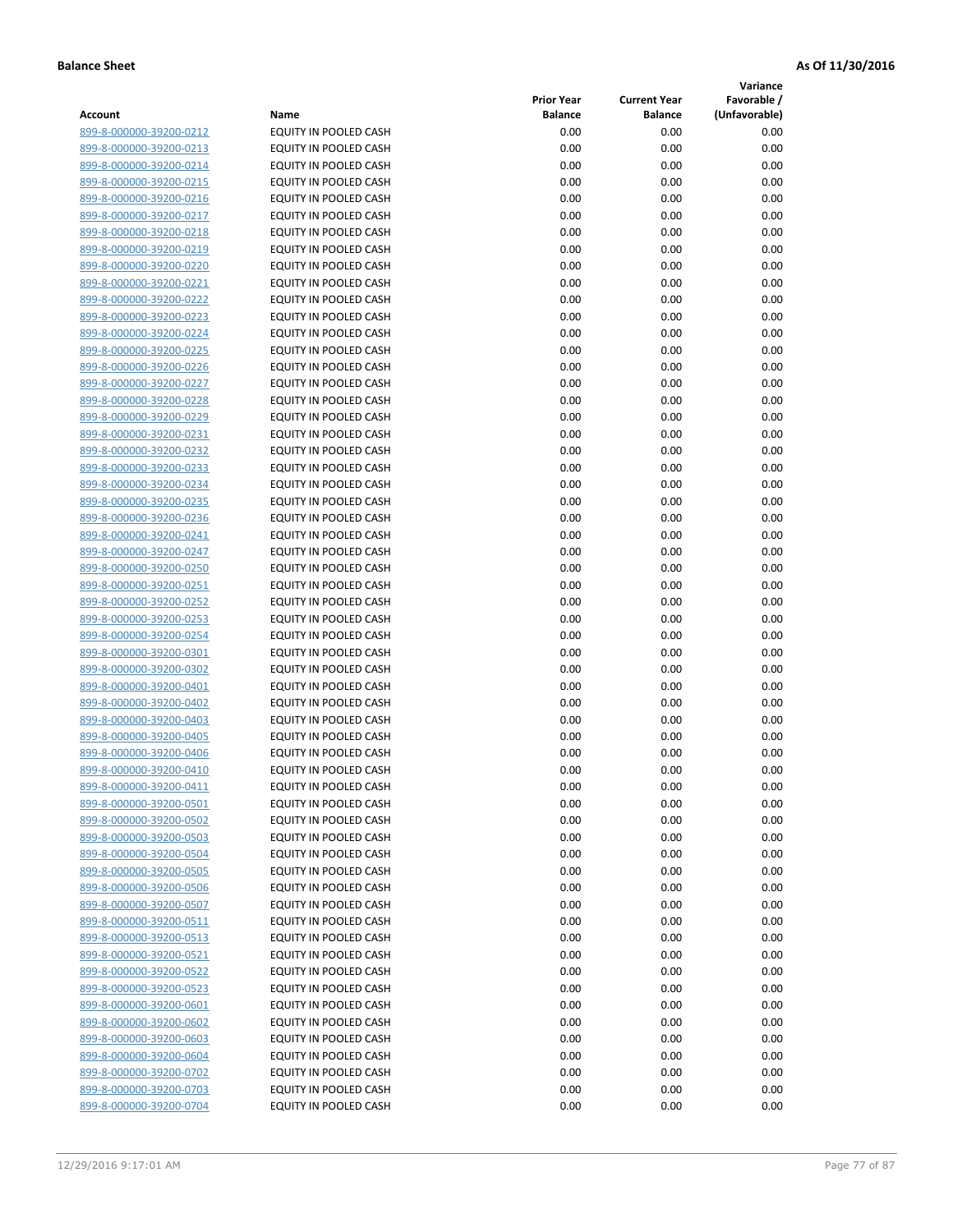|                                       |                                                          |                   |                     | Variance      |
|---------------------------------------|----------------------------------------------------------|-------------------|---------------------|---------------|
|                                       |                                                          | <b>Prior Year</b> | <b>Current Year</b> | Favorable /   |
| <b>Account</b>                        | Name                                                     | <b>Balance</b>    | <b>Balance</b>      | (Unfavorable) |
| 899-8-000000-39200-0705               | <b>EQUITY IN POOLED CASH</b>                             | 0.00              | 0.00                | 0.00          |
| 899-8-000000-39200-0706               | <b>EQUITY IN POOLED CASH</b>                             | 0.00              | 0.00                | 0.00          |
| 899-8-000000-39200-0707               | EQUITY IN POOLED CASH                                    | 0.00              | 0.00                | 0.00          |
| 899-8-000000-39200-0708               | <b>EQUITY IN POOLED CASH</b>                             | 0.00              | 0.00                | 0.00          |
| 899-8-000000-39200-0710               | <b>EQUITY IN POOLED CASH</b>                             | 0.00              | 0.00                | 0.00          |
| 899-8-000000-39200-0721               | <b>EQUITY IN POOLED CASH</b>                             | 0.00              | 0.00                | 0.00          |
| 899-8-000000-39200-0722               | EQUITY IN POOLED CASH                                    | 0.00              | 0.00                | 0.00          |
| 899-8-000000-39200-0723               | <b>EQUITY IN POOLED CASH</b>                             | 0.00              | 0.00                | 0.00          |
| 899-8-000000-39200-0731               | EQUITY IN POOLED CASH                                    | 0.00              | 0.00                | 0.00          |
| 899-8-000000-39200-0825               | <b>EQUITY IN POOLED CASH</b>                             | 0.00              | 0.00                | 0.00          |
| 899-8-000000-39200-0901               | <b>EQUITY IN POOLED CASH</b>                             | 0.00              | 0.00                | 0.00          |
| 899-8-000000-39200-0902               | EQUITY IN POOLED CASH                                    | 0.00              | 0.00                | 0.00          |
| 899-8-000000-39200-0903               | <b>EQUITY IN POOLED CASH</b>                             | 0.00              | 0.00                | 0.00          |
| 899-8-000000-39200-0904               | <b>EQUITY IN POOLED CASH</b>                             | 0.00              | 0.00                | 0.00          |
| 899-8-000000-39200-0905               | <b>EQUITY IN POOLED CASH</b>                             | 0.00              | 0.00                | 0.00          |
| 899-8-000000-39200-0909               | <b>EQUITY IN POOLED CASH</b>                             | 0.00              | 0.00                | 0.00          |
| 899-8-000000-39200-0910               | <b>EQUITY IN POOLED CASH</b>                             | 0.00              | 0.00                | 0.00          |
| 899-8-000000-39200-0960               | EQUITY IN POOLED CASH                                    | 0.00              | 0.00                | 0.00          |
| 899-8-000000-39200-9999               | EQUITY IN POOLED CASH                                    | 0.00              | 0.00                | 0.00          |
|                                       | <b>Total Beginning Equity:</b>                           | 0.00              | 0.00                | 0.00          |
| <b>Total Revenue</b>                  |                                                          | 7.06              | 0.00                | $-7.06$       |
| <b>Revenues Over/(Under) Expenses</b> |                                                          | 7.06              | 0.00                | $-7.06$       |
|                                       | <b>Total Equity and Current Surplus (Deficit):</b>       | 7.06              | 0.00                | $-7.06$       |
|                                       | Total Liabilities, Equity and Current Surplus (Deficit): | 37,751,914.41     | 40,540,896.89       | 2,788,982.48  |

**\*\*\*Warning: Account Authorization is turned on. Please run the Unauthorized Account Listing Report to see if you are out of balance due to missing accounts \*\*\***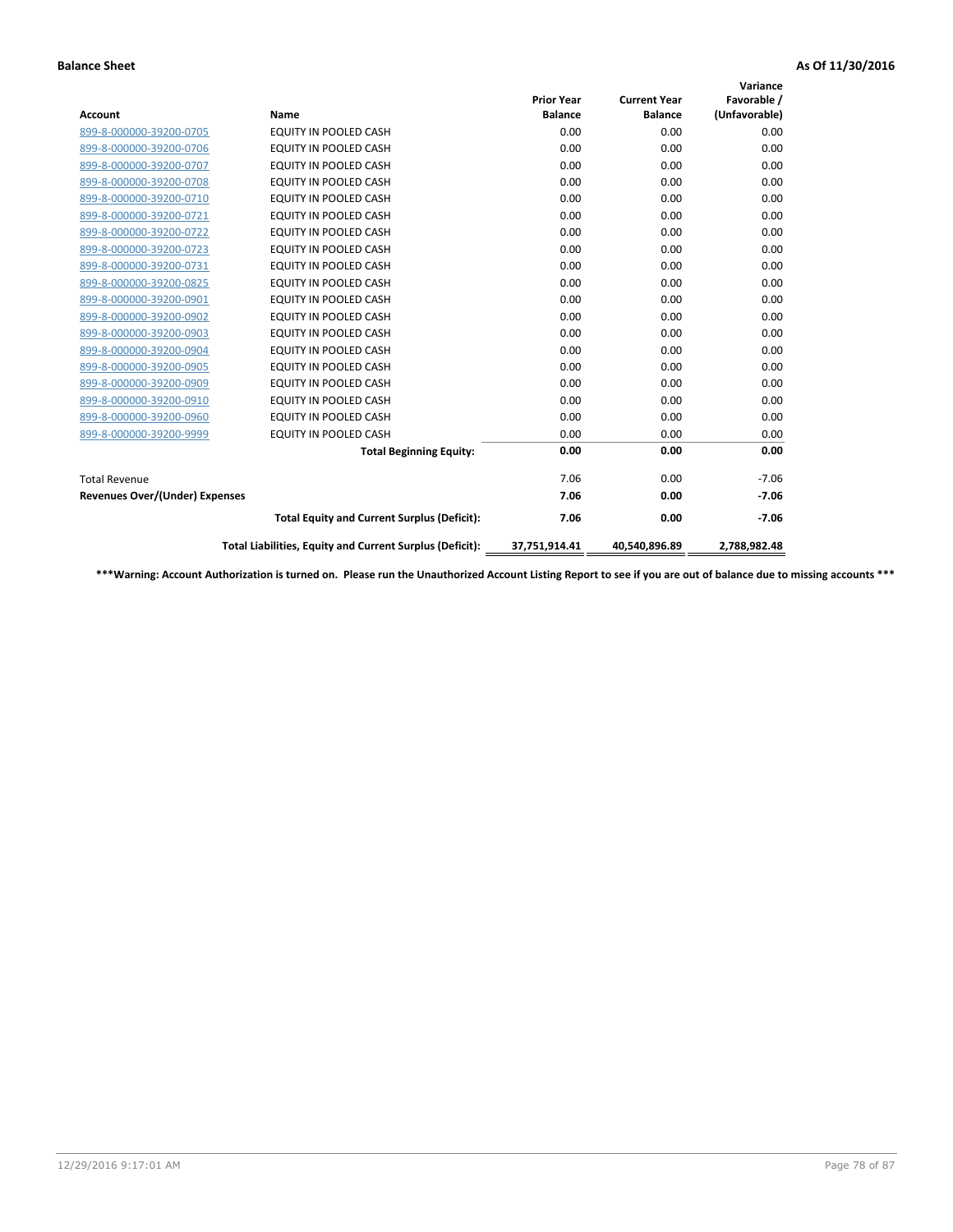|                                                       |                                              |                          |                     | Variance            |
|-------------------------------------------------------|----------------------------------------------|--------------------------|---------------------|---------------------|
|                                                       |                                              | <b>Prior Year</b>        | <b>Current Year</b> | Favorable /         |
| Account<br><b>Fund: 910 - ELECTRIC OPERATING FUND</b> | Name                                         | <b>Balance</b>           | <b>Balance</b>      | (Unfavorable)       |
| Assets                                                |                                              |                          |                     |                     |
| 910-9-000000-10000-1300                               | <b>CASH</b>                                  | 14,109,386.13            | 12,462,170.24       | $-1,647,215.89$     |
| 910-9-000000-10209-1300                               | <b>ADMIN PETTY CASH</b>                      | 658.89                   | 658.89              | 0.00                |
| 910-9-000000-10308-1300                               | <b>GEUS SERVICE CENTER CHANGE</b>            | 849.90                   | 849.90              | 0.00                |
| 910-9-000000-10309-1300                               | <b>GEUS DOWNTOWN CHANGE</b>                  | 1,650.00                 | 1,650.00            | 0.00                |
| 910-9-000000-12190-1810                               | DEFERRED ISSUANCE COSTS 2001                 | 0.00                     | 0.00                | 0.00                |
| 910-9-000000-12191-1810                               | DEFERRED ISSUANCE COST 2008 ENGINE PR        | 0.00                     | 0.00                | 0.00                |
| 910-9-000000-12192-1810                               | DEFERRED ISSUANCE COSTS 2010 BOA ENGI        | 0.00                     | 0.00                | 0.00                |
| 910-9-000000-12193-1810                               | DEFERRED ISSUANCE COSTS 2010 SCRUBBEI        | 0.00                     | 0.00                | 0.00                |
| 910-9-000000-12194-1810                               | DEFERRED ISSUANCE COSTS 2010 TMPA DEI        | 0.00                     | 0.00                | 0.00                |
| 910-9-000000-12201-1810                               | <b>BOND DISCOUNT</b>                         | 136,516.38               | 124,995.74          | $-11,520.64$        |
| 910-9-000000-13000-1420                               | <b>CUSTOMER ACCOUNTS RECEIVABLE</b>          | 2,238,909.63             | 1,579,323.94        | $-659,585.69$       |
| 910-9-000000-13001-1420                               | NON CURRENT CUSTOMER ACCTS RECEIVAE          | 337,387.53               | 434,011.42          | 96,623.89           |
| 910-9-000000-13002-1440                               | ALLOWANCE FOR UNCOLLECTABLE                  | -394,609.78              | -486,011.78         | $-91,402.00$        |
| 910-9-000000-13003-1422                               | UNBILLED YEAR-END ACCRUAL                    | 5,109,446.76             | 5,109,446.76        | 0.00                |
| 910-9-000000-13009-1423                               | FUEL ADJUSTMENT - UNDER/OVER                 | -592,479.14              | -240,024.36         | 352,454.78          |
| 910-9-000000-13011-1420                               | <b>AMP RECEIVABLE</b>                        | $-69,440.72$             | $-51,851.99$        | 17,588.73           |
| 910-9-000000-13066-1421                               | AMPY CUSTOMER ACCOUNTS RECEIVABLE            | 0.00                     | 0.00                | 0.00                |
| 910-9-000000-13067-1421                               | AMPY ARREARS ACCOUNTS RECEIVABLE             | $-514.04$                | $-4,662.69$         | $-4,148.65$         |
| 910-9-000000-13068-1421                               | AMPY Customers Left With Balance A/R         | 33,683.27                | 40,351.83           | 6,668.56            |
| 910-9-000000-13201-1430                               | MISCELLANEOUS ACCOUNTS RECEIVABLE            | 0.00                     | 0.00                | 0.00                |
| 910-9-000000-13205-1710                               | <b>INTEREST RECEIVABLE</b>                   | 0.00                     | 0.00                | 0.00                |
| 910-9-000000-13290-1650                               | PREPAYMENTS                                  | 0.00                     | 0.00                | 0.00                |
| 910-9-000000-13291-1651                               | TMPA SCRUBBER PREPAYMENT                     | 7,890,591.08             | 7,572,849.08        | $-317,742.00$       |
| 910-9-000000-13293-1653                               | TMPA FIXED COSTS PREPAYMENT                  | 30,593,824.64            | 29,344,309.64       | $-1,249,515.00$     |
| 910-9-000000-13294-1654                               | TMPA DEMAND COSTS ESCROW                     | 0.00                     | 0.00                | 0.00                |
| 910-9-000000-13297-1657                               | <b>ERCOT CRR PREPAYMENTS</b>                 | 91,771.19                | 97,954.20           | 6,183.01            |
| 910-9-000000-13299-1655                               | <b>ERCOT COLLATERAL</b>                      | 1,550.00                 | 111,550.00          | 110,000.00          |
| 910-9-000000-14001-1461                               | DUE FROM COG - GENERAL FUND                  | 0.00                     | 0.00                | 0.00                |
| 910-9-000000-14402-1469                               | DUE FROM DEBT SERVICE FUND                   | 4,625,445.97             | 4,625,445.97        | 0.00                |
| 910-9-000000-14501-1467                               | DUE FROM GBOD                                | 0.00                     | 0.00                | 0.00                |
| 910-9-000000-14916-1469                               | DUE FROM FUND 916                            | 0.00                     | 0.00                | 0.00                |
| 910-9-000000-14999-1910                               | DUE FROM 906                                 | 0.00                     | 0.00                | 0.00                |
| 910-9-000000-15900-1540                               | <b>INVENTORY</b>                             | 2,276,094.05             | 2,234,615.66        | -41,478.39          |
| 910-9-000000-15901-1541                               | <b>GEUS UNLEADED GASOLINE</b>                | $-535.09$                | $-1,607.04$         | $-1,071.95$         |
| 910-9-000000-15902-1542                               | <b>GEUS DIESEL GASOLINE</b>                  | 2,328.42                 | 750.06              | $-1,578.36$         |
| 910-9-000000-15903-1543                               | <b>INVENTORY - SUBSTATION</b>                | 7,771.80                 | 7,771.80            | 0.00                |
| 910-9-000000-15909-1510                               | STEAM PLANT FUEL OIL INVENTORY               | 583,600.04               | 580,808.00          | $-2,792.04$         |
| 910-9-000000-16301-1070<br>910-9-000000-17501-9260    | <b>CWIP</b><br><b>EMPLOYEE CONTRIBUTIONS</b> | 368,786.52<br>465,482.00 | 0.00<br>465,482.00  | -368,786.52<br>0.00 |
| 910-9-000000-17504-9260                               | <b>INVESTMENT RETURN</b>                     | 337,872.00               | 337,872.00          | 0.00                |
| 910-9-000000-17508-9260                               | <b>EXPERIENCE DIFFERENCE</b>                 | 4,057.00                 | 4,057.00            | 0.00                |
| 910-9-000000-19000-3100                               | <b>STEAM - LAND</b>                          | 117,340.90               | 117,340.90          | 0.00                |
| 910-9-000000-19001-3110                               | STEAM PLANT - STRUCTURES                     | 1,056,896.04             | 1,082,096.04        | 25,200.00           |
| 910-9-000000-19002-3120                               | STEAM PLANT - BOILER PLANT EQUIPMENT         | 4,815,449.65             | 4,865,386.86        | 49,937.21           |
| 910-9-000000-19003-3130                               | STEAM PLANT - ENGINES                        | 0.00                     | 0.00                | 0.00                |
| 910-9-000000-19004-3140                               | STEAM PLANT - GENERATORS                     | 9,067,106.70             | 9,067,106.70        | 0.00                |
| 910-9-000000-19005-3150                               | STEAM PLANT - ACCESSORY ELECTRIC EQUIF       | 667,175.88               | 1,066,062.56        | 398,886.68          |
| 910-9-000000-19006-3160                               | STEAM PLANT - MISC POWER PLANT EQUIPI        | 12,912.88                | 12,912.88           | 0.00                |
| 910-9-000000-19100-3400                               | <b>ENGINE PLANT - LAND</b>                   | 43,850.00                | 43,850.00           | 0.00                |
| 910-9-000000-19101-3410                               | <b>ENGINE PLANT - STRUCTURES</b>             | 4,655,874.20             | 4,655,874.20        | 0.00                |
| 910-9-000000-19101-3411                               | <b>ENGINE PLANT - STRUCTURES</b>             | 0.00                     | 0.00                | 0.00                |
| 910-9-000000-19104-3440                               | ENGINE PLANT - ENGINE PLANT GENERATOF        | 28,654,263.02            | 28,654,263.02       | 0.00                |
| 910-9-000000-19105-3450                               | ENGINE PLANT - ACCESSORY ELECTRIC EQUI       | 182,210.98               | 216,217.48          | 34,006.50           |
| 910-9-000000-19106-3460                               | ENGINE PLANT - MISCELLANEOUS POWER P         | 10,452.64                | 24,458.10           | 14,005.46           |
| 910-9-000000-19204-3442                               | <b>ENGINE PLANT - RENEWABLE GENERATORS</b>   | 245,000.01               | 245,000.01          | 0.00                |
| 910-9-000000-19301-3500                               | TRANSMISSION - LAND                          | 53,501.21                | 53,501.21           | 0.00                |
| 910-9-000000-19302-3530                               | TRANSMISSION - SUBSTATIONS                   | 5,552,341.27             | 5,699,742.99        | 147,401.72          |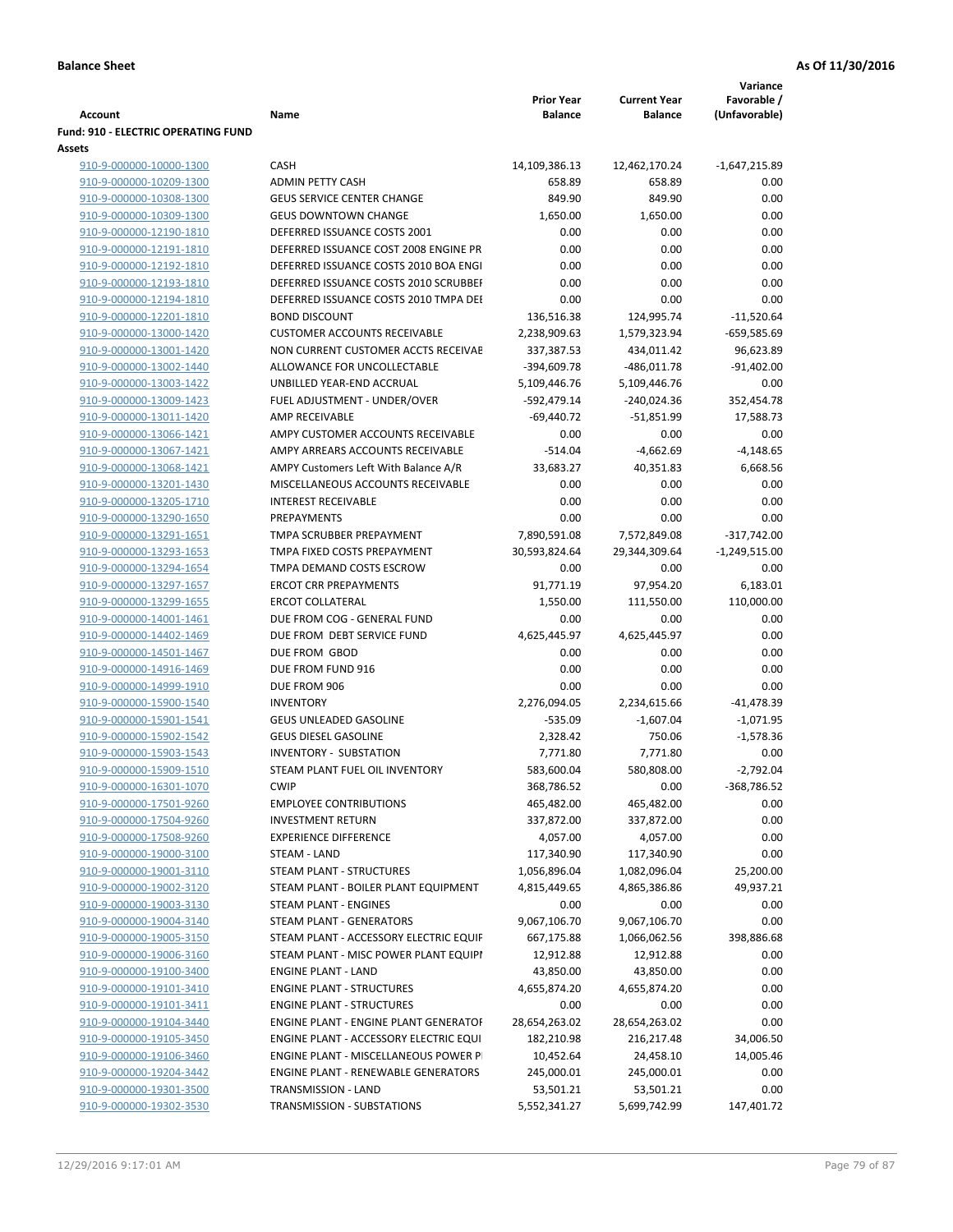|                                                    |                                                               |                                     |                                       | Variance                     |
|----------------------------------------------------|---------------------------------------------------------------|-------------------------------------|---------------------------------------|------------------------------|
| Account                                            | Name                                                          | <b>Prior Year</b><br><b>Balance</b> | <b>Current Year</b><br><b>Balance</b> | Favorable /<br>(Unfavorable) |
| 910-9-000000-19303-3572                            | TRANSMISSION - TMPA LINES                                     | 1,156,631.80                        | 1,156,631.80                          | 0.00                         |
| 910-9-000000-19304-3571                            | TRANSMISSION - GEUS LINES                                     | 3,722,472.15                        | 3,661,064.79                          | $-61,407.36$                 |
| 910-9-000000-19401-3600                            | <b>DISTRIBUTION - LAND</b>                                    | 218,418.15                          | 218,418.15                            | 0.00                         |
| 910-9-000000-19402-3620                            | <b>DISTRIBUTION - SUBSTATIONS</b>                             | 5,985,037.00                        | 6,010,987.00                          | 25,950.00                    |
| 910-9-000000-19403-3640                            | <b>DISTRIBUTION - POLES</b>                                   | 4,381,552.51                        | 4,360,010.49                          | $-21,542.02$                 |
| 910-9-000000-19404-3650                            | DISTRIBUTION - OH CONDUCTOR & DEVICES                         | 3,518,976.80                        | 3,596,762.98                          | 77,786.18                    |
| 910-9-000000-19405-3660                            | DISTRIBUTION - UNDERGROUND CONDUIT                            | 1,454,708.84                        | 1,515,741.11                          | 61,032.27                    |
| 910-9-000000-19406-3670                            | DISTRIBUTION - UG CONDUCTOR & DEVICES                         | 2,833,506.40                        | 2,942,593.48                          | 109,087.08                   |
| 910-9-000000-19407-3680                            | DISTRIBUTION - TRANSFORMERS                                   | 4,279,270.60                        | 4,349,000.32                          | 69,729.72                    |
| 910-9-000000-19408-3690                            | <b>DISTRIBUTION - SERVICE CONNECTIONS</b>                     | 647,016.84                          | 601,984.40                            | $-45,032.44$                 |
| 910-9-000000-19409-3700                            | <b>DISTRIBUTION - METERS</b>                                  | 1,864,415.78                        | 1,873,933.82                          | 9,518.04                     |
| 910-9-000000-19410-3710                            | <b>DISTRIBUTION - VAPOR LIGHTS</b>                            | 83,944.20                           | 86,117.21                             | 2,173.01                     |
| 910-9-000000-19411-3750                            | DISTRIBUTION - STREET LIGHTS & SIGNALS                        | 89,881.93                           | 92,156.68                             | 2,274.75                     |
| 910-9-000000-19501-3890                            | <b>GENERAL - LAND</b>                                         | 110,503.10                          | 110,503.10                            | 0.00                         |
| 910-9-000000-19502-3900                            | <b>GENERAL - STRUCTURES</b>                                   | 5,881,580.20                        | 5,945,156.47                          | 63,576.27                    |
| 910-9-000000-19503-3910                            | <b>GENERAL - FURNITURE &amp; OFFICE EQUIPMEN</b>              | 555,753.77                          | 583,464.65                            | 27,710.88                    |
| 910-9-000000-19504-3941                            | <b>GENERAL - METER READING ASSETS</b>                         | 38,482.00                           | 38,482.00                             | 0.00                         |
| 910-9-000000-19505-3911                            | <b>GENERAL - CUSTOMER SERVICE EQUIPMENT</b>                   | 11,750.00                           | 11,750.00                             | 0.00                         |
| 910-9-000000-19506-3914                            | <b>GENERAL - BILLING EQUIPMENT</b>                            | 0.00                                | 0.00                                  | 0.00                         |
| 910-9-000000-19507-3915                            | <b>GENERAL - CASHIERING EQUIPMENT</b>                         | 7,033.54                            | 7,033.54                              | 0.00                         |
| 910-9-000000-19508-3920                            | <b>GENERAL - TRANSPORTATION EQUIPMENT</b>                     | 2,500,400.72                        | 2,472,187.38                          | $-28,213.34$                 |
| 910-9-000000-19509-3930                            | <b>GENERAL - WAREHOUSE EQUIPMENT</b>                          | 69,324.02                           | 69,324.02                             | 0.00                         |
| 910-9-000000-19510-3940                            | <b>GENERAL - TOOLS</b>                                        | 13,918.37                           | 13,918.37                             | 0.00                         |
| 910-9-000000-19511-3950                            | <b>GENERAL - LABORATORY EQUIPMENT</b>                         | 336,291.99                          | 336,291.99                            | 0.00                         |
| 910-9-000000-19512-3960                            | <b>GENERAL - POWER OPERATED EQUIPMENT</b>                     | 338,718.53                          | 343,749.03                            | 5,030.50                     |
| 910-9-000000-19513-3970                            | <b>GENERAL - COMMUNICATIONS EQUIPMENT</b>                     | 47,808.65                           | 47,808.65                             | 0.00                         |
| 910-9-000000-19514-3980                            | <b>GENERAL - MISCELLANEOUS EQUIPMENT</b>                      | 0.00                                | 0.00                                  | 0.00                         |
| 910-9-000000-19999-1080                            | <b>ACCUMULATED DEPRECIATION</b>                               | -38,561,238.83                      | -40,471,781.77                        | $-1,910,542.94$              |
|                                                    |                                                               |                                     |                                       |                              |
|                                                    | <b>Total Assets:</b>                                          | 124,880,618.87                      | 120,129,868.88                        | -4,750,749.99                |
|                                                    |                                                               |                                     |                                       |                              |
| Liability                                          |                                                               |                                     |                                       |                              |
| 910-9-000000-20101-2320                            | <b>ACCOUNTS PAYABLE</b>                                       | 5,898.46                            | 24,934.78                             | $-19,036.32$                 |
| 910-9-000000-20102-2321                            | <b>CREDIT CARD PAYABLE</b><br><b>ACCRUED ACCOUNTS PAYABLE</b> | 0.00                                | $-7,272.36$                           | 7,272.36                     |
| 910-9-000000-20103-2322                            | RETAINAGES PAYABLE                                            | 0.00<br>0.00                        | 0.00<br>0.00                          | 0.00<br>0.00                 |
| 910-9-000000-20139-2323                            | <b>TELEPHONE CLEARING</b>                                     | 0.00                                | 0.00                                  | 0.00                         |
| 910-9-000000-20141-0000<br>910-9-000000-20142-0000 | <b>ESCROW</b>                                                 | 0.00                                | 0.00                                  | 0.00                         |
|                                                    | SALES TAX PAYABLE - IN THE CITY                               | 72,713.07                           | 69,351.40                             | 3,361.67                     |
| 910-9-000000-20815-2410<br>910-9-000000-20816-2411 | SALES TAX PAYABLE - OUT OF CITY                               | 2,549.46                            | 3,026.14                              | $-476.68$                    |
|                                                    | DUE TO COG - GEN FUND                                         | 0.00                                | 0.00                                  | 0.00                         |
| 910-9-000000-21001-2341                            |                                                               |                                     |                                       |                              |
| 910-9-000000-21406-2329<br>910-9-000000-21507-2347 | <b>DUE TO 906</b>                                             | 0.00                                | 0.00                                  | 0.00                         |
| 910-9-000000-22001-2327                            | DUE TO GBOD<br>SALARIES PAYABLE                               | 0.00                                | 0.00<br>293,173.93                    | 0.00<br>$-59,308.81$         |
| 910-9-000000-22002-2328                            | PTO PAYABLE                                                   | 233,865.12<br>421,442.27            | 448,558.72                            | $-27,116.45$                 |
| 910-9-000000-23011-2211                            | <b>REVENUE BONDS</b>                                          | 455,000.00                          | 475,000.00                            | $-20,000.00$                 |
| 910-9-000000-24000-2350                            | <b>CUSTOMER DEPOSITS</b>                                      | 1,807,917.67                        | 2,139,145.35                          | $-331,227.68$                |
| 910-9-000000-24014-2359                            | <b>CUSTOMER DEPOSITS / AMPY EQUIPMENT</b>                     | 102,068.03                          | 105,578.33                            | $-3,510.30$                  |
| 910-9-000000-24015-2350                            | AMP RESERVE                                                   | $-69,440.72$                        | $-51,851.99$                          | $-17,588.73$                 |
| 910-9-000000-25069-2530                            | PREPAID ELECTRICITY - AMPY                                    | 238,194.21                          | 240,884.20                            | $-2,689.99$                  |
| 910-9-000000-26001-2283                            | <b>OBLIGATION FOR COMPENSATED ABSENCES</b>                    | 362,637.83                          | 404,816.69                            | -42,178.86                   |
| 910-9-000000-26102-2210                            | REVENUE BONDS PAYABLE                                         | 38,763,000.00                       | 38,288,000.00                         | 475,000.00                   |
| 910-9-000000-26107-2250                            | PREMIUM ON 2010 ISSUE                                         | 218,231.30                          | 203,298.46                            | 14,932.84                    |
| 910-9-000000-26108-2250                            | <b>SCRUBBER DEBT - 2010</b>                                   | 10,395,000.00                       | 10,395,000.00                         | 0.00                         |
| 910-9-000000-26109-2250                            | PREMIUM ON SCRUBBER                                           | 185,526.87                          | 172,831.89                            | 12,694.98                    |
| 910-9-000000-26110-2250                            | TMPA DEBT - 2010                                              | 20,640,000.00                       | 20,640,000.00                         | 0.00                         |
| 910-9-000000-26111-2250                            | PREMIUM ON TMPA DEBT                                          | 367,959.88                          | 342,781.61                            | 25,178.27                    |
| 910-9-000000-29300-0000                            | <b>ENCUMBRANCE SUMMARY</b>                                    | 0.00                                | 0.00                                  | 0.00                         |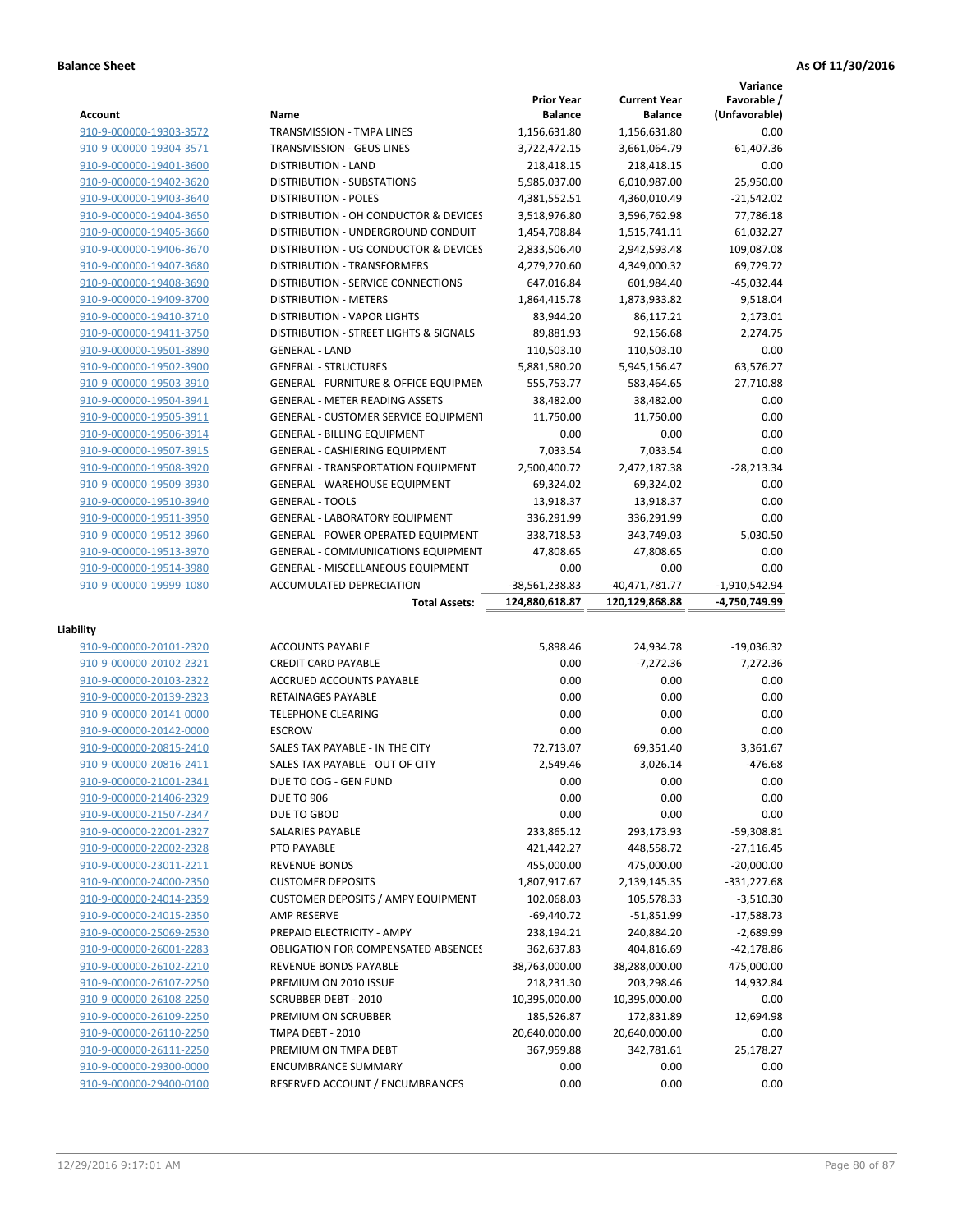| Account                        | Name                                                     | <b>Prior Year</b><br><b>Balance</b> | <b>Current Year</b><br><b>Balance</b> | Variance<br>Favorable /<br>(Unfavorable) |
|--------------------------------|----------------------------------------------------------|-------------------------------------|---------------------------------------|------------------------------------------|
| 910-9-000000-29999-9260        | <b>NET PENSION LIABILITY</b>                             | 609,947.00                          | 609,947.00                            | 0.00                                     |
|                                | <b>Total Liability:</b>                                  | 74,812,510.45                       | 74,797,204.15                         | 15,306.30                                |
| <b>Equity</b>                  |                                                          |                                     |                                       |                                          |
| 910-9-000000-39100-2160        | UNRESERVED RETAINED EARNINGS                             | 47,623,065.55                       | 44,797,683.63                         | $-2,825,381.92$                          |
| 910-9-000000-39500-9260        | <b>NET POSITION - PENSION</b>                            | $-3,070.00$                         | $-3,070.00$                           | 0.00                                     |
|                                | <b>Total Beginning Equity:</b>                           | 47,619,995.55                       | 44,794,613.63                         | $-2,825,381.92$                          |
| <b>Total Revenue</b>           |                                                          | 8,479,560.08                        | 7,671,620.31                          | $-807,939.77$                            |
| <b>Total Expense</b>           |                                                          | 6,023,609.84                        | 7,129,248.99                          | $-1,105,639.15$                          |
| Revenues Over/(Under) Expenses |                                                          | 2,455,950.24                        | 542,371.32                            | $-1,913,578.92$                          |
|                                | <b>Total Equity and Current Surplus (Deficit):</b>       | 50,075,945.79                       | 45,336,984.95                         | -4,738,960.84                            |
|                                | Total Liabilities, Equity and Current Surplus (Deficit): | 124,888,456.24                      | 120,134,189.10                        | -4,754,267.14                            |
|                                | *** FUND 910 OUT OF BALANCE ***                          | $-7,837.37$                         | $-4,320.22$                           | 3,517.15                                 |

**\*\*\*Warning: Account Authorization is turned on. Please run the Unauthorized Account Listing Report to see if you are out of balance due to missing accounts \*\*\***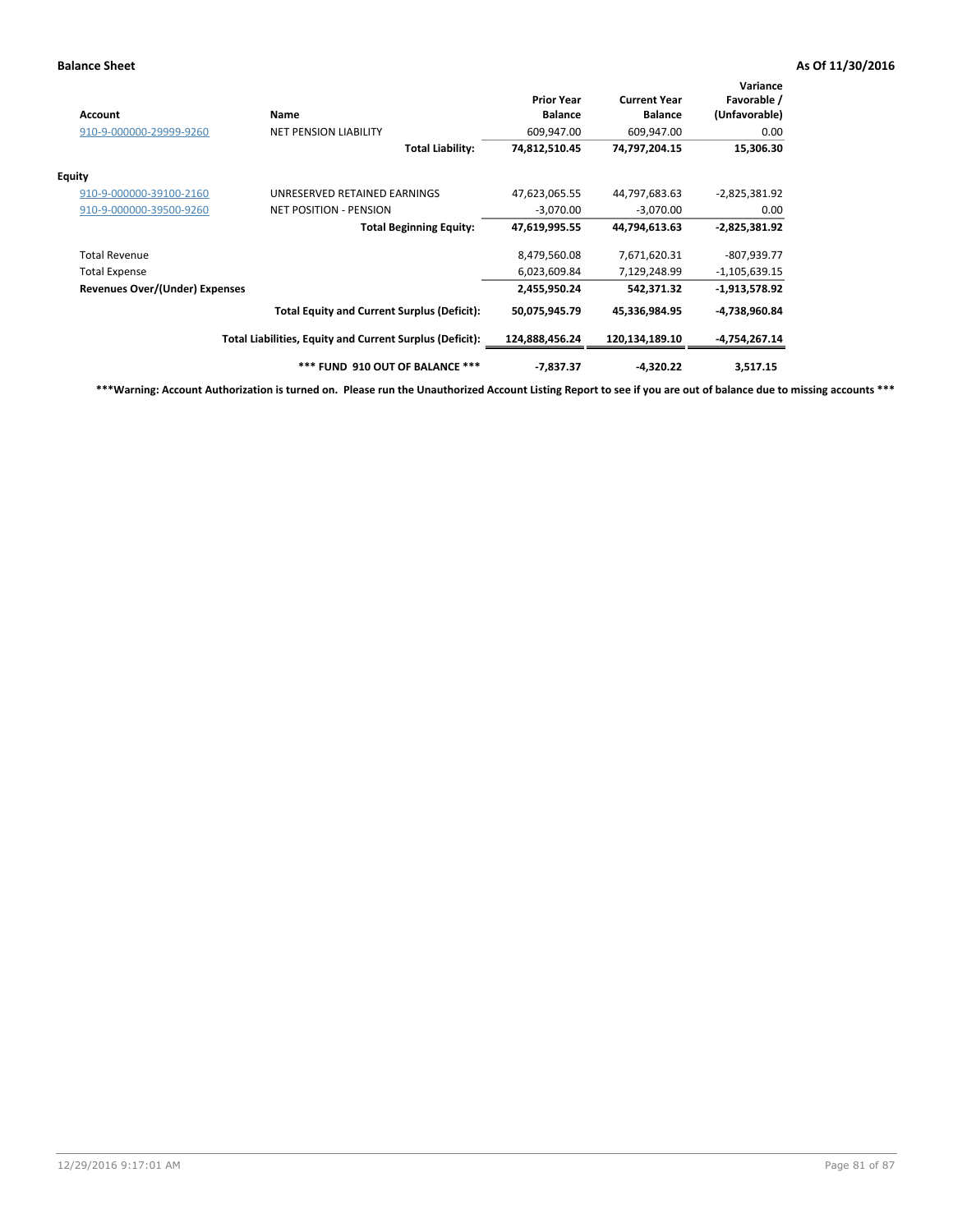| Account                                    | Name                                                     | <b>Prior Year</b><br><b>Balance</b> | <b>Current Year</b><br><b>Balance</b> | Variance<br>Favorable /<br>(Unfavorable) |
|--------------------------------------------|----------------------------------------------------------|-------------------------------------|---------------------------------------|------------------------------------------|
| <b>Fund: 911 - ELECTRIC DEBT REDUCTION</b> |                                                          |                                     |                                       |                                          |
| Assets                                     |                                                          |                                     |                                       |                                          |
| 911-9-000000-10000-1300                    | CASH                                                     | 220,234.43                          | 3,021,219.32                          | 2,800,984.89                             |
| 911-9-000000-12002-0000                    | <b>GOVERNMENT OBLIGATIONS / AGENCIES</b>                 | 0.00                                | 0.00                                  | 0.00                                     |
| 911-9-000000-13201-1430                    | MISCELLANEOUS ACCOUNTS RECEIVABLE                        | 0.00                                | 0.00                                  | 0.00                                     |
| 911-9-000000-13205-1710                    | <b>INTEREST RECEIVABLE</b>                               | 0.00                                | 0.00                                  | 0.00                                     |
|                                            | <b>Total Assets:</b>                                     | 220,234.43                          | 3,021,219.32                          | 2,800,984.89                             |
| Liability                                  |                                                          |                                     |                                       |                                          |
| 911-9-000000-20101-0000                    | <b>ACCOUNTS PAYABLE</b>                                  | 0.00                                | 0.00                                  | 0.00                                     |
| 911-9-000000-20103-0100                    | <b>ACCRUED ACCOUNTS PAYABLE</b>                          | 0.00                                | 0.00                                  | 0.00                                     |
| 911-9-000000-Z2430-0000                    | RESERVED ACCOUNT / ENCUMBRANCE SUM                       | 0.00                                | 0.00                                  | 0.00                                     |
| 911-9-000000-Z2520-0100                    | RESERVED ACCOUNT / ENCUMBRANCES                          | 0.00                                | 0.00                                  | 0.00                                     |
|                                            | <b>Total Liability:</b>                                  | 0.00                                | 0.00                                  | 0.00                                     |
| Equity                                     |                                                          |                                     |                                       |                                          |
| 911-9-000000-39100-2160                    | UNRESERVED RETAINED EARNINGS                             | 220,508.21                          | 3,024,538.46                          | 2,804,030.25                             |
|                                            | <b>Total Beginning Equity:</b>                           | 220,508.21                          | 3,024,538.46                          | 2,804,030.25                             |
| <b>Total Revenue</b>                       |                                                          | $-273.78$                           | $-3.319.14$                           | $-3,045.36$                              |
| <b>Total Expense</b>                       |                                                          | 0.00                                | 0.00                                  | 0.00                                     |
| Revenues Over/(Under) Expenses             |                                                          | $-273.78$                           | $-3,319.14$                           | $-3,045.36$                              |
|                                            | <b>Total Equity and Current Surplus (Deficit):</b>       | 220,234.43                          | 3,021,219.32                          | 2,800,984.89                             |
|                                            | Total Liabilities, Equity and Current Surplus (Deficit): | 220,234.43                          | 3,021,219.32                          | 2,800,984.89                             |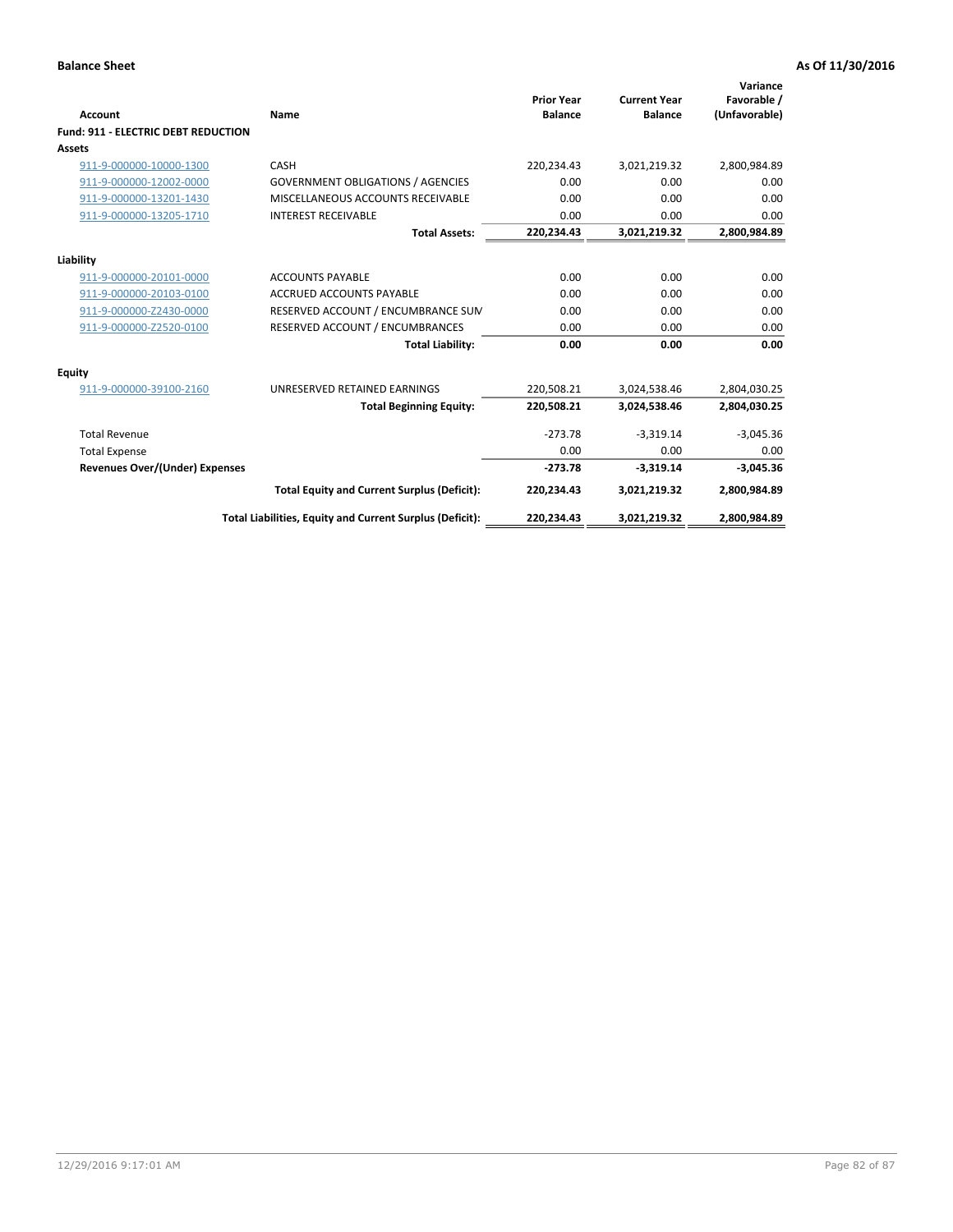| Account                               | Name                                                     | <b>Prior Year</b><br><b>Balance</b> | <b>Current Year</b><br><b>Balance</b> | Variance<br>Favorable /<br>(Unfavorable) |
|---------------------------------------|----------------------------------------------------------|-------------------------------------|---------------------------------------|------------------------------------------|
| Fund: 912 - ELECTRIC DEBT SERVICE     |                                                          |                                     |                                       |                                          |
| <b>Assets</b>                         |                                                          |                                     |                                       |                                          |
| 912-9-000000-10000-1300               | CASH                                                     | 2,653,014.98                        | 2,683,680.08                          | 30,665.10                                |
| 912-9-000000-11504-1301               | RESERVE FUND - 2008 BOND ISSUE                           | 1,130,034.55                        | 1,138,088.83                          | 8,054.28                                 |
| 912-9-000000-11506-1301               | RESERVE FUND - 2010 BOND ISSUE                           | 3,306,082.03                        | 3,325,795.49                          | 19,713.46                                |
| 912-9-000000-11515-1301               | RESERVE FUND - 2015 BOND ISSUE                           | 136,180.00                          | 136,748.76                            | 568.76                                   |
| 912-9-000000-11516-1301               | RESERVE FUND - 2015 TAXABLE BONDS                        | 44,298.85                           | 44,483.87                             | 185.02                                   |
| 912-9-000000-13205-1710               | <b>INTEREST RECEIVABLE</b>                               | 4,160.26                            | 0.00                                  | $-4,160.26$                              |
|                                       | <b>Total Assets:</b>                                     | 7,273,770.67                        | 7,328,797.03                          | 55,026.36                                |
| Liability                             |                                                          |                                     |                                       |                                          |
| 912-9-000000-20101-2320               | <b>ACCOUNTS PAYABLE</b>                                  | 0.00                                | 0.00                                  | 0.00                                     |
| 912-9-000000-20107-2370               | <b>ACCRUED INTEREST PAYABLE</b>                          | 425,608.72                          | 449,969.98                            | $-24,361.26$                             |
| 912-9-000000-21400-2999               | DUE TO GEUS 910 - ELECTRIC OPERATING                     | 4,625,445.97                        | 4,625,445.97                          | 0.00                                     |
| 912-9-000000-Z2430-0000               | <b>ENCUMBRANCE SUMMARY</b>                               | 0.00                                | 0.00                                  | 0.00                                     |
| 912-9-000000-Z2520-0100               | RESERVED ACCOUNT / ENCUMBRANCES                          | 0.00                                | 0.00                                  | 0.00                                     |
|                                       | <b>Total Liability:</b>                                  | 5,051,054.69                        | 5,075,415.95                          | $-24,361.26$                             |
| Equity                                |                                                          |                                     |                                       |                                          |
| 912-9-000000-39100-2150               | SEMI RESERVED RETAINED EARNINGS                          | 1,582,715.98                        | 1,613,381.08                          | 30,665.10                                |
|                                       | <b>Total Beginning Equity:</b>                           | 1,582,715.98                        | 1,613,381.08                          | 30,665.10                                |
| <b>Total Revenue</b>                  |                                                          | 640,000.00                          | 640,000.00                            | 0.00                                     |
| <b>Total Expense</b>                  |                                                          | 0.00                                | 0.00                                  | 0.00                                     |
| <b>Revenues Over/(Under) Expenses</b> |                                                          | 640,000.00                          | 640,000.00                            | 0.00                                     |
|                                       | <b>Total Equity and Current Surplus (Deficit):</b>       | 2,222,715.98                        | 2,253,381.08                          | 30,665.10                                |
|                                       | Total Liabilities, Equity and Current Surplus (Deficit): | 7,273,770.67                        | 7,328,797.03                          | 55,026.36                                |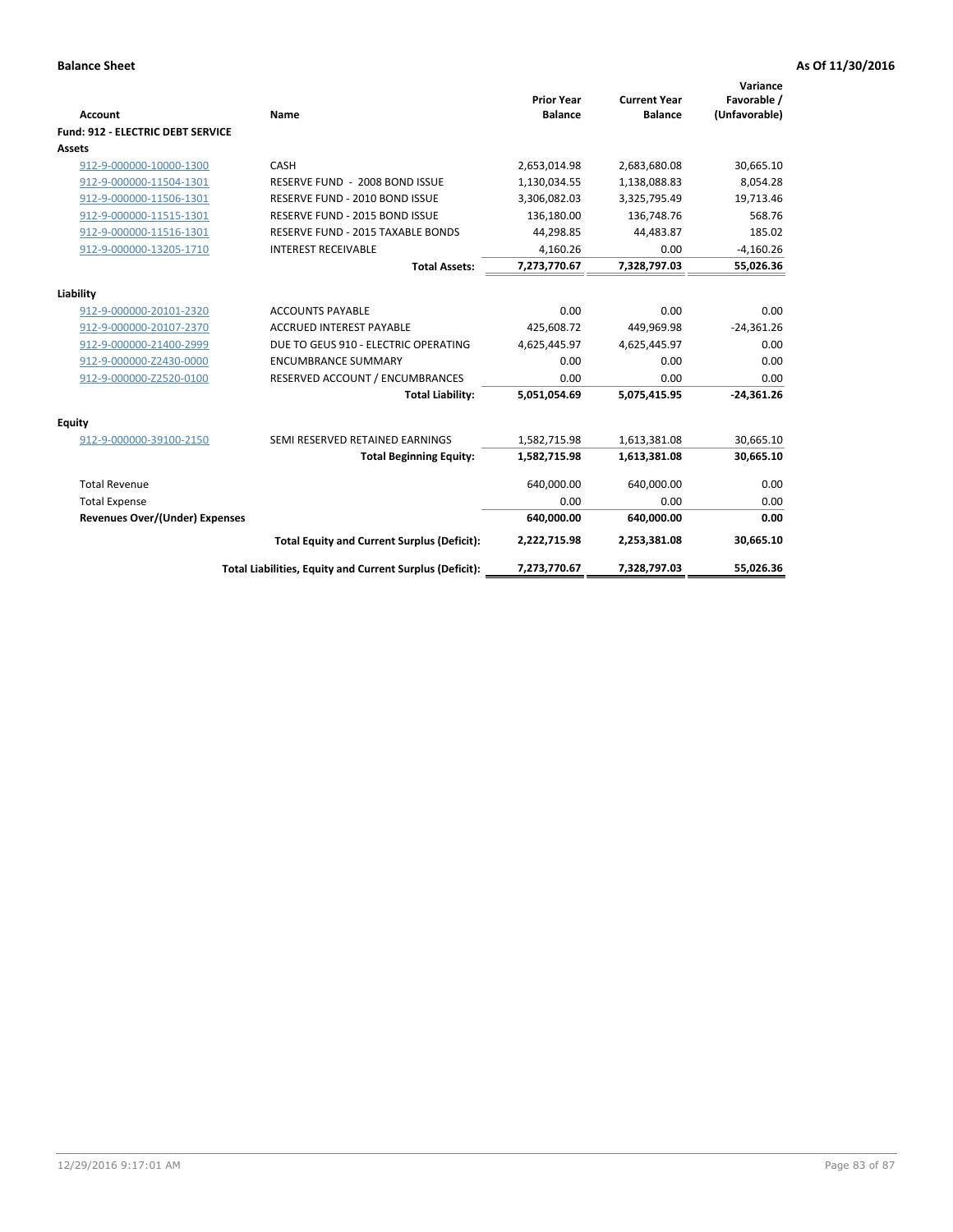| Account                                       | Name                                                     | <b>Prior Year</b><br><b>Balance</b> | <b>Current Year</b><br><b>Balance</b> | Variance<br>Favorable /<br>(Unfavorable) |
|-----------------------------------------------|----------------------------------------------------------|-------------------------------------|---------------------------------------|------------------------------------------|
| <b>Fund: 913 - ELECTRIC CONSTRUCTION FUND</b> |                                                          |                                     |                                       |                                          |
| <b>Assets</b>                                 |                                                          |                                     |                                       |                                          |
| 913-9-000000-10000-1300                       | CASH                                                     | 100,557.87                          | 100,815.26                            | 257.39                                   |
| 913-9-000000-13201-1430                       | MISCELLANEOUS ACCOUNTS RECEIVABLE                        | 0.00                                | 0.00                                  | 0.00                                     |
| 913-9-000000-13205-1710                       | <b>INTEREST RECEIVABLE</b>                               | 0.00                                | 0.00                                  | 0.00                                     |
|                                               | <b>Total Assets:</b>                                     | 100,557.87                          | 100,815.26                            | 257.39                                   |
| Liability                                     |                                                          |                                     |                                       |                                          |
| 913-9-000000-20101-2320                       | <b>ACCOUNTS PAYABLE</b>                                  | 0.00                                | 0.00                                  | 0.00                                     |
| 913-9-000000-20102-2321                       | <b>CREDIT CARD PAYABLE</b>                               | 0.00                                | 0.00                                  | 0.00                                     |
| 913-9-000000-20103-0000                       | <b>ACCRUED ACCOUNTS PAYABLE</b>                          | 0.00                                | 0.00                                  | 0.00                                     |
| 913-9-000000-29300-0000                       | <b>ENCUMBRANCE SUMMARY</b>                               | 0.00                                | 0.00                                  | 0.00                                     |
| 913-9-000000-29400-0100                       | RESERVED ACCOUNT / ENCUMBRANCES                          | 0.00                                | 0.00                                  | 0.00                                     |
|                                               | <b>Total Liability:</b>                                  | 0.00                                | 0.00                                  | 0.00                                     |
| Equity                                        |                                                          |                                     |                                       |                                          |
| 913-9-000000-39100-2160                       | SEMI RESERVED RETAINED EARNINGS                          | 100,682.87                          | 100,926.02                            | 243.15                                   |
|                                               | <b>Total Beginning Equity:</b>                           | 100,682.87                          | 100,926.02                            | 243.15                                   |
| <b>Total Revenue</b>                          |                                                          | $-125.00$                           | $-110.76$                             | 14.24                                    |
| <b>Total Expense</b>                          |                                                          | 0.00                                | 0.00                                  | 0.00                                     |
| Revenues Over/(Under) Expenses                |                                                          | $-125.00$                           | $-110.76$                             | 14.24                                    |
|                                               | <b>Total Equity and Current Surplus (Deficit):</b>       | 100,557.87                          | 100,815.26                            | 257.39                                   |
|                                               | Total Liabilities, Equity and Current Surplus (Deficit): | 100,557.87                          | 100,815.26                            | 257.39                                   |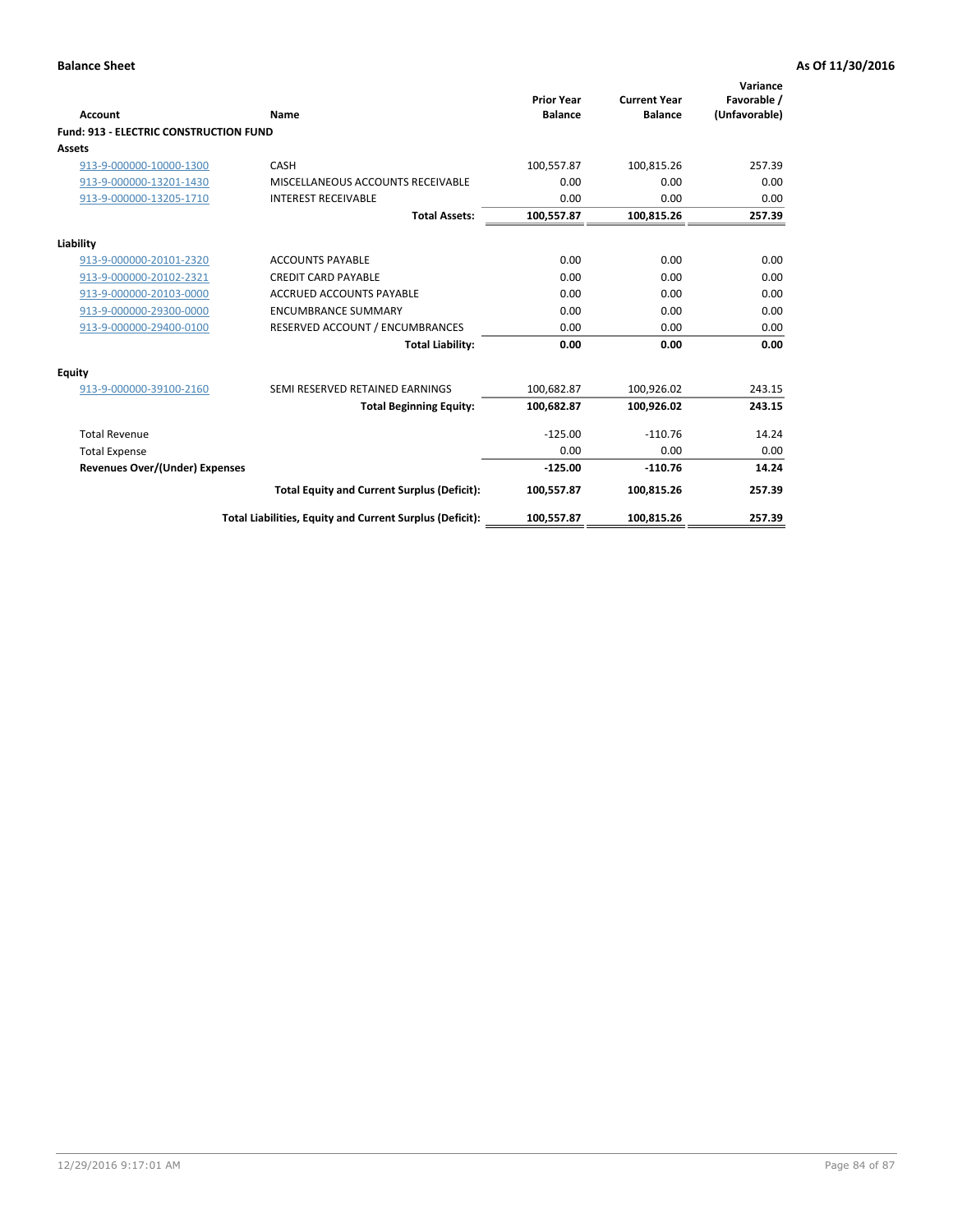| <b>Account</b>                        | Name                                                     | <b>Prior Year</b><br><b>Balance</b> | <b>Current Year</b><br><b>Balance</b> | Variance<br>Favorable /<br>(Unfavorable) |
|---------------------------------------|----------------------------------------------------------|-------------------------------------|---------------------------------------|------------------------------------------|
| Fund: 916 - 08 ENGINE BOND PROCEEDS   |                                                          |                                     |                                       |                                          |
| Assets                                |                                                          |                                     |                                       |                                          |
| 916-9-000000-10000-1300               | CASH                                                     | 0.00                                | 0.00                                  | 0.00                                     |
| 916-9-000000-12189-0000               | 08 ENGINE BOND PROCEEDS                                  | 0.00                                | 0.00                                  | 0.00                                     |
| 916-9-000000-13201-1430               | MISCELLANOEUS ACCOUNTS RECEIVABLE                        | 0.00                                | 0.00                                  | 0.00                                     |
| 916-9-000000-13205-1710               | <b>INTEREST RECEIVABLE</b>                               | 0.00                                | 0.00                                  | 0.00                                     |
| 916-9-000000-Z1030-1202               | 2008 GEUS REVENUE BOND - TEXAS TERM                      | 0.00                                | 0.00                                  | 0.00                                     |
| 916-9-000000-Z1030-1401               | 2008 GEUS REVENUE BOND - PFM                             | 0.00                                | 0.00                                  | 0.00                                     |
| 916-9-000000-Z1030-1402               | 2009 GEUS REVENUE BOND - PFM                             | 0.00                                | 0.00                                  | 0.00                                     |
| 916-9-000000-Z1030-3123               | 2009 GEUS REVENUE BOND - TEXAS TERM                      | 0.00                                | 0.00                                  | 0.00                                     |
|                                       | <b>Total Assets:</b>                                     | 0.00                                | 0.00                                  | 0.00                                     |
| Liability                             |                                                          |                                     |                                       |                                          |
| 916-9-000000-20101-2320               | <b>ACCOUNTS PAYABLE</b>                                  | 0.00                                | 0.00                                  | 0.00                                     |
| 916-9-000000-20139-2323               | <b>RETAINAGES PAYABLE</b>                                | 0.00                                | 0.00                                  | 0.00                                     |
| 916-9-000000-21401-2330               | DUE TO ELECTRIC OPERATING                                | 0.00                                | 0.00                                  | 0.00                                     |
| 916-9-000000-29300-0000               | <b>ENCUMBRANCE SUMMARY</b>                               | 0.00                                | 0.00                                  | 0.00                                     |
| 916-9-000000-29400-0100               | RESERVED ACCOUNT / ENCUMBRANCES                          | 0.00                                | 0.00                                  | 0.00                                     |
|                                       | <b>Total Liability:</b>                                  | 0.00                                | 0.00                                  | 0.00                                     |
|                                       |                                                          |                                     |                                       |                                          |
| Equity                                |                                                          |                                     |                                       |                                          |
| 916-9-000000-39100-2150               | <b>RESERVED RETAINED EARNINGS</b>                        | 0.00                                | 0.00                                  | 0.00                                     |
|                                       | <b>Total Beginning Equity:</b>                           | 0.00                                | 0.00                                  | 0.00                                     |
| <b>Total Revenue</b>                  |                                                          | 0.00                                | 0.00                                  | 0.00                                     |
| <b>Total Expense</b>                  |                                                          | 0.00                                | 0.00                                  | 0.00                                     |
| <b>Revenues Over/(Under) Expenses</b> |                                                          | 0.00                                | 0.00                                  | 0.00                                     |
|                                       | <b>Total Equity and Current Surplus (Deficit):</b>       | 0.00                                | 0.00                                  | 0.00                                     |
|                                       | Total Liabilities, Equity and Current Surplus (Deficit): | 0.00                                | 0.00                                  | 0.00                                     |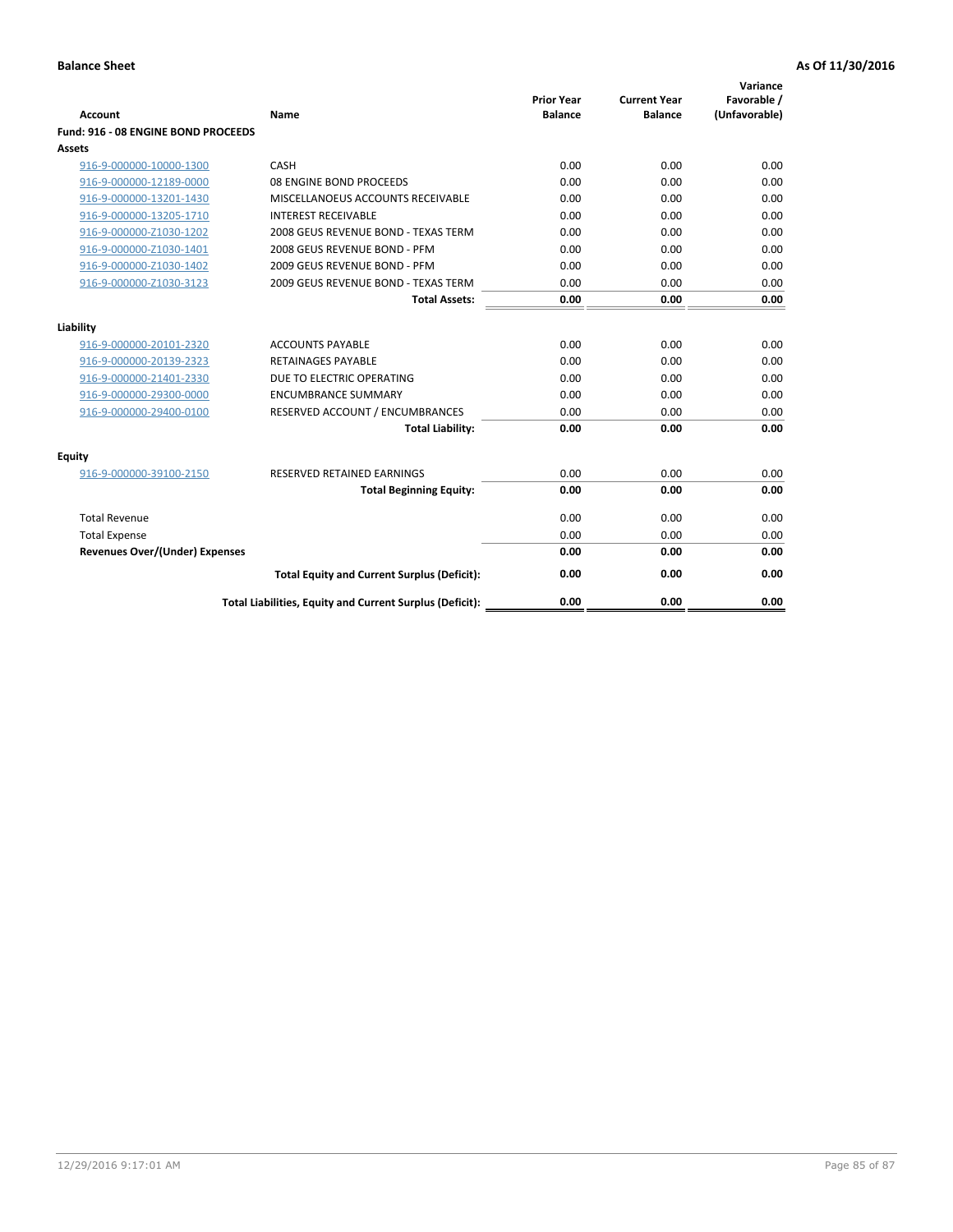| <b>Account</b>                                     | Name                                                     | <b>Prior Year</b><br><b>Balance</b> | <b>Current Year</b><br><b>Balance</b> | Variance<br>Favorable /<br>(Unfavorable) |
|----------------------------------------------------|----------------------------------------------------------|-------------------------------------|---------------------------------------|------------------------------------------|
| Fund: 950 - CABLE / INTERNET                       |                                                          |                                     |                                       |                                          |
| Assets                                             |                                                          |                                     |                                       |                                          |
| 950-9-000000-10000-1300                            | CASH                                                     | 770,855.32                          | 1,006,026.96                          | 235,171.64                               |
| 950-9-000000-13000-1420                            | <b>CUSTOMER ACCOUNTS RECEIVABLE</b>                      | 272,616.40                          | 271,286.60                            | $-1,329.80$                              |
| 950-9-000000-13001-1420                            | NON CURRENT CUSTOMER ACCTS RECEIVAE                      | 159,740.47                          | 205,055.56                            | 45,315.09                                |
| 950-9-000000-13002-1440                            | ALLOWANCE FOR UNCOLLECTABLE                              | $-140,386.51$                       | $-173,526.51$                         | $-33,140.00$                             |
| 950-9-000000-13003-1421                            | UNBILLED YEAR-END ACCRUAL                                | 534,908.95                          | 534,908.95                            | 0.00                                     |
| 950-9-000000-13201-1430                            | MISCELLANEOUS ACCOUNTS RECEIVABLE                        | 0.00                                | 0.00                                  | 0.00                                     |
| 950-9-000000-13205-1710                            | <b>INTEREST RECEIVABLE</b>                               | 0.00                                | 0.00                                  | 0.00                                     |
| 950-9-000000-15801-1540                            | <b>INVENTORY</b>                                         | 185,841.30                          | 173,582.73                            | $-12,258.57$                             |
| 950-9-000000-16301-1070                            | <b>CWIP</b>                                              | 0.00                                | 0.00                                  | 0.00                                     |
| 950-9-000000-17501-9260                            | <b>EMPLOYEE CONTRIBUTIONS</b>                            | 66,497.00                           | 66,497.00                             | 0.00                                     |
| 950-9-000000-17504-9260                            | <b>INVESTMENT RETURN</b>                                 | 48,268.00                           | 48,268.00                             | 0.00                                     |
| 950-9-000000-17508-9260                            | <b>EXPERIENCE DIFFERENCE</b>                             | 580.00                              | 580.00                                | 0.00                                     |
| 950-9-000000-18001-5110                            | HEADEND, TRUNK & DISTRIBUTION SYSTEM                     | 9,516,483.16                        | 9,813,629.64                          | 297,146.48                               |
| 950-9-000000-18002-5111                            | <b>HEADEND EQUIPMENT</b>                                 | 1,242,335.79                        | 1,290,975.52                          | 48,639.73                                |
| 950-9-000000-18003-5120                            | <b>DROPS</b>                                             | 3,921,968.10                        | 3,201,165.34                          | -720,802.76                              |
| 950-9-000000-18101-5130                            | <b>CUSTOMER PREMISES EQUIPMENT</b>                       | 1,196,536.42                        | 1,234,540.00                          | 38,003.58                                |
| 950-9-000000-18102-5140                            | PRODUCTION EQUIPMENT                                     | 60,397.97                           | 69,984.90                             | 9,586.93                                 |
| 950-9-000000-18201-5210                            | CENTRAL INTERNET EQUIPMENT                               | 422,769.46                          | 422,769.46                            | 0.00                                     |
| 950-9-000000-18202-5220                            | <b>CUSTOMER INTERFACE EQUIPMENT</b>                      | 215,944.34                          | 230,582.09                            | 14,637.75                                |
| 950-9-000000-18301-5000                            | <b>FIBER OPTICS</b>                                      | 744,208.60                          | 744,208.60                            | 0.00                                     |
| 950-9-000000-18501-5901                            | <b>STRUCTURES &amp; IMPROVEMENTS</b>                     | 608,729.19                          | 608,729.19                            | 0.00                                     |
| 950-9-000000-18502-5910                            | <b>FURNITURE &amp; OFFICE EQUIPMENT</b>                  | 137,419.19                          | 137,419.19                            | 0.00                                     |
| 950-9-000000-18503-5920                            | <b>TRANSPORTATION EQUIPMENT</b>                          | 372,622.50                          | 373,895.50                            | 1,273.00                                 |
|                                                    | LABORATORY EQUIPMENT                                     |                                     |                                       | 0.00                                     |
| 950-9-000000-18504-5950                            | POWER OPERATED EQUIPMENT                                 | 163,348.67<br>5,500.00              | 163,348.67<br>5,500.00                | 0.00                                     |
| 950-9-000000-18505-5960<br>950-9-000000-18506-5980 | MISCELLANEOUS EQUIPMENT                                  | 0.00                                |                                       | 0.00                                     |
| 950-9-000000-18999-1080                            | ACCUMULATED DEPRECIATION                                 | -10,329,328.35                      | 0.00                                  | $-142,003.09$                            |
|                                                    | <b>Total Assets:</b>                                     | 10,177,855.97                       | $-10,471,331.44$<br>9,958,095.95      | -219,760.02                              |
|                                                    |                                                          |                                     |                                       |                                          |
| Liability                                          |                                                          |                                     |                                       |                                          |
| 950-9-000000-20101-2320                            | <b>ACCOUNTS PAYABLE</b>                                  | 0.00                                | 9,064.38                              | $-9,064.38$                              |
| 950-9-000000-20102-2321                            | <b>CREDIT CARD PAYABLE</b>                               | 0.00                                | 7,272.36                              | $-7,272.36$                              |
| 950-9-000000-20103-2322                            | ACCRUED ACCOUNTS PAYABLE                                 | 0.00                                | 0.00                                  | 0.00                                     |
| 950-9-000000-20815-2410                            | SALES TAX PAYABLE - IN THE CITY                          | 30,083.47                           | 31,669.07                             | $-1,585.60$                              |
| 950-9-000000-20816-2411                            | SALES TAX PAYABLE - OUT OF CITY                          | 0.00                                | 0.00                                  | 0.00                                     |
| 950-9-000000-21001-1101                            | DUE TO COG - GEN FUND                                    | 0.00                                | 0.00                                  | 0.00                                     |
| 950-9-000000-21507-2347                            | DUE TO GBOD                                              | 0.00                                | 0.00                                  | 0.00                                     |
| 950-9-000000-22001-2327                            | <b>SALARIES PAYABLE</b>                                  | 34,330.47                           | 43,791.74                             | $-9,461.27$                              |
| 950-9-000000-22002-2328                            | PTO PAYABLE                                              | 52,687.91                           | 58,535.74                             | $-5,847.83$                              |
| 950-9-000000-24000-2350                            | <b>CUSTOMER DEPOSITS</b>                                 | 10,602.27                           | 12,767.27                             | $-2,165.00$                              |
| 950-9-000000-26001-2283                            | <b>OBLIGATION FOR COMPENSATED ABSENCES</b>               | 10,900.97                           | 13,908.37                             | $-3,007.40$                              |
| 950-9-000000-29300-0000                            | <b>ENCUMBRANCE SUMMARY</b>                               | 0.00                                | 0.00                                  | 0.00                                     |
| 950-9-000000-29400-0100                            | RESERVED ACCOUNT / ENCUMBRANCES                          | 0.00                                | 0.00                                  | 0.00                                     |
| 950-9-000000-29999-9260                            | <b>NET PENSION LIABILITY</b>                             | 87,135.00                           | 87,135.00                             | 0.00                                     |
|                                                    | <b>Total Liability:</b>                                  | 225,740.09                          | 264,143.93                            | -38,403.84                               |
| Equity                                             |                                                          |                                     |                                       |                                          |
| 950-9-000000-39100-2160                            | UNRESERVED RETAINED EARNINGS                             | 9,661,921.93                        | 9,295,994.37                          | $-365,927.56$                            |
| 950-9-000000-39500-9260                            |                                                          | $-438.00$                           | $-438.00$                             |                                          |
|                                                    | NET POSITION - PENSION                                   |                                     |                                       | 0.00                                     |
|                                                    | <b>Total Beginning Equity:</b>                           | 9,661,483.93                        | 9,295,556.37                          | -365,927.56                              |
| <b>Total Revenue</b>                               |                                                          | 1,025,655.78                        | 1,099,641.87                          | 73,986.09                                |
| <b>Total Expense</b>                               |                                                          | 735,023.83                          | 701,246.22                            | 33,777.61                                |
| <b>Revenues Over/(Under) Expenses</b>              |                                                          | 290,631.95                          | 398,395.65                            | 107,763.70                               |
|                                                    | <b>Total Equity and Current Surplus (Deficit):</b>       | 9,952,115.88                        | 9,693,952.02                          | $-258,163.86$                            |
|                                                    | Total Liabilities, Equity and Current Surplus (Deficit): | 10,177,855.97                       | 9,958,095.95                          | -219,760.02                              |